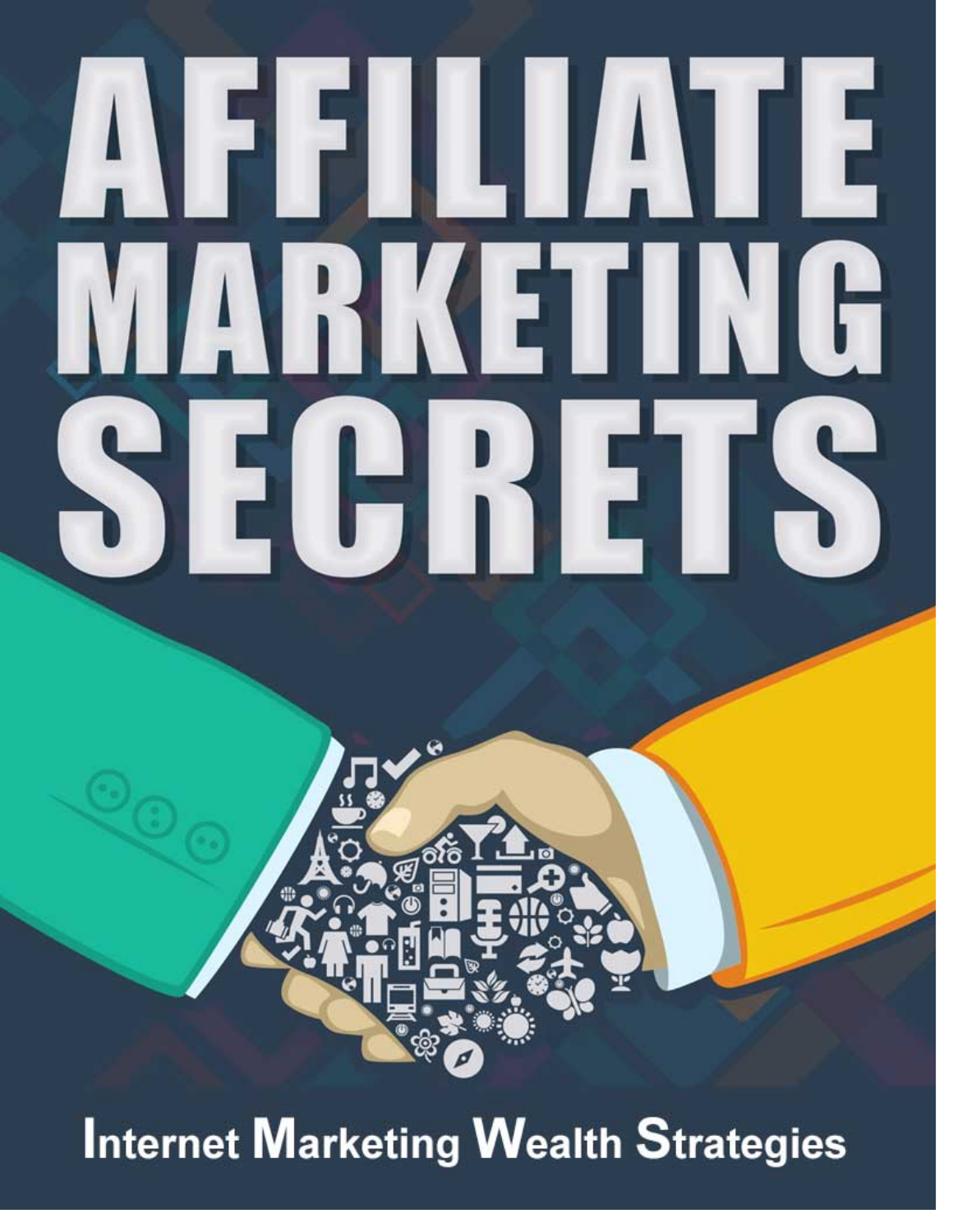## **Affiliate Marketing Secrets**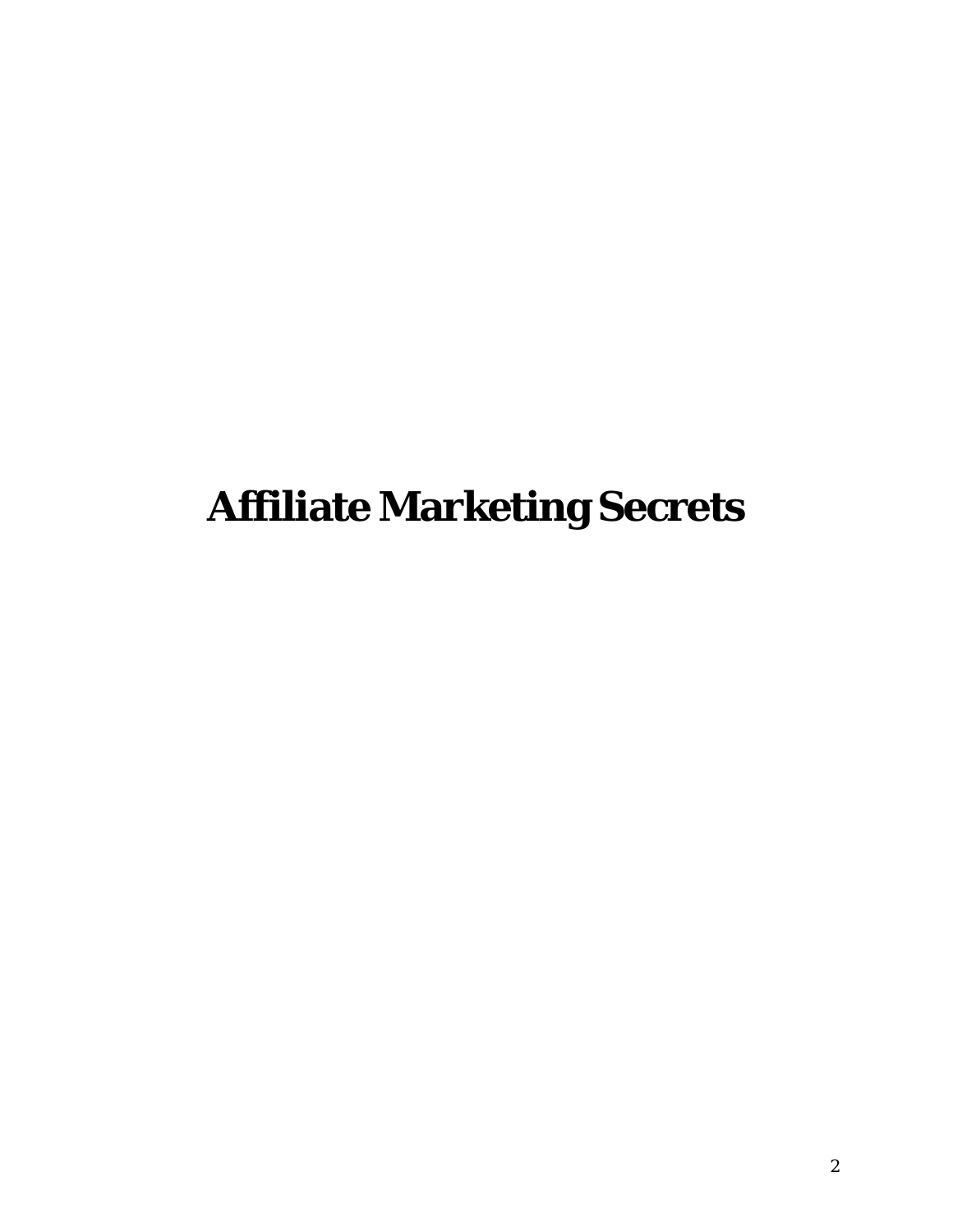#### **Table of Contents**

| Should You Become an Affiliate Marketer or Sell Your Own Product? 9                         |  |
|---------------------------------------------------------------------------------------------|--|
|                                                                                             |  |
| The Affiliate Marketing Lifestyle - The Reality Behind the Hype and Is It Right for You? 13 |  |
|                                                                                             |  |
|                                                                                             |  |
|                                                                                             |  |
|                                                                                             |  |
|                                                                                             |  |
|                                                                                             |  |
|                                                                                             |  |
|                                                                                             |  |
|                                                                                             |  |
|                                                                                             |  |
|                                                                                             |  |
|                                                                                             |  |
|                                                                                             |  |
|                                                                                             |  |
|                                                                                             |  |
|                                                                                             |  |
|                                                                                             |  |
|                                                                                             |  |
|                                                                                             |  |
| Promoting Your Brand and Building Trust - From Content Marketing and SEO to List Building   |  |
|                                                                                             |  |
|                                                                                             |  |
|                                                                                             |  |
|                                                                                             |  |
|                                                                                             |  |
|                                                                                             |  |
|                                                                                             |  |
|                                                                                             |  |
|                                                                                             |  |
|                                                                                             |  |
|                                                                                             |  |
| How to Create Stunning Content That Gets Shares, Likes and Conversions  48                  |  |
|                                                                                             |  |
|                                                                                             |  |
|                                                                                             |  |
|                                                                                             |  |
|                                                                                             |  |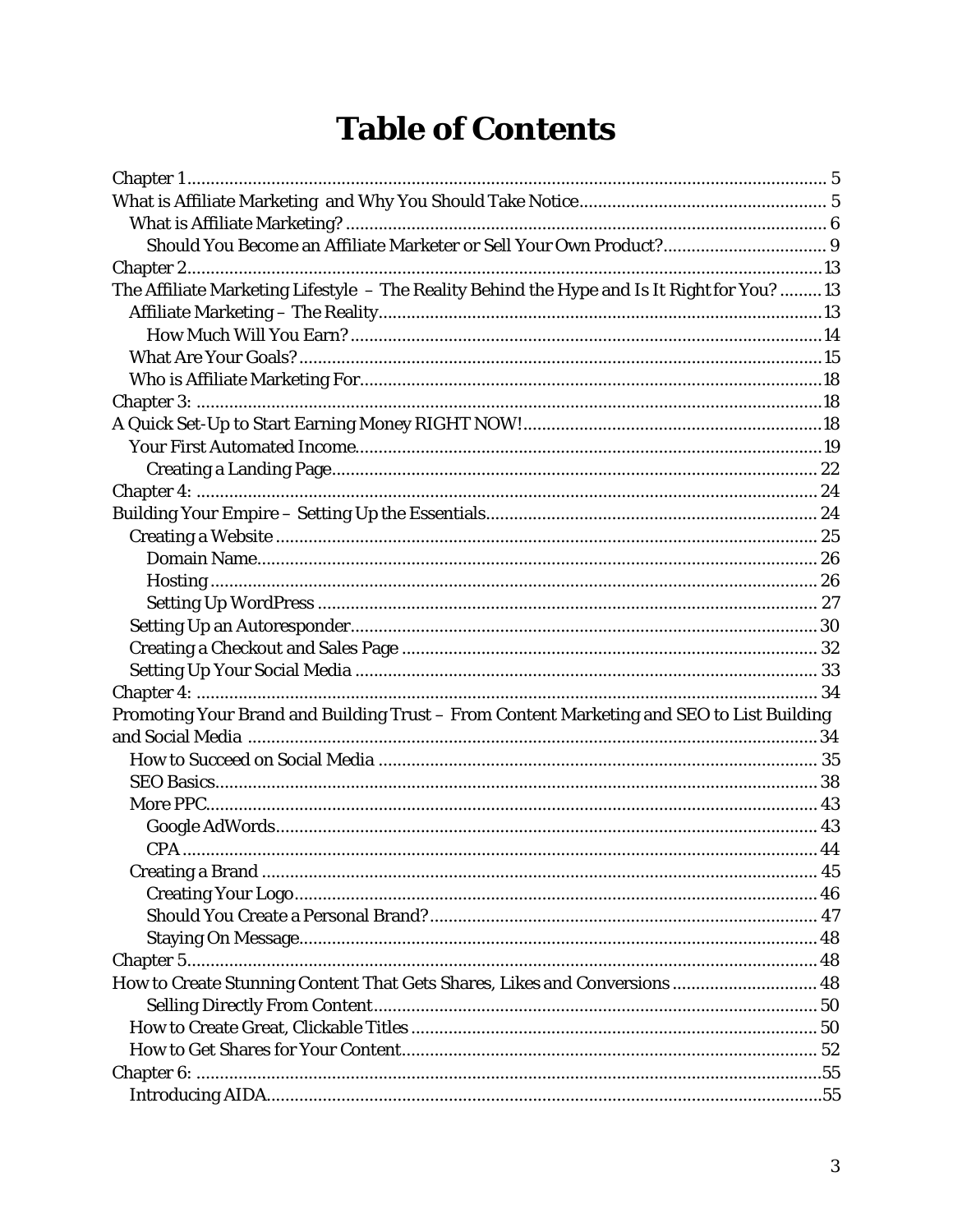| An Introduction to the Most Popular Affiliate Networks And Other Options 60 |  |
|-----------------------------------------------------------------------------|--|
|                                                                             |  |
|                                                                             |  |
|                                                                             |  |
|                                                                             |  |
|                                                                             |  |
|                                                                             |  |
|                                                                             |  |
|                                                                             |  |
|                                                                             |  |
|                                                                             |  |
|                                                                             |  |
|                                                                             |  |
|                                                                             |  |
|                                                                             |  |
|                                                                             |  |
|                                                                             |  |
|                                                                             |  |
|                                                                             |  |
| Advanced Techniques - Flyers, AdSwaps, Influencer Marketing and More 83     |  |
|                                                                             |  |
|                                                                             |  |
|                                                                             |  |
|                                                                             |  |
|                                                                             |  |
|                                                                             |  |
|                                                                             |  |
|                                                                             |  |
|                                                                             |  |
| Chapter 12.                                                                 |  |
|                                                                             |  |
|                                                                             |  |
|                                                                             |  |
|                                                                             |  |
|                                                                             |  |
|                                                                             |  |
|                                                                             |  |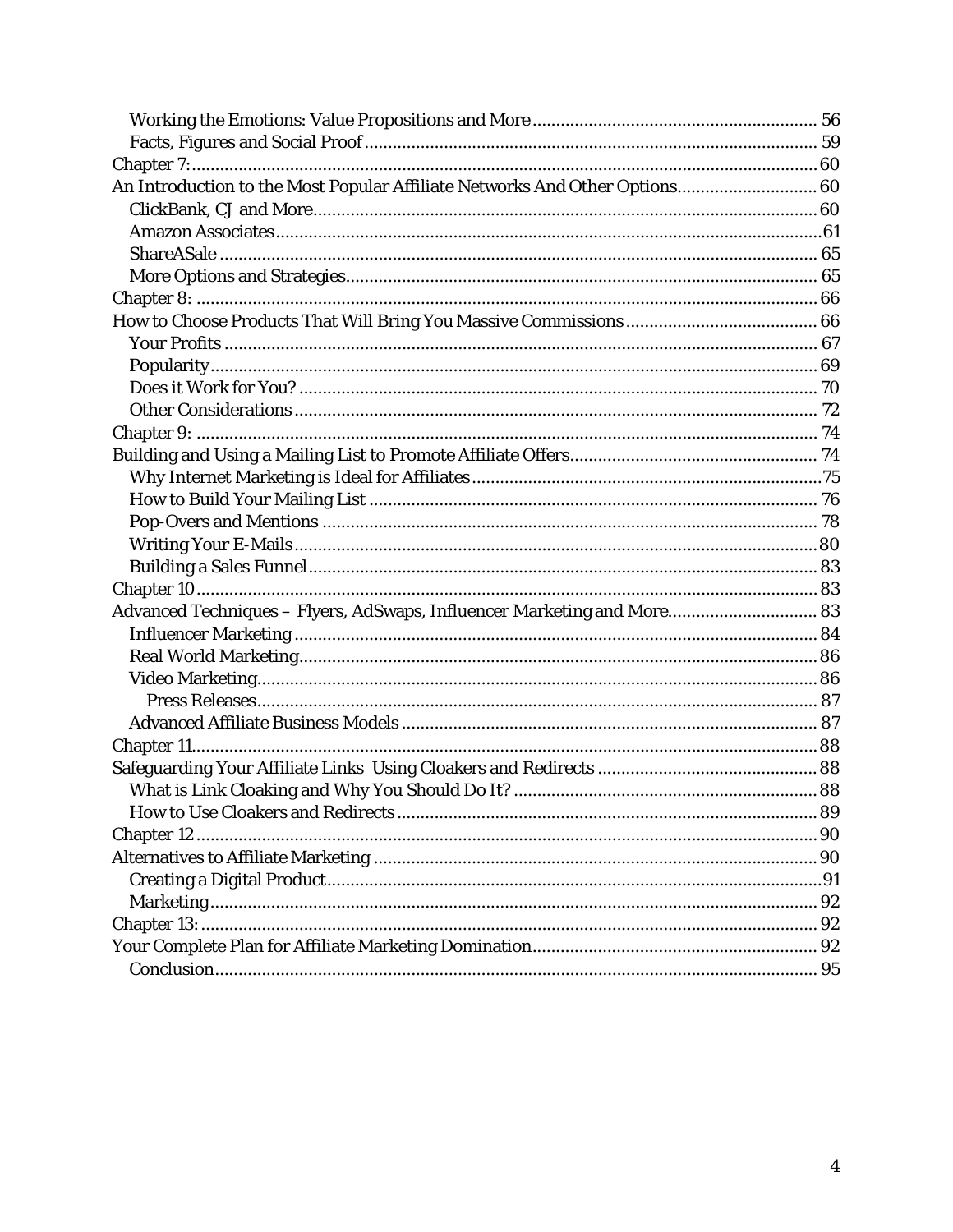## **Chapter 1:**

## <span id="page-4-1"></span><span id="page-4-0"></span>**What is Affiliate Marketing and Why You Should Take Notice**

Ever seen videos of people claiming they make 'a million a day posting a few ads'? If so, then you've come into contact with affiliate marketing. Sure, affiliate marketing is not particularly likely to make you that much money unless you're an absolute pro, and as a general rule, it will involve a lot more work than 'posting a few ads a day' – particularly to begin with!

But despite all this, there is truth in the claim that you can earn an awful lot of money doing very little with affiliate marketing. In fact, affiliate marketing is really the *only*  legitimate tool you have to accomplish this kind of lifestyle. Affiliate marketing is simply the very easiest way to get set up with a money-generating business model that provides *passive* income and that doesn't see you exchanging time for money.

In other words, whereas working in an office requires you to slave away at a desk in order for you to get paid *by the hour*; affiliate marketing is something that lets you earn cash while you're asleep. You need to be smart setting it up but once you've done that successfully it will be automated; all that's left for you to do is to handle a little maintenance.

Does this mean you should sign up to one of those ads on Facebook? Heck no! Whenever you see an ad like this, what you've always got to question is: what's in it for them? If they're offering to help you earn money online so easily, you need to wonder why they need you at all. Most likely, they're recruiting people like you to act as 'grunts' meaning that you'll promote *their* offers and they'll 'share the revenue' with you. This is obviously not the most efficient way to make money online and you shouldn't touch it with a barge pole! The other possibility is that they're going to sell you a very expensive course or make you sign up to some kind of expensive program – either of which will benefit you far less than it will benefit them.

The earliest warning sign with programs like this should always be the lack of information. 'Make money posting a few ads a day' is very vague and it's a rather big promise. There's no explanation up-front as to how this would work and no mention of the word 'affiliate marketing'.

In this scenario, those people selling the courses and programs have the advantage of information over you. A much better strategy then is to simply learn the basics of affiliate marketing yourself so that you can create your *own* business model to suit you. All you need to know is what affiliate marketing is, how it works and what the best techniques are for ensuring your success. That's precisely what you'll learn in this book.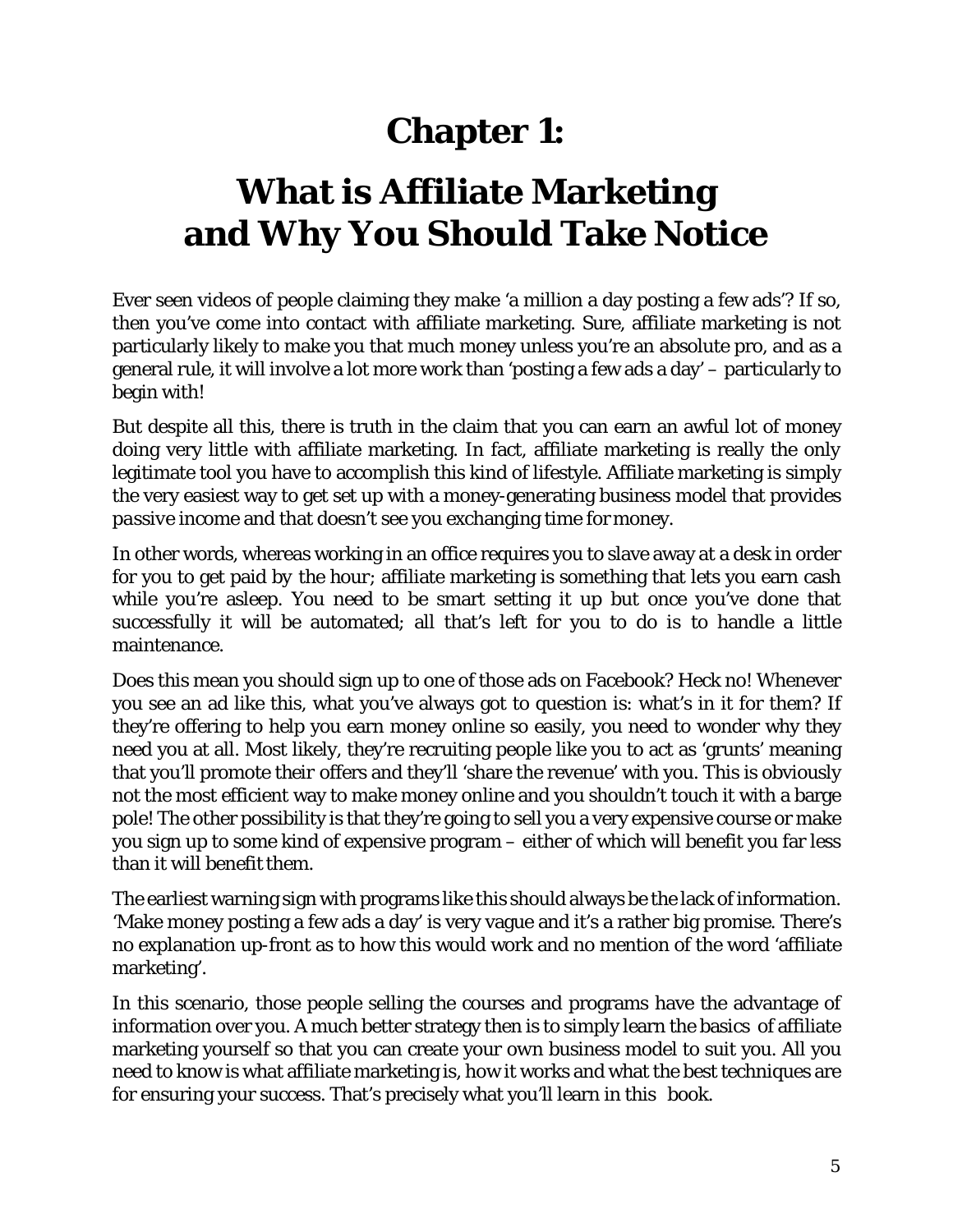Throughout the course of this mega-tome, you'll be learning every last thing about how affiliate marketing works fundamentally, the various different techniques used and crucially the various growth hacks and tricks you can use to get ahead of your competition.

Will you be able to make a million dollars a day by posting a few ads? Maybe, maybe not. But what you *will* have is the knowledge to potentially make that possible and certainly to generate a lot of income on an automated basis. You can't say fairer than that!

#### <span id="page-5-0"></span>**What is Affiliate Marketing?**

So enough beating about the bush! At this point if you're a complete beginner you probably still don't know what affiliate marketing is. As we're not trying to sell you anything, it makes sense to get that bit out of the way first!

(If you aren't a complete beginner and you do know what affiliate marketing is, then you're perfectly okay to skip this section. *But* you will be missing out on some useful information if you do that could help you later.)

Simply put then, affiliate marketing is a type of online marketing where you will be selling a product for commission. This is precisely the same business model as being a door-todoor salesman: you are selling something that someone else made but for a cut of the profit.

There are a few key differences between being an affiliate marketer though and being a door to door salesman – key differences that make what *we* do far more appealing and potentially profitable.

The first and most obvious advantage of being an affiliate marketer is that you'll be selling products online rather than having to do it face to face. This makes the job considerably easier if you're someone who doesn't have the 'gift of the gab' and it also means you'll have considerably lower overheads and considerably less work to do yourself. You can simply sit at home and make a very healthy income by sending a few e- mails and by running a website/social media channel.

What's more, is that you will be able to reach a *huge* number of people compared with a door-to-door salesman because the business is *far* more scalable. The internet makes it possible for us to reach a gigantic number of people at once and potentially to promote a product to thousands of people every day. Considering that a salesman will have a good day if they manage to get around 10 people, you can see right away that this has a far bigger potential for earning.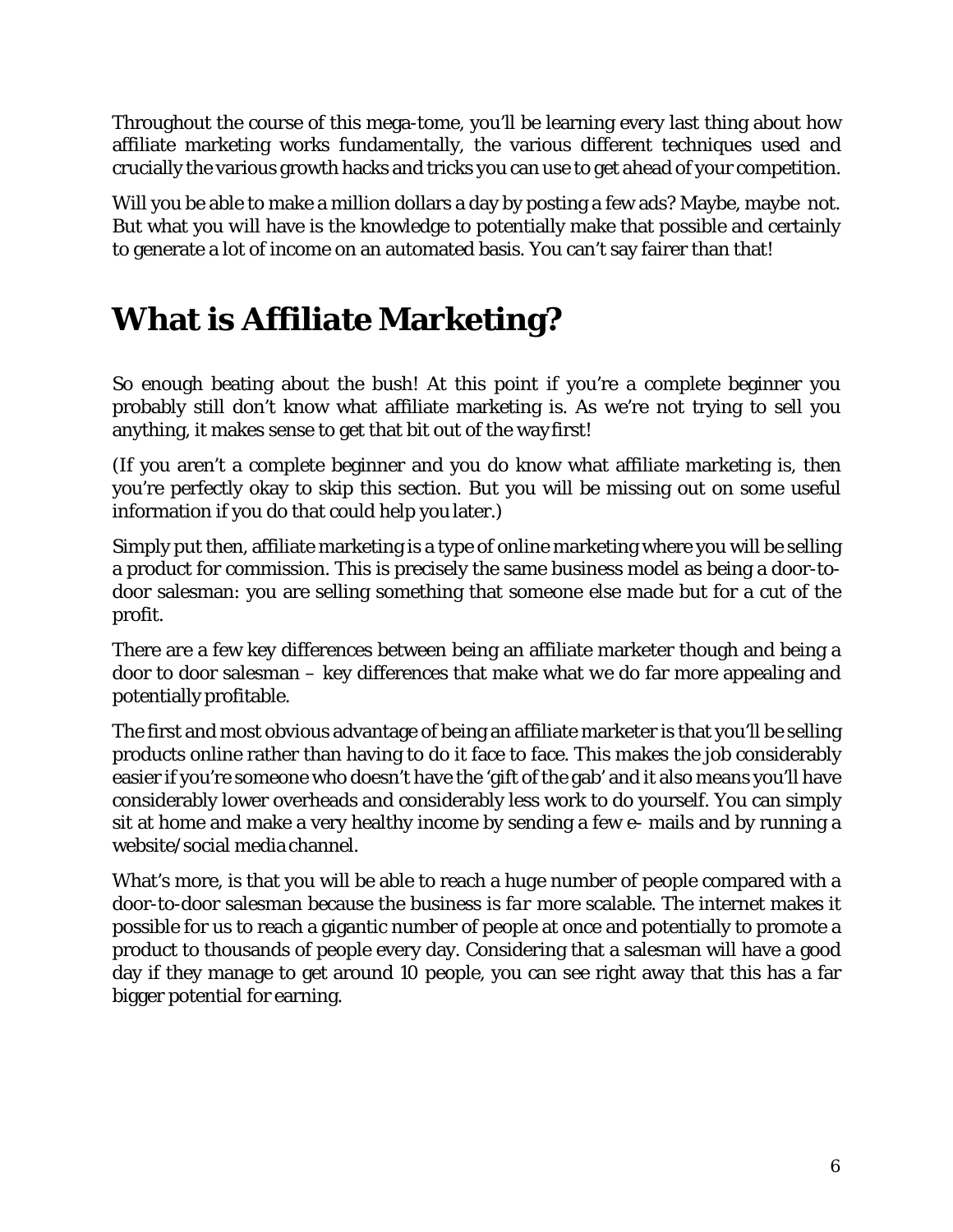#### **Quick Lesson: Force Multiplier**

In this case, we can consider the internet to be something known in business as a 'force multiplier'. A force multiplier is any tool or resource that allows you to amplify your output without having to change your input.

The most basic example of this would be a hammer. Hammers allow you to multiply the amount of force that is hitting the nail without you having to *generate* more force yourself. Give a hammer to a painter-decorator or a builder and they can accomplish significantly more in a day than they could before.

Another example of a force multiplier would be a forklift truck. If you have a business moving palettes, then you can provide your staff with a forklift and they'll be able to move a huge number more than before without putting in any extra work. In fact, they can probably put in *less* work and expend *less* energy and still accomplish more by the end of the day.

In our case, the force multiplier is the internet. This one tool allows you to amplify your marketing message so that it will be heard with hundreds, thousands or even millions of people.

Throughout the course of this book, we might also find more force multipliers and a lot of the key to our success – to increasing revenue without increasing overheads – will be in learning to make better use of our forcemultipliers.

Automation takes force multiplication one step further and allows you to generate income without *any* input. The most obvious example of this would be something like a digital manufacturing line that could product lots of products on its own. We'll be looking at how to set up automated processes here too.

Very simply, it's this simple reliance on force multipliers and automation that didn't previously exist that makes affiliate marketing possible. Force multipliers and automation normally rely on technology. Eventually enough technology may exist that no one has to trade time for money but for now the only tool advanced enough to make this kind of lifestyle possible is the web. Make use ofit!

**A Word of Caution:** While force multipliers amplify your positive input to help you earn a bigger income, they also amplify mistakes. That means that if you make some kind of error, it will be reproduced to a huge extent and can potentially cause far bigger problems than it could in a manual job. This is why it's so important to set up your automation and your force multipliers correctly and why observation and maintenance are also crucial.

So the volume is much bigger when you work as an internet marketer versus a face-toface salesman. This alone means that you could potentially increase your revenue and thereby your profits – but it goes beyond that. Because actually, affiliate marketing gives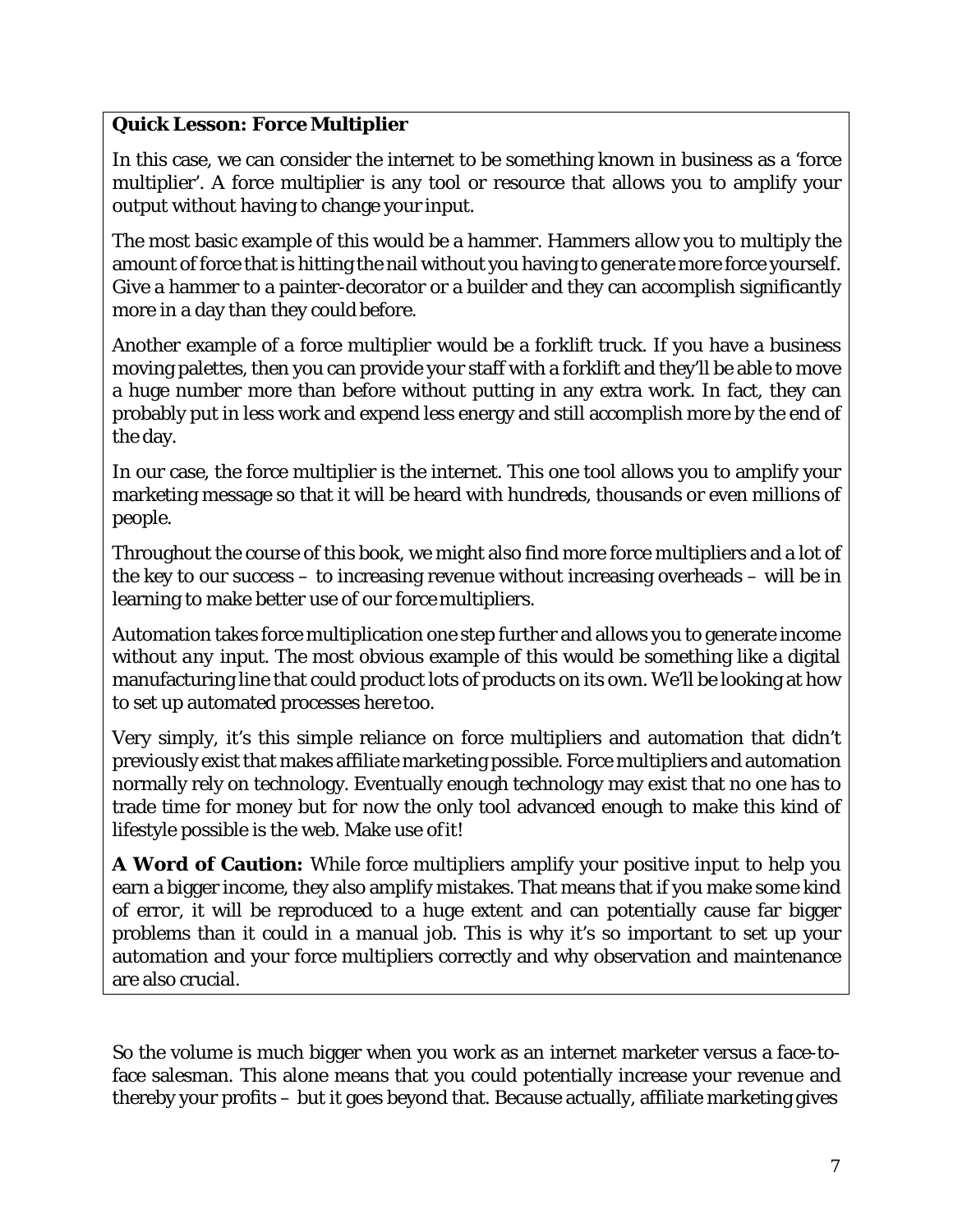you *considerably* more profit per sale and more commission. In fact, a very standard amount for a product creator to share with affiliates is 60%. That means you're actually earning *more* than the person who created the product in the first place! Products can be found for a range of prices too – but if you're selling a digital product such as an eBook then you can expect to make anything from \$30 to \$100 for a sale. Online courses and seminars can go for a lot more – sometimes as much as several thousand dollars. Better yet, if you can sell membership to a gambling site, a trading site or a bingo site, you can actually profit from that member for the *lifetime* of theirmembership!

All *you* have to do then is to advertise the product online – which often really does just involve posting ads to Facebook or sending e-mails – and you can profit every time someone listens to the ad. And we'll be looking at all sorts of tips to ensure that you're posting in the right places and promoting your products in the right waytoo.

So you have a bigger profit margin on each sale *and* you're now earning a *lot* more each time someone bites. This is the promise of internet marketing and it's what makes the whole idea so appealing to so many people.

#### **What's in it for Them?**

You don't really need to know anything else about affiliate marketing to start learning the ins and outs. All you really need to know is that you're selling products for commission and getting a *very* good profit for eachsale.

But that said, it's always good to ensure you fully grasp a concept like this if you want to make the most from it possible.

A question you might have then is: what's in it for them? Why would a product creator be happy to give away more than half of the profits for what they're selling?

The answer to this question is simple: it's all about volume. Let's imagine for a moment that you've created a product like an eBook. This is a digital product meaning there are no manufacturing costs, no delivery costs and no storage costs (which collectively is known as COGS – Cost Of Goods Sold). Each sale of this product is *pure* profit for the creator. They'll then do their best to spread the word and to generate as many sales as they can, but there's only so much they can do as just one person. They might make 100 sales a day but they could *always* still make more by getting marketers to sign up and help them sell.

Imagine how good it would be for them if they had a *legion* of marketers, all promoting and selling their product for them? Imagine the kind of profit they could generate then! Especially if those marketers were full-time marketers who knew all the ins and outs of successful marketing!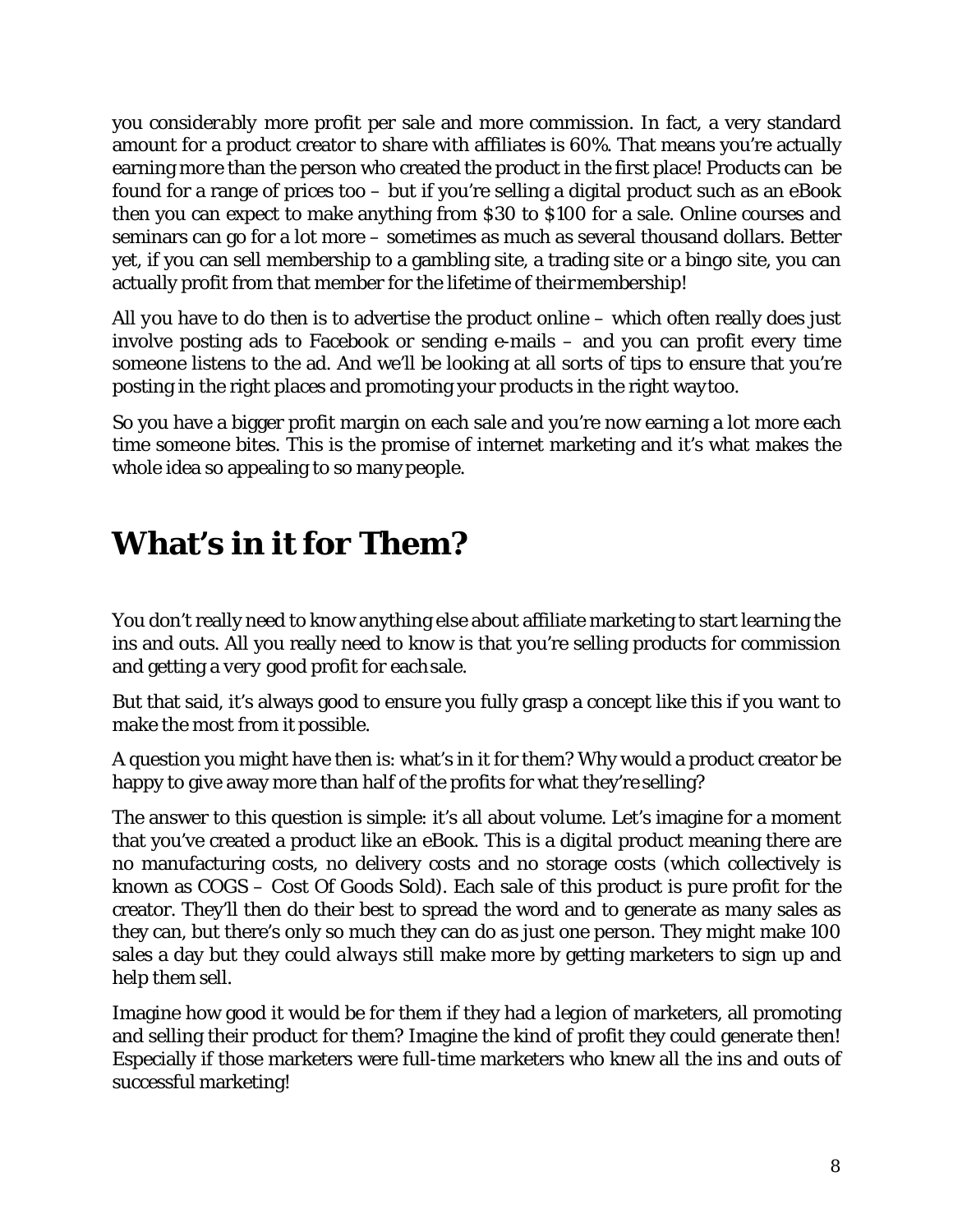So why offer such a high percentage? Simple: they want to attract as many affiliate marketers as possible and to lure them away from promoting *other* products and deals. They might lose 10% per sale by offering 60% instead of 50% but if that means they get one more marketer who sells an additional 300 items a year, then that's still a *much* better scenario overall.

As you can see then, this is one of those rare business models where it *genuinely* offers a win-win situation for the marketers *and* the product creators. You'll now be earning a huge 60% for each sale and they'll be maximizing their income!

Of course it's only going to be *truly* win/win all around if the people buying the products are happy too. So how do you ensure this? Simple: you make certain that whatever you are selling is genuinely high quality and is genuinely something that peoplewant.

Now you're providing value to the end user *and* to the product creator and you're earning a lot of money doing it. This is the ideal scenario for any affiliatemarketer.

#### <span id="page-8-0"></span>**Should You Become an Affiliate Marketer or Sell Your Own Product?**

If you're savvy and you have a keen eye for business, then you're probably wondering whether it's smarter to be selling your own product. After all, we've just seen how they stand to benefit by having legions of marketers selling their products… wouldn't that be a better scenario?

In truth, the answer is 'maybe' and there are certainly advantages to both situations. Let's have a quick look at the key differences and hopefully that will help you to make the best decision.

#### **Advantages of Creating Your Own Product**

On the face of it, you might initially think that creating your own product is the best option. After all, this means you'll benefit from 100% profits whenever you make a direct sale and it means that you'll be able to get at *least* 40% and possibly more from a ton of other people all promoting your hard work too.

Additionally, selling a product you created and that you're proud of is also something that brings a lot of satisfaction and gratification. What's more, it lets you easily align all your marketing efforts with the product itself and stay 'on message' all the way through. You can write a website promoting a certain way of life and then sell an eBook as a natural extension of that. This also means people will stay engaged with your brand –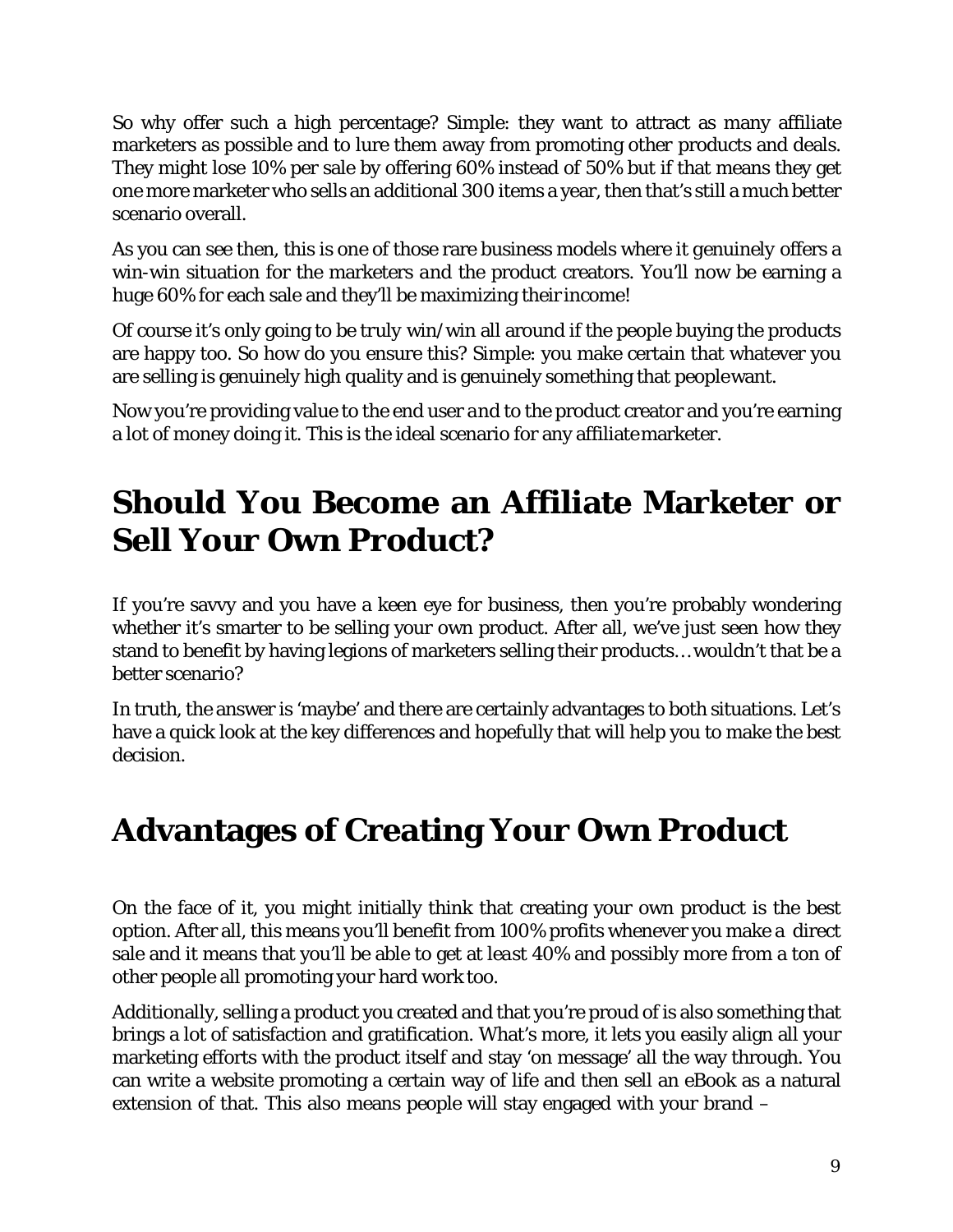instead of pushing people away from your site to buy something else, you'll be keeping them on your page and the product *itself* will help to increase awareness, authority and trust. In other words, having used your product and hopefully enjoyed it once, they'll be considerably more likely to come back to you to buy again infuture.

And finally, when you sell products as the owner rather than as an affiliate, you'll have the full control to change the price, to introduce special offers or even to make changes to the product based on requests. In other words, you'll have far more flexibility which can be a huge advantage as a marketer.

#### **Advantages of Affiliate Marketing**

BUT while this might seem like a lot of wins for product owners, it's actually not as clear cut as you think.

For starters, creating a product takes a lot of time, effort, money and skill. You can outsource the process or do it yourself but either way this means a lot of work and time before you even get your first product out there to sell. And this is *especially* true seeing as your product needs to be very good. Selling products that are sub-par will only prevent people from buying from you in future and make you lose a lot of trust and authority. At the same time, people will normally be able to *tell* from the offset that your product is less than great quality meaning fewer sales.

So if you want to start earning money *quickly* then you should become an affiliate marketer. But it goes much further than this…

As a product creator you see, there's no guarantee that your product will sell and there's no verification. So this means essentially that you could spend months or years creating something and pouring a huge amount of hard work into it… only to find that nobody buys it. The result will be low or *no* ROI and a huge disappointment. In fact, this can often be enough to completely destroy your motivation and your enthusiasm and to put an end to your business altogether.

To interject briefly with some personal experience, I actually knew someone this happened to. They had a great idea for a website that would allow researchers to find people to cite in their studies. They were a researcher themselves and they had a good understanding of the industry – they knew this was something people needed and that it was something they would use themselves.

From there, they then went about investing a huge amount of time and money to create the product. They sought legal advice and trademarked the name, they built a website (from scratch – not in WordPress) that was responsive enough to work on every sized display (this was before the days when mobile web browsing was so commonplace) and they hired testers to use theproduct.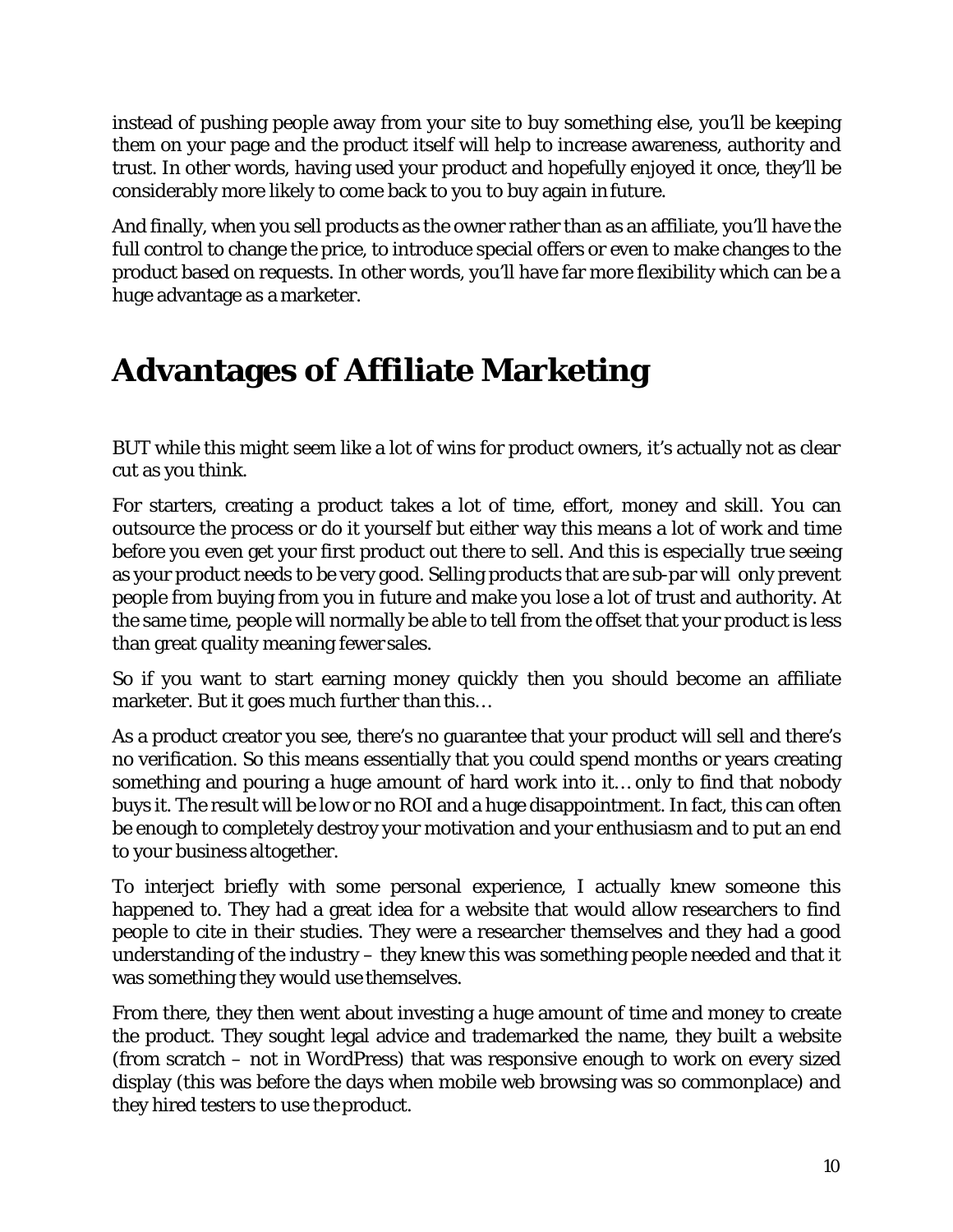Two years and several loans later they launched the product. Two months after that , they filed for bankruptcy when their hosting charges (which were very large) drastically exceeded their ability to pay off the debt.

There was an awful lot wrong with this business model and the lack of cash flow projections or contingency plans were no small part of that. But what was *really* wrong here was that he never tested that anyone actually wanted the product and he hadn't gone about finding a market first. He *assumed* that people would need his service because he wanted something like it himself. In business though, a 'hunch' just isn't good enough – you need to be certain.

This is the risk that you put yourself in when you create a product of any kind. On the other hand though, when you work as an affiliate marketer, you will actually have the ability to choose products that are *already selling*. That's right: you can pick a product that is a *proven* success. And when you do this, you have no fear that there isn't demand for it. If you fail to sell the number of items you'd hoped, then you know with certainty that the issue is *not* with the product and you just need to sell harder! Why make things more complicated for yourself when you have a proven money maker you can simply start using? It gets better than that too, for as we'll see later on, selling an affiliate product actually means that you can re-use the existing marketing material often. If the seller has found promotional sales copy that *works* then they have no reason *not* to share that with you. You're literally taking an existing business and repeating it – meaning the risk is hugely mitigated.

And if it doesn't work out? Then you haven't lost anything. It takes you about a day to set up a sales funnel and to start trying to earn money *if that*. And it costs nothing – there is absolutely zero upfront investment and you will breakeven as soon as you make your very first sale!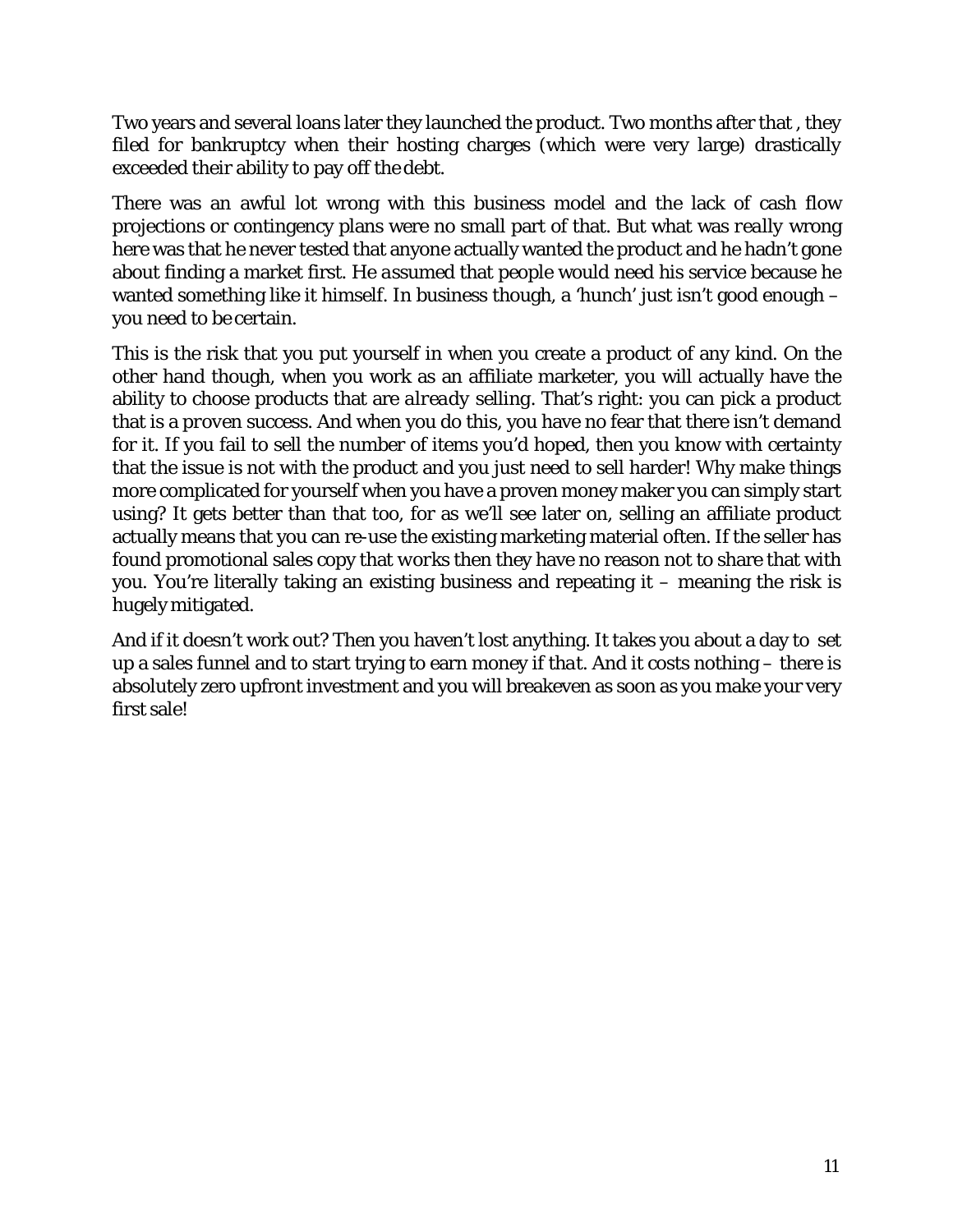#### **Quick Lesson: Fail Fast and Verification**

One approach to selling a product that is popular in business at the moment is something called 'fail fast'. What this means is that you minimize your potential risk by minimizing the amount of time it takes to fail. Your objective here is to find out *very quickly* whether your business model works or not and then to just get out if the answer is that it doesn't. This way, you minimize your damage. As a product creator, the best way to do this is often to create an 'MVP' to test the market. An MVP is a 'minimally viable product' and only if that sells well do you then add to that initial concept by improving the product and building on it. This is one way to mitigate risk and it's especially possible thanks to the fact that most apps can be updated remotelynow.

An even better way to mitigate risk though is to avoid creating the product in the first place until you're *sure* it will sell. This is called 'verification' and an example of how you might do this could be to have a sales page and then only tell the user that the product isn't ready yet after they've clicked 'buy'. You can then see how many people *would* have bought your product and thus make a decision whether to go ahead based on that. Better yet is to collect pre-orders.

When you're an affiliate marketer though, all the verification is done for you already. You're selling a product that is already selling well. Thus you *know* that you're onto a winner and you absolutely minimize your risk.

Finally, when you sell something as an affiliate, the business model you'll be using is still highly scalable meaning you can increase your revenue and you can increase your profits.

In fact, it's an understatement to say your business model is scalable – it's even better than that. Affiliate marketing is actually *repeatable* and what this means is that the business model can simply be repeated over and over again.

Remember when we said it potentially takes a single day to create a landing page and start selling an affiliate product? That means that there's *nothing* stopping you from creating 100 landing pages for 100 different products in 100 days. If each one sells only once a day and you make \$30 per sale… well then you're now making \$3,000 a day. *And* that business will be incredible resilient and therefore stable – because it's highly unlikely that all the products would stop selling atonce.

Affiliate marketing is the perfect business model in many ways then because all you need to do is to take an existing product with an existing promotional campaign and then share it. It's literally a 'copy and paste' business and when you know a few key things it's practically fool-proof!

**Note:** If you do decide you'd rather create and sell your own product then don't worry – a lot of the information in this book will still apply and you simply have to use it to promote your own product instead of someone else's!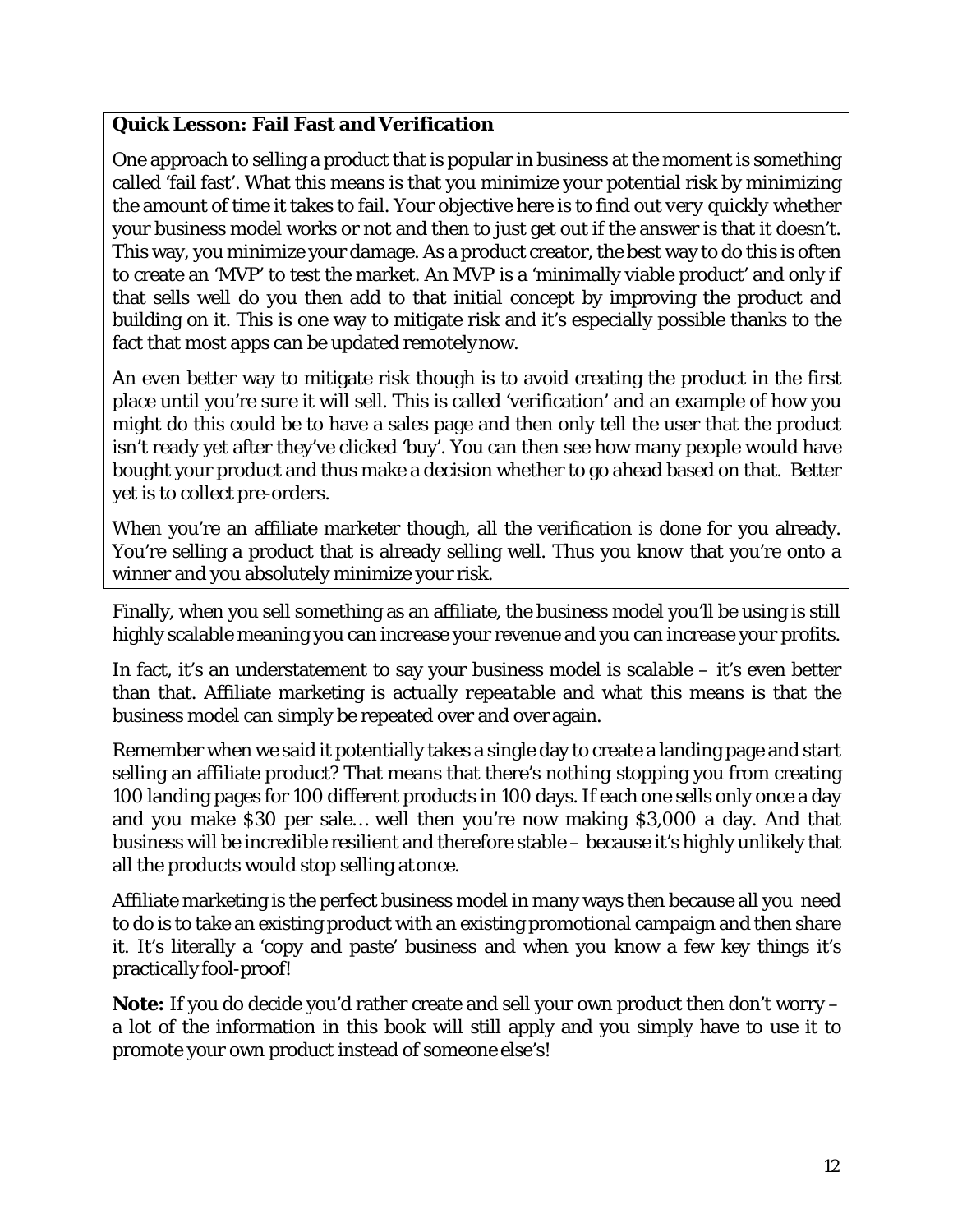## **Chapter 2:**

## <span id="page-12-1"></span><span id="page-12-0"></span>**The Affiliate Marketing Lifestyle – The Reality Behind the Hype and Is It Right for You?**

Hopefully, after reading that lengthy introduction to affiliate marketing, you're now ready and raring to go. We've seen how you'll essentially be taking other people's business models and then just repeating them for your own profit. And we've seen how you can repeat that process over and over again to scale up your income to a huge extent. So it's pretty much a dream job in many ways.

But how likely are you to succeed? What does this job actually entail on a day-to-day basis? How much can you realistically expect to earn and what kind of person makes a good affiliate marketer?

Let's take a look…

#### <span id="page-12-2"></span>**Affiliate Marketing – The Reality**

We've painted a pretty nice picture of affiliate marketing so far as a job anyone can do and that can generate big income. And it's certainly true – a lot of people making a huge amount of money marketing this way and it's the very best way to make a living if your key goal is fast and straightforward income.

But will you be able to pack in your job tomorrow? Most likely not. Of course there are still challenges when it comes to being an affiliate marketer and there's still a fair amount of work and smarts involved – otherwise *everyone* would be doing it.

As a marketer you really have two options. One is to market through advertising – using Facebook Ads and Google AdWords in order to reach a highly targeted audience. The other is to build your own audience over time who will trust what you have tosay.

The latter is the preference because it allows you to build a stable income selling repeatedly to the same group. It also means that you don't have to pay for advertising. But unfortunately, this strategy is also a lot more slow going and it takes a lot of time to build up the kind of trust and authority you need to begin making money. If you choose to go the advertising route though, then you need to invest money into those ad campaigns in order to get money out. In theory, you should always earn money back and get a good ROI for your efforts – you'll be paying a few cents per click so if you are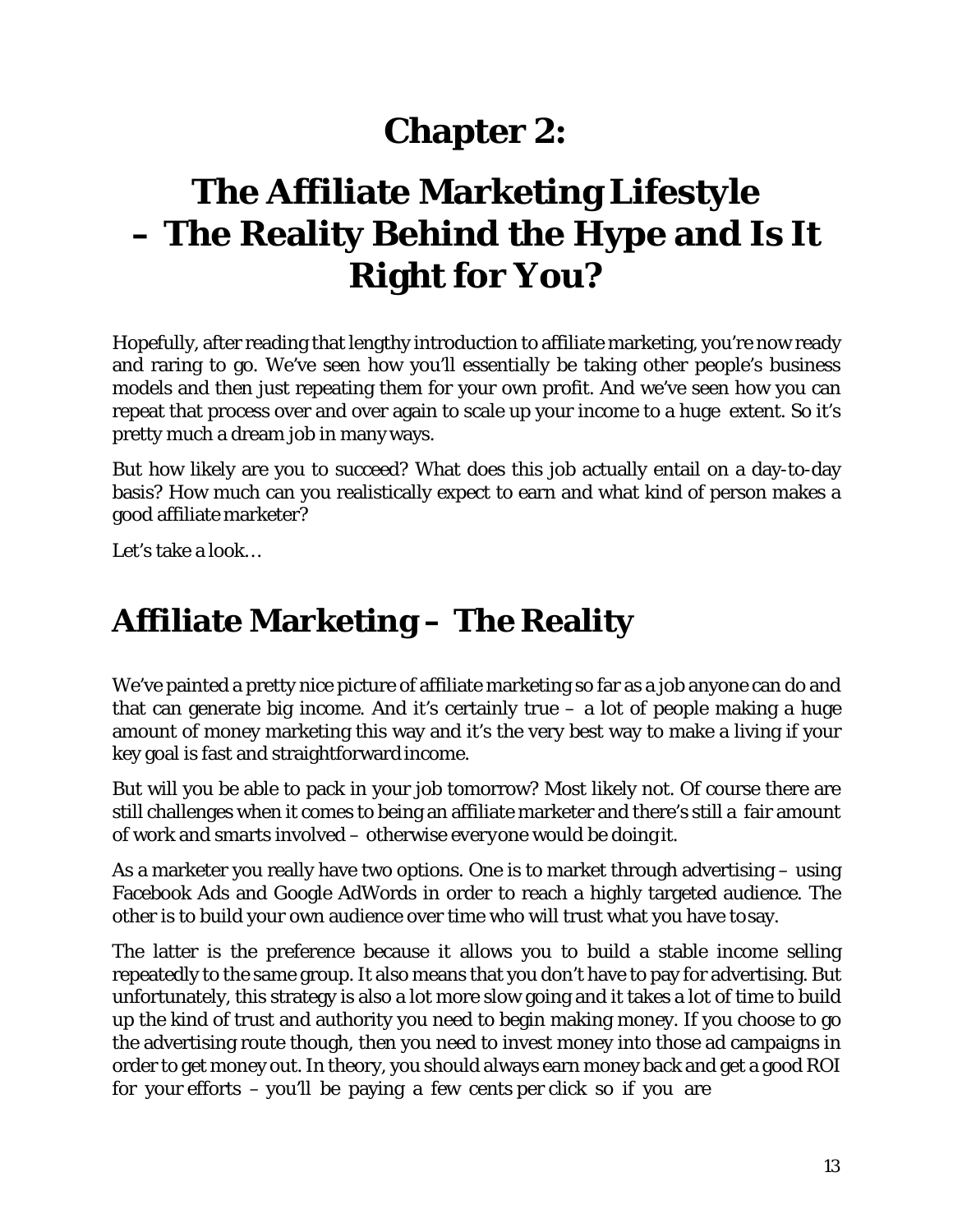targeting the right people you should make a few sales before your overheads exceed your profits. But this takes time and effort to get right and that in turn means that you might lose a little money before you hit upon the perfect 'formula' to start generating cash. There's an element of luck here too as you need to happen across the right product and the right advertising campaign to maximize your income.

Most affiliate marketers will use a combination of these strategies – they will advertise while at the same time building a mailing list and running ablog.

For these reasons, you certainly shouldn't hand in your notice tomorrow and it will take time to start seeing BIG income.

#### <span id="page-13-0"></span>**How Much Will You Earn?**

So how much can you expect to earn precisely and how long will it take? Well, the answer to this ranges hugely depending on your product, the amount of work you put in and your luck.

To be completely honest, it certainly *is* possible to start seeing an income in the first day. If you choose the right product and pay for some ads, you might well generate a couple of sales before long.

But when you start out with your sales page, you can expect it to convert <1% of the time. That means that for every 100 visitors, you'll get less than one sale. With practice it can get higher (10% being a very good target for the advancedmarketer).

Likewise CTR (click through rate) on adverts doesn't tend to be particularly high either – maybe about .1-.2%. So now you have a situation where your ad will need to be seen by 1,000-2,000 people for you to get a single sale. Luckily if you're paying for advertising, you will only pay when someone clicks your advert – but that still means you'll need to pay for 100 clicks before you're likely to make a sale. What's more, the more you pay for each click, the more likely it is that your advert will be seen (adverts appear based on 'bids' with the highest paying ad winning the ad slots most regularly). If you pay 30 cents per click (a fairly average amount in order to get your required 10,000 views), then you're going to be paying \$30 to get your one conversion. (All this will be explained in more detail later on, for now just go with it).

If you're getting \$40 for each sale then, you're now spending \$30 for \$10 profit. To earn a reasonable \$200 a day then, you'd have to be spending \$600 on advertising. That's a fairly big investment and especially if you're nervous to beginwith.

And if you plan on building your own audience so you don't need to rely on ads, then you're going to need to get your website/mailing list/social media account to the point where you're reaching 100,000-200,000 people a day in order to make a real living. This is something that *certainly* won't happen overnight and rather you're looking at a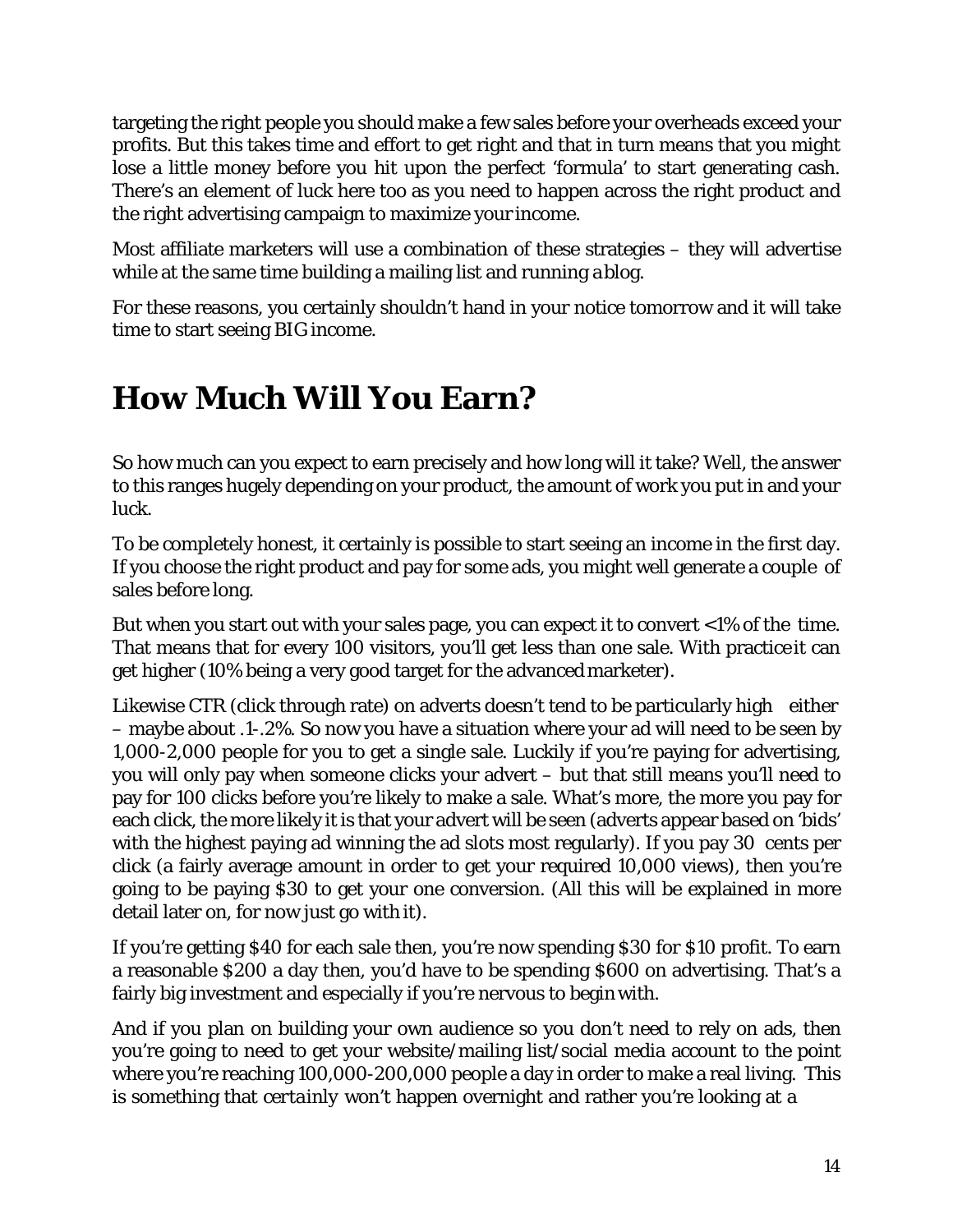good few years before you're likely to get to that point. And that will be a few years of posting articles, sharing links, networking and trying to avoid being dissatisfied with your slow start.

Should you give up? Not at all! Everything will be explained in this book and we'll look at some methods you can use to save time and enhance your profits. But just know that you're not going to be rich overnight (despite what those adverts claim). You're going to have to work hard – and work *smart* – in order to reap the benefits later on.

#### <span id="page-14-0"></span>**What Are Your Goals?**

This then is going to be perhaps your most important lesson in the entire book – and it's something that will help you to practically guarantee success no matter what business model you end up settling on.

The key is to know your goals and to know your timeframe. Unrealistic expectations is the single biggest obstacle for 90% of affiliate marketers and is more often than notwhat ends up being their undoing.

If you become an affiliate marketer thinking that it's going to make you rich overnight and thinking that it involves nothing but posting occasionally to a blog, then you're going to be very disappointed. Likewise though, if you think you need to quit your day job and take out a loan in order to spend the next two years developing your marketing platform then you're going to be putting your family in financial jeopardy and you're going to be taking an unnecessary risk.

Instead, you need to have realistic goals and a realistic time frame. Using the calculations above, you should be able to come up with a reasonable \$10 a day business model using a landing page and a \$30 ad spend. This is something most of us can afford to risk. Meanwhile, if you can get your website page views up to 200 a day, then you can realistically get \$10 a week within the first couple of months.

As long as you're willing to wait that long and as long as you're willing to invest the necessary (and small amount of) time and money, then this is practically guaranteed and relatively low-risk.

That's not going to change your life of course. BUT what it will do is to allow you to earn \$70 from advertising a week and \$280 a month. Suddenly, things have started looking up. And if you add the \$40 a month from your website, you now have \$320 a month profit in total which comes to \$3,840 a year.

Before you scoff at that, think about how much of a difference just this small amount of money could make to your lifestyle. This is enough to afford a holiday to somewhere rather nice for you and your partner! Or maybe you could put it into savings and earn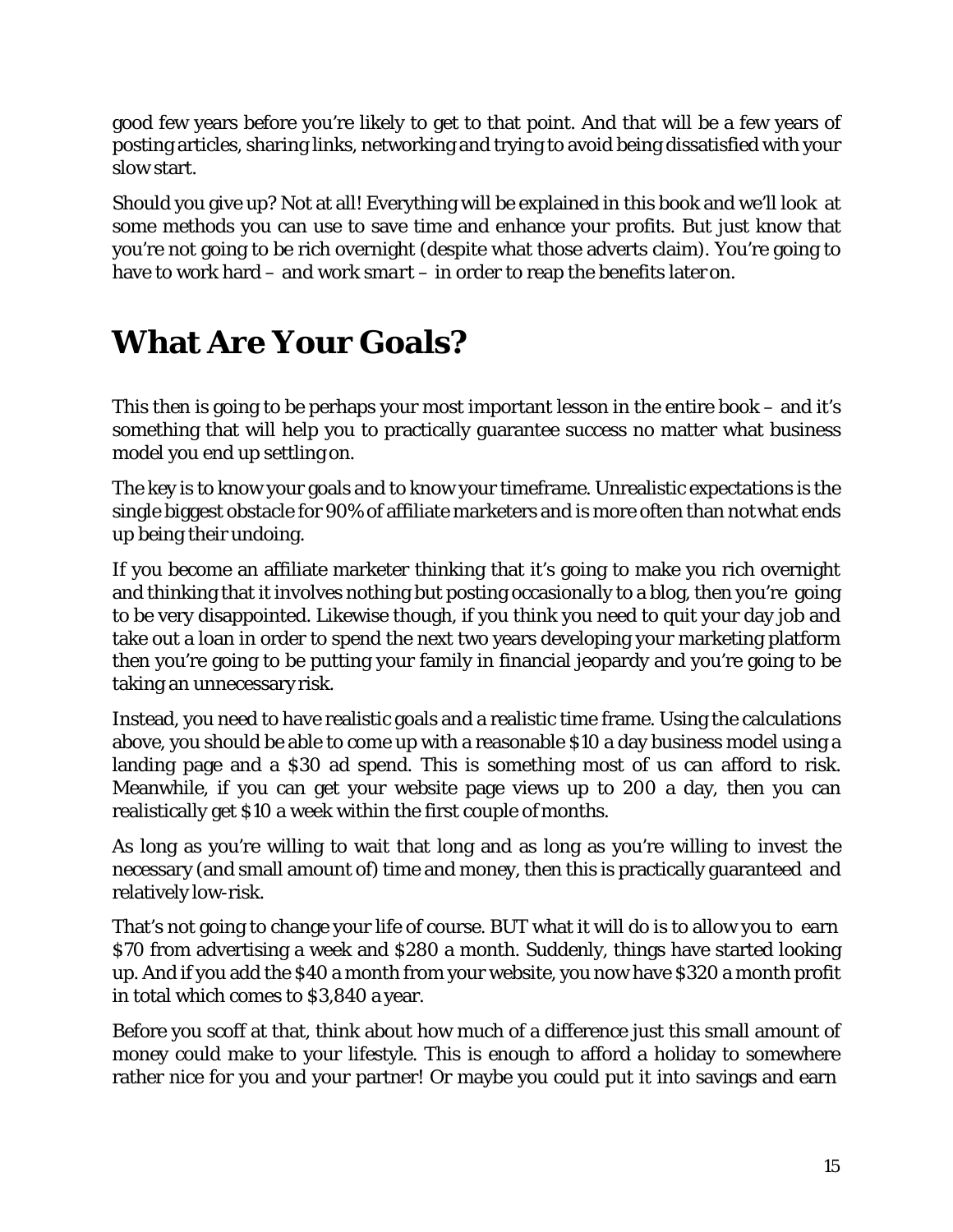\$38,400 over ten years before tax and interest. That's a pretty nice nest egg for a child and a decent deposit on a small house even!

But what's more, is that this 'small' amount of regular income will grow over time. Because after the first couple of weeks you'll have more money in your pot and you can begin to increase your investment in ads regularly. As long as your conversion rates stay consistent, the more money you spend on advertising the more you will be able to scale your income!

And of course your website traffic will grow over time and there's nothing to prevent you from setting up more revenue streams… Suddenly, the amount you're earning will grow and grow.

It will take you a *long* time to become a millionaire then but it's possible to get there – at least partly thanks to the exponential growth that you often see as a marketer (which is to say that you don't gain one new follower a week but more likely several and then several more at a time).

But the point is that it will take no time at all to start seeing an improvement in your lifestyle. Don't aim too big to start with; make this your initial goal and then grow from there. That way you're far less likely to become disappointed and to giveup.

#### **How to Quit Your Job and Become an Internet Marketer**

What's more, this gives you a much more stable way to become full time as an internet marketer and it means there's no risk and nothing to be afraid of. Want to 'quit the rat race' and stop working eight hours a day in a job you hate? That doesn't have to mean suddenly quitting and storming out and leaving yourself with no steadyincome!

Instead, all you have to do is to set up a small amount of income through affiliate marketing to make a little bit more cash… and then to grow this income steadily over time to the point where you're making a lot of money. Only once you're earning a very stable income do you then consider quitting your day job and going 'full time' as someone who works online. You could even try earning money fully online on a 'trial basis' to begin with, or you could reduce your work to be part time – or do a job that you enjoy even if it doesn't bring in as much cash. There's zero risk, nothing to be afraid of and everything to potentially gain!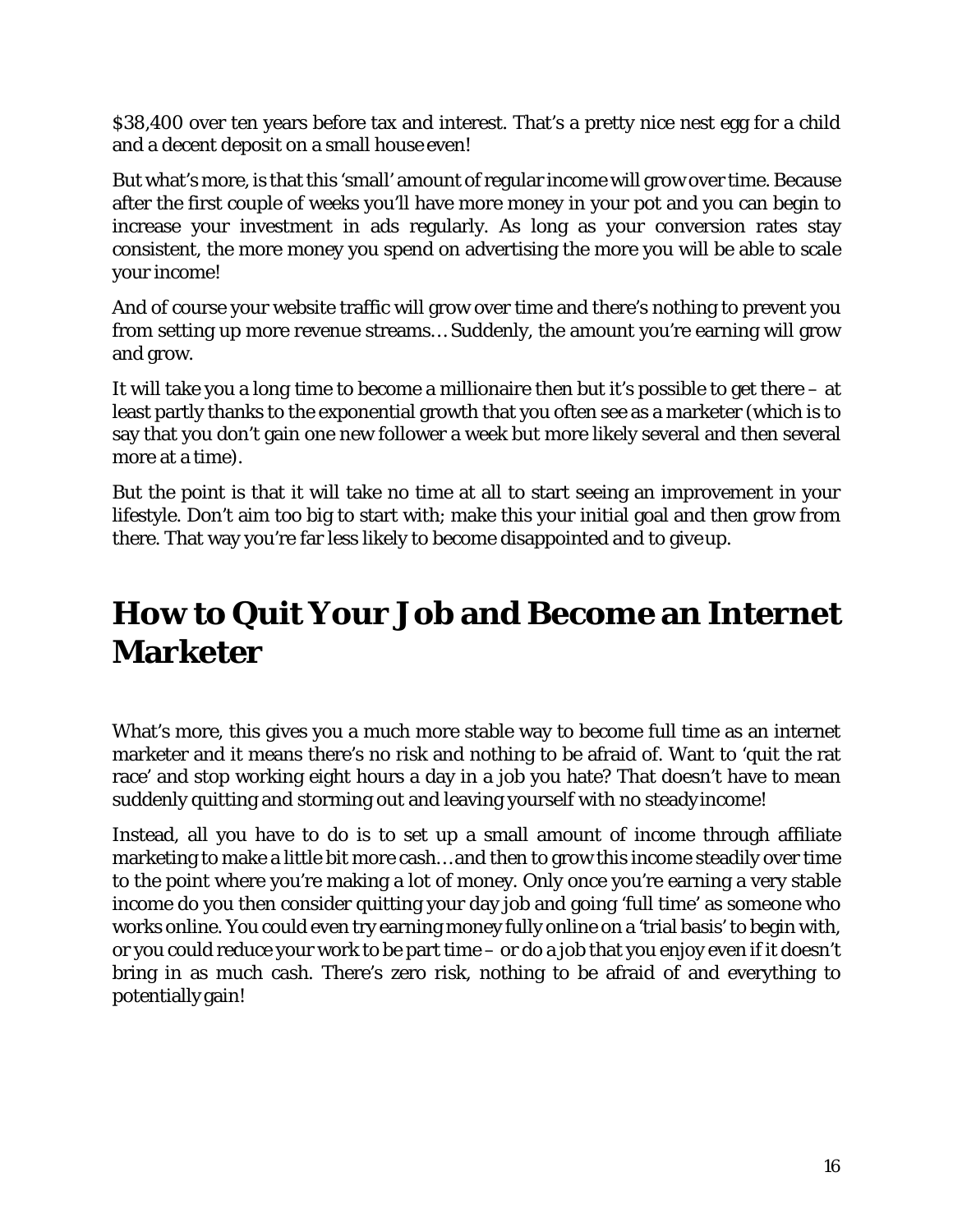#### **Lifestyle Design and the Digital Nomad**

Keeping your 'ultimate goal' in mind as an affiliate marketer is also important for other reasons. A lot of people who start working online will do so because they want to change the world and to be a famous entrepreneur. A lot of people start out wanting to be the next Mark Zuckerberg.

But often, those same people would find that achieving that would actually be unfulfilling. If you're trying to get to a place where you're doing *less* work, then setting up a huge international business actually isn't the answer. It's also clearly not the quickest way to make ithappen.

As an affiliate marketer, you will be making money by taking an existing business model and product and selling it to people. You categorically are *not* changing the world and thus you won't be a famous entrepreneur. You might build some recognition as an influencer in your niche if you build a mailing list, but you certainly are not Mark Zuckerberg – it's important that you're okay with that before you go ahead.

Actually though, this is what many of us actually want when we set out to start earning more money. Think about the things that would *actually* make youhappy:

- \* More time with your family
- \* Less financial stress
- \* More money to travel and see the world
- \* The ability to get up when you want/to lie in bed
- \* More time to spend enjoying hobbies/working on your passionprojects

Now if you think of these points as being your *actual* goals – suddenly it doesn't make sense to take on *more* responsibilities as the head of the next start-up. 'Success' in the traditional sense is not actually the fastest route to freedom and security. Affiliate marketing on the other hand cuts all the excess that comes from running a business and just gives you the freedom and the income.

This is what's known as lifestyle design. Lifestyle design was originally popularized by Tim Ferriss in the book *The Four Hour Workweek* and it describes the process of choosing a career and income to suit the kind of lifestyle you want. Instead of fitting your life around the job you do and deciding how much you travel and where to live on that basis, you instead choose your career to support the *lifestyle* youwant.

You don't actually need to be rich to live in a sunny country – you just need to be able to work remotely. And you could probably afford to travel more if you weren't paying for an expensive commute every day to work! Lifestyle design means prioritizing the things you want out of life and this is made very possible when you work online in *any*capacity.

And the natural extension of lifestyle design? For those who love to travel and see other countries, that would be to become a 'digital nomad'. A digital nomad is someone who doesn't have any single address and instead travels the world, working online as they do. If you work online as a digital nomad then you won't need an office and you'll be able to work from *anywhere* as long as you have an internet connection. Combine this with the fact that you'll be earning passive income and there's nothing to stop you from travelling around the world and working in cafes or on beaches as an affiliatemarketer.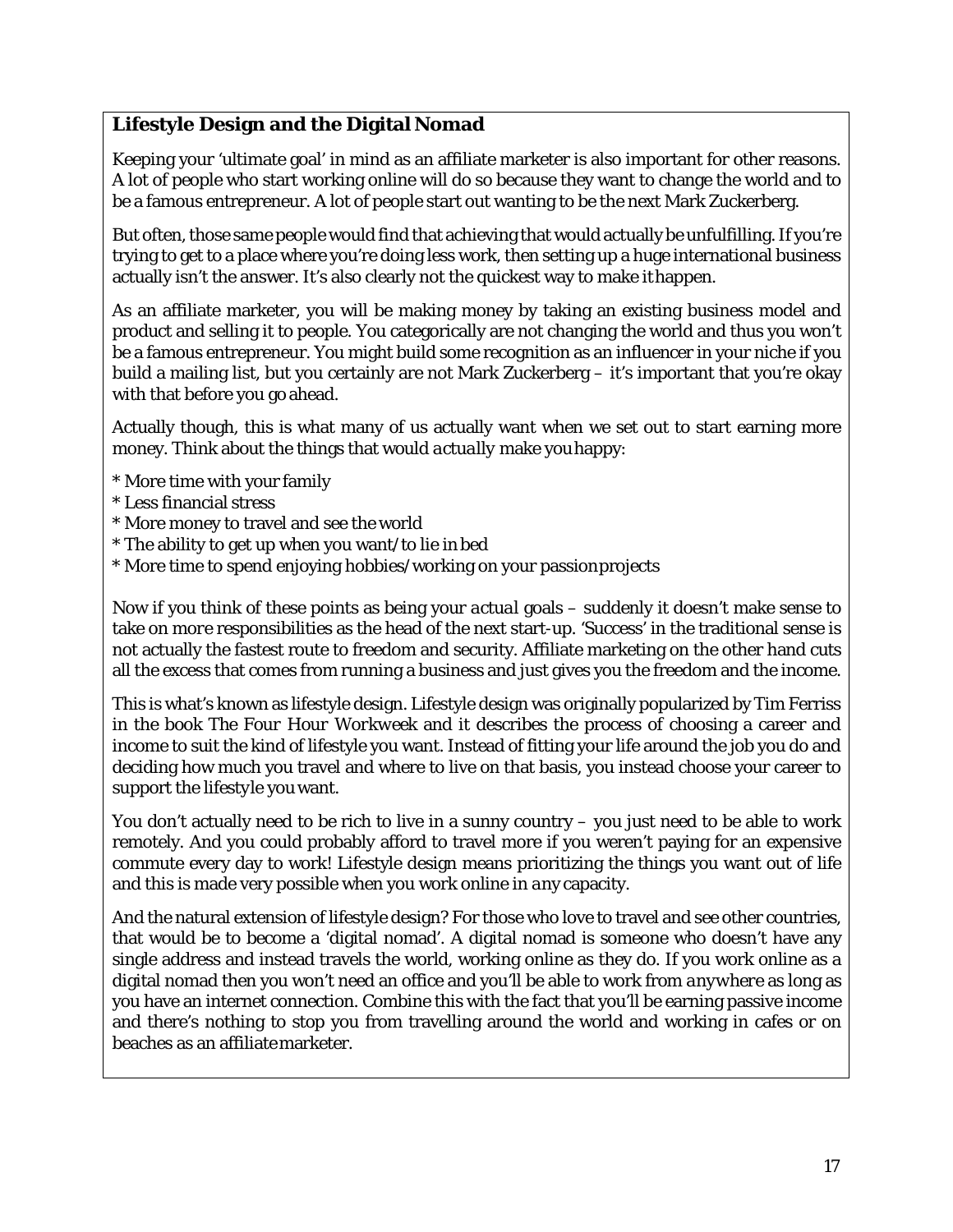#### <span id="page-17-0"></span>**Who is Affiliate Marketing For**

With all that in mind, affiliate marketing is perfect for anyone who wants to support their current lifestyle with supplementary income and anyone who eventually wants to quit the rat race and start living a far more relaxed and flexible lifestyle. This isn't about creating the next big thing or being a technological marvel – it's about taking the fastest and most efficient route to securing a stable passiveincome.

It doesn't give you riches overnight and it *does* require work to begin with. But you can start to benefit right away by working for just a few hours in the evenings and after a couple of years you'll be earning big bucks if you do everything right.

And in terms of the actual 'day to day', you'll spend most of your time looking for products, posting and designing adverts, looking at the performance of your campaigns, writing emails and posting blog posts. You'll also work on social media a fair amount and may occasionally want to outsource some tasks to designers and writers. This does of course meaning spending a fair amount of time in front of the computer and as you won't have a boss, you'll need to be self-motivated and disciplined to make sure you don't spend all that time on YouTube looking at videos of cats.

The skills you'll need for this are relatively few. Having a good understanding for business will help a lot but we'll go over a lot of that as it relates specifically to internet marketing in this book. Likewise, it's very useful to be able to write at least fairly well. You'll be doing most of your marketing *via* the written word, so this is a highly useful skill. As long as you have the basics though, we'll look at how to make your writing more persuasive here.

Finally, you'll benefit from having some basic skills with regards to IT. You don't need to know how to program or to understand complex networks – you just need to have the basic technical knowhow to find your way around web-apps and social media. As long as you're able to use a computer to a basic level, the rest should be fairly self-explanatory.

<span id="page-17-1"></span>So if you can tick those boxes and if you know what you want, then you're ready to start earning money as an affiliate marketer.

## **Chapter 3:**

## <span id="page-17-2"></span>**A Quick Set-Up to Start Earning Money RIGHT NOW!**

We've talked a lot already and have barely even touched on the tools, steps or processes involved in becoming an affiliate marketer. Perhaps you hoped to have a lot more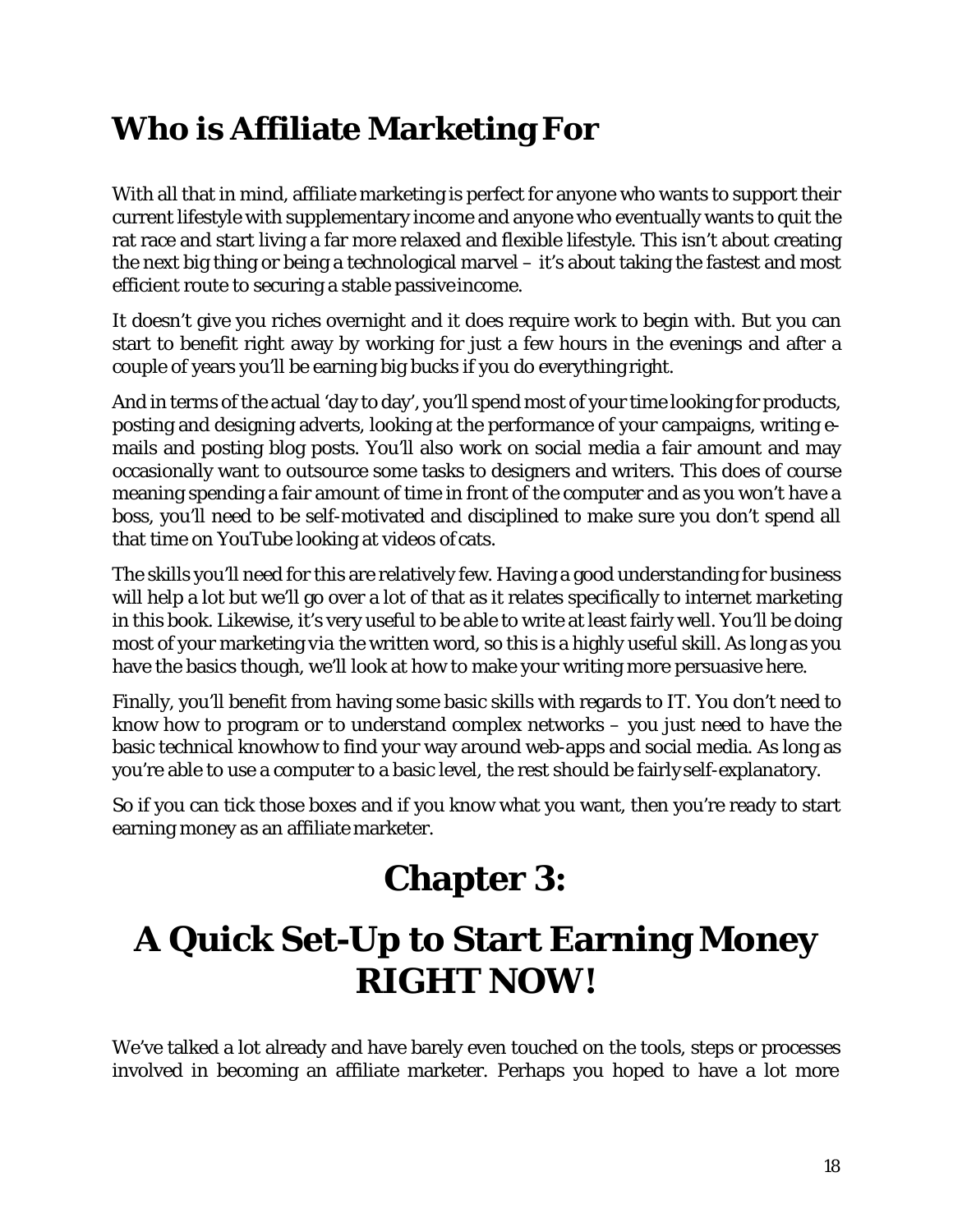technical knowledge by now but all the above is crucial to ensure that you grasp the fundamentals of affiliate marketing and that you go into it with the right mind-set to ensure your eventual success. Often it's knowing how to *approach* affiliate marketing and understanding its nuts and bolts that really makes thedifference.

But just in case you're getting a little impatient, we're about to take the complete opposite tact. We're now going to jump in with a highly straightforward and simple business model that you can use to start earning money right away as an affiliate marketer. This chapter will outline a few simple steps you can take to start earning money immediately and that you can execute without any experience or specialist knowledge.

This will serve a few purposes. For starters, it will further help to explain the process by providing a working example. At the same time, it will give the impatient among you the ability to start earning money right now before you've even read any further. Finally, it will give us a decent framework that we can build upon later. With this as you very basic business model, the following chapters will show you how to tweak the various factors or improve the business model, ultimately leading to greater profits, faster growth and more success.

<span id="page-18-0"></span>Without further ado then, here is a very basic business model you can use *right now* to start earning cash. Remember: everything we look at here will be built upon further, so don't worry if it seems overly simplistic or if you need more information.

#### **Your First Automated Income**

## **Step 1. Finding Your Product**

The first thing you're going to do is to find the product you want to sell. To do this, you need to find an affiliate network. This is where you will find most affiliate products to sell for a decent amount of commission.

For the purposes of this quick example, we're not going to look at all the different networks or at the other options. Instead, we're going to focus on one that offers the best deal in many cases: JVZoo. Compared with other affiliate networks, JVZoo tends to have the fastest set-up and most user-friendly interface. It's also very flexible and makes it super easy for you to grab an affiliate link and to embed it in your website, your emails or anything else.

To get started, head over to [http://www.jvzoo.com a](http://www.jvzoo.com/register/909)nd click 'Become an Affiliate'. From here, you'll then have to verify your phone number over an automated system and will then have access to start searching through products tosell.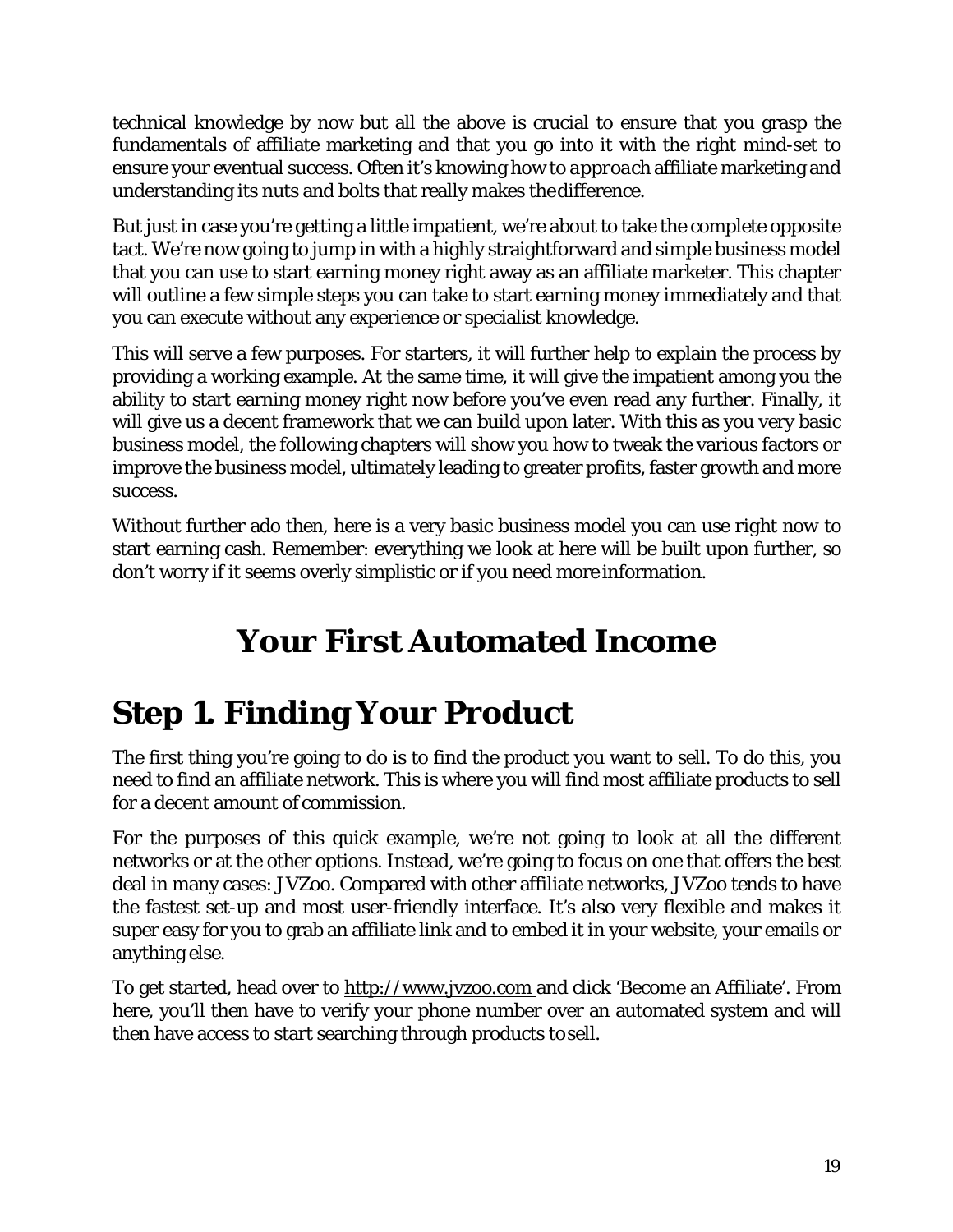Once you're in, you can set up your payment information etc. and then go to Affiliates > Find Products. You'll be able to see the top products on the first page, alongside with the number of products sold. Right now for instance, 'ProThemes Add On Membership' has sold 58,000+ copies for an average of \$20.22 and with %50 commission. You can even see the number of refunds, in this case 1.96%.

Something you'll notice right away, is that most of the top products are in the 'internet marketing' niche – they're products that people are selling to *other people* trying to make money online! This is one of the most popular niches making it a good niche to choose. The only problem with going the 'make money online' route though, is that it means you'll be competing with a huge amount of other people.

Instead then, to begin with, let's start with something a little more niche. As well as reducing the amount of competition, doing this will also allow you to find your target audience more easily and to identify a 'route to market' (any easy way to access your target demographic).

So for instance, we might choose an eBook on improving your basketball skills. This is an area where there isn't a ton of competition and it lets you target your audience very easily. Alternatively, you might find a book aimed at tree surgeons. Find your product and look for one that's already selling well and that offers a decent amount of commission. Careers is actually a great category to think about.

Another great strategy is to try and solve a very specific problem. A great example of this might be helping people who are getting married, or helping people who are trying to buy a home. Once you click it, you'll then have to click 'Request Affiliate Approval'. In a short time, you should hear back and be given an affiliate link that you can use to start promoting. You'll then get your affiliate link which is all you need to begin making money!

#### **Quick Lesson: Affiliate Links**

When you get an affiliate link, this is all you need to start making money. As long as someone clicks on your affiliate link, is taken to the website of the seller and *then* buys a product, you will get paid.

This works using cookies. For those who aren't familiar with the concept, a cookie is a small file that your browser downloads and then stores on your computer. Websites instruct the browser to do this and can then subsequently check for those cookies in order to identify users who have visited the site before and to store information about them. So for instance, when you log into Facebook, this stores a cookie on your computer and that is then what the site uses in order to identify who you are so you don't need to log in next time.

In this case, clicking on that specific link stores a cookie on the computer of the customer and then redirects them to the main checkout page. This in turn means that when they buy the product, the seller is able to identify you as the marketer who referred them. All this is handled automatically by an affiliate network meaning you don't need to worry about it – you just log in and then see easily how many sales you've made.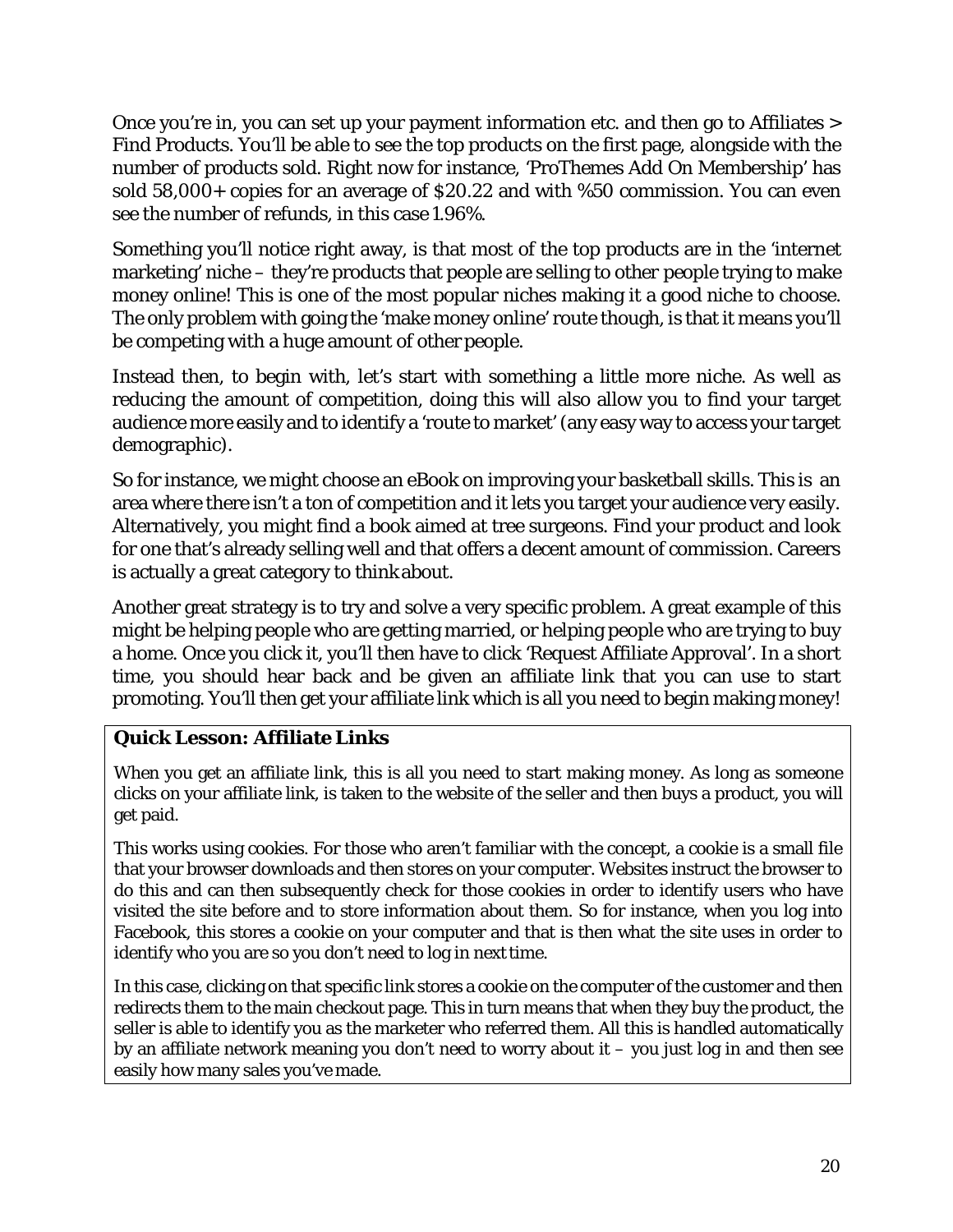#### **Step 2. Setting Up Facebook Ads**

Next up, you need to set up some Facebook Ads to start sending people to the checkout page via your affiliate link. You can choose to do this either directly, or via a landing page. In this case we're going to keep things nice and simple by sending people *directly* to the checkout where they can buy the product.

Setting up adverts with Facebook is easy enough. Just log into Facebook and then click the arrow on the far right. Here you can then find an option called 'Create Adverts on Facebook'. Once this page loads, you can then create a new campaign and here you'll have a number of different options for the 'objective for your campaign'.

Now choose 'Send People to Your Website' and where it gives you the option to enter a URL, just enter the affiliate link you were given.

From here, you're then given a huge number of options regarding who you want to visit the link. You can choose to narrow the visitors down based on their location, based on their age, based on their behaviors and their interests… You can even target them based on their employers, based on their job title, based on their relationshipstatus…

This process is called 'targeting' and this is how you can then make sure that the only people who see your ads are people who are quite likely to be interested in buying what you have to sell.

This is important because your objective is not to be seen by as many people as possible and it is not to be clicked by as many as people as possible. Every click is costing you money, so what you want to do is to increase the number sales you get while keeping the number clicks to an absolute minimum. You *don't* want anyone to click your ad who isn't at all likely to buy.

So let's say that we were looking at the 'marriage' option and you were hoping to sell an eBook on how to organize a cheap wedding that still impresses guests. Now, all you need to do is to target men or women who are engaged. Now the only people who see the ad, are people who are likely to be currently planning a wedding. You can also target people who are of a certain age to avoid the types of people who maybe are happy to live as engaged for years without any plans to getmarried.

Further down the page, you get to choose your daily budget. This determines how much you can spend every day before the ads stop showing. If you only have a set budget to spend on advertising, then this is an important figure to set – otherwise you can end up spending hundreds or thousands of dollars!

It might be tempting here to think that you can set your ad spend really low in order to avoid losing too much money. This strategy might work in theory but in practice it means that you won't get any ad clicks. That's because, as mentioned briefly earlier, adverts have to compete for certain ad slots. There are hundreds of people all trying to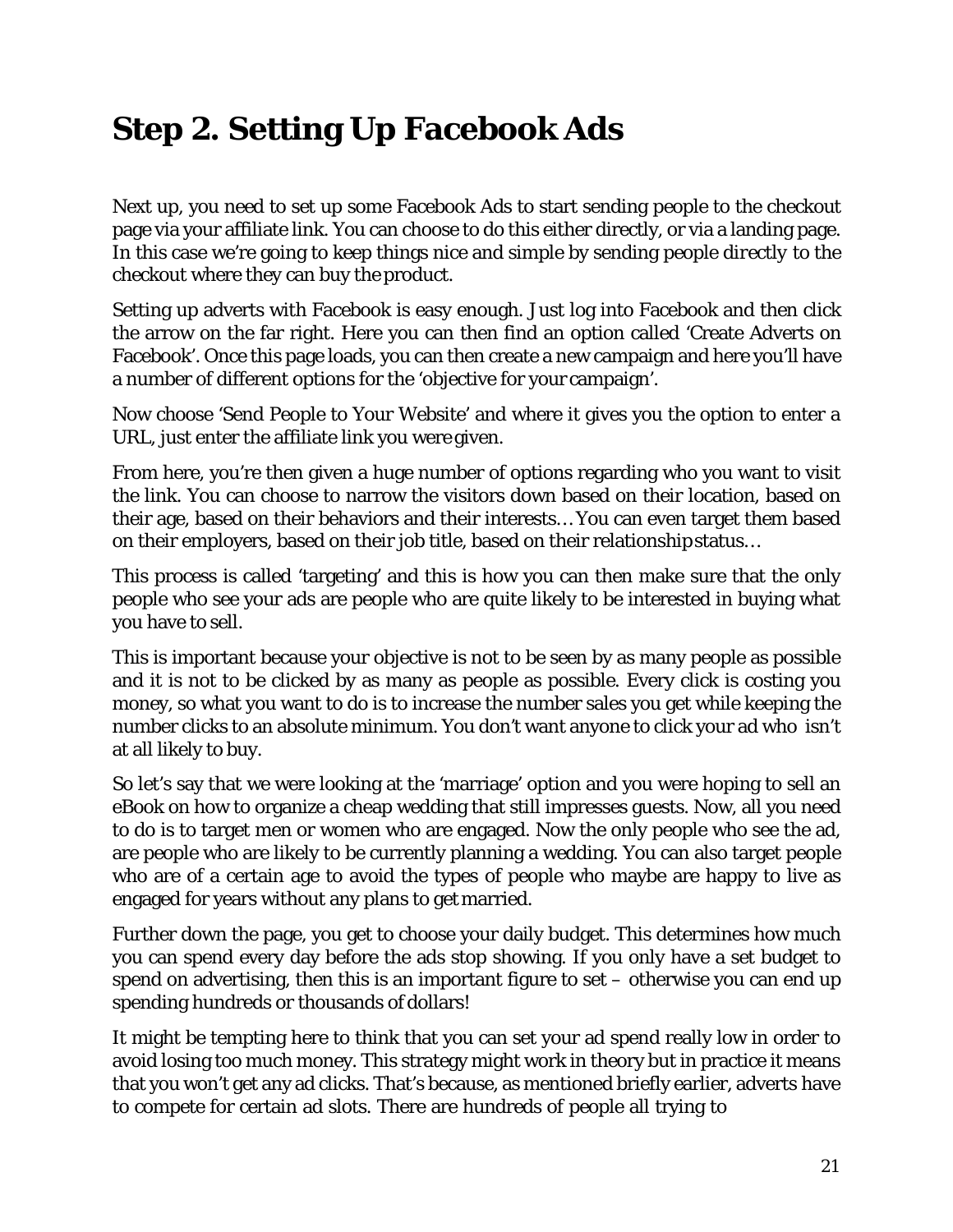show ads to 'engaged couples' and so the budget you set will be used to determine how often your ad shows up instead of someone else's. The higher your budget, the more you'll pay for each click but the more your ad will be seen. You need to spend a certain amount just to ensure that your ad is actually going to show up at all!

Next we get to add an image, a title and a description. The title should be something eye grabbing and something that makes our product sound desirable. It's only 40 characters long though, so you need to be smart with your use ofwords.

The description meanwhile is where we elaborate and this is where we're going to use a smart technique to improve our ROI further. This is only *20* characters long though. Finally, you reiterate your destination URL. There is a 'text section' though as well where you also get to add some information about your site, and you can use a few more characters here.

Finally, you also get to add an image and again our aim here is to grab theeye.

So while the headline and the image will grab the eye and will draw people in, we're going to use our description to filter people out. How? By adding the price of our product front and center and by being very frank about what it is. So forinstance:

#### *Plan The BEST Budget Wedding Ever!*

#### *\$50 Wedding Planning Tips eBook!*

So the reason this works so well, is that it tells people front and center what the price of the eBook is. They're not going to click the link thinking they're getting free tips (unless they don't read the full thing – which will happen). Most of the time, your visitors will only click the link if they're *potentially* interested in buying an eBook for \$50. You just got rid of all your time wasters and greatly improved your profit margin as aresult!

#### *Going Local*

It's up to you if you want to use this strategy but another option to help increase your ROI further is to filter your audience by local area. For instance, you could say that your eBook is only for people in X location. This will greatly reduce the amount of competition you're facing and thereby mean that your ad is seen more often even if you set your daily budget to be lower.

#### <span id="page-21-0"></span>**Creating a Landing Page**

With the above business model, you can start spending some money, you can set your ad to live and you can start earning right away. Then, the more you invest, the more you can increase your revenue and profit.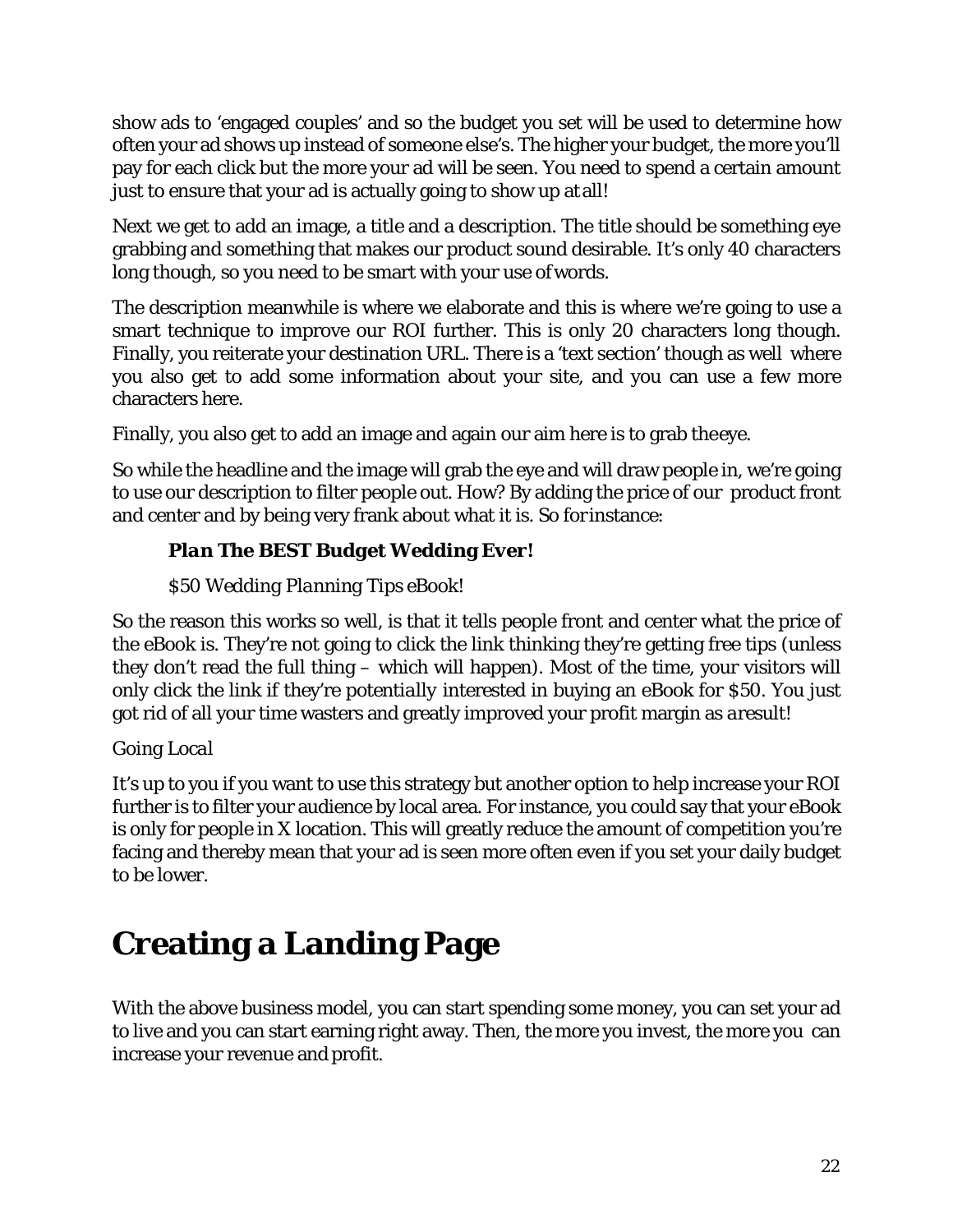The amazing thing about choosing a niche like 'weddings' is that new people are coming along all the time. This means you're very unlikely to saturate themarket!

But at the moment, you're rather reliant on other people. You're paying to send people to the product creator's website where they can buy the eBook but if they drop the ball and fail to sell the product then you're going be wastingmoney.

This is why it's very important to look at another key number when you're choosing your product on JVZoo – that being the 'conversions' figure. This number tells you what percentage of referrals are successfully converted into buyers and that makes it very important for you to think about.

But seeing as many of the more niche products on JVZoo only have 50+ sales, you might be wondering if there isn't more you can do to encourage even more sales. The good news is that there is!

Specifically, what you want to be doing here is to create your own 'landing page' or 'sales page'. This is a page that is entirely built around promoting and selling a product. Instead of linking your Facebook ad to the affiliate product directly then, you instead link it to your landing page where you'll make the product sound absolutely amazing and really whet the appetite for it. This way, people will be more likely to want the product and to click through from your landing page to make apurchase.

#### **Quick Lesson: Landing Pages**

You've likely come across landing/sales pages in the past and there will most likely have employed a similar design. Most landing pages are built to have a very long, thin and vertical design. They then consist of a compelling description of the product being sold and will have no external links or navigation.

The whole point of a landing page is to encourage sales of a product and nothing else. This is why you don't link to your 'home page' or your 'about page' – anything that could distract from your sales copy or 'Buy Now' button is omitted.

The long vertical design meanwhile is employed to encourage readers to scroll down the page. This is done as the simple act of scrolling down a page makes people feel more invested in an idea that's being sold to them. As you scroll the page, you feel as though you're going deeper into the site and you're spending more time and energy on that sales pitch. After you've scrolled a certain distance you will feel sufficiently committed to then want to buy something. Or at least that's the theory…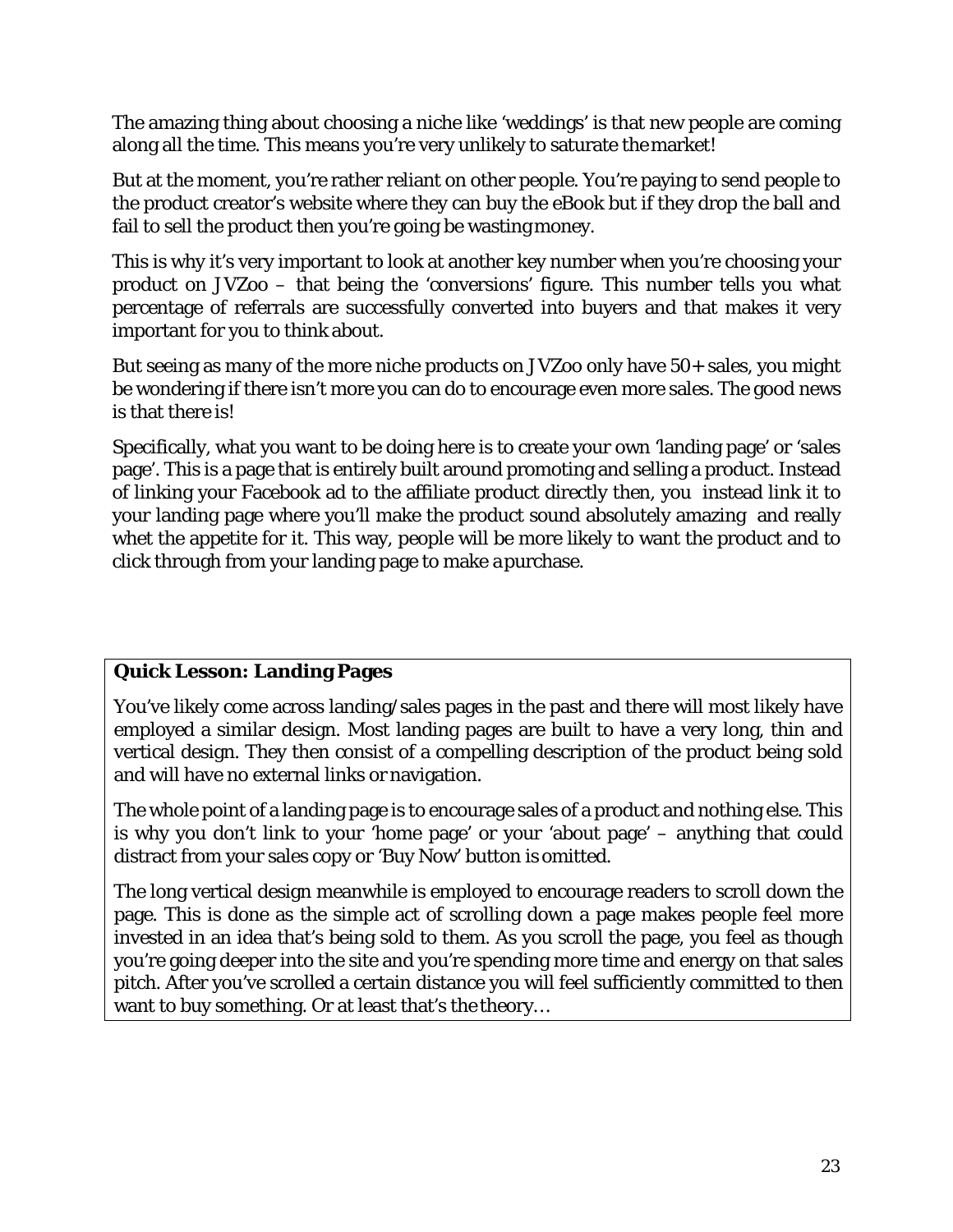How do you create a landing page? You'll need to know the basics of setting up a website (see the next chapter) but once you have a hosting account and domain name sorted out, you can skip having to do any actual design yourself by using the excellent 'Optimize Press' to automate most of the process. This is a tool that makes it very simple to create a new landing page and this can be easily integrated with an affiliate link. Now just add the text and images that you think would help to sell the product and you'll see even greater conversions.

This is a very basic business model you can use to start making money through Facebook Ads and JVZoo immediately then. Throw in a landing page and you'll start earning even more.

It really is that easy but in order to start optimizing your profits and scaling the business you'll want to stick around for some of the more advanced affiliate marketing secrets that we have to share…

## **Chapter 4:**

## <span id="page-23-1"></span><span id="page-23-0"></span>**Building Your Empire – Setting Up the Essentials**

You've already seen at this point how a landing page can help to support the basic business model we've created. For this you'll need a few additional materials and services that get a little more complicated than simply signing up for Facebook Ads or for JVZoo.

Instead, to create a landing page you're going to need the fundamental components of a website which means you'll want a hosting account and you'll want a domain name. Once you combine these two elements you'll have everything you need to create a website and start filling it with content.

This also allows you to create your own blog and to start doing what's known as 'content marketing'. This is how you'll build a lot of your trust and authority over time and it's a crucial tool in the arsenal of any affiliate marketer.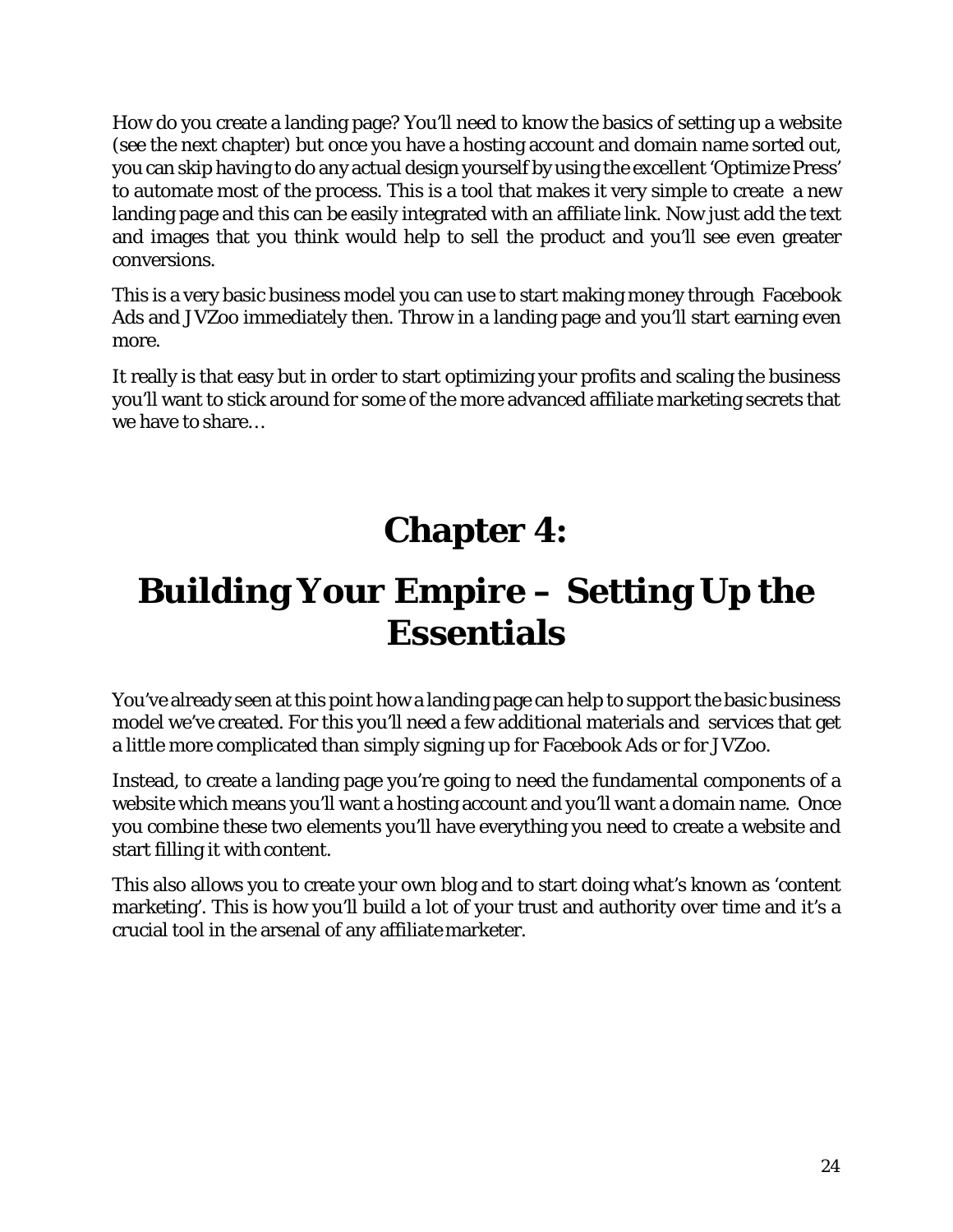#### **Quick Lesson: Content Marketing**

Almost anything you do to try and promote a website or an online product *other* than using PPC (pay per click advertising) will involve content marketing to some degree. Content marketing essentially means promoting something by creating content – be that video or written content.

Either way, content is highly valuable because it's what most people come onto the web *for*. If you're not on Facebook, you will most likely use the web to search for news, information, how-tos, entertainment or resources. All of these things take the form of content. To find that content meanwhile, you'll likely use Google to search for it – and thus SEO (Search Engine Optimization – which we'll come to later) also relies on content. People share content they like on social media, which is another way we find new websites and generally content is the main way that sites and brands can provide value online and keep people coming back.

Content marketing goes beyond creating more ways for people to find your website though. If you create enough high quality content and post it regularly, then eventually you should be able to get to the point where people learn to trust your brand as an authority resource. Thus, they will seek out your website whenever they have questions regarding a certain subject. What's more, they will be far more likely to trust you when you recommend a product or service.

Setting up a domain name, hosting account and blog are crucial steps for your marketing activities then. And as well as this, you should also look into setting up an autoresponder. This is a service that handles a mailing list, allowing you to invite new subscribers and then to message everyone on that list at once. While you might not necessarily always *need* an autoresponder, they save you a lot of time and work by letting people easily subscribe and unsubscribe, by backing up your list and by generally making it a lot easier to manage. These also let you create simple 'opt-in forms' which are the forms people fill out in order to sign up to your list.

#### <span id="page-24-0"></span>**Creating a Website**

To begin, let's look at how you go about setting up a website and everything you need in order to manage one.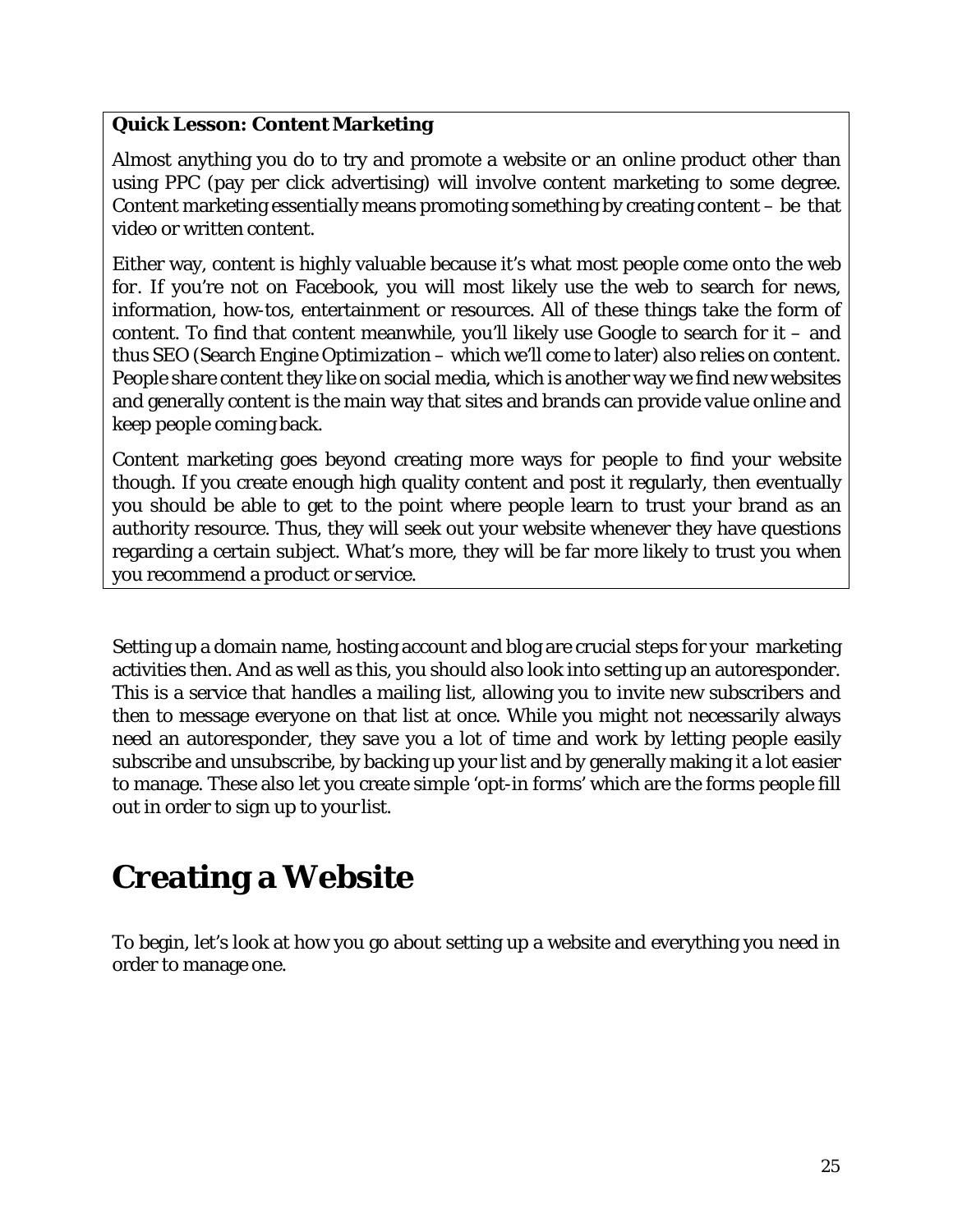#### <span id="page-25-0"></span>**Domain Name**

The first thing you'll need then is your URL. A URL is a domain name that acts as the address for your website. If you hope to use a lot of content marketing and to build up a recognizable brand that you can use to establish yourself as a thought leader, then you will need a domain name that's easily recognizable and that is catchy.

Your domain name should also be something that describes your business well. Most likely you're going to choose a niche that you will operate in predominantly (more on this later) and so you should make sure that your name reflects that. If you're going to be selling fitness products, then try and ensure people know this right away from your business name. Subtly doesn't benefit you much when you have a short amount of time to make an impact.

To acquire a domain name, this is who I recommend: www.NameCheap.com

#### <span id="page-25-1"></span>**Hosting**

Next you're going to need a hosting account. While your domain name is what will act as the 'address' for your website, the hosting account is going to be what you use to store all your files.

To understand a server, it's helpful to imagine them as essentially being large computers that are constantly connected to the website and that contain websites. When you buy server space, you'll be getting storage space on one of these computers which will likely be holed up in a warehouse somewhere and looked after by a series of technicians to ensure it stays safe and secure against hackers, faults etc.

When someone then types in the domain name you've bought, it then points the browser to that particular space on a server. This then gives it access to the files that make up your website, including the HTML and CSS files that define the layout, design and formatting, as well as all the images and content.

Again, you can get hosting from a number of different sites. Here's what I recommend: www.HostGator.com

Whatever you choose though, you'll need to compare some of the features and different types of hosting.

Types of hosting include:

**Shared Hosting:** This is the basic type of hosting, which means you get a portion of the space on a specific server. If you imagine a server to be like a computer, it's as though you're getting 20% of the harddrive space to yourself, while other users will get the other parts.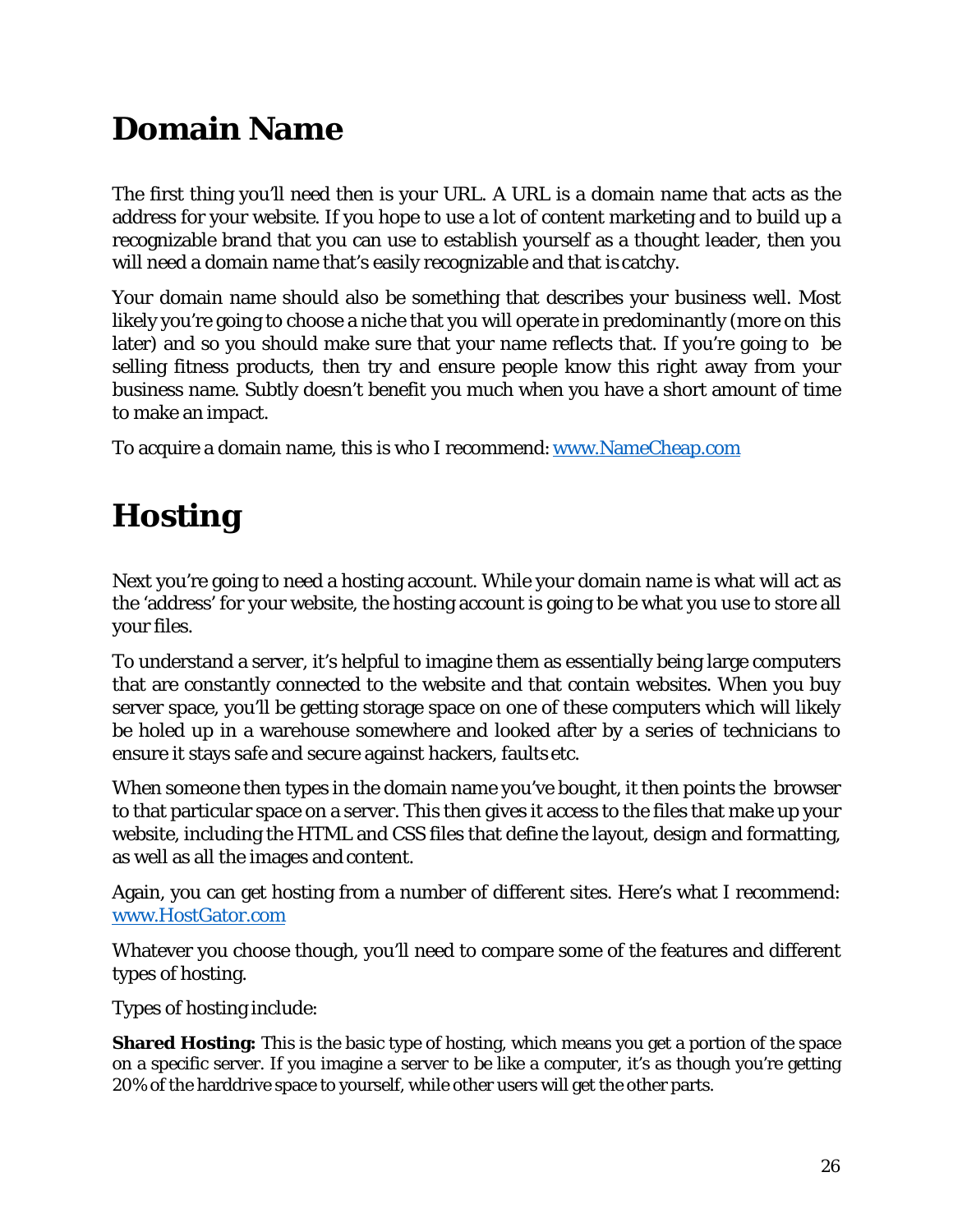Practically, this doesn't make much difference to you – you'll never see the files of the other user and they'll never see yours. What it does mean though, is that you'll have less available storage space and less 'bandwidth' (bandwidth is how much data can be transferred before the server goes down temporarily or gets very slow – the more people using the same server, the greater the strain will be).

**Dedicated Hosting:** This way you get your own server that no one else gets to use. That means more space, more bandwidth and more flexibility regarding what you're allowed to install. For instance, if you want to build a web app, you'll need to install a PHP Framework. Some of these, such as Symfony, will only work on dedicated servers.

In some cases, dedicated hosting users will even be permitted to sell storage space to other people as a reseller.

**Cloud Hosting:** Here you will have multiple copies of your site on different servers (either shared or dedicated) meaning that if one server goes down, the hosting provider can simply redirect traffic to another copy of your website. This means less downtime and of course it also means you get several times the amount of storage and a far less stingy bandwidthlimit.

As an affiliate marketer, your hosting requirements will be relatively modest. You won't have too many people visiting your site at once and when they do, they won't be downloading lots of large images. You can certainly start with shared hosting account then to keep your initial investment low and then just build up to the more expensive and comprehensive solutions over time.

Other things to consider are the customer support, the amount of downtime (read reviews) and the additional features. Something very useful to look for is cPanel – which is a selection of tools that will come in very handy for all kinds of webmasters and affiliate marketers in particular.

#### <span id="page-26-0"></span>**Setting Up WordPress**

Now you have your hosting account and you have your domain name, you canstart actually building your first website.

The good news here, is that you won't actually need to have any coding skills or really much by the way of design skills. Instead, we're going to look at how you can build a website with WordPress – and in just a few very quick clicks!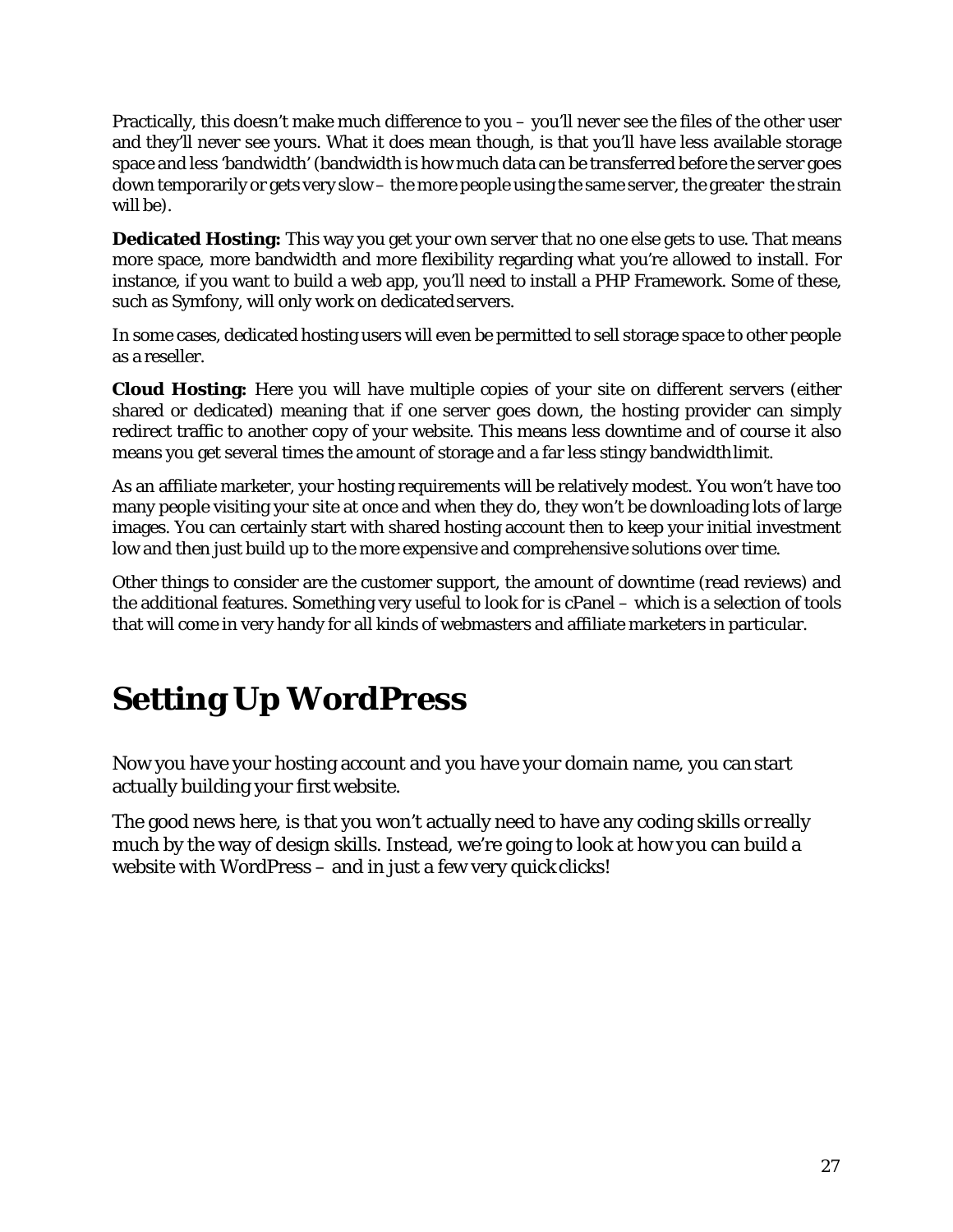#### **Quick Lesson: What isWordPress?**

For those who haven't encountered WordPress before, this is essentially a type of CMS. A CMS is a 'Content Management System', which is basically a platform that you use to organize and manage the content on a website. This means that you can install it on your server and then use it to upload new blog posts or web pages, as well as to edit the ones you alreadyhave.

WordPress goes much further than this though and also lets you completely change the design of your website at the touch of a button, or install whole new themes created by the community (some of which will cost you money and others of which are completely free). Better yet, you can also use WordPress to install 'plugins' which are small pieces of code that add interesting and unique features to your website, many of which can help you immensely as an affiliate marketer.

There are many other CMS options out there such as Drupal, but none of them come close to providing the range of features and options available through WordPress. WordPress has by far the most users and which means more plugins and themes and greater support. This has essentially become the 'industry standard' and that also ensures that if something goes wrong with your WordPress site, any web designer or technician you work with should have an understanding of the platform and be able tohelp.

Of course there are some advantages to building your own website entirely from scratch but if you do this you are creating a lot more work for yourself and drastically increasing the up-front investment, thereby creating greater risk and also reducing your potential profit margin.

Another benefit of WordPress is that it's known to be Google friendly. In other words, using WordPress ensures that SEO will be easier than it otherwise could be and this ensures you'll know it's not the basic code of your website that is causing youproblems.

Many massive blogs that are incredibly successful use WordPress. These include the likes of Mashable, Forbes, some of the BBC websites, The Verge, Engadget, Smart Passive Income… the list goes on. As with picking an affiliate product that is already making sales, this is simply the smarter strategy when it comes to creating a website because it means you'll be using a simple method to create a site that you *know* can be highlysuccessful.

This again means that you're taking an almost 'cut and paste' approach to your business and setting yourself up to win. Why overcomplicate matters creating a site that may have technical difficulties and investing a huge amount of time and money, when there is a tool available that can help you quickly create a highly professional lookingwebsite in minutes?

[OptimizePress](http://bit.ly/2twXapq) which we discussed earlier is *also* a WordPress plugin and you'll find that most autoresponders are highly compatible with WordPress. Again, using these ready-made elements saves you time and effort and ensures a product that has been created to a professional standard. It's just smart business and there's no good reason to take any otherapproach.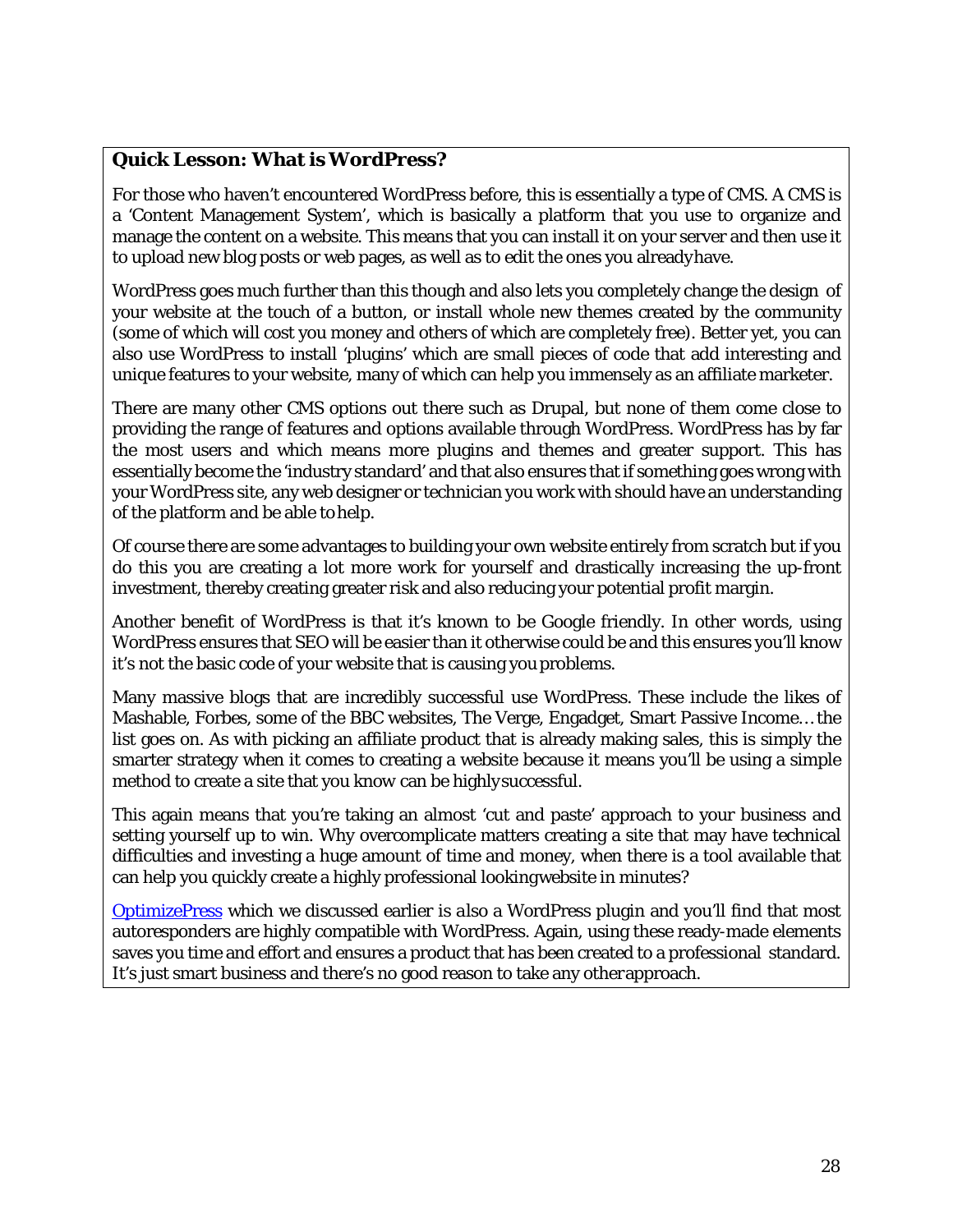Setting up WordPress is incredibly simple if you have a hosting account with cPanel. In this case, you should be able to find an option when you log in called 'Fantastico'. This essentially installs WordPress on all your behalf, so all you have to do is to select that option and then choose a domain name and a username and password for yourself. If you don't see Fantastico then look around, you might also see similar products there such as SimpleScripts, Softaculous or even just 'WordPress'. Any of these will walk you through the installation and the whole thing takes a matter of seconds.

The other option is to install WordPress manually if you don't have cPanel. To do this, you simply need to visi[t www.wordpress.com a](http://www.wordpress.com/)nd then download the files in a zip format. Next, unzip the package and upload the entire folder to your server. You can do this using the file manager provided by your hosting provider, or by using FTP (file transfer protocol) software such as FileZilla.

Either way, add the files to the root directory of your server and then open your website in any browser. Then you'll see a page letting you create a configuration file and from there you'll be able to choose your username, password etc. Click 'run the install' and it will complete in a matter of minutes (if that).

If you have any difficulties, it may mean that you needed to create a new MySQL database first. You can do this through cPanel but if you struggle then you can find plenty of instructions online, including on WordPress.com itself to talk you through these more advanced steps.

Now if you navigate to your website again, you'll see a blank website with a generic design and no content yet. Steer to ['www.example.com/wp-admin'](http://www.example.com/wp-admin) and you'll be able to log in to the main control panel.

This is where you'll start creating your website in more detail by adding custom 'themes' (to change the design of the website), by creating a name for your website and by adding your content and pages. Most of this is fairly self-explanatory and intuitive thanks to the user-friendly interface provided byWordPress.

One thing to note when choosing your theme though, is that you may do better to find an alternative theme to the ones provided through WordPress itself. The themes on offer here are going to be fairly uninspired and generic and you may find that you encounter them quite regularly while surfing the web. Instead, buy a custom theme from a website like 'Theme Forest' and you'll be able to find something that's unique and that looks much more professional.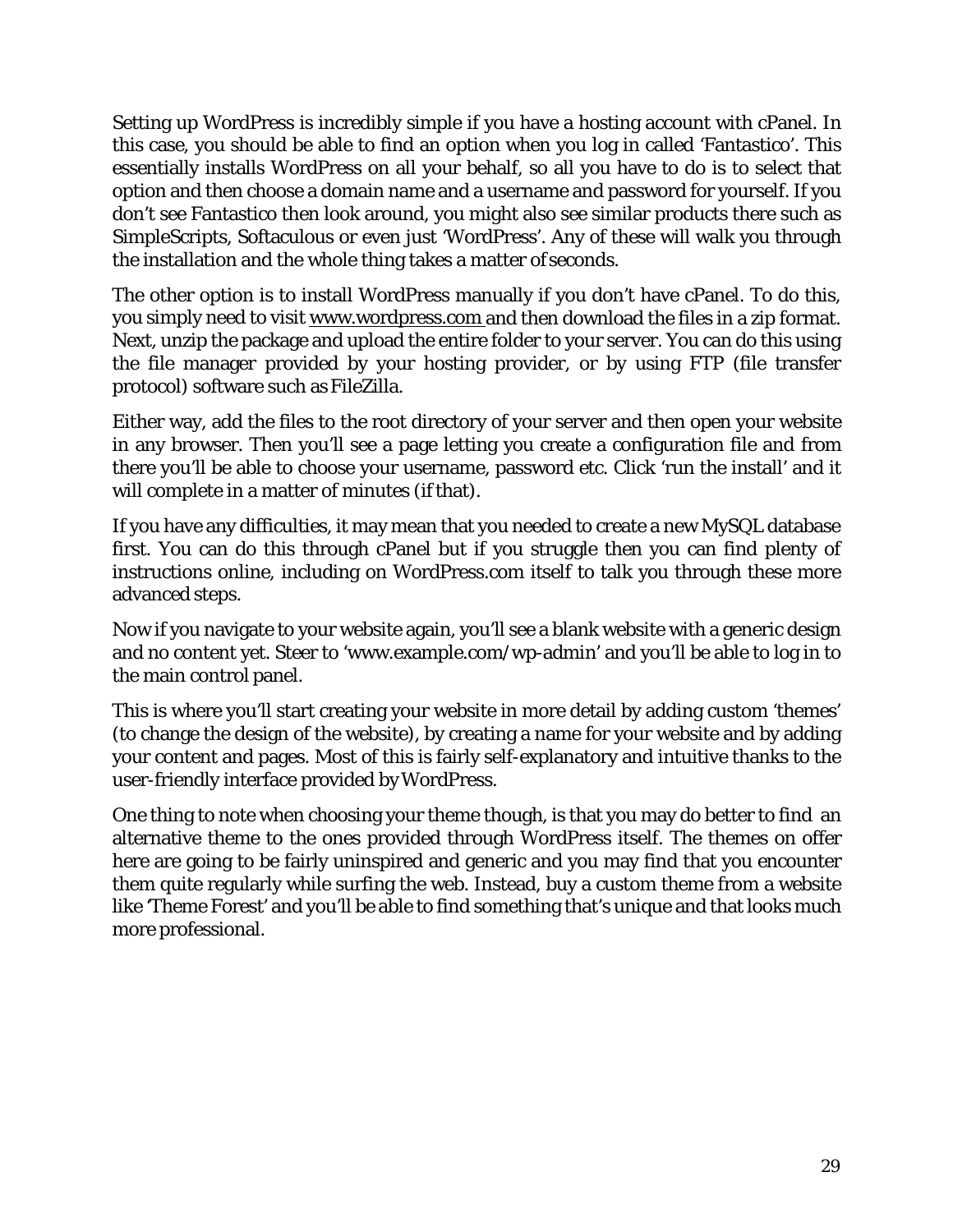#### <span id="page-29-0"></span>**Setting Up an Autoresponder**

Now your site is live, you can start adding additional features. For any affiliate marketer, one of the first and most crucially important features is of course the autoresponder – which is what will manage your mailing list.

As mentioned earlier, the job of your autoresponder is to allow people to sign up to your mailing list, to protect you against spam and to let people unsubscribe. This also makes it nice and simple for you to message everyone on your list at once, or to message specific people on your list. You can also see a number of metrics, which shed light on how many people are subscribing at any given time, how many people have unsubscribed, how many people actually open your e-mails… etc.

When it comes to autoresponder there are three big choices. These are MailChimp, Aweber and GetResponse. Any of these will provide effectively the same benefits but none of them are free. Unfortunately, they're also a little complicated in terms of pricing as they all cost different amounts depending on the number of subscribers – making it hard to directly compare the value on offer. The best choice for you then will often depend on how many subscribers you're likely to get as well as your cash flow.

| <b>Subscribers</b> | <b>Monthly Fee</b> |
|--------------------|--------------------|
| 500                | \$10               |
| 1,000              | \$15               |
| 10,000             | \$75               |
| 20,000             | \$150              |
| 30,000             | \$215              |
| 40,000             | \$240              |
| 50,000             | \$240              |

MailChimp: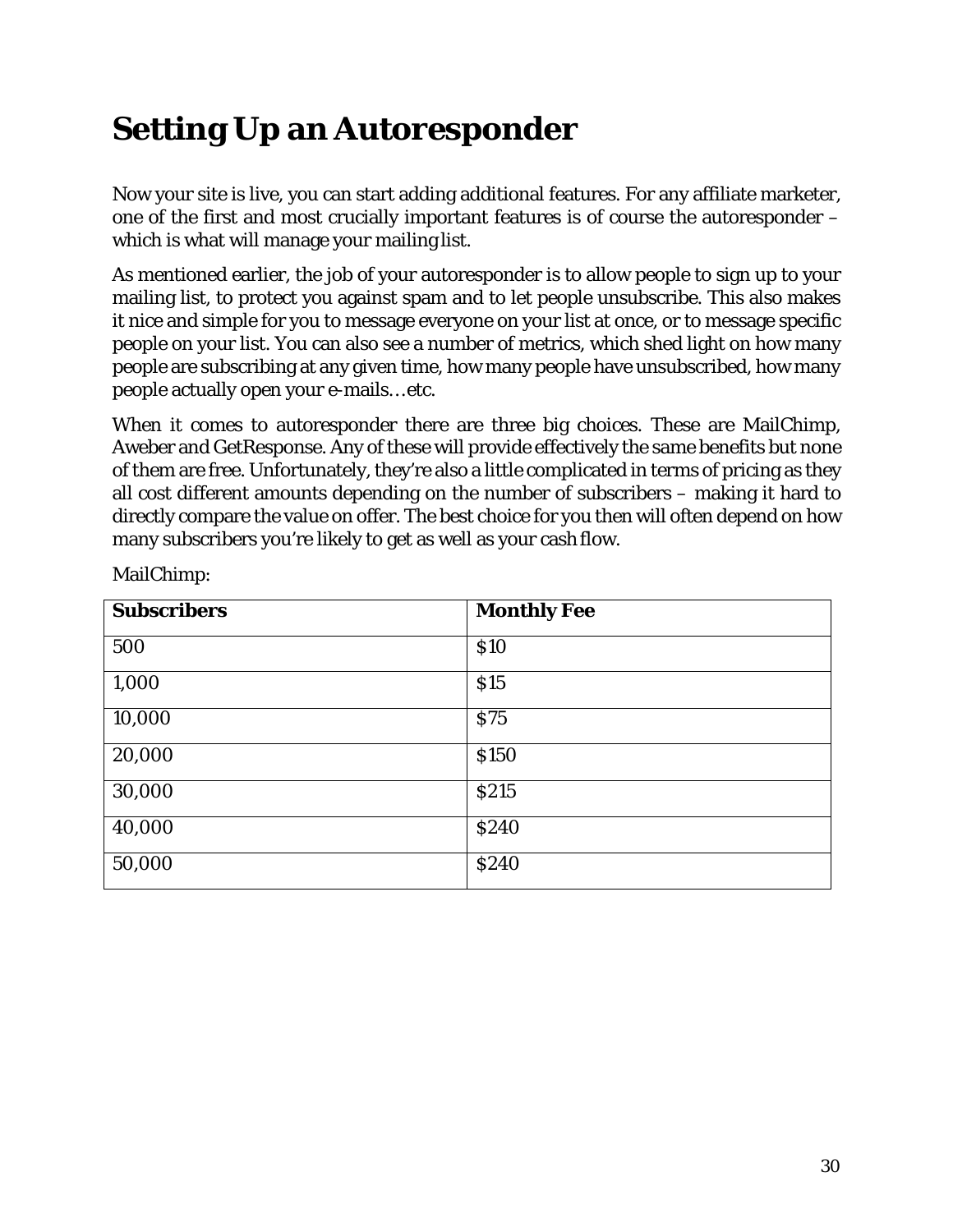AWeber:

| <b>Subscription Plan</b> | <b>Fee</b> |  |
|--------------------------|------------|--|
| <b>Monthly</b>           | \$19       |  |
| Quarterly                | \$49       |  |
| Yearly                   | \$194      |  |

This is then on top of the following monthly fee:

| <b>Subscribers</b> | <b>Additional Monthly Fee</b> |
|--------------------|-------------------------------|
| < 500              | N/A                           |
| 501-2,500          | \$10                          |
| 2,501-5,000        | \$30                          |
| 5,001-10,000       | \$50                          |
| 10,001-25,000      | \$130                         |
| $25,001+$          | <b>Not Listed</b>             |

Get Response:

| <b>Subscribers</b> | <b>Monthly Fee</b> |
|--------------------|--------------------|
| 1,000              | \$15               |
| 2,500              | \$25               |
| 5,000              | \$45               |
| 10,000             | \$65               |
| 25,000             | \$145              |
| 50,000             | \$250              |
| 100,000            | \$450              |

Whichever of these you pick, you'll then be able to create an opt-in form, which is the form your visitors will fill in in order to subscribe. You can then insert this into your sidebar, or you can embed it within your individual pages and posts. A popular choice is to place an opt-in form at the bottom of each of your blogposts.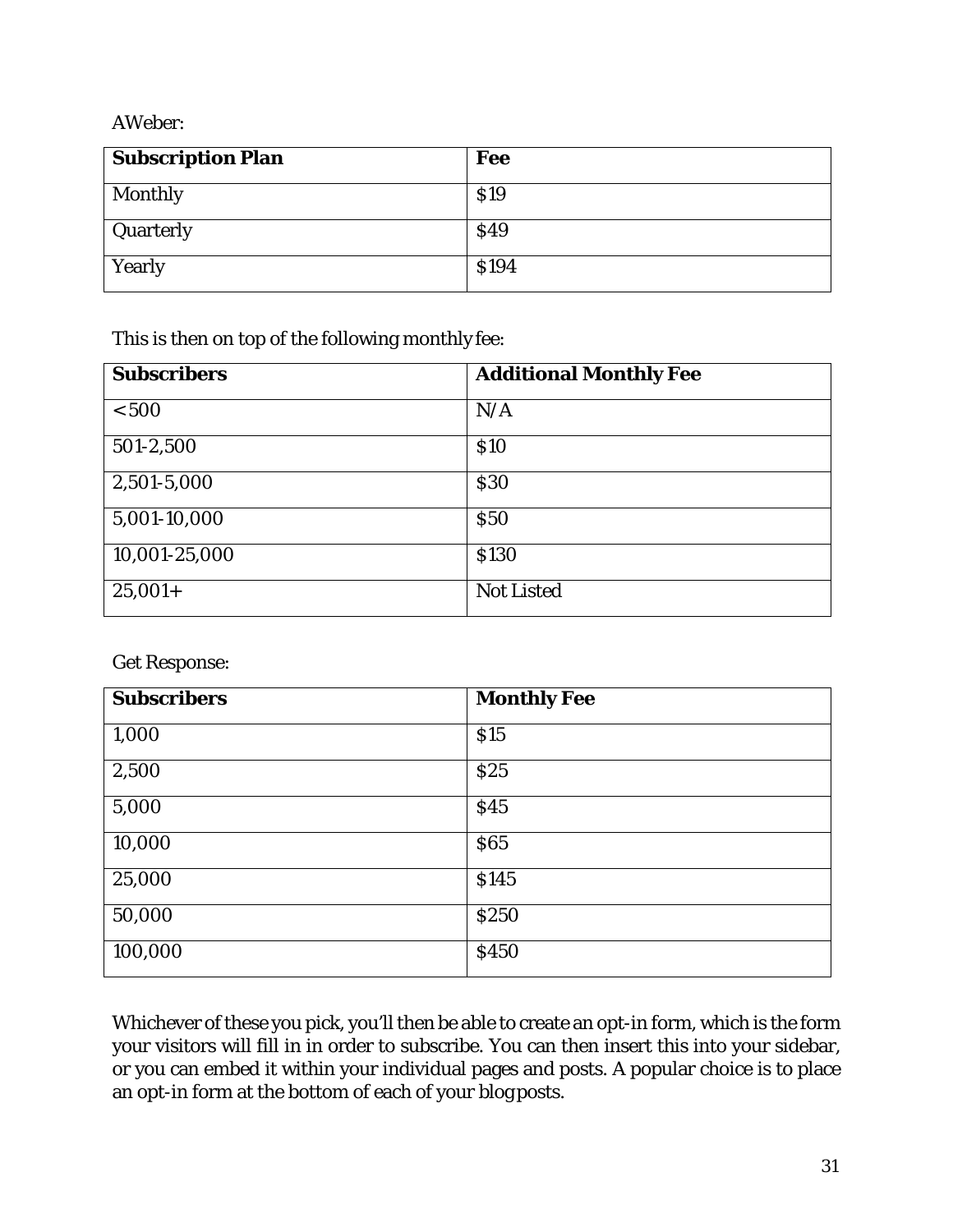We'll look at how to get the most out of your mailing list in the next chapter. For now though, know that it is absolutely essential to have one of these on your website. This is effectively going to be what you use to bring back visitors who otherwise might only see your website once and leave. This gives you the means to turn that one person who stumbled onto your website by accident into a lead and into a loyalfan.

Here's what I use for 10 years now and I have no plans on changing: [http://www.getresponse.com/](http://www.getresponse.com/?a=leokadia)

#### <span id="page-31-0"></span>**Creating a Checkout and Sales Page**

Now you have a website and you're collecting e-mails, you're going to want to give people somewhere to actually *buy* your products.

As mentioned previously, one easy way to do this is by setting up a landing page with [Optimize Press.](http://bit.ly/2twXapq) This is a tool that makes it very simple to build a website with a salespage design that will look professional and that will be optimized for selling. If you intend on selling your own digital products rather than working as an affiliate, then Optimize Press can also help you to build a checkout that will handle sales foryou.

Using something like **[Optimize Press](http://bit.ly/2twXapq)** is particularly important because it looks professional. When someone is thinking about spending money with you, ensuring that your sales page looks professional is an absolute must – otherwise, people might be put off of buying from you if they think your website is part of a scam or may have some security holes.

Setting up [Optimize Press](http://bit.ly/2twXapq) is also very easy thanks to its WordPress integration. In fact, [Optimize Press](http://bit.ly/2twXapq) is actually a theme rather than a plug in, so once you install it it will simply transform the look of your site. If you want to have a sales page alongside a website with a blog then, you might want to use two separate WordPress installations in different folders on your server.

Another option is to use Volusion. Volusion is an interesting choice that straddles the line between eCommerce platform and sales page. This means you can use it to sell multiple products of your own, or to sell just one product of your own. Interestingly, it also gives you some integrated tools as an affiliate marketer: for instance, it comes with its own built-in autoresponder and even lets you set-up your *own* affiliate account so that people can sell *your* products.

Of course you can also just create a page on your WordPress site or create a blank page yourself in HTML and use this as your checkout. If you're selling affiliate products then the checkout side of things will likely be handled by the affiliate network, or by the product creator meaning that you can just acquire the customers and refer them without worrying about handling payment.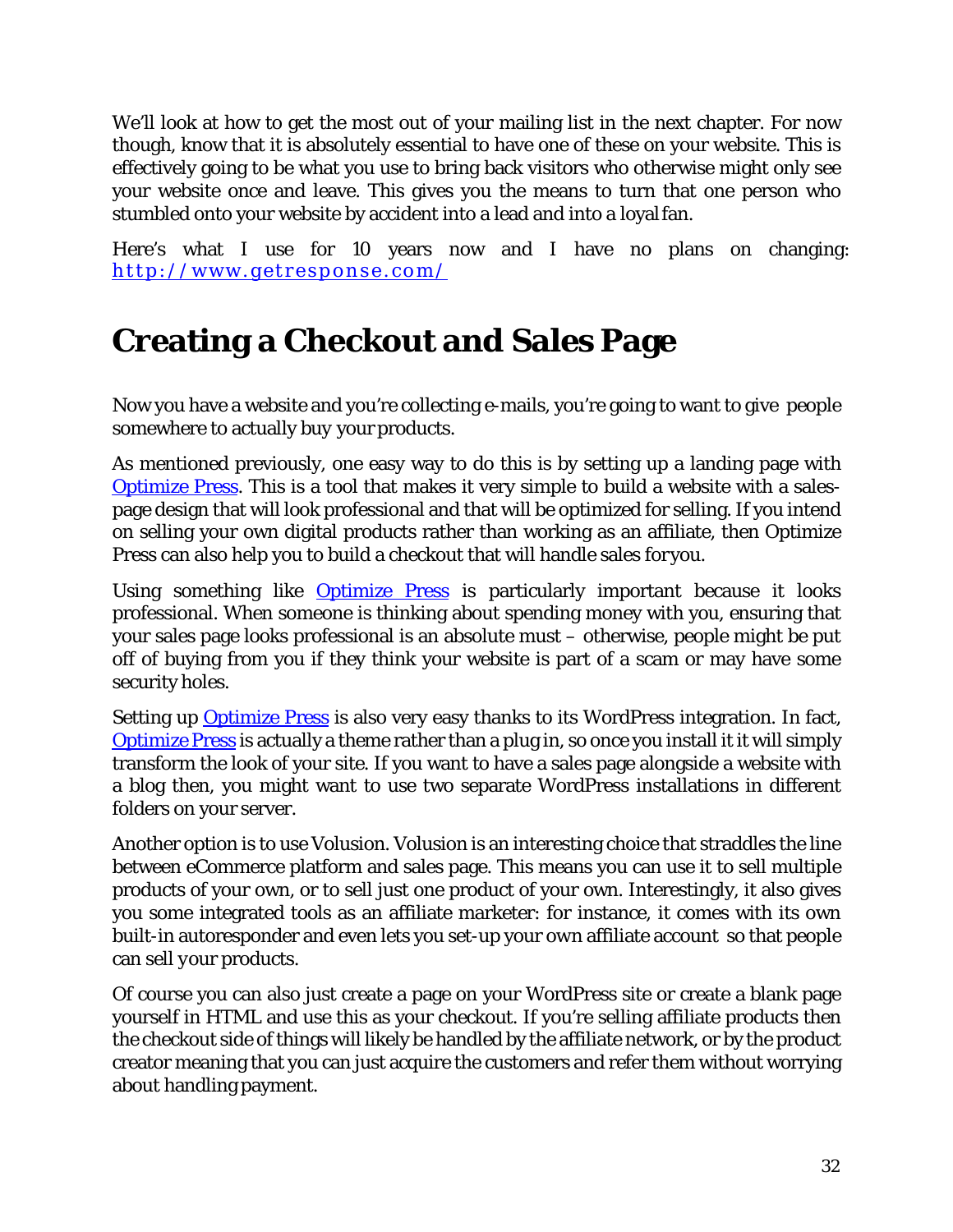Another option is to forgo any kind of landing page on your website at all. Instead, you might just embed your affiliate links into the body of your articles and text, you might ad adverts to your site that promote affiliate links, or you might promote the affiliate products through e-mails and social media only. These strategies can work but the best scenario is to use every possible opportunity to promote the products you're selling – so having a landing page is advised.

#### <span id="page-32-0"></span>**Setting Up Your Social Media**

Finally, you need to make sure that you sign up to every big social media platform available. The saying that you will often hear when it comes to digital marketing and social media is 'be everywhere'. That is to say, that the more different social media sites you're on, the more different 'in-roads' you will create pointing toward your site, your landing page and opt-in form.

At the same time, every time someone sees you on social media, this will be an opportunity to strengthen your brand and to increase brand awareness. Apart from anything else as well, having a consistent brand across a number of different social media sites looks highly professional and suggests that you have a well thought-out and managed business.

The following sites are sites that you should be on at the veryleast:

- Facebook
- Twitter
- Instagram
- Pinterest
- LinkedIn
- Google+

Additionally, you could also set up accounts with:

- Tumblr
- Vine
- YouTube
- SnapChat

You then want to connect all these accounts together and link them with your website. This way, your social media accounts can help to promote your website and your website can help to strengthen your social media accounts.

Look for a theme then that includes social media buttons linking to your accounts on the home page. This way, someone who visits your website can then decide they want to see more of your content and follow you on Facebook or Twitter simply by clicking a button.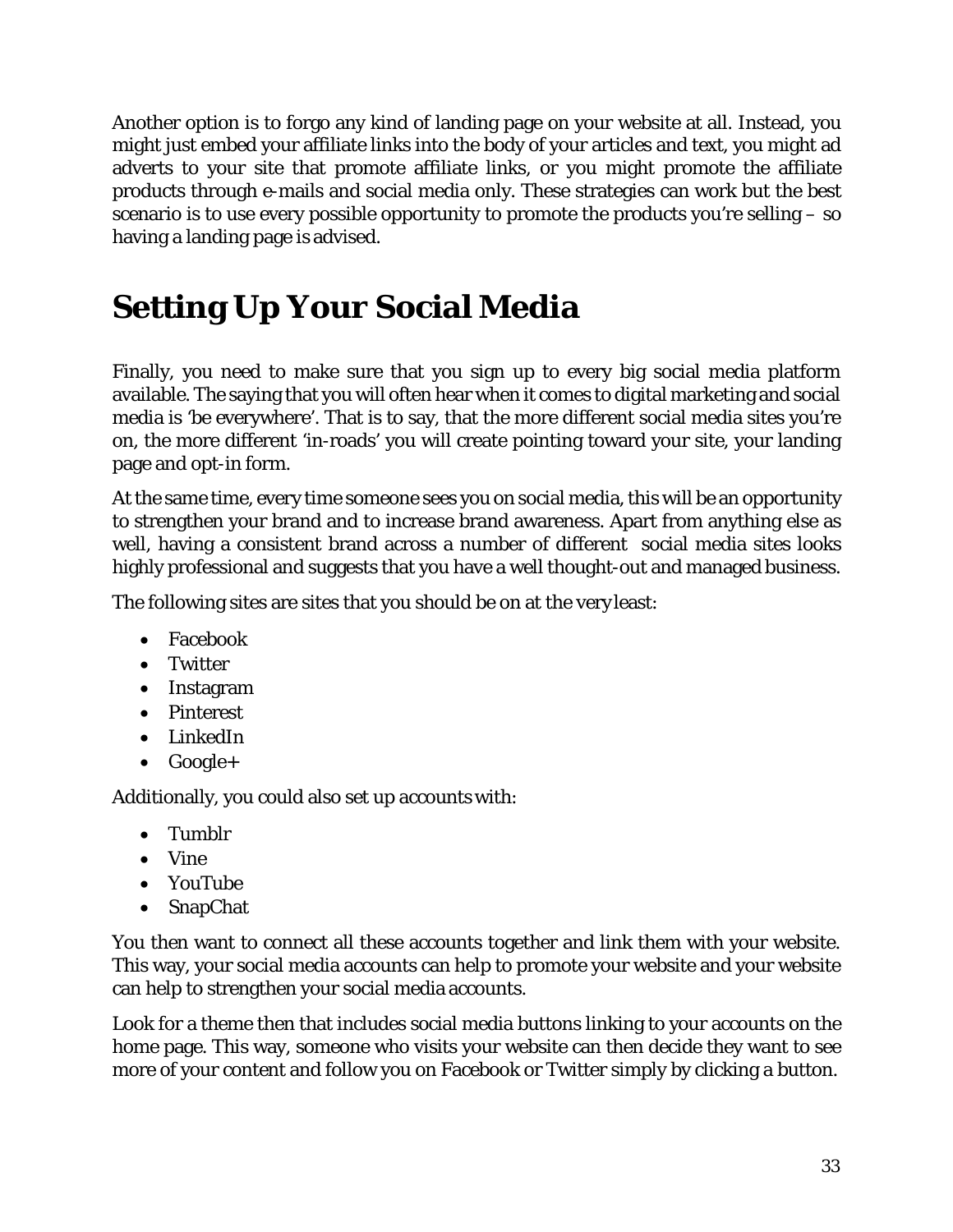You can even get plugins that show your Twitter feed, which is very useful for demonstrating the type of content you provide and for encouraging more follows (as an added bonus, it also keeps your site looking active even if you haven't added a blog post for a while).

Additionally, you should add social sharing buttons to your blog posts and pages so that readers can opt to share your content on *their* social media accounts. One plugin that lets you do this is called 'ShareAholic'.

Now, when someone visits your website and decides they want to follow your brand, they can add themselves to your Facebook or Twitter accounts. If they read something you've written and like it, they can then share it with their network, which might lead to more people visiting your site and more people following you on social media. As you can see then, this becomes a self-sustaining 'virtuous cycle' that brings in more and more followers and visitors over time.

With all this in place, you have the basic tools you need to start stepping up your affiliate marketing activities. Now it's time to look at some of the different growth hacks and other techniques you can use to accelerate your progress and maximize yourprofits…

## **Chapter 4:**

## <span id="page-33-1"></span><span id="page-33-0"></span>**Promoting Your Brand and Building Trust – From Content Marketing and SEO to List Building and Social Media**

Unless you're made of money, there's only so much you can do with PPC advertising alone. Eventually then, affiliate marketing comes down to being able to promote your website and your brand and to reach a wider audience. This means leveraging the mailing list, blog and social media accounts that you have set up and using them to attract more new visitors and to build trust andauthority.

What you need to recognize here is that you are the 'middle man' – and in any business, the 'middle man' is effectively unnecessary. The buyer doesn't really need you and the seller doesn't really need you, so you need to make yourself indispensable to each. In this case, that means helping the product creator to sell a far greater number of products than they otherwise could. And for the buyer, it means providing great quality content and information and helping to find the best deals and products outthere.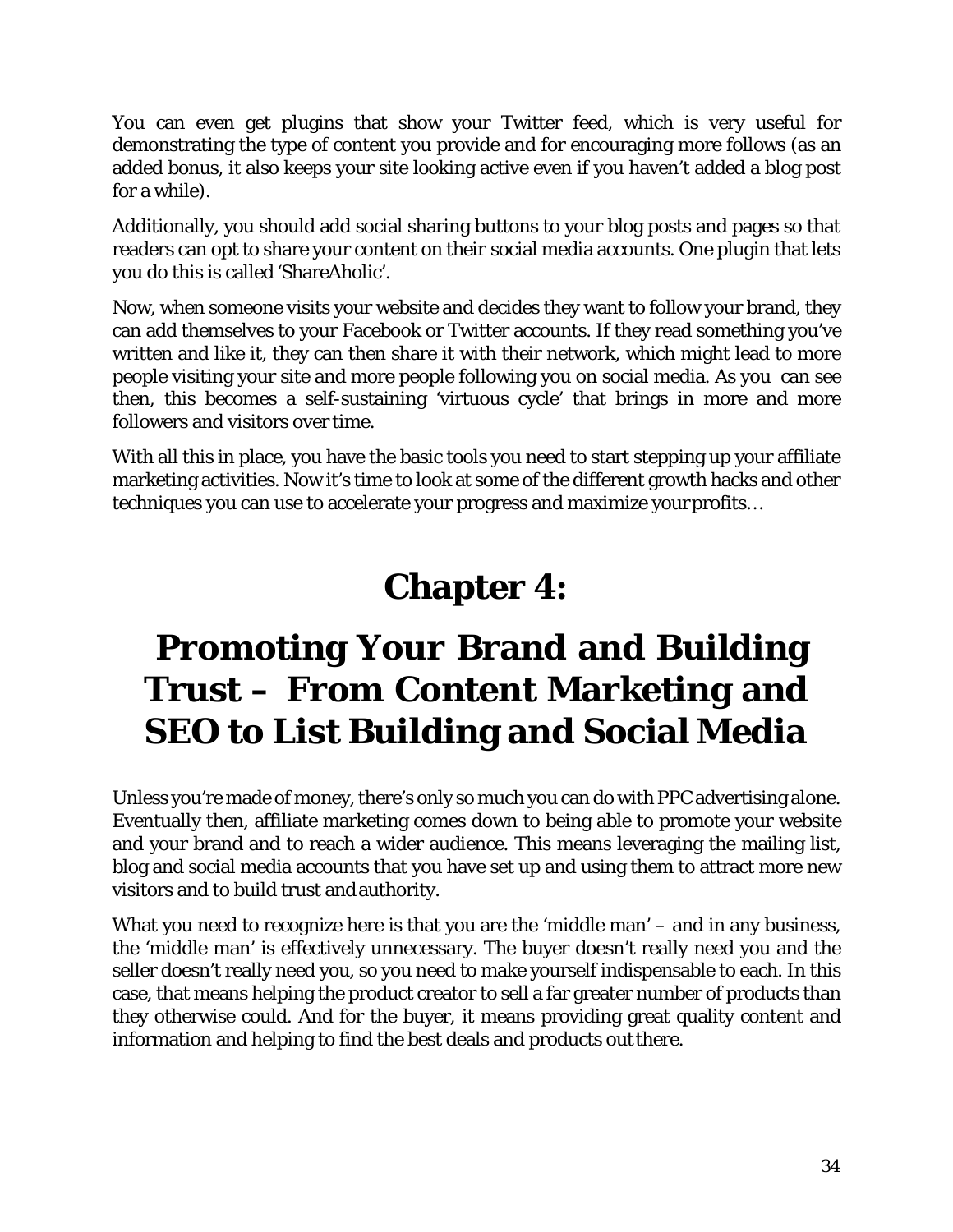Every business is ultimately predicated around providing value of one kind of another. *This* is how the internet marketer provides their value. At the same time, it's also how you *succeed* as an internet marketer and how you build momentum and afollowing.

In this chapter, we will see this link very clearly while looking at the three main types of marketing available to you to promote your brand.

#### <span id="page-34-0"></span>**How to Succeed on Social Media**

One of your number one tools as an affiliate marketer is social media. This gives you a direct line of communication while at the same time letting you leverage the power of real world social networks.

Compared with e-mail marketing, social media has the drawback of meaning you have to go through a third party – that being Facebook, Twitter or Google. But while this can be a problem, the positive side is that people can share your content with their friends and this gives it the potential to go viral. At the same time, social media is generally more multi media and makes it easier for you to share different types of content.

But unfortunately, 90% of businesses and marketers go about their social media marketing in entirely the wrong way. The problem here is that they will spend their time posting to social media but all they'll post about is how good their business is and it will sound very much like 'corporate speak'.

The kind of content you can often expect to hear then, is just comments like:

"Find out why our EPOS system is the best on the market!"

"Save yourself time and money with a better EPOS system!"

"Looking for an EPOS system? Why not choose the top rated software package in the industry!"

If this is the type of status you are publishing to your Twitter or Facebook account, then unfortunately you are entirely missing the fundamental objective of social media marketing.

This type of content would be fine of course, if you already *had* an audience and your objective was simply to market to them. (Even then though, there's a good chance you'd lose your followers who would quicklyunsubscribe…)

What's actually happening here though, is that you're posting content to nobody and you're not giving anyone who might stumble upon it *any* reason that they should consider signing up. The question to *always* ask yourself when creating content for the web is: would *you* follow it? If you saw a social media account like this, then would you subscribe?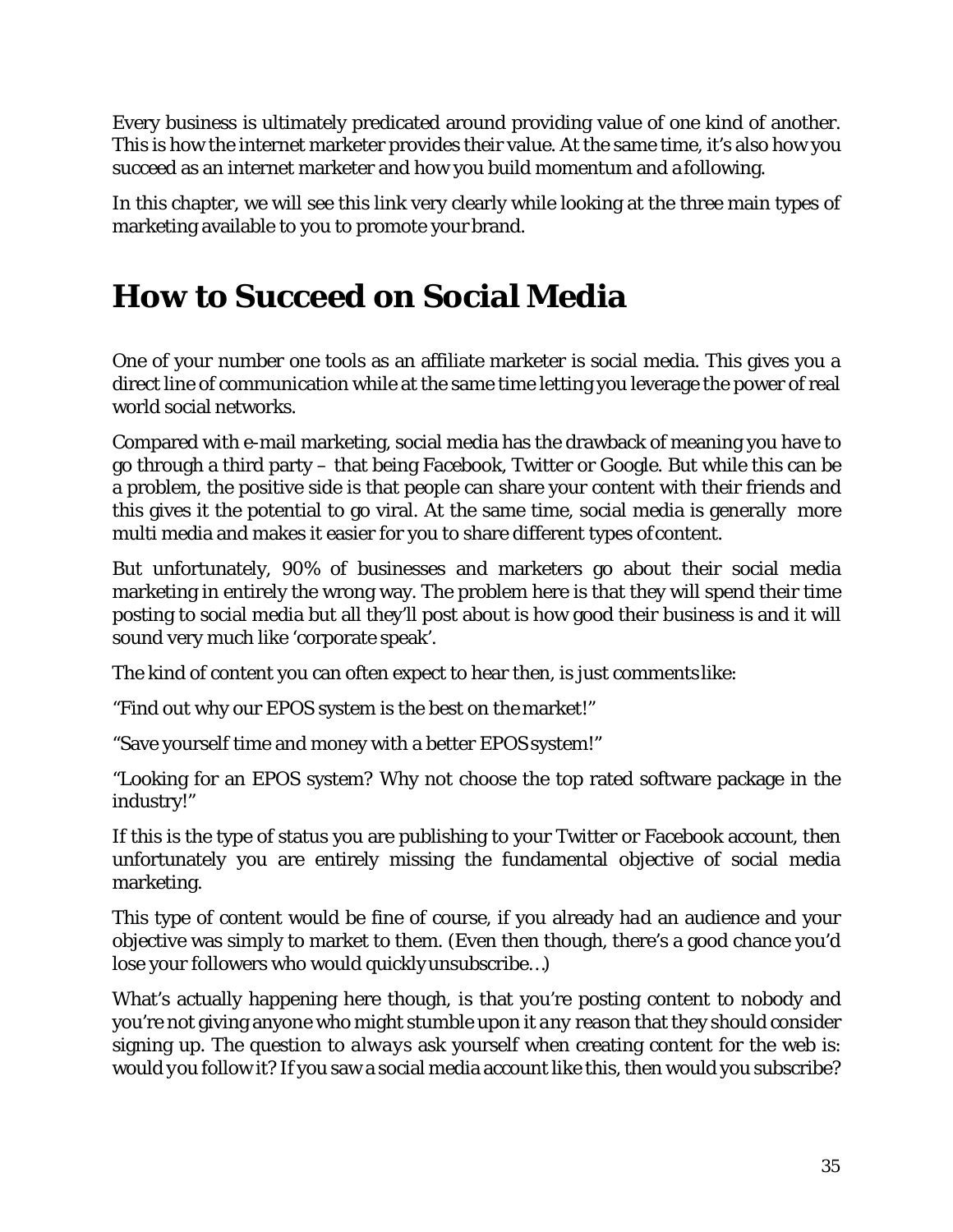If the answer is no, then you really need to reconsider how you might be providing your value.

#### **How to Do Social Media Right**

The key is all in the way that you look at your social media and the way you consider it within the broader context of your marketing. Specifically, it's important that you start to think of your social media profiles not only as an opportunity to promote yourself but actually as a product in its own right. What does that mean? It means that the social media accounts should provide value to the point where people *want* to sign up to them and would be disappointed if they were gone.

Of course you need to do this while also remaining on-point with your marketing and that means you need to focus on whatever niche or industry you've chosen. If that's fitness, then it's no good for your Facebook account to be all about business.

But it's *also* no good for your account to be all about how good the product you're selling is. Instead, you should aim to fill it with inspiring images of people working out and getting into great shape, with interesting industry news about *genuinely* fascinating new products and with helpful tips and advice.

If you're selling life insurance, then you may find that it's a little harder to see how you can maintain an interesting and entertaining social media account. In that case though, you simply need to think a little more out of the box. In particular, this could mean that you share pictures of families enjoying life together, or tips for family activities. Maybe you could run a social media account about 'tips for the modern parent', or maybe you could give it a humorous angle 'dispatches from the frontline of parenthood'. Eitherway, you've now created almost a new brand, a new mission statement and a new form of value for that social media account itself and you've given people good reason to follow you.

*This* is how you then build your following and you would find that if you consistently put out good quality in this vein, it would eventually give you a huge audience to market to. Notice here that what's really important is the value that you are providing.

#### *More Ways to Provide Value*

There are more ways you can provide value too. One is simply to share lots of great content. This means sharing your *own* content (more on that later) but it can also mean sharing lots of content from other blogs in your niche. This latter option essentially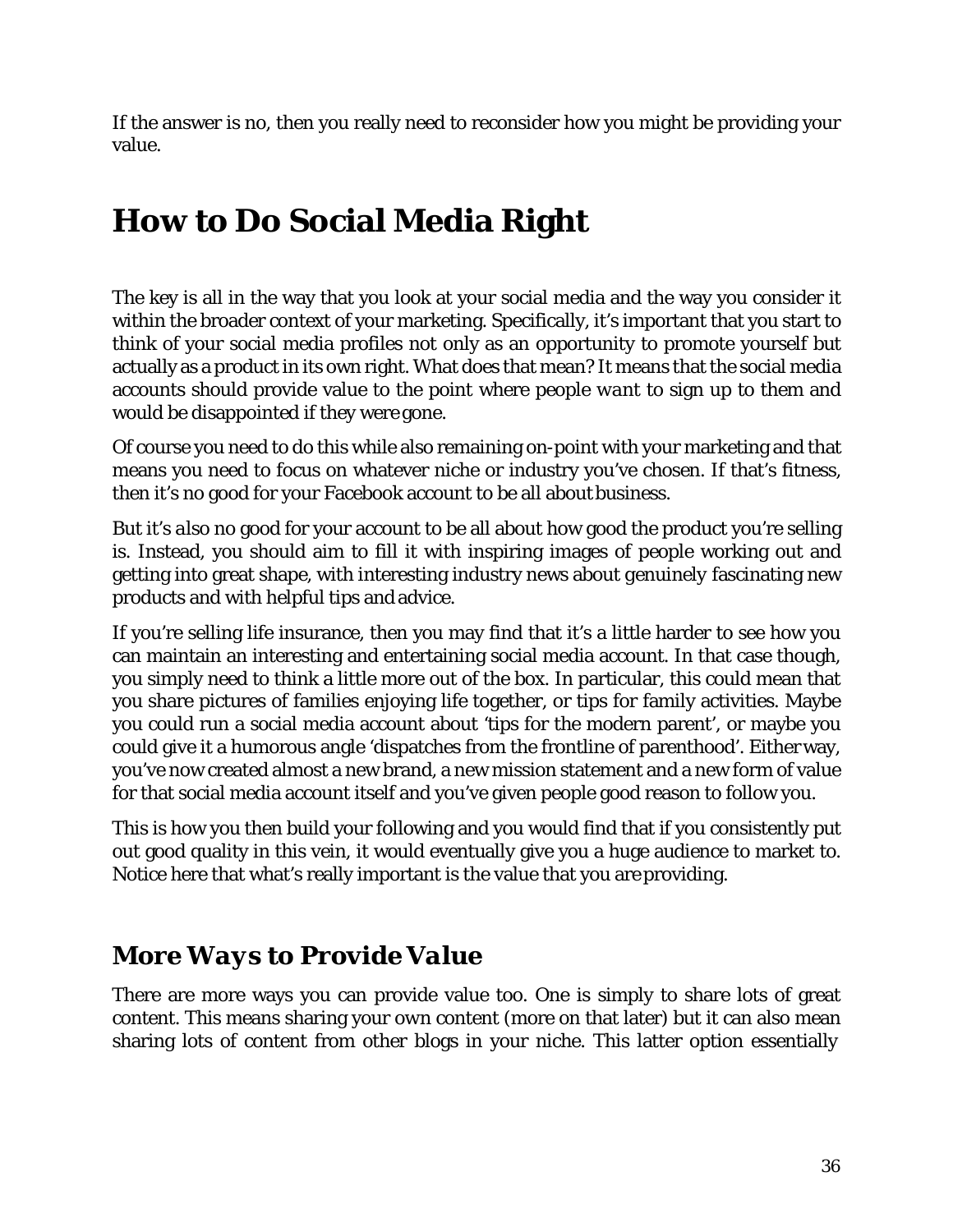means you're providing a curated content service that will keep your readers up to date with the latest news, products and breakthroughs in yourareas.

The great thing about sharing content that you didn't create is that it provides a ton of value while at the same time taking you only seconds. If you browse YouTube and Reddit in the morning, you can simply click 'share' to post to your Facebook page or Twitter feed and thereby provide your audience with great content.

Another bonus of sharing third party content is that you can make sure what you're selling is likely to succeed. This is similar to picking the right affiliate products: there's no chance that the content won't succeed because you can already *see* that it is being read, like and shared.

One of the best ways to do this is through Reddit, as this site has a social structure that lets you see when content has been 'upvoted' (similar to a like). Another option is to use a paid tool like BuzzSumo which shows you how well each blog post is doing on different types of social media and then lets you very easily share to your own blogsand

#### *Focusing on the Lifestyle*

Another tip is to try and focus on the lifestyle you're promoting. Once you enter into a niche with a proper brand, you should try and think of yourself as more than just an affiliate marketer trying to sell your product. Instead, think of yourself as a leader in your niche and as someone who is promoting a specific way of life, a specific activity or a specific activity that you really believe in. You're not selling running shoes – you're selling fitness. Try and find the emotional hook that resonates with your customers and you can get them to become loyal fans of your socialmedia.

A good example of this would be to approach Instagram with your emotional hook in mind. To sell those running shoes, you could post images of people in great shape running on the beach against a sunny backdrop, or you could upload images of people lifting heavy weights in the weight room – complete with motivationalquotes.

Likewise, if you sell eBooks about earning money online, then you can post pictures of people working on fancy looking computers in coffee shops, sitting in hammocks writing against a sunset, or standing in high rises wearing nice suits. People who are drawn to this way of life will enjoy your content, they will follow you and they will be more moved to buy your products when you mention them.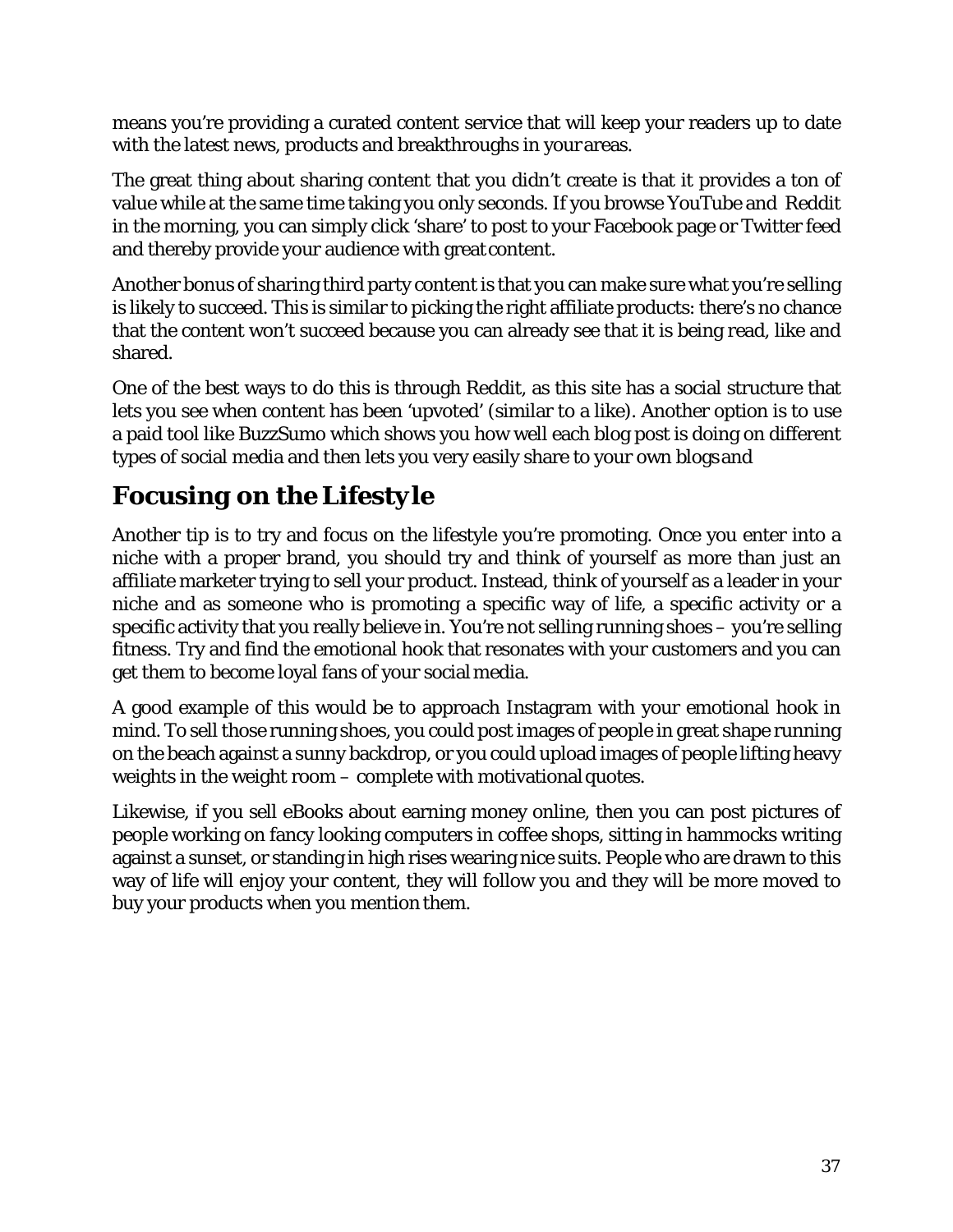### **The Social Factor**

What's also key to remember here though, is that social media is… well… *social*. That is to say that people go on social media not only to consume content but also to discuss it and to engage with others. This is a communication tool first and foremost and as such it's important that you consider this aspect when you're trying to promote yourbrand.

So how do you leverage the communicative aspects of social media in order to increase your following and to get more people to read your content?

There are numerous different strategies you can use. One is simply to engage in more discussions yourself. When you take part in a discussion on Google+, on Facebook or anywhere else using your brand, you will have an opportunity to demonstrate your knowledge, your area of expertise and your personality and this can lead to some new follows on those networks.

Additionally, you should invite your followers to connect with you. Ask questions and consult your audience. Write back when someone comments to you. Retweet messages you like from your followers. All of this will help your followers and fans to feel more engaged with your brand and it will increase their likelihood of sharing *your* messages. If you retweet something that someone says in your messages then they'll be far more likely to respond in kind and do the same. Two things are at playhere:

- Reciprocity
- Narcissism

Reciprocity because people are highly driven to repay favors afforded them by others (which is why a salesman in Turkey will always offer you a free drink in the hopes you'll be obligated to do them a favor!) and narcissism because we love promoting things that make us look good or that show us in a generally good light.

So if you comment on someone's Tweet, they then get the perk of interacting with your brand which demonstrates their own influence. To prove that they're making waves then, they may be motivated to share one of *your* Tweets or to respond to you and this then means you get seen by their audience. We'll talk more about these kinds of strategies and 'influencer marketing' in a subsequent chapter. Generally though, the more you interact and act as though there's an actual human personality behind your Twitter handle, the more you'll gain exposure and momentum across socialmedia.

### **SEO Basics**

Alongside SEO, the other strategy you can use to promote your website and thus your landing page/store is SEO. SEO of course is Search Engine Optimization and this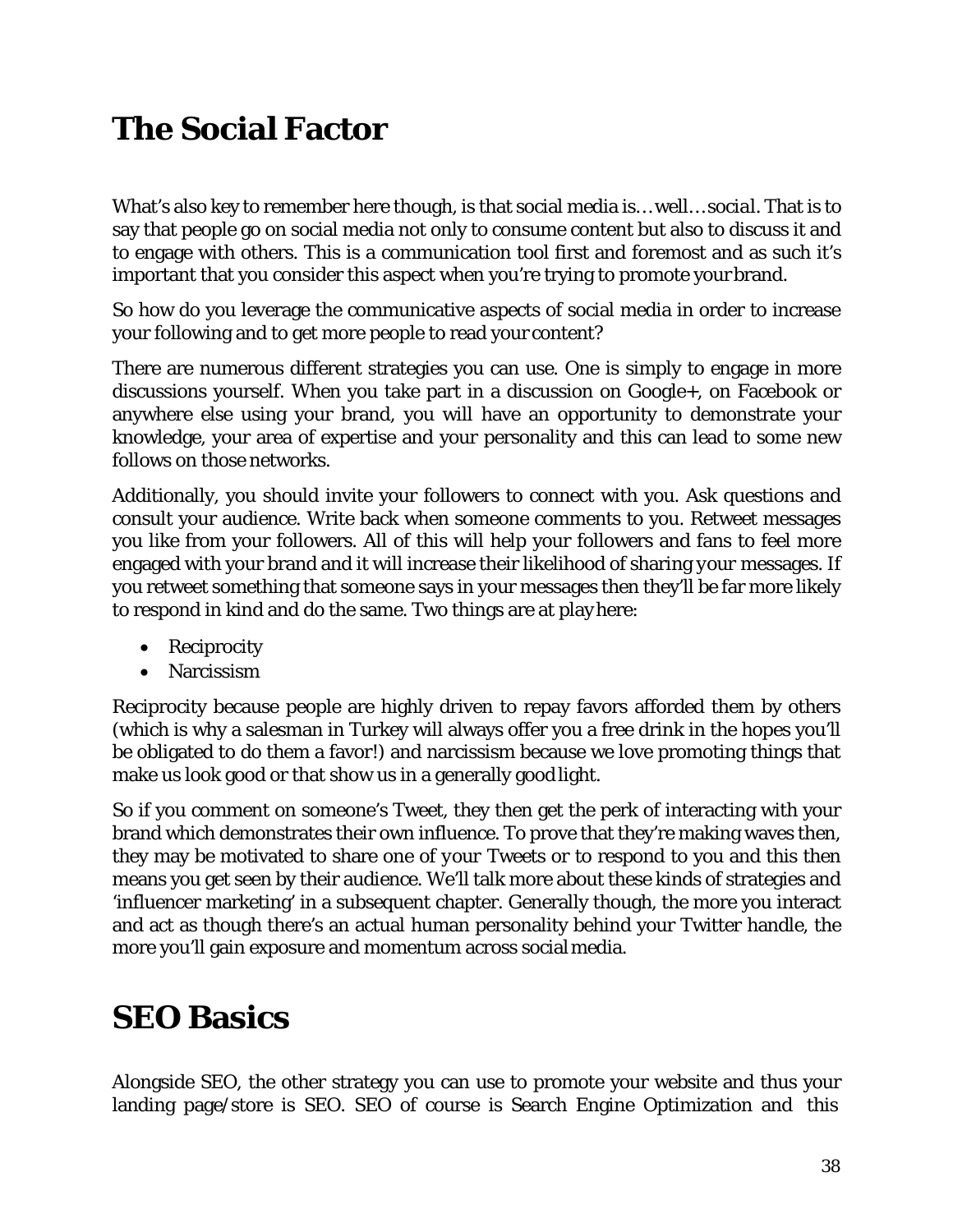essentially means that you design and manage your website and marketing in such a way as to ensure you climb to the top of Google.

This can help to bring in some very targeted traffic to your site. Whereas using Facebook Ads as described earlier allows you to target people who have stated an interest in your niche, industry or product. SEO means you can target people who are actually *actively seeking* the item you're putting out. In that regard, you have the benefit of *timing* as well as targeting.

To put this in perspective, showing an ad for a book on a cheap wedding to a young, engaged woman makes a lot of sense but there's guarantee that that person will be currently interested in buying anything. They might have already planned their wedding! Or they might just not be in the market to buy anything at thattime.

But if you can show an organic search result to someone who is looking for 'tips for a cheap wedding' then you know that in the moment they find your website, they are *currently* looking for those tips.

Seeing as most people turn to Google when looking for any kind of information or product online, this is a fantastic strategy for increasing your revenue and thus your profits.

And the other advantage that SEO grants you? It doesn't cost anything! If you handle the SEO process yourself, then it's completely free. And even if you pay a third party to do it for you, you can save money by only paying for the initial work – not paying for each subsequent click. In theory, a good SEO process can yield results for years to come.

## **How SEO Works**

#### So how does SEO work?

At a very fundamental level, SEO works via 'robots' and 'spiders'. These are the scripts and programs that Google uses to 'read' the internet. These work individually and thereby allow Google to index the web, adding the URLs of websites and their subjects to a database it can use to bring up relevant results when someone does asearch.

When reading the content on a website, Google will comb through it for phrases and terms and these will then be matched with search terms. So if someone searches for 'I need a new hat to go with my blue trousers' and you happen to have that exact phrase on your site (or something similar to it), that page will then be brought up as one of the top results. This is called a 'long tail keyword'; it's a keyword because it's a phrase that someone searched to find your site and it's long tail because it's long-form – the type of keyword that emerges naturally within the content that few people are likely to compete with you on.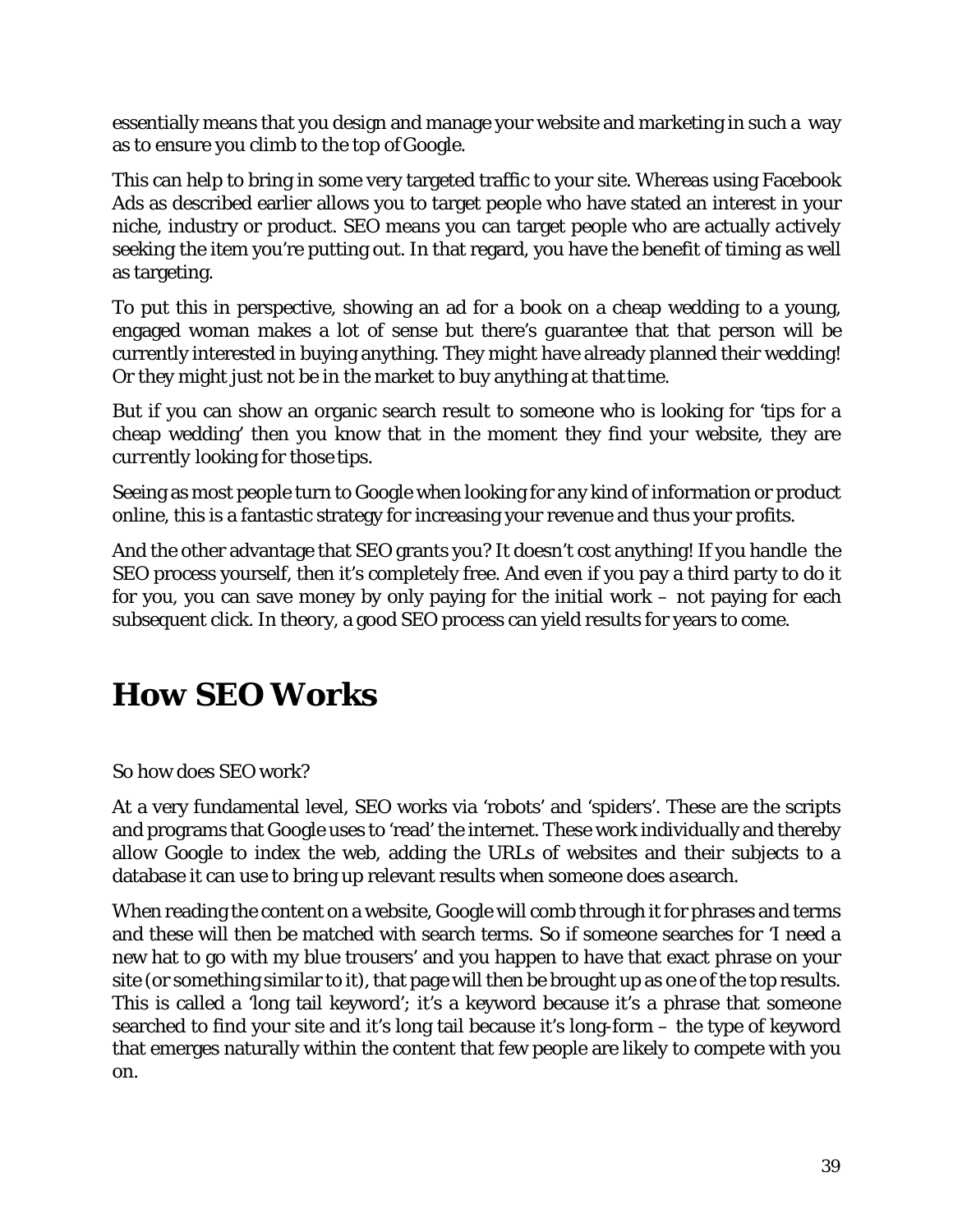The best way to get lots of hits from these kinds of long-tail keywords is simply to write a *lot* of content around your subject. This is why most websites have a blog – the more content you add to a blog the more content there will be for Google to index and the more likely your site will be to come up for various searches.

Regular keywords – the types that you will target specifically – will tend to be much shorter. An example of this would be 'buy hats online'. This is the sort of thing *lots* of people would search for regularly but which there would also be a lot of competitionfor.

So the question is: how do you rank for these popular keywords in such a way that you'll rank *higher* than the competition who are also going for these sameterms?

One answer to this is volume and repetition: simply having a *ton* of content will help you to fend off the competition with less, as will repeating your keywords more often. You don't want to repeat those keywords too much though: doing this looks to Google as though you are trying to manipulate the rankings and artificially elevate your position at the expense of great quality content (content doesn't tend to read well when it has hundreds of repetitions of the same phrase – this is called 'keyword stuffing'!). Generally it is recommended that a keyword have around 1-2% keyword 'density'. This means that you can repeat your keyword once every 100-200 words. However, if you want to 'play it safe' to avoid penalization, then you may want to be even more cautious than that.

To repeat the same keywords lots of times without fear of 'stuffing', a simple solution is to write *more* content. With 100 articles on your subject, you can use a very low density and still repeat your keywords hundreds of times across your site.

Likewise, keywords can also be used in the HTML of your site and in file names. Use keywords for your image names and for your page names and this reinforces that association with Google. It's also worth noting that Google sees some content as more crucial to the topic of a website than others dependent on its position. And specifically, this means that content in the opening or closing paragraph of your article will be seen as more influential than content in the main body. Using keywords in your H1 and H2 tags also has a similar effect as these are titles.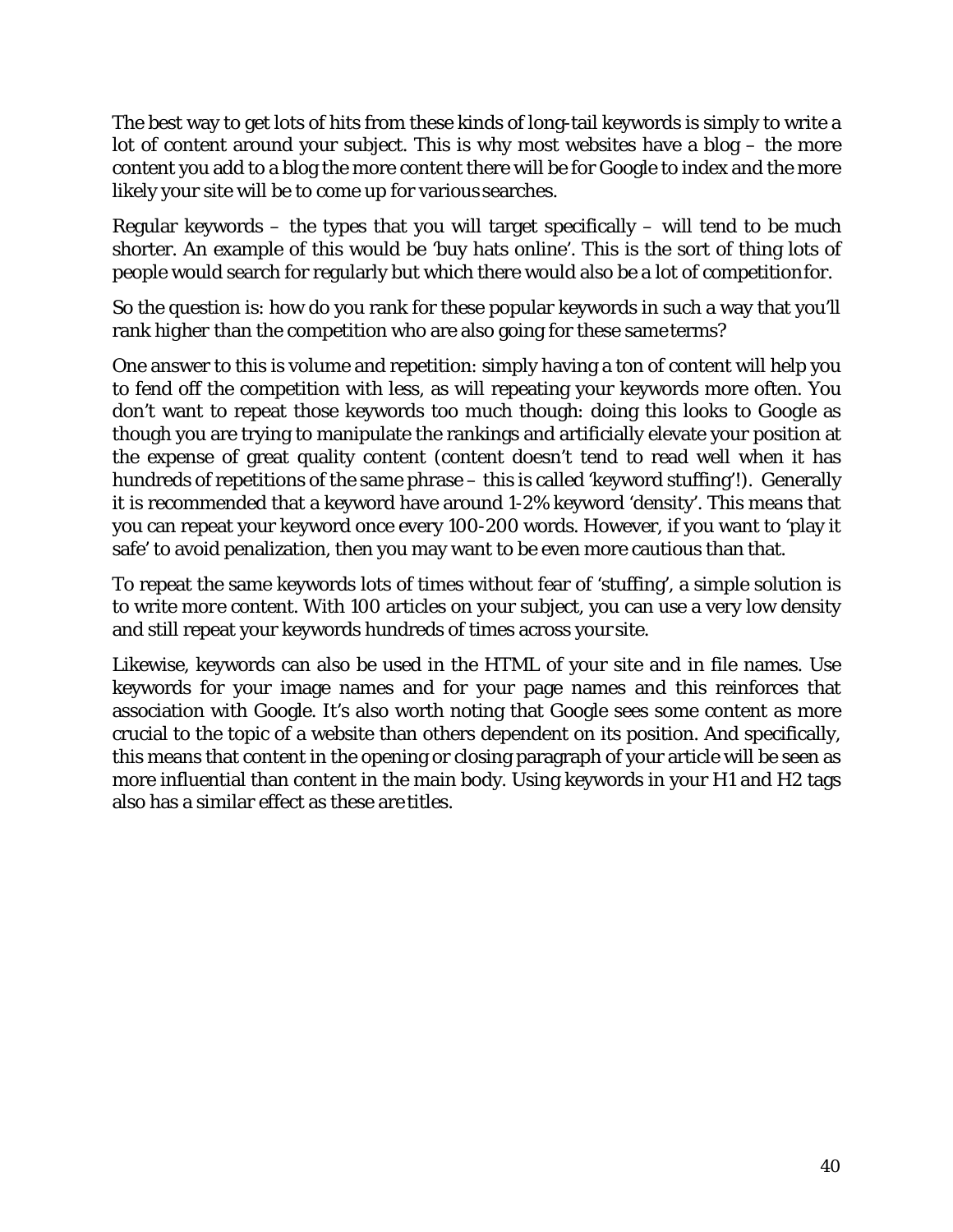#### **Quick Lesson: Content Quality, Algorithms and LSI Keywords**

As mentioned earlier, keyword 'stuffing' is a very fast way to get your site penalized by Google. There was a time this wasn't the case though and if you look back at the early days of SEO, then the advice was previously to just repeat the same keyphrases as frequently as you possibly could. This way, you would reinforce the relevance of your keyword in no uncertain terms and you would get to the top of Google for those searches through sheer brute force.

But once webmasters and businesses caught on to this fact, the results were bad for Google and for the web as a whole. This meant that a whole lot of the content you read would now read like the following:

"Looking to **buy hats online**? This is the best place to **buy hats online** and we have a ton of pages where you can **buy hats online**!

We have baseball caps, woolly hats and more to satisfy your **buy hats online**needs!"

As you can see, this content doesn't really make sense and it's highly distracting. At the same time, this system meant that the business that got to the top would simply be the one that was able to write the most content and repeat the keyphrase the most often – quality be damned!

So Google needed to evolve and they needed to adapt their algorithm. The new focus for Google after these changes would be to provide the visitor with the content they were looking for and to make sure that the content was helpful, useful and relevant – after all, that's Google's USP!

Thus we entered into an age where every few months, Google would update their algorithm and give it a name like 'Panda', 'Penguin' or 'Pigeon' and thereby mix up the search rankings. Today, keyword stuffing will get your content penalized which is why you should never go over 2% density. Likewise, you need to be varied with anchor text when linking *to* your site and you need to show Google other indicators that you are delivering quality content through your site. These indicators include things like content length (Google now likes 'in-depth' articles which are around 1,800 words long) and links out to other useful resources. What's more, your content should also be completely unique and original and should involve lots of related terms and synonyms *around* your keyword.

This latter point is what is known as 'LSI keywords'. LSI stands for 'Latent Semantic Indexing' and the idea is that Google now looks for words that relate to your search terms. This doesn't only suggest that you are genuinely writing in-depth on the subject you claim to be discussing, it also shows that you have a good vocabulary, writing style and knowledge *and* it helps Google to better recognize what type of content you're delivering.

For instance, if you use the word 'fork' then you might be talking about cutlery or a fork in the road. Google will thus look for relevant expressions relating to either one of those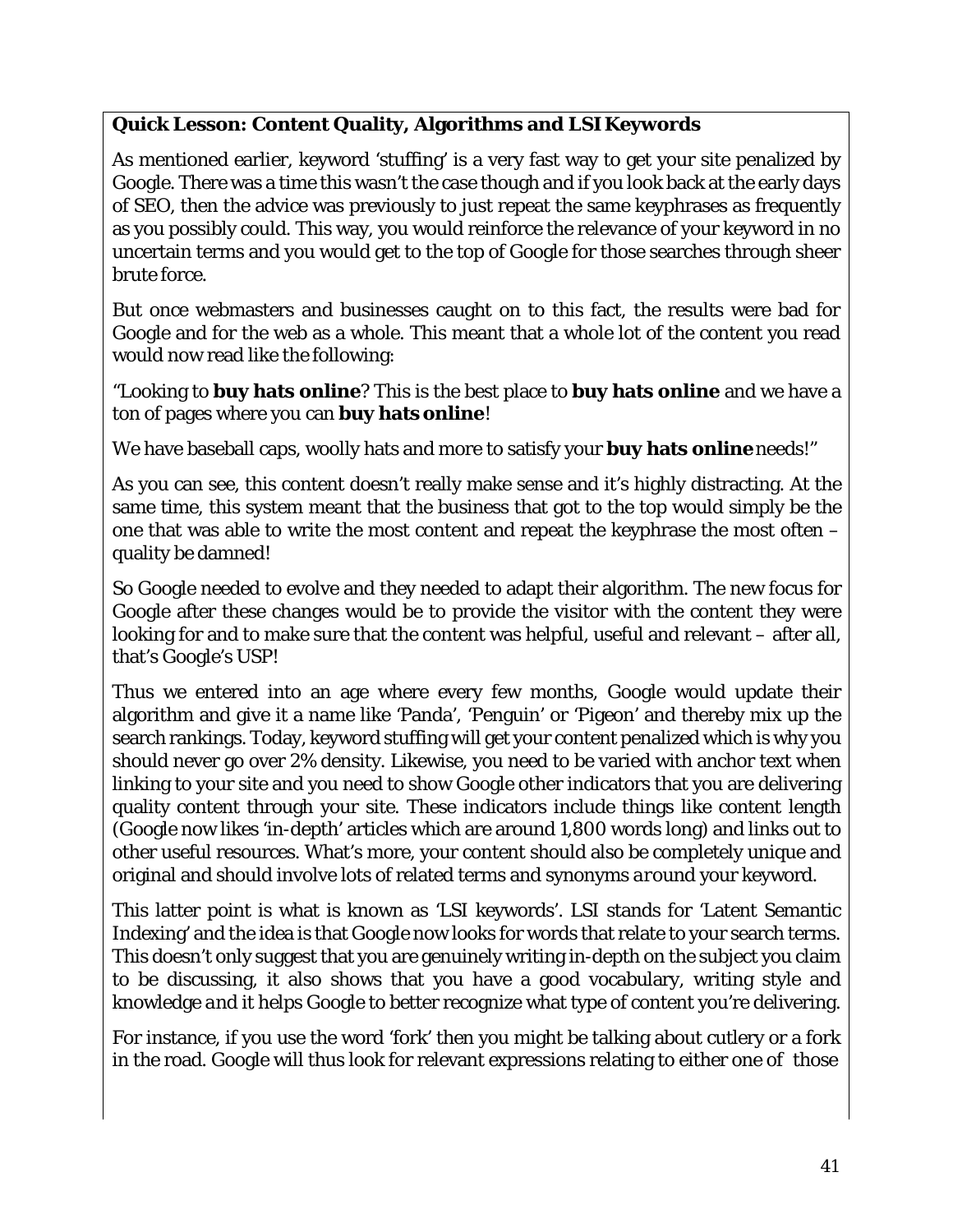subjects and use this in order to know *which* of those topics your website is about. It's crucial then as a webmaster that you also take the time to use lots of variations on your primary keywords in order to do all of this. It also gives you a way to increase your keyword density without stuffing and without it seemingunnatural.

Finally, Google looks at how long people are spending on your page and how many people are leaving before they've been there long enough to read anything (your 'bounce rate').

Google is improving its algorithm all the time and this means they will increasingly get better and better at filtering out people who are trying to 'game' the system. The point is that they want you to stop focusing on how their algorithm works and instead to focus on delivering high quality content in large quantities to your users. If you can do that, then your goals will be aligned with Google's and as a result you'll be more likely to succeed.

Focus on your users and as with every other aspect of your marketing, make sure you are delivering great *quality* as well as quantity.

### *Link Building*

The spiders and robots find content by finding links on other sites. If there are no links pointing at your site from page that Google has already indexed, then it will have no way of knowing your content is there and you might not come up in searches at all as a result.

At the same time though, these links (called 'inbound links') also serve another role; they act as testimonials or referrals. The assumption is that if a website is linking to your website, then that website must think your content is useful or interesting. If lots of high profile websites are linking to your site, then that probably means they're*right*.

This is the general concept but as with keyword density, it's crucial that you don't try to manipulate this approach. Sites that build a huge number of low quality links will be penalized for instance, as will sites that attempt to buy links, sites that only ever swap links and 'blog networks' that link to each other in a large chain.

#### *Optimization*

Finally, a good SEO strategy should also include some optimization for the website itself. This means that the site should load quickly, should be responsive so that it looks good on any type of display (including mobile) and should be intuitive to navigate and not drowning in adverts.

All this is important because Google wants to ensure that the sites it sends visitors to will provide an all-round good experience no matter what type of device they're on. What's more, when a website is designed in a specific way, this can help make it easier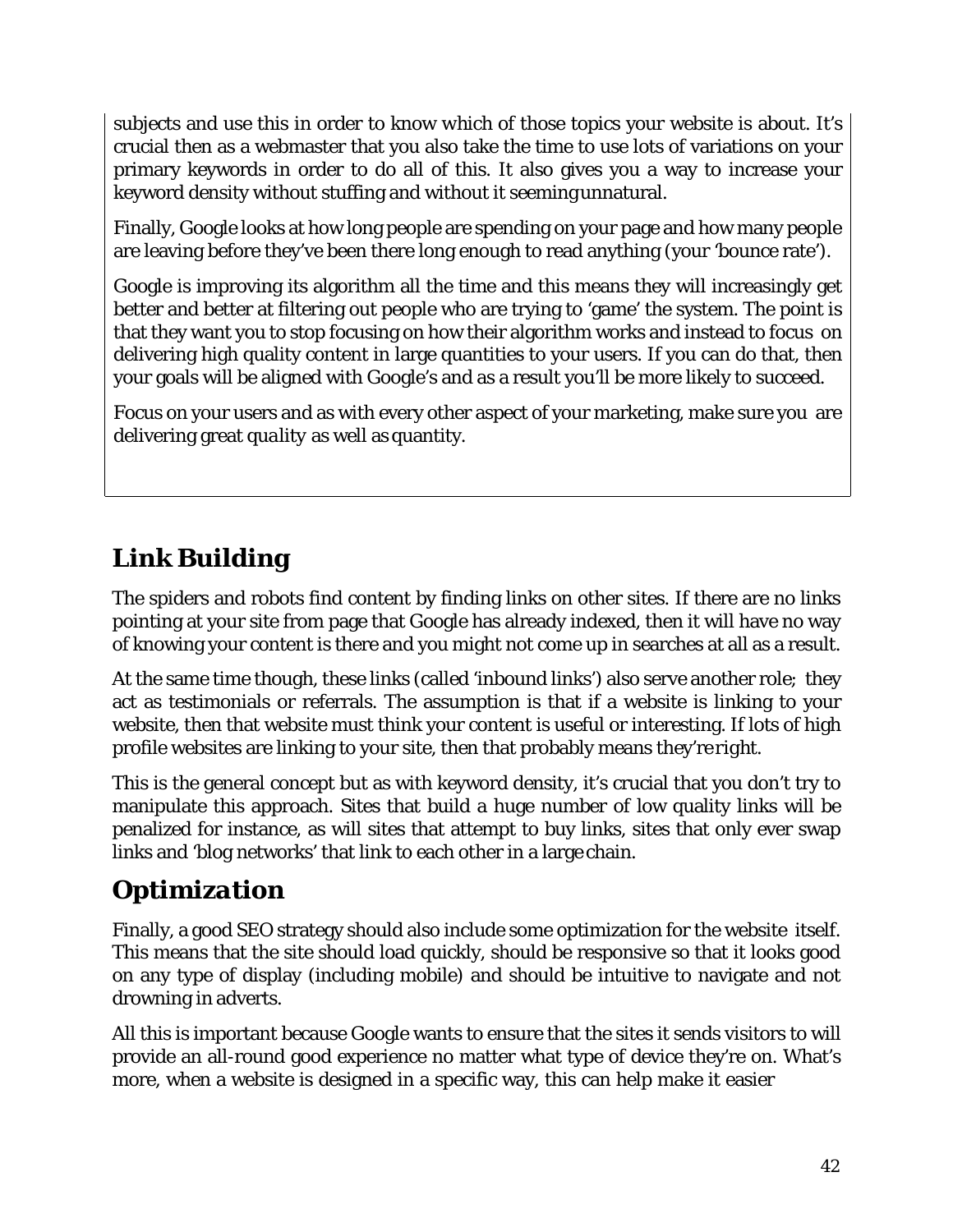for Google's spiders to navigate. Having a 'site map' for instance can be a big help because it ensures Google doesn't miss any content on your wider site.

## **The Process**

With all that in mind then, the general process for SEO involves adding lots of high quality blog content to your site on a regular basis including keywords and trying to get as many links as you can on external websites that are relevant toyours.

As an affiliate marketer, it's not a good idea to spend *too* much time doing this – as there are faster ways to get more direct traffic. However, you can get a lot of ROI by simply adding the content (which has other uses as we'll see) and aiming to get links on a few of the larger blogs in your niche. You can achieve the latter by using 'guest posts'. Here, you provide a blog in your niche with free content under the proviso that they provide a link back to your website in return. This way, they get free content and you get free links. Start with blogs that are at a similar level to yours and as you build up, you can target the bigger and bigger sites. One link on the right site can potentially completely change your fortunes, so don't underestimate the value of this strategy.

At the same time, building a site effectively with WordPress will ensure that you have good optimization, rapid load times and a responsivedesign.

# **More PPC**

## **Google AdWords**

We've already discussed how to use Facebook Ads for PPC but this is only one type of PPC. Another network that provides a similar service is the highly popular 'Google AdWords'. AdWords is like a mix between Facebook Ads and SEO, essentially letting you pay 'per click' for ads that appear on specific SERPs (Search Engine Results Pages). You choose the keywords that you intend to target, pay for an ad and then have your results show just above the organic results as a 'sponsored result'.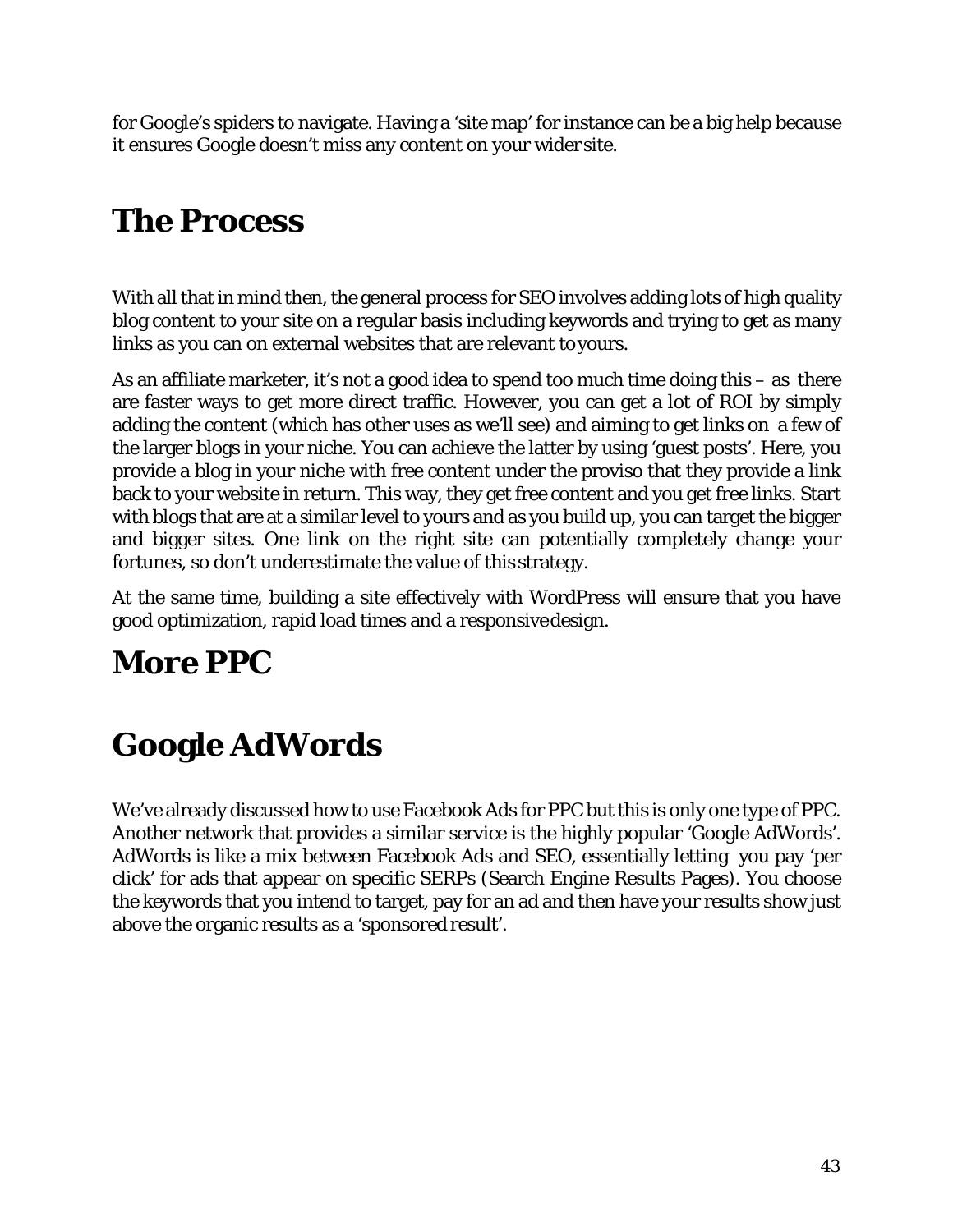#### **Quick Lesson: AdWords as a Research Tool**

Interestingly, you can also use AdWords as a research tool before you do your SEO. Bearing in mind that it can take a long time to succeed at SEO and to get to the top of the organic search results, it's a good idea to make sure that your search terms are *worth*  ranking for before you put in all that time and effort or before you pay someone a lot of money to do it for you.

As such, you should consider using AdWords as a result tool by testing the search terms that you're interested in ranking for as AdWords keywords. If those ads bring in lots of money, then you know it's worth finding the organic results. If they don't? Then you should try different keywords and see if they do better. Once you find a term that is profitable, *then* you know it's worth putting in the time.

Using AdWords instead of Facebook Ads provides unique benefits. For instance, it means that you'll be able to target your visitors when they're actively looking for the kinds of content you provide. At the same time, you'll also have some specific tools that you can use to enhance your campaign. For instance, Google 'Remarketing' targets people who have already been to your website and visited a specific page. An example of how this can be used is to retarget people who spent time looking at your eBook with ads for that same eBook. This is an incredibly high ROI way to advertise because the person already knows what you're advertising and thus aren't likely to click on your ad unless they're interested in buying the product.

Another unique feature of AdWords is that it lets you include something called 'negative keywords'. These are keywords that you want to filter out so that your ads *won't* show. An example of this might be to filter out the word 'free' – this way you won't waste time advertising to someone who has expressly stated they're not looking to spendmoney.

AdWords also integrates with Google Analytics which provides you with a ton of data and metrics that you don't get from Facebook. For instance, what you can do with an Analytics account and an AdWords account is to set up goals – such as someone buying your book. You can then look at your control panel to see which ads are resulting in the most actual conversions – rather than just the most clicks. This kind of insight lets you hone your advertising campaign far more precisely and greatly increase their effectiveness over time.

### **CPA**

That said though, Facebook does have a feature that is somewhat comparable to goals and in fact this can be considered even more powerful.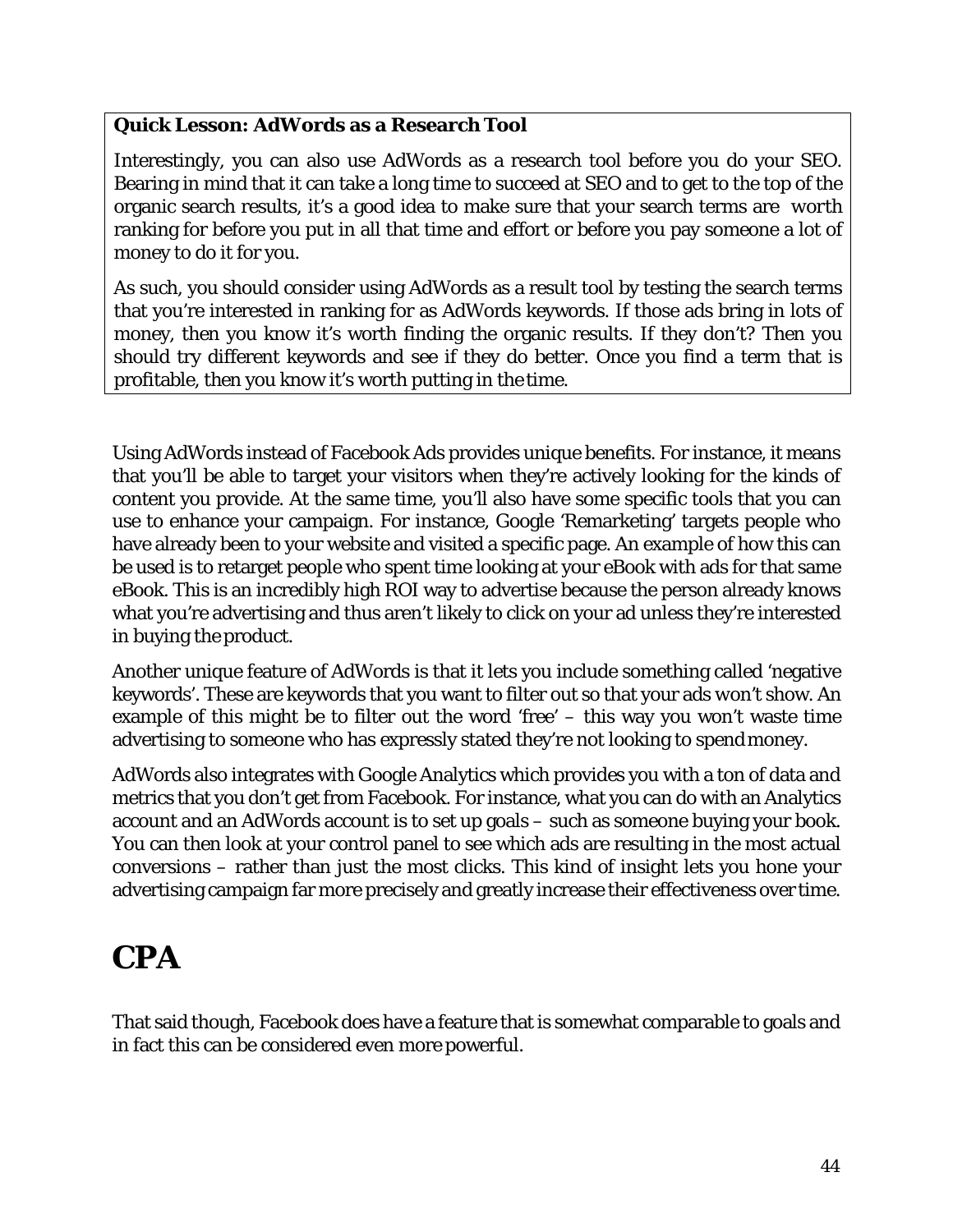Specifically, Facebook gives you some basic CPA functionality. CPA stands for 'Cost Per Action' and what this means is that you're no longer paying per click, but are instead paying per *action*. An action can be anything from someone buying a product (or in Facebook's case, redeeming a special offer) or subscribing to a mailing list. In essence, this makes Facebook somewhat similar to an affiliate!

Unfortunately, it's not easy to set up affiliate sales *as* your action. This means you can't guarantee ROI by having a situation where you only get charged when someone buys your affiliate product.

That said, this is a very useful tool for building up your mainlining list and effectively means you're paying X amount per targeted subscriber. Likewise, you can use this as a strategy to increase your Facebook page likes. Either of these can then subsequently be translated into conversions at least theoretically.

There are also a number of CPA sites networks that specialize in this kind of service and are much more flexible as a result. These sites include MaxBounty, Ascend Media, AdWorkMedia and more. While this is a great platform in theory though, the industry isn't quite as developed as PPC overall, so there's no one platform that has yet risen to prominence. Most CPA networks are a little tricky to get into to start with and some of them have been associated with dodgy practices.

Still, for the advanced marketer, this is certainly an area to keep an eyeon!

## **Creating a Brand**

If you're only using e-mail marketing (which we'll get to later) and/or PPC, then you don't necessarily need to create a big brand.

However, if you're going to be using the various methods we've discussed here such as SEO and social media marketing, then it can pay to build yourself abrand.

A brand means a logo but it also means a mission statement – or a commitment to the value you're going to provide. When a brand is handled well, it provides a calling card and a demonstration of intent. This way, any customers who buy from you and have a good experience will be able to identify more of your work and they will thus be more inclined to buy from you again in future.

Brands then are *very* useful when you plan on selling more than one affiliate product in the same niche. At the same time, if you have any long-term plans to create your own products, then this can also be a goodstrategy.

Finally, brands inspire trust and they help you to look more professional. Most of the big companies that we're used to buying from have strong branding and thus we have come to associated brands with quality. If you have a great looking logo that's present on your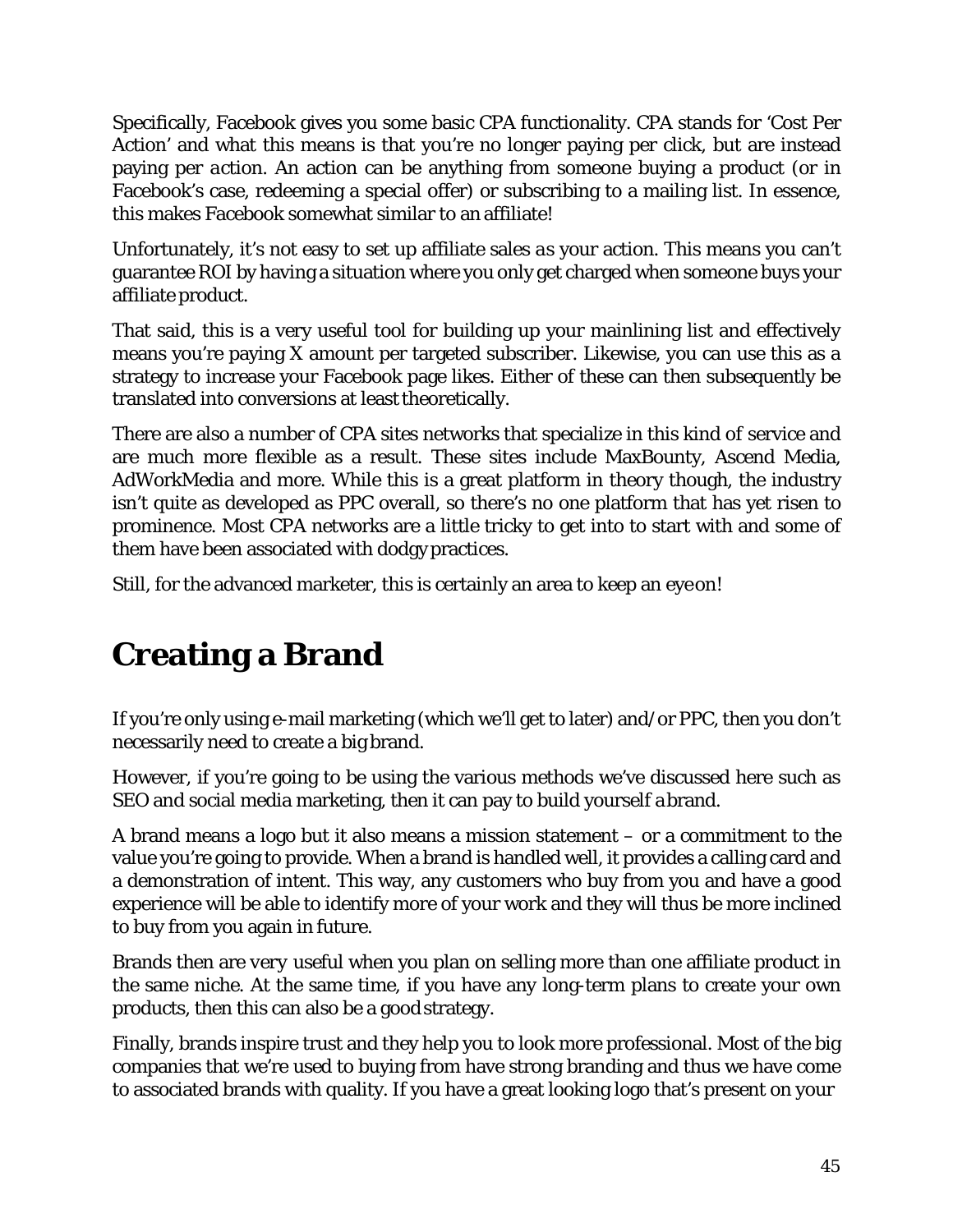website and across all your social media, then this consistent attention to your presentation will help you to build more trust and to generate more sales thus.

So how do you create your brand?

## **Creating Your Logo**

The first thing to do is to create your logo and to have a business name. Your name will likely come from your niche/industry and will probably be the same as your URL. At the same time, it should be something that makes it clear what you are selling and that is catchy and easy to remember.

From here, you can start creating a logo which will likely include your business name in some capacity. Some other criteria for a good logo include thefollowing:

- Versatile Your logo should look good on any website, any product or any colored background
- Simplicity The simpler your logo, the better
- Originality Avoid anything that is overly derivative or cliché. No lightbulbs and no globes!
- Attractiveness It needs to look good!

To come up with a logo that will tick all these boxes, it helps to start with a research stage. Here, you should look up logos from different companies in your niche and you should look up different websites you like and images that relate to your company. Put these images together in a 'mood board' or collage (you can even use Pinterest) and then spitball by trying to combine the images and ideas in unique ways. Don't leave anything out, draw as many logos as you can, using the inspiration you've accumulated and you should find it leads to a few that are acceptable.

Then, once you have a few designs you find acceptable, take those and survey members of your audience to see which works best. This last stage is very important because your logo design isn't *for* you but rather for your visitors.

Once you've settled on your logo, you can then go about creating it. You can either do this yourself or outsource it but either way it is critical that you use professional tools – and specifically this means vector software like Adobe Illustrator.

Vector software is software that lets you create 'vector files'. These are image files that are distinct and unique from BMPs or PNGs (which we call 'raster files') because they can be scaled to any size without losing definition. They can also be edited very easily without having to 'rub anything out'. The reason for this, is that they work differently from raster files. Whereas raster files are essentially pixel maps which tell the computer where to draw each dot to make up the bigger picture, vector files are a series of instructions that tell the computer where to draw each line or curve and what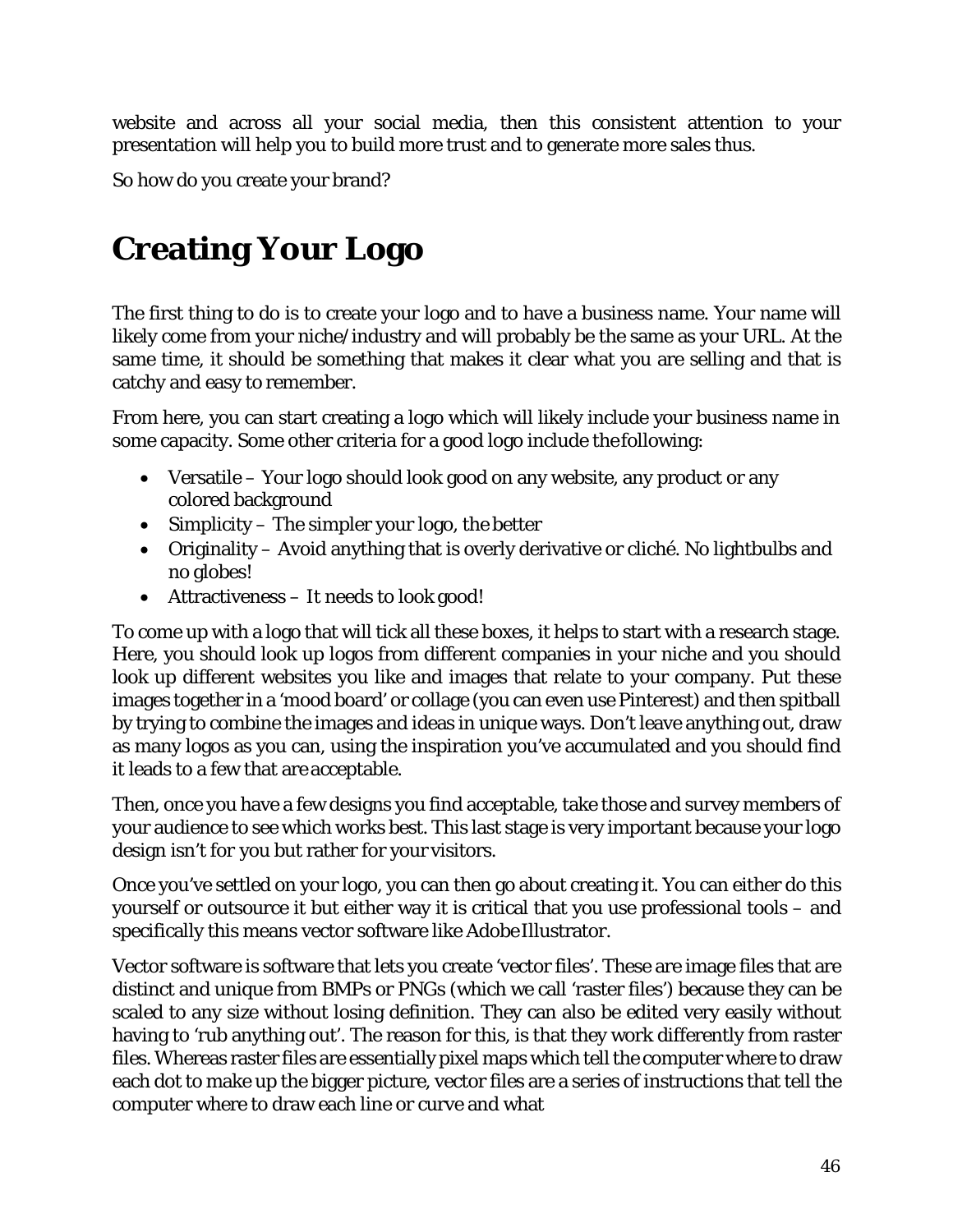angle/thickness it should be. This means you can zoom in because the rendering software simply knows to follow those same instructions but to draw longer lines. Likewise, this means you can alter the angle of a line, or delete a specific element in the background or foreground.

### **Should You Create a Personal Brand?**

If you read the above instructions and thought it didn't sound very much like the affiliate marketing you're familiar with, then that is probably because most affiliate marketers use a personal brand. That they promote products under their *own* name rather than a company name. Note that this doesn't mean you *don't* need a logo, but it does become a little less important. Your name in a stylized font or perhaps with a cartoonified image of yourself will likely suffice.

Going this has several advantages for an affiliate marketer however. Your audience will likely know that the product you're selling is not your own and as such there is no need for you to pretend to be a big conglomerate with tons of resources. What you *can be* as an affiliate with your name as the brand though, is someone your audience feel that they know and that they can trust. This then helps them to be more likely to take your recommendations when you suggest products and services. This allows you to speak in the first person and that in turn can be much more persuasive when you're trying to sell 'this exciting new product'. You can use your first hand experiences, testimonials and more and you can build a sense of recognition andfamiliarity.

Having a personal brand is also very useful for social media and it creates some new opportunities and options. For instance, you can fill your social media with much more personal content – comments about your day for instance or your opinion on things that are in the news. Either of these strategies will fill your social media with more interesting posts that people feel they can engage with and respond to and it it's also a lot more fun because you can be 'yourself'.

Some people will also get a bit of a kick out of essentially becoming a very minor internet celebrity. You can become quite well known among your fans to the point where people start recognizing you from your social media or writing you grateful fanmail.

So why *wouldn't* you create a personal brand? One reason might be that you don't *like* the idea of people knowing who you are. You can always use a pseudonym in this case but unless you're willing to appear in pictures it might just be easier to go with a brand you're more detached from.

Likewise, a personal brand makes it much harder for you to branch out into multiple niches. You can have multiple companies all selling different items to different people but if you're the same person claiming to be an expert on health *and* claiming to be an expert on SEO then it can raise eyebrows and damage your reputation. Then again, you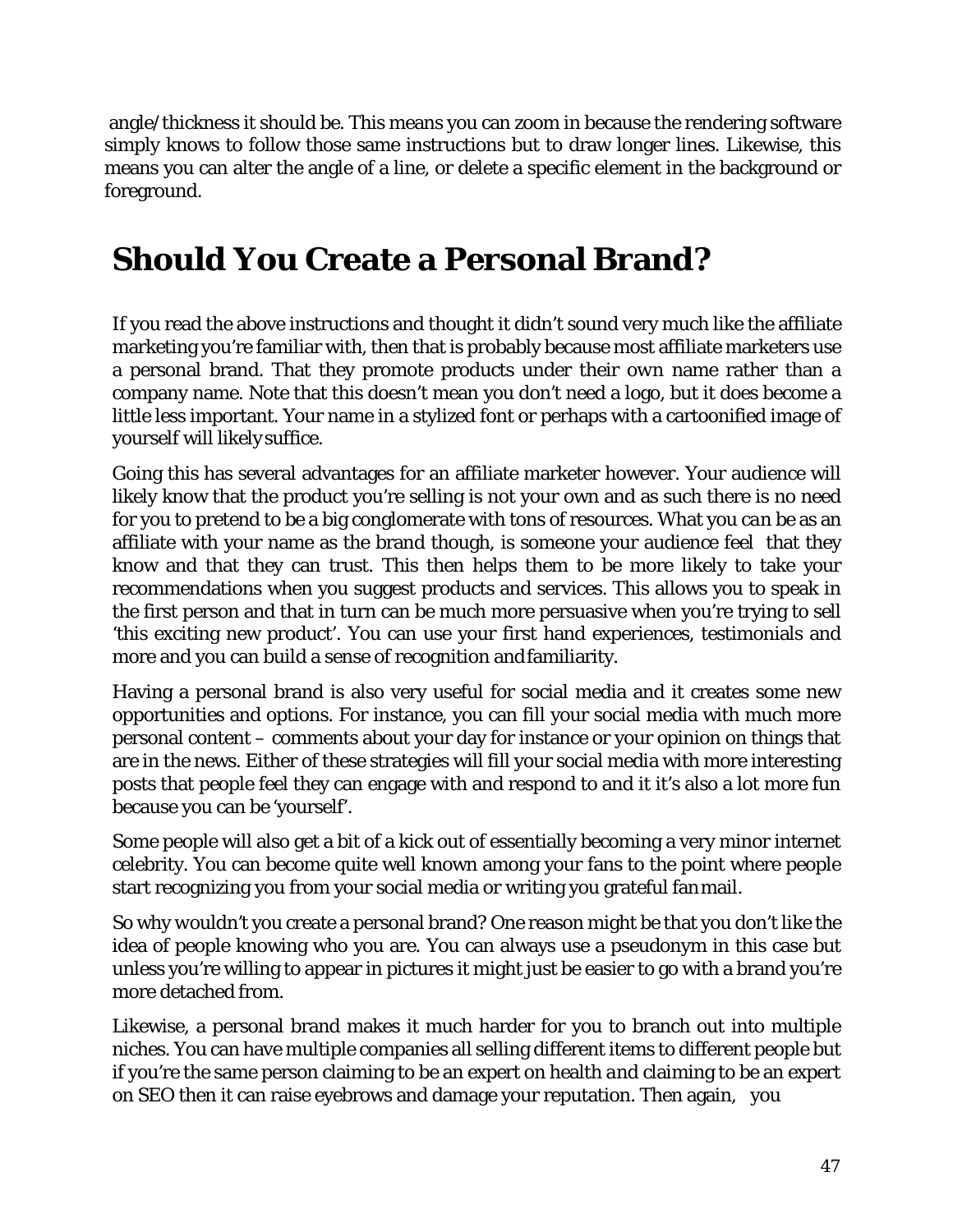may opt to have a personal brand *and* a company name – either in separate areas or focusing on a single subject. Tim Ferriss can be seen as an example of the latter. Tim Ferriss is an author and blogger who created 'The Four Hour Workweek'. 'The Four Hour Workweek' and 'Four Hour Blog' have thus become brands but so is Tim in his own right. The same can be said for Pat Flynn and his blog 'Smart Passive Income'.

Ultimately then, this comes down to the specific strategy that you're intending to follow and as well as your own personal preference.

## **Staying On Message**

Either way though, once you have a brand, it's important to stay on message and to maintain the same mission statement and quality throughout. If you have a fitness brand, then you want people to feel secure in the knowledge that they can return to your site or social media channels whenever they want to enjoy fitness related content that focusses on getting results in the most efficient manner/whatever it is that you chose to make your mission statement.

# **Chapter 5:**

# **How to Create Stunning Content That Gets Shares, Likes and Conversions**

Writing great content for your blog is crucial to help promote your website and blog and thereby to create more opportunities to market your affiliate product.

If you were paying close attention to the earlier section on SEO, then you will hopefully have noticed that content really lies at the heart of this process. Adding more content to a blog gives Google more to index and this in turn translates as higher rankings for more search terms. Without written content, there is nothing for Google to index and no way for it to know what the topic of your site is.

At the same time, the more content you add to your blog, the more you will have to share on social media. Sharing your own content on social media is another *very* effective way to get more people to visit your site and to get more likes and follows; *and* it ensures that your existing followers are getting value from followingyou.

But it goes beyond this and that's where the whole concept of 'content marketing' really comes in. Content marketing means that you use content not only to create more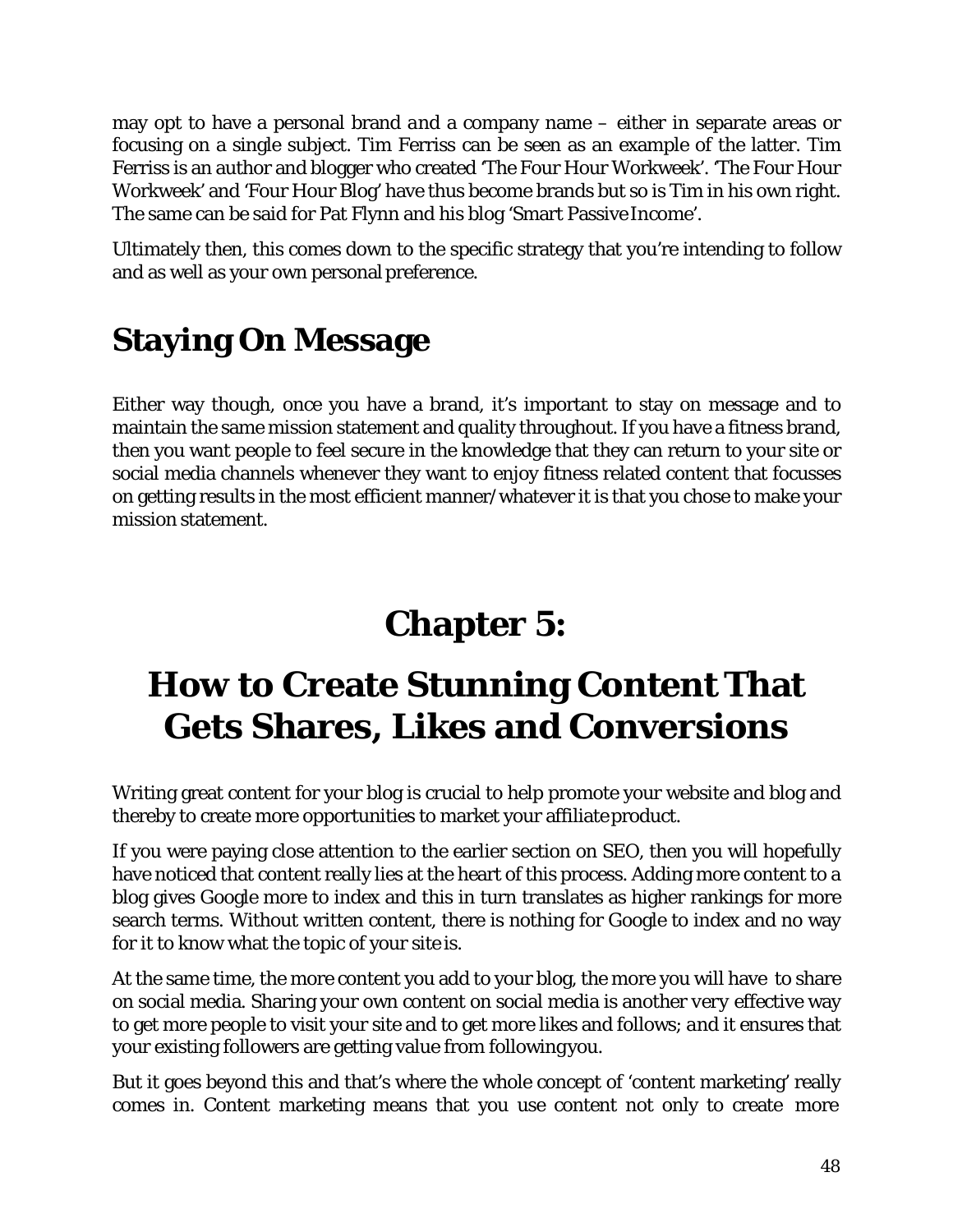inroads for your site and to help people find you but also to build the trust and authority that you need to establish yourself as a thought leader in your niche. You can access tons of free content here.

#### **Quick Lesson: Content Marketing**

Essentially, the idea behind content marketing is simply to show your readers that you are capable of delivering high quality information, advice and entertainment so that they return to your site and sign up.

Let's say someone discovers one of your blog posts when they're looking for specific information on Google. They read your site, they notice your branding and they enjoy what they see. This won't be enough on its own to ensure they ever come back though.

But if they then see your content appear on social media because a friend shared it, they may be more inclined to click on it now. Likewise, if they see your site come up in the SERPs for another search in future, they might then be more likely to select your content over someone else's.

Either way, they now return to your site a few times and are impressed each time with the quality of what you have to offer. So now, when they have a specific question in mind and they need an answer from someone they can trust – they might *actively* look for you.

At the same time, they may find they enjoy your content so much that they actually sign up to your mailing list so that they can find it again in future. Perhaps they add you on social media.

Whatever happens, they now consider you a trusted resource on the subject matter and as such they will turn to you for advice and they will seek out your opinion. And when you recommend a product because it's 'the best you've ever seen'. *This* is the true power of content marketing and how it goes far beyond simply getting onto theSERPs.

And it goes further than this too. If you write your content *really* well then you might find that *other* people share it to their own social media without additional incentive. This type of content is called 'link bait' – content so interesting and good that it is practically begging to be shared.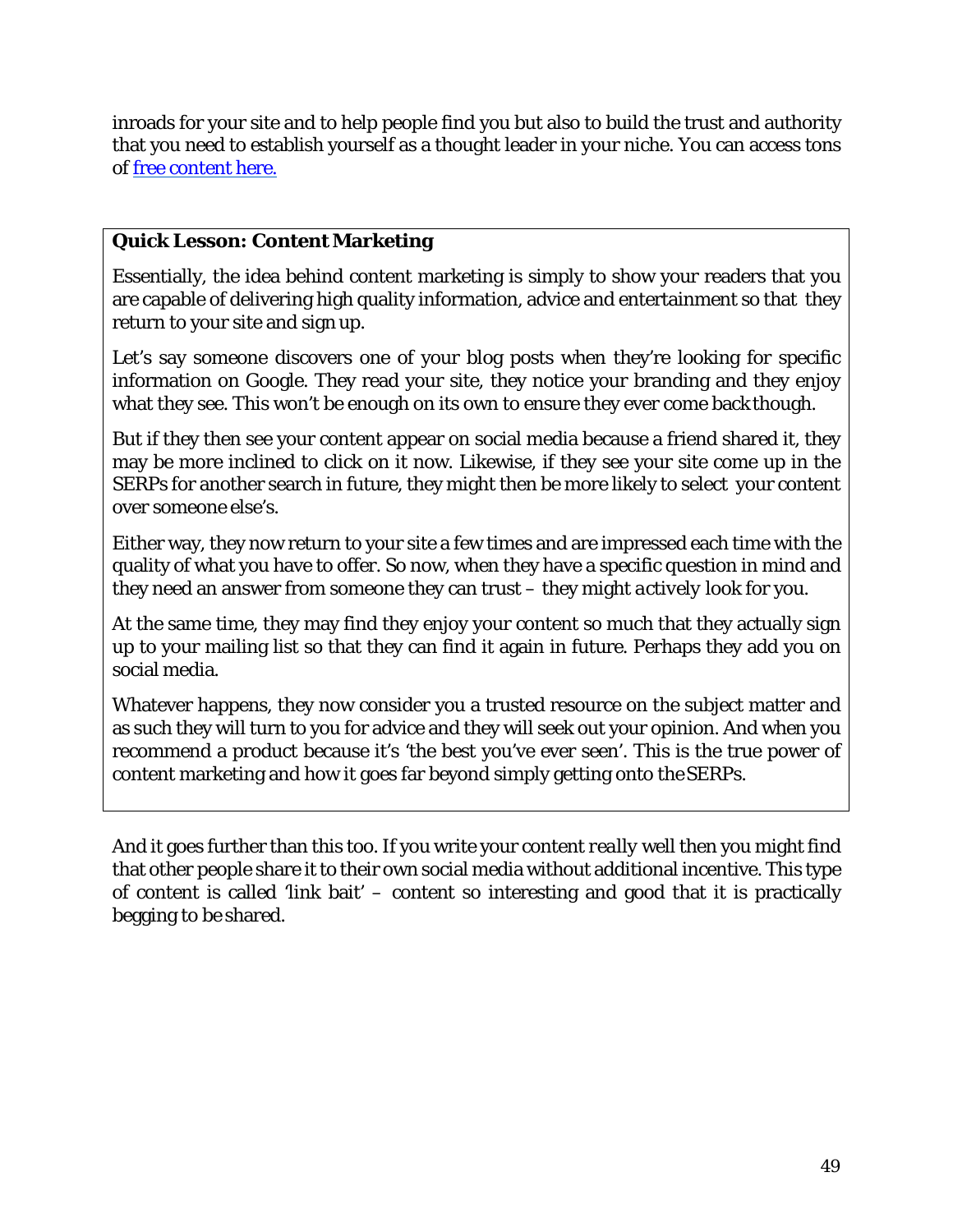## **Selling Directly From Content**

You can even turn a great article into a direct way to generate sales for affiliate products *without* having to link out to a landing page: simply by embedding affiliate links into your content.

So let's say you write an article on 'how to make your first Android game'. Now of course this type of content would appeal to coders, developers, gamers and people with plans to become any of those things. As such, it would likely get shared rapidly throughout those groups and generate lots of inbound links. If in the body of the text you were to recommend a specific eBook or a program – even as an offhand remark – then people might click the link. Get enough visitors and this can result in a lot of bigearnings.

And if you do this for *every* article and blog post on your site, then you are creating *huge* opportunities to make more sales each time a visitor comes to yourblog.

Often, the number one form of monetization for bloggers is to place PPC advertising on their site. These pay per click ads pay them every time someone clicks on them (just like the PPC you might use on Facebook or AdWords) but they only get paid a few cents for each click and they lose the visitor whenever an ad gets clicked on. Remove these and add an affiliate link instead though and you can generate a *lot* more money from the same number of visitors: because you'll be earning \$30 or more for every time they click.

### **How to Create Great, Clickable Titles**

As you can see then, the ability to create very high quality content within your niche is an absolutely fundamental skill for any affiliate marketer. How do you go about doing it?

The first clue is to look at what's currently working on social media. One type of content that is doing incredibly well on Facebook at the moment is content known as 'clickbait'. You've undoubtedly come across this type of content yourself and you've probably found it highly annoying.

Clickbait is content that uses a title that tries to tempt people into clicking on it even if they might not be interested in what it actually has to say. It achieves this by using titles that pique the curiosity of the reader, or that make wild claims or controversial statements.

An example of such a title is: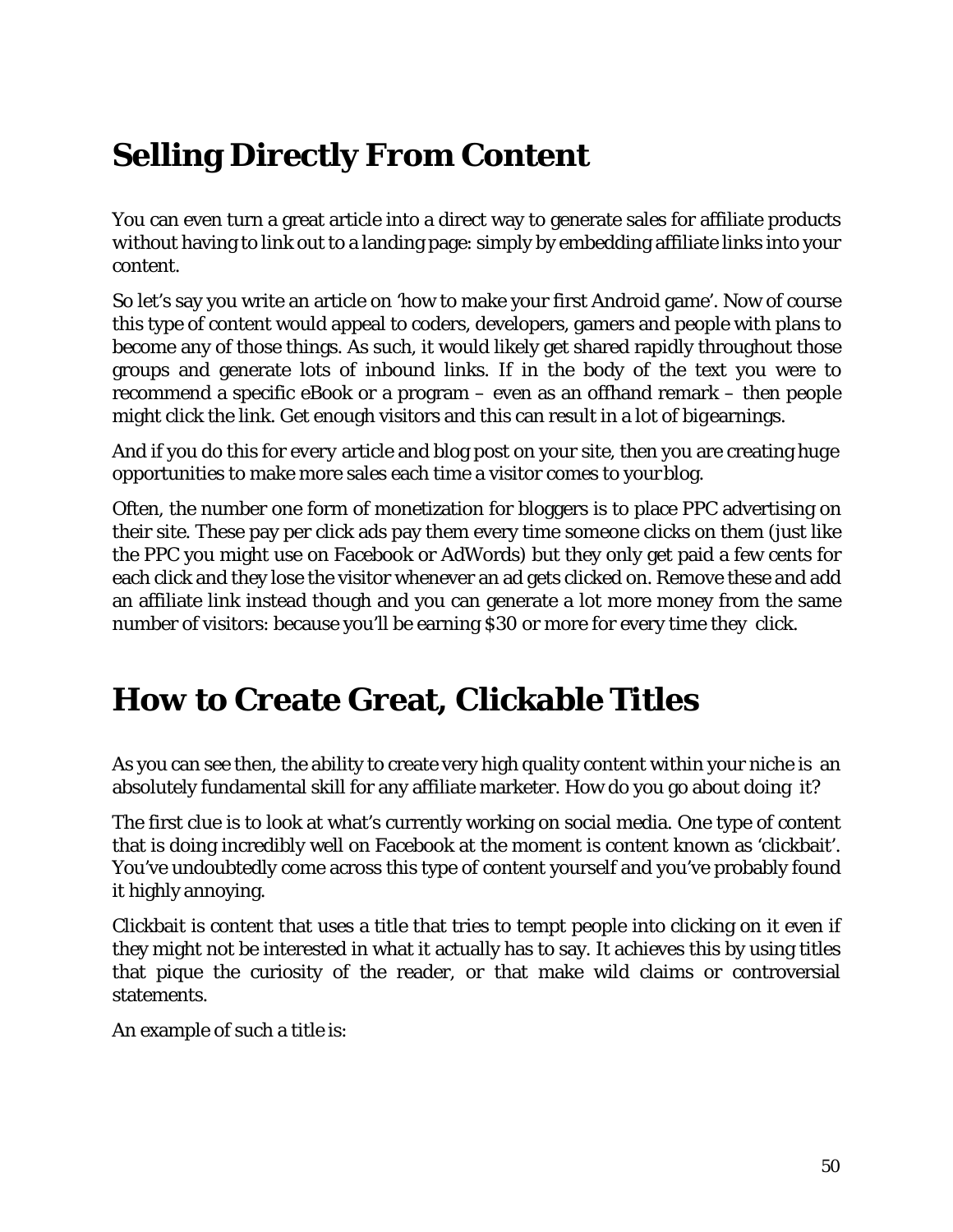*"This Woman Wouldn't Let Her Friend Sit Down on the Bus – When You Find Out Why, It Will Blow Your Mind!"*

#### Or

#### *"This One Weird Trick Is Helping Men Of All Ages Build Muscle – But Should It Be Banned?"*

The first article pulls you in through curiosity alone. As a reader, you rack your brain trying to work out why a woman wouldn't let her friend sit down and how it could possibly blow your mind and the only recourse is to click the link to findout.

The latter title makes a huge claim while also remaining very mysterious. The 'weird' trick makes us want to find out more, while the idea that a muscle building strategy should maybe be banned is also outlandish enough to encourage clicks. It also sounds controversial and this means that even if you suspect it's nonsense, you might click it just to leave a comment.

You see these titles *all* the time on Facebook and other social media and this alone should be enough to tell you that the strategy categorically *works* – otherwise people wouldn't be spending their money on that type of content and they wouldn't keep writing it.

But it only works in the short term. When you click on any of these titles, you will almost certainly be disappointed by what you find. Sometimes the links are so ad heavy that you don't even get an actual article and the question is never answered at all. In other cases, the article will simply not really offer any value or interest. The muscle building trick is almost certainly going to be a landing page for some kind of scam product, while the former will probably be a weird video. Either way, you leave frustrated and this means you're less likely to read anything from that brand again.

#### *The Alternative Approach*

So that's one approach to writing article titles that isn't right for you as an affiliate marketer but keep it in mind because we'll be coming back to it.

Another approach that *doesn't* work is what a lot of other websites do: which is to post dull, derivative and dry content on a regular basis.

You know the kind: these are articles on the '10 Best Pec Exercises' or 'Top SEO Tips'. These are articles that have been written a *million* different times by a *million* different writers and that most of us have read several iterations of. It just doesn't sound interesting or different because there's so much content out there just like it.

The question you should *always* be asking when posting any kind of content is: would *you* read it? If the answer is no, then chances are that your audience wouldn't read it either – so forget it!

*The Answer!*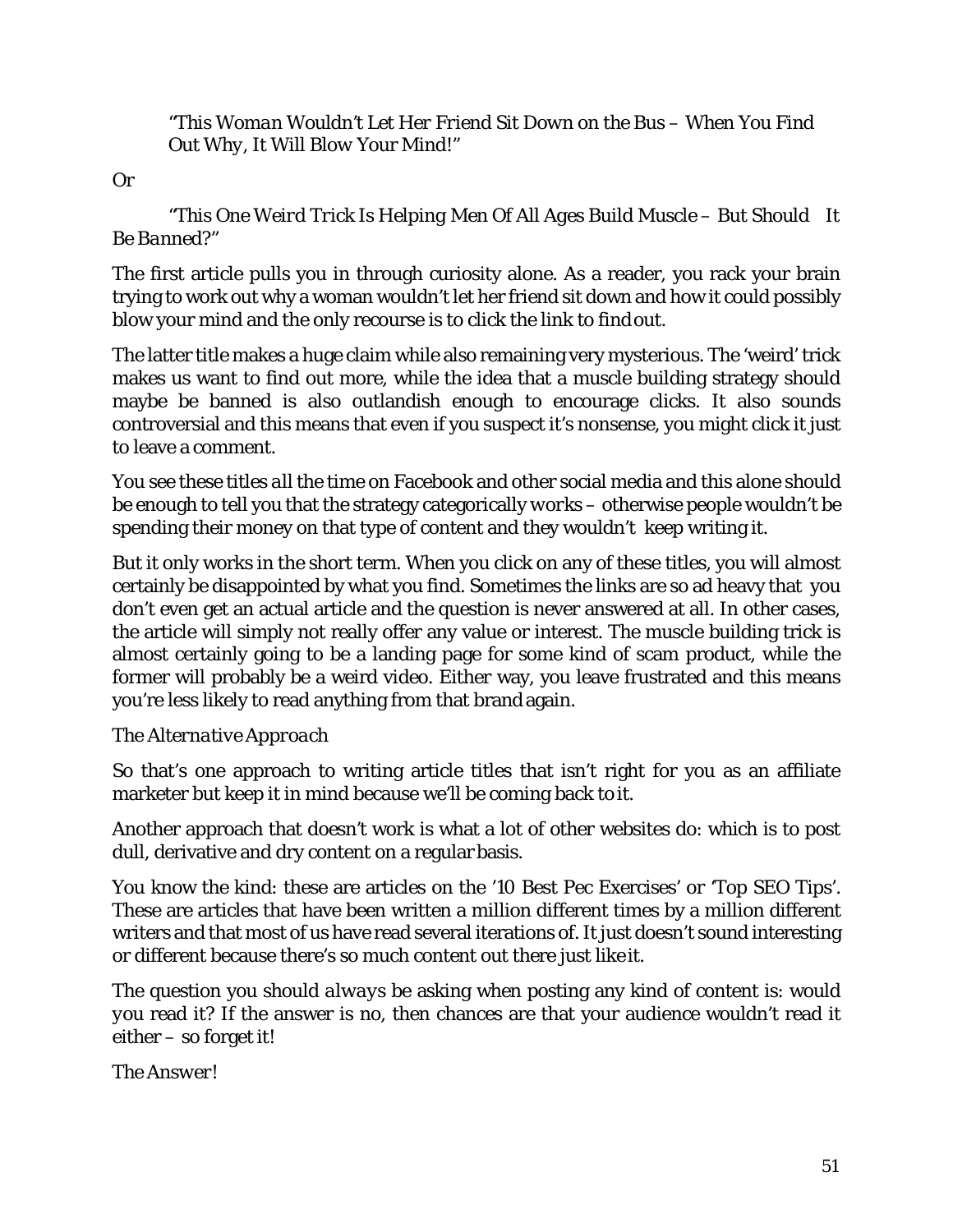So what's the answer?

Simple: you use titles that are somewhat similar to clickbait but you then *deliver* on your promise with actually high quality information.

So instead of saying you have one weird muscle building trick, instead you do your research and you find some cutting edge studies on new muscle building supplements or techniques. 'Cardio Acceleration' is one fat burning technique that involves doing brief stints of cardio in between your lifts in the gym. In studies, this type of training has been shown to burn several hundred times more fat than other types of training – but it's not without its caveats.

When you use the term 'Cardio Acceleration' in your title though, you will still incur the curiosity of your audience because they likely won't have heard the expression before. At the same time though, you're not being strangely vague about it so they'll know that you're not just another scam artist. What's more, it sounds really *cool* andinteresting.

So now your title is 'Cardio Acceleration – A New, Highly Efficient Fat Burning Technique That's Only for the Hardcore!'.

This title is every *bit* as clickable as the others except you actually have something interesting and useful to write on the subject.

Alternatively, you could create something else new and challenging. Instead of more SEO tips, how about: 'The Psychological Impact of Working as a Digital Marketer'. Instead of another article on the health benefits of cinnamon, how about listing some supplements for martial artists?

There are many more examples of this type of content you can create though it does involve a little more work. You just need to be unique and interesting and to do your research. Create titles that are exciting, cutting edge, different from anything else and that *you* would want to read.

### **How to Get Shares for Your Content**

Getting your articles read is one thing and if you have an affiliate link embedded in there somewhere, then each new reader might translate to a new sale and more profits. But if you can get your articles to get *shared* then the returns will be cumulative and exponential. Aim to get your content to spread across the internet and to get promoted by your readers and you can drastically increase your results.

So how do you do that? The key is to understand the psychology behind sharing and the motivation that people have for doing it.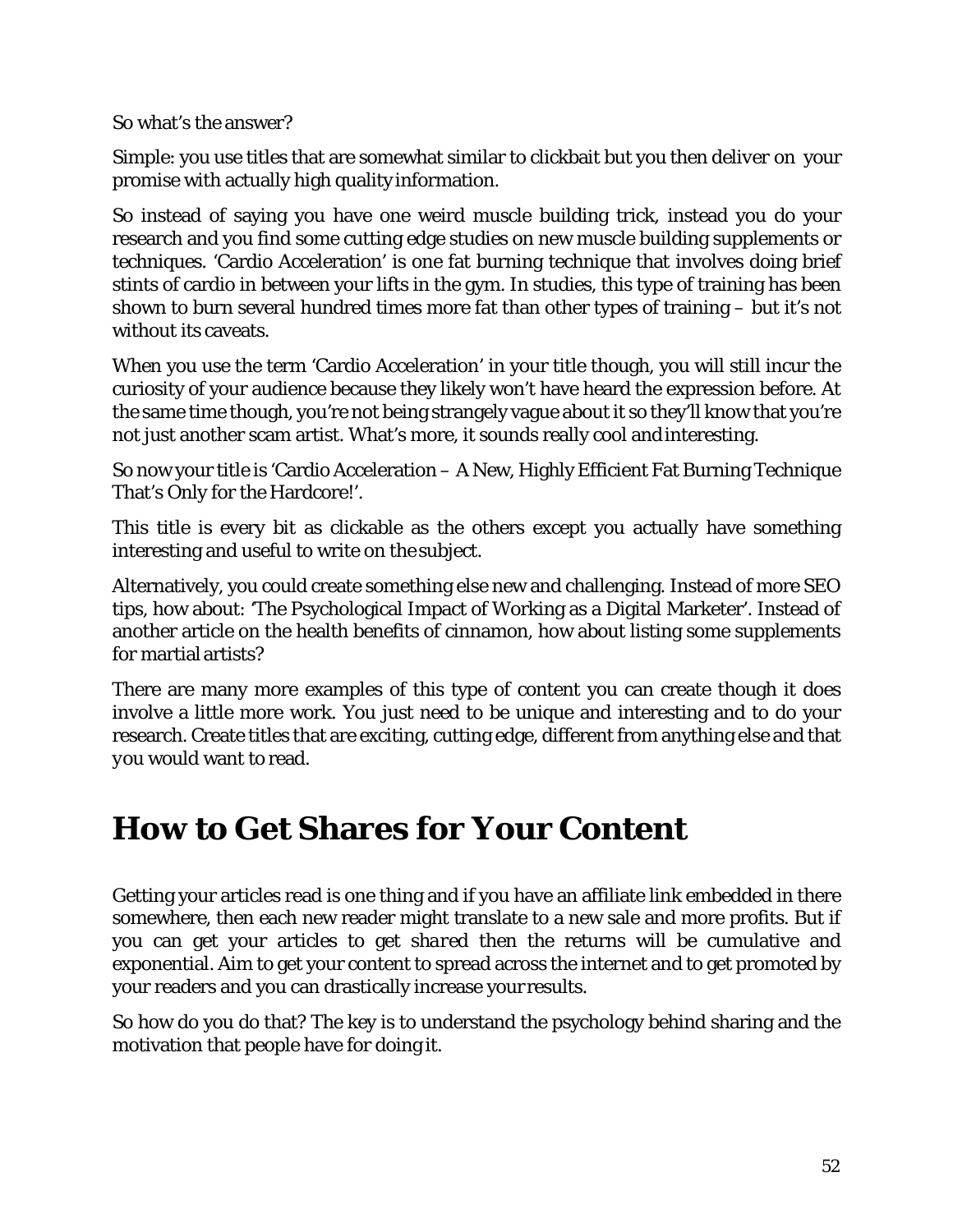And understanding this goes back to looking at the fundamental role of social media: social media is a communication tool first and foremost and thus your aim should be to facilitate communication *via* your content.

So what is someone really trying to *say* when they share content?

Often, it comes down to a form of self-expression wherein the user is trying to demonstrate that they agree with what you're saying or that it resonates with them. Someone might share content about working from home because *they* work from home. They might share an article about nostalgic technology if there is something that brings back a memory for them. This is a little like putting posters up on your wall about your favorite band.

Another reason we share is because we think that other people will enjoy the content. We might share content with our entire network if we think it has general appeal but more often we will share an article with a specific individual we think will appreciate it. Know someone who absolutely loves Bruce Lee and won't stop talking about them? Then that article on 'Why Bruce Lee is STILL the Greatest Martial Artist' is for them. Know someone who has a bad habit of eating out of date food? Then you might share with them an article on 'Just Because You Can't See It, Mold Can Still beHarmful'.

Controversial articles also do well for similar reasons as they allow a discussion, as do articles that can act as resources or guides. 'A Complete Guide to Every Bodyweight Exercise EVER' will get lots of shares if it is sufficiently long and well-researched because people can link to it whenever they're talking about bodyweight exercises or when someone says something like 'there aren't many ways to train your shoulders with bodyweight' on Reddit.

So how do you hit gold with these sorts of articles that people will share every time?

The secret is to have a target in mind *as you write them*. Think of your articles like products and research your markets before you make them. Don't just write a generic article and then hope that someone will read it and share it: write articles knowing precisely the kind of person who will like it (your persona) and the type of use it might have.

This also gives you a route to market for your articles – it gives you a specific place you can post links where you know people will appreciate it. Every time you write your article, imagine you are speaking to a specific type of person as you make your points, or imagine that you are arguing your case in a forum discussion. This way, other people will use your articles to talk to those same people and to argue those samecases.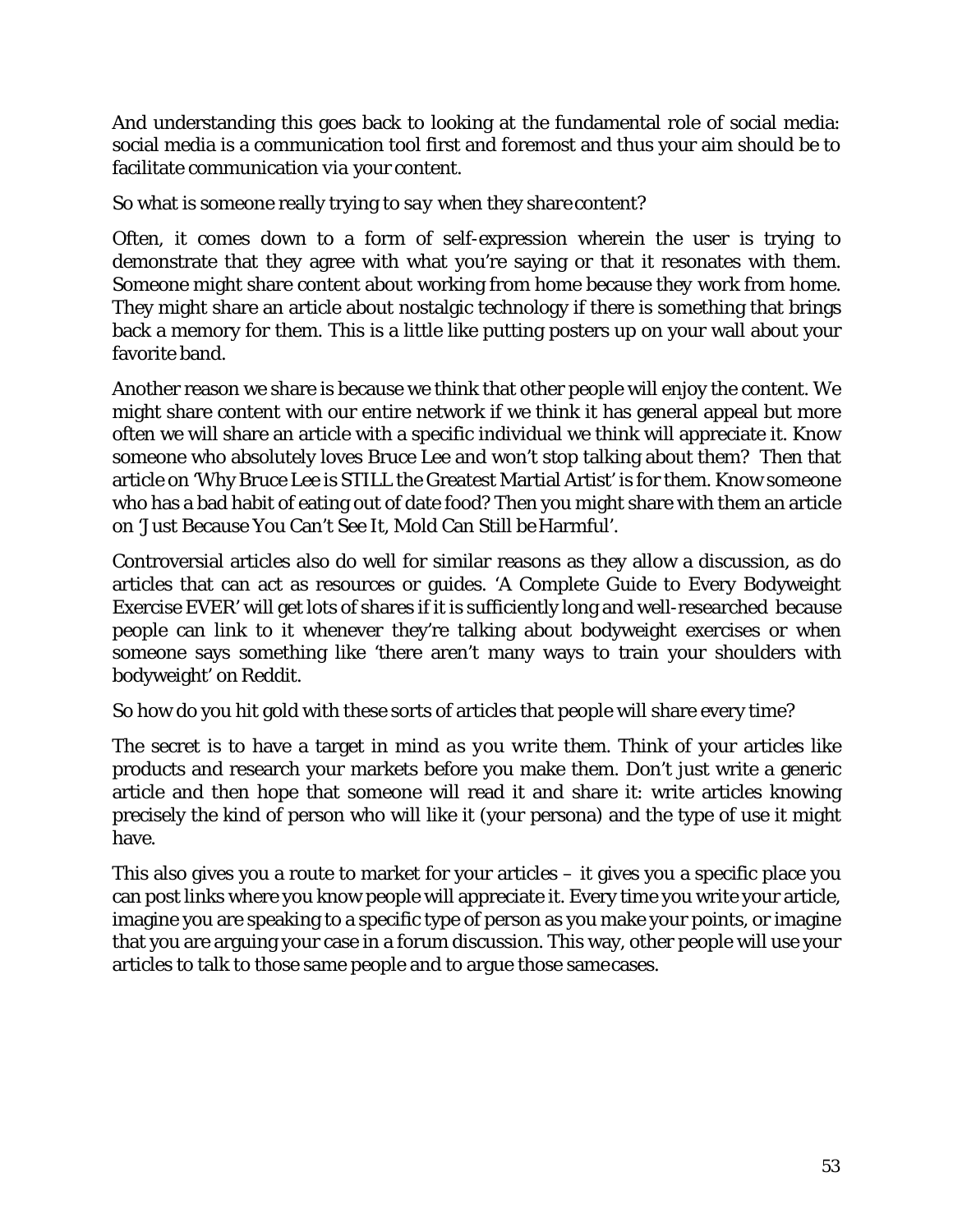#### **Quick Lesson: Personas and Target Demographics**

The best way to make sure your content is aimed at a specific type of person is to have in mind a 'persona'. Your persona is a fictional character who is the perfect target for your blog post or article, or who is the perfect market for your product.

You should treat your personas as you would treat fictional characters in a film. That means thinking about who they are and actually considering everything you can about them. Where do they work? What other things do they enjoy? Where do they spend their time?

You might think this sounds like excessive research for a single article but it can shed light on some new and exciting marketing and promotional opportunities. For instance, you might notice an overlap between the persona you're selling your affiliate product to and the persona you're currently writing articles for. If you have a fitness website, then martial artists will likely be interested in some of your content and some of your products. If you are in the dating niche, then an article on clothing might have some relevance.

This then means you can cross over your niches and find new places to recruit customers, fans, subscribers and followers. In turn, that means you don't have to compete with everyone else in your niche. Posting your article on running shoes and how they can be useful for martial artists in a running forum means you may get some buyers but you won't be fighting every other running shoe manufacturer andaffiliate.

Something to keep in mind as well when creating your content with the hopes of it getting shared, is that a lot of people will share and like posts *before* they have actually read them! Many of us never get round to reading the things we see posted on Facebook but we will click 'Like' as a knee-jerk reaction when we see that the content is about something we like or when we think that it expresses something that has been on our minds.

This then should tell you just how important it is to get the image that will show along it right, as well as the title. *These* are the only things that many people will go on when they choose to promote your content for you.

If you don't have the means to create great quality images yourself, then it's very much worth finding some good stock images you can use and including those instead. Note that pictures of people actually compel us to look on a very fundamentallevel.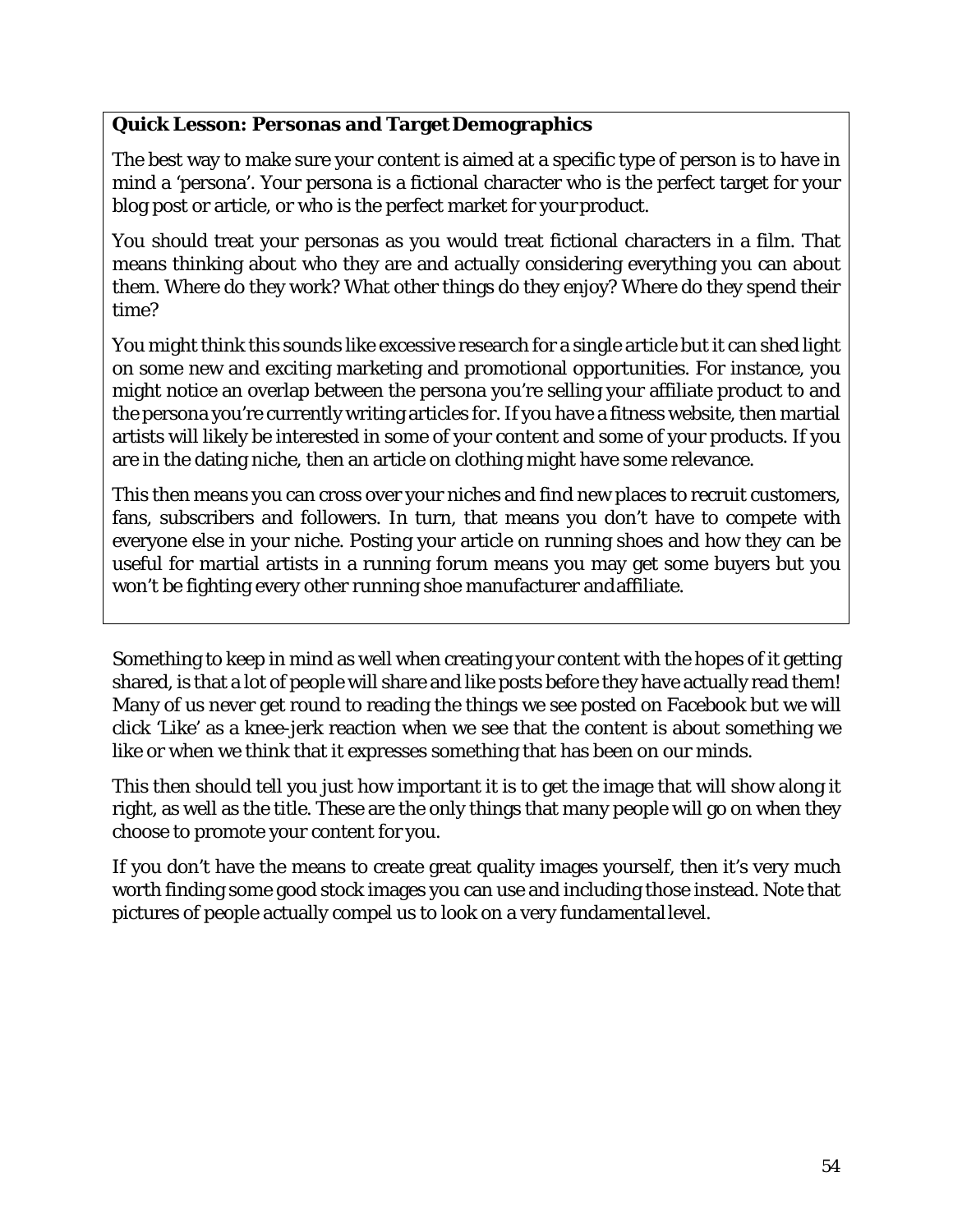# **Chapter 6: How to Write Sales Copy That Really Works**

You've seen how to create content that will get read and you've seen how to write content that will get *shared*.

Now it's time to look at what *really* matters in terms of writing for an affiliate marketer: and that's creating content that will get your sales. Sales copy is going to be your number one tool as a marketer when it comes to making you lots of sales and this is what will largely make your landing pages so effective above and beyond what you would be able to do with an eCommerce store.

So how do you convince to buy something they'd never heard of before?

## **Introducing AIDA**

The first thing to start with is your structure. Here there are plenty of options open to you but one of the most popular is known as 'AIDA'. This stands for 'Awareness, Interest, Desire, Action'. The general point is that when someone first lands on your sales page, they probably have never heard of whatever it is you're selling and have no interest in staying there. You have to work from this assumption and hit hard and fast to ensure they stay on the page and they're interested in what you're selling.

Subtly doesn't work. You don't have time to reel someone in with an elaborate yarn and so what's important is that you hit them hard and fast with a bold opening statement or a question and then *immediately* tell them what it is you're selling. From there, you then have to make them actually want what you're selling and then you have to clinch the deal by getting them to take action.

So how do you effectively do all those things? To start with, getting attention will often mean using a rhetorical question which will force your readers to engage with what you're writing. When you say 'have you ever…?', this forces the reader to think back in order to answer the question. At that point, they're then engaging with your content.

Another tip is to use a narrative structure. This is another way to keep people reading in a world when we're constantly in a rush and constantly being bombarded with information. We have been telling and listening to stories since time immemorial, so if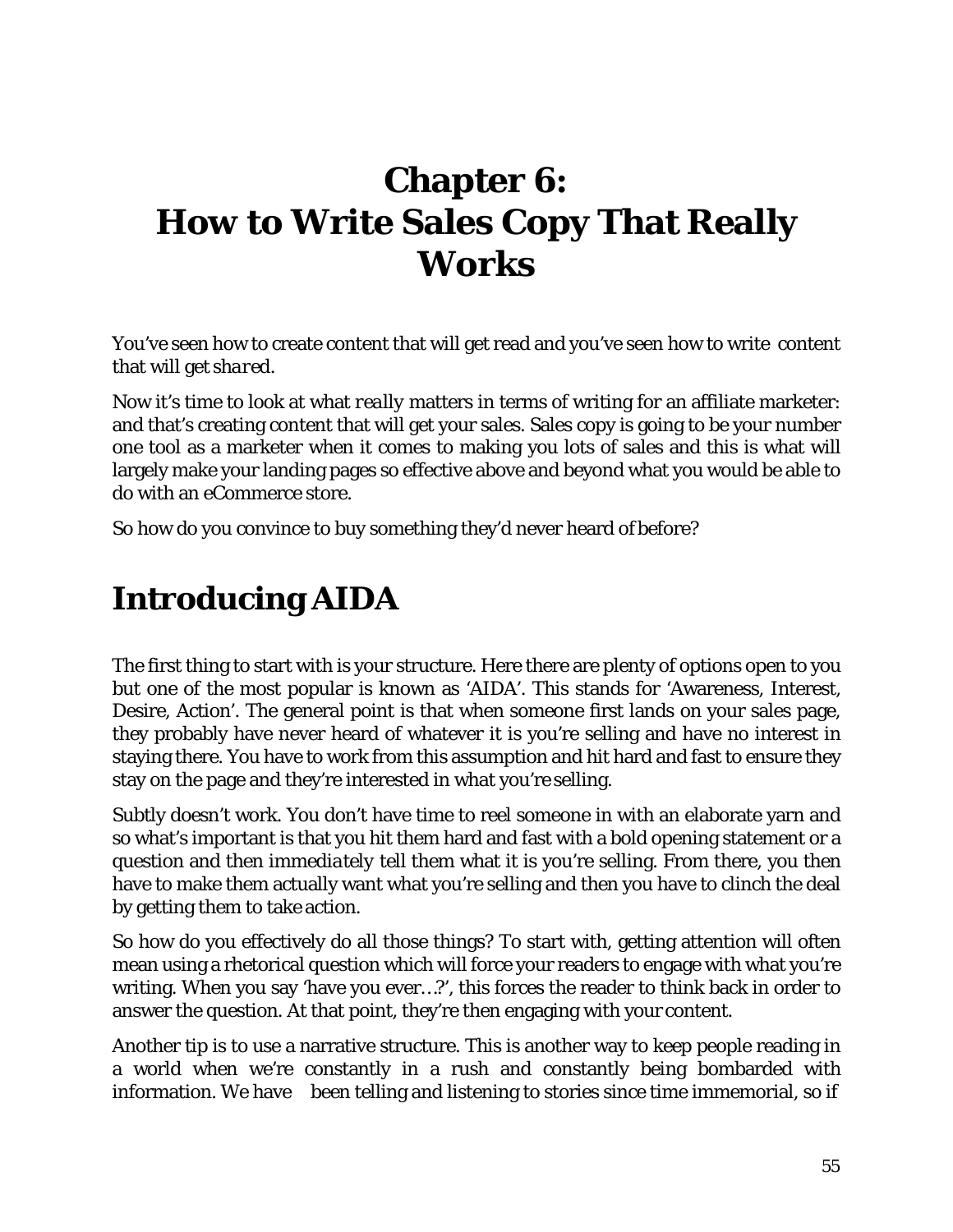you give your sales pitch some kind of story, people will want to know how it ends and they'll feel compelled to keep scrolling and keepreading.

How does this work? One common example is to talk about how you were in their position once but that all changed:

"Think you can't make money working from home? I used to think the same thing.

And in fact, I had tried pretty much every money making method out there. So I *knew* it wasn't possible.

Or I *thought* I knew. You see, that was before I stumbled onto something quite amazing…"

Notice how this kind of content makes you want to keep reading? We want to know what happens *next*. Each line is a cliff hanger, and as such we want to keep going and keep reading.

Another thing you might notice in this example is that the lines are very spaced out and very short. If you cast your mind back to our description of a landing page, you might remember that it was a narrow and vertical design that had lots of paragraphs. Remember: the more people scroll down, the 'deeper' they feel they have gone into your content and the more invested they become in what you have to say.

This is also great for preventing people from leaving your site as soon as you get there. The danger here is that people will see a massive block of text and then want to leave the site rather than sift through it all and strain their eyes. By using lots of short, well- spaced paragraphs, you can keep your readers scrolling through your content and give them the option to skip ahead and skim. It makes the writing that much more compelling – and using a big font works too.

From here, you then need to early on describe exactly what it is that the product you're selling does and why people should want it. Telling them how it can help in no uncertain terms will prevent them from leaving out of frustration (if you've ever been to a website where it's unclear what's being sold then you'll know how irritating it is!) and you'll then be in a good position to really get them to want your item.

As we'll see, the 'what' and the 'why' of your product are very intimatelylinked…

## **Working the Emotions: Value Propositions and More**

The key thing to keep in mind when trying to sell *anything* is your valueproposition.

In fact, let's take a step back. Understand that people don't buy products based on logic. We don't buy things because we need them and we've considered the pros and cons.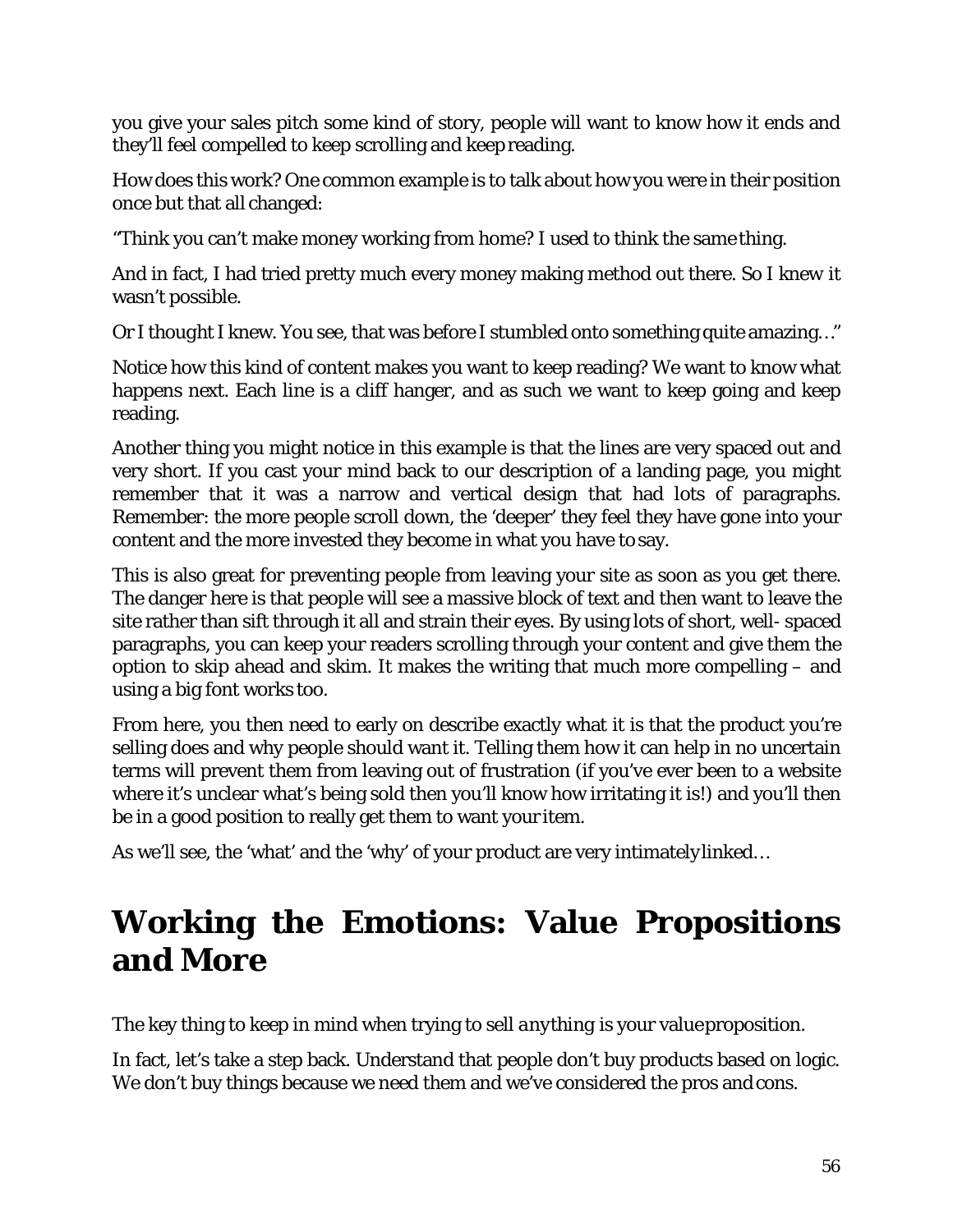In fact, we're often most reluctant to buy the things we need. How badly do you need a new toothbrush right now??

Instead, we tend to buy things because we want them. Most of our purchases are emotional and impulsive and based on a knee-jerk reaction to the things we want. This is why you need to press emotional buttons to get someone tobuy.

And you do that by focusing on the *value proposition*.

What *is* value proposition? Simple: it's the way in which your product promises to make life better for the people who buy it.

Another way to look at this is by referencing an old saying: you don't sell hats, you sell warm heads. In other words, don't focus on what your product does but *why* people want it to do that.

So if you're selling an eBook on how to get great abs, what's the value proposition? It's not great abs. It's that 'feeling of confidence you get from having a sexy body', or an improved love life, or better athletic performance.

You don't sell a car, you sell freedom and you sell exhilaration. You sell *status*. This is similar to what we discussed when we talked about promoting a lifestyle rather than a product through social media. People want something that will inspire them and they want something exciting  $-$  so don't just talk in terms of technicalities.

As well as talking about the exciting life that people could have if they bought your product though, you should also focus on what they can get away from and the drawbacks of their *current* situation.

So in other words, you don't just tell people about how they will love having amazing abs, you express your understanding about how much it sucks to have a flabbystomach.

This is the equivalent of your 'pain point'. And if you have a more straightforward product that solves a specific problem in a specific industry, then this is where you can focus on that.

Pain points are spending too long washing up, being tired every morning, having to wait for the computer to book up… your product needs to promise a better future and it needs to fix a pain point. The more simple and straightforward you can make this, the easier it will be to market and to sell.

Finally, the other way you need to work the emotions is by applying a little pressure. You want your customer to desire the product you're describing and at the same time, you want them to feel anxious that if they don't act fast – it may be gone.

If you have some flexibility in controlling the price point of your affiliate product, then one way you can do this is by introducing a special offer or discount. Otherwise you can just point out that stocks are limited and that if they don't click buy *right now*, they may well lose out!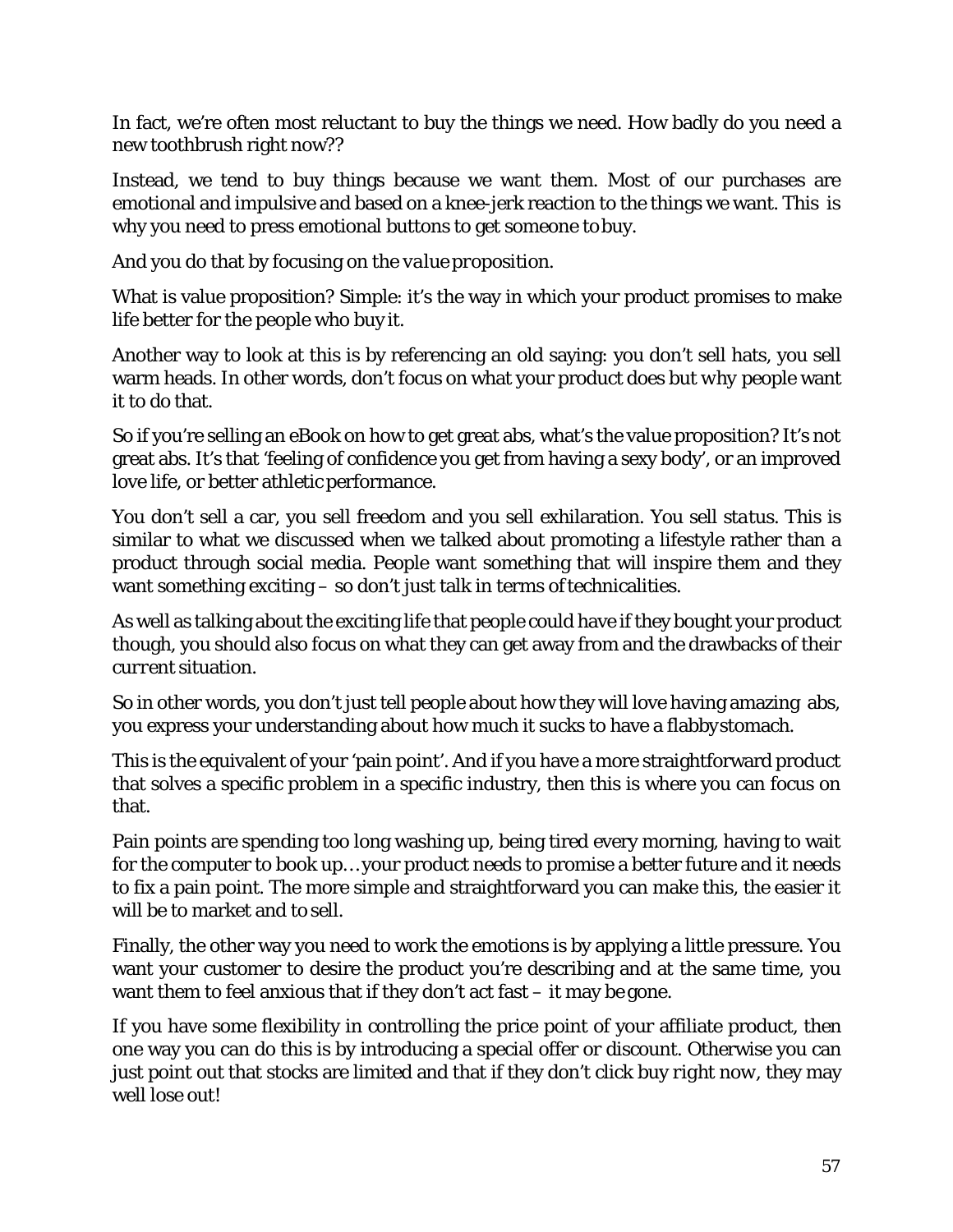#### **Quick Lesson: Mitigating Risk**

When someone is considering acting on your advice and buying the product though, there will be a number of things holding themback and preventing them from taking action.

One of these things is the potential risk: people don't want to buy something for \$35 or more that might not do exactly what it claims to. They have no guarantee that you're not just a scam artist and unlike being in a store, they have no way of looking over your product before they buy.

What's more, people are *naturally* risk averse. That is to say, that if there's a 50% chance of winning a thousand pounds and a 50% chance of losing three hundred pounds, a lot of people *wouldn't take the chance*. Even though they stand to earn more than they stand to lose, people are more driven to hold onto what they already have than to chase after what they don't *yet* have.

So your job as an affiliate marketer is to put their mind at ease and to take away their concerns while removing risk.

One way to do this is to address their concerns head on. Here, you're simply going to second guess what they might be thinking and then prevent them from worrying in the same sentence.

So when you are selling an eBook, you say things like:

"I know what you're thinking and no – this isn't just another scam!"

Or how about:

"I was reluctant too – I never thought I had what it took to follow a training program and I had been burned before."

This way, you can preempt concerns and remove them from thetable.

Another strategy though is simply to offer some kind of guarantee. JVZoo and most other affiliate networks facilitate a very simple and straightforward return policy which means that anyone who buys a product you recommend can easily get their money back – and this is something you should promote front and center!

"NO RISK! FULL MONEY BACK GUARANTEE IF YOU'RE NOT 100%HAPPY!"

What you'll find is that this makes a *lot* of people interested in buying your product who otherwise wouldn't be but very few people will actually act on the returnspolicy.

Another option is to offer a free sample or a free trial. You can do this for instance by giving away the first chapter of the eBook, or by offering a free trial of a service that requires the buyer to cancel a direct debit to get out of (this is called inertia selling – a lot of people won't be bothered to cancel the transaction even if they lose interest in the product!).

The best example of offering a free trial? Pet shops that let potential buyers take dogs home for a week before making a decision. It works everytime!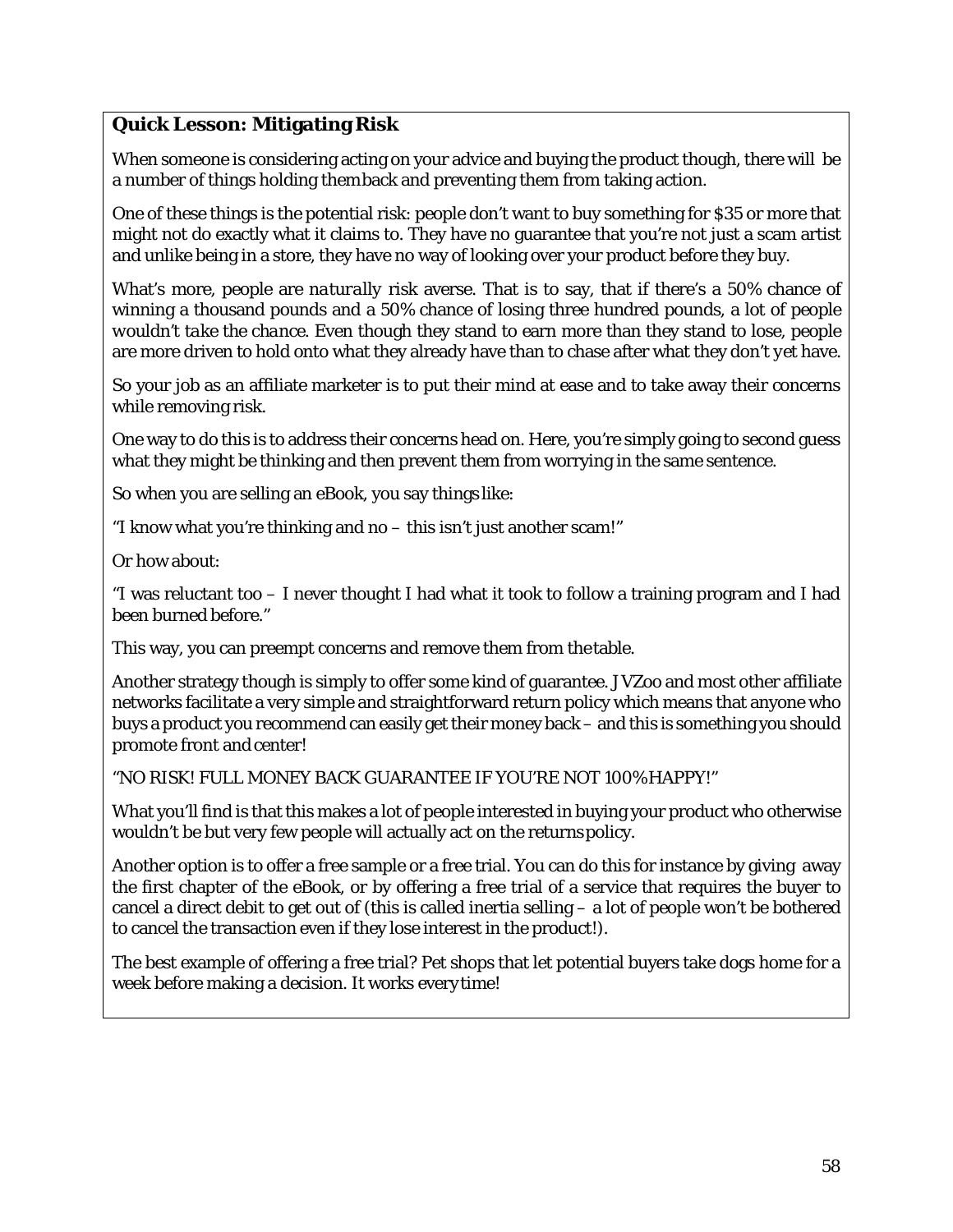## **Facts, Figures and Social Proof**

Finally, you can further reinforce what you're saying with liberal doses of facts, statistics and figures. People know that your objective is to sell to them and so anything you say they will likely question and assess. However, when you quote statistics or research, this sounds official enough that a lot of people will accept itblindly.

"70% of people saw incredible results from this product!"

"People are now earning an average of \$23,890 a month using strategies similar to this one"

"The sharks-with-lasers-on-their-heads industry has seen year-on-year growth of 700%"

It is immoral to make up facts and figures but that doesn't mean you can't be a little selective about which ones you use. Likewise, you can conduct your own surveys and research to try and back up your key points.

A more fundamental approach is just to build on facts in order to reach your conclusions so that your readers can see a real logical progression.

"Increasing testosterone leads to more muscle mass, confidence and drive (study)  $\rightarrow$ Other studies show that tribulis terrestris, tongcat ali and l-carnitine can all increase testosterone by at least  $5\% \rightarrow$  So when combined synergistically into a single product, they can promise results of up to 15%  $\rightarrow$  This product can lead to a 15% increase in your confidence and muscle mass!"

A similar strategy is to appeal to authority figures. Psychologist Milgram famously showed that people would do almost anything they were told if the person giving instructions was wearing a lab coat. Tell people that scientists, experts or doctors agree with your hypothesis and you'll find that they're far more likely to get onboard.

If you can't *get* a testimonial from an expert then there are other more subtle ways that brands achieve a similar effect. How about having a picture of a man in a lab coat on your landing page? Or how about giving your brand an official sounding title: like the UK supplement company 'Dr. Organic'?

Finally, try to use social influence to further encourage sales. Humans are social animals and if we think something is popular or that other people are using something, then this tends to make us want it too. You can take advantage of this by saying your new product is 'hot' or a 'top seller' or you can just use a lot of testimonials.

Don't have any testimonials? Just ask a few of your former customers if it's okay to get a testimonial from them – to save time you can pre-write the message and then just ask them to sign off on it.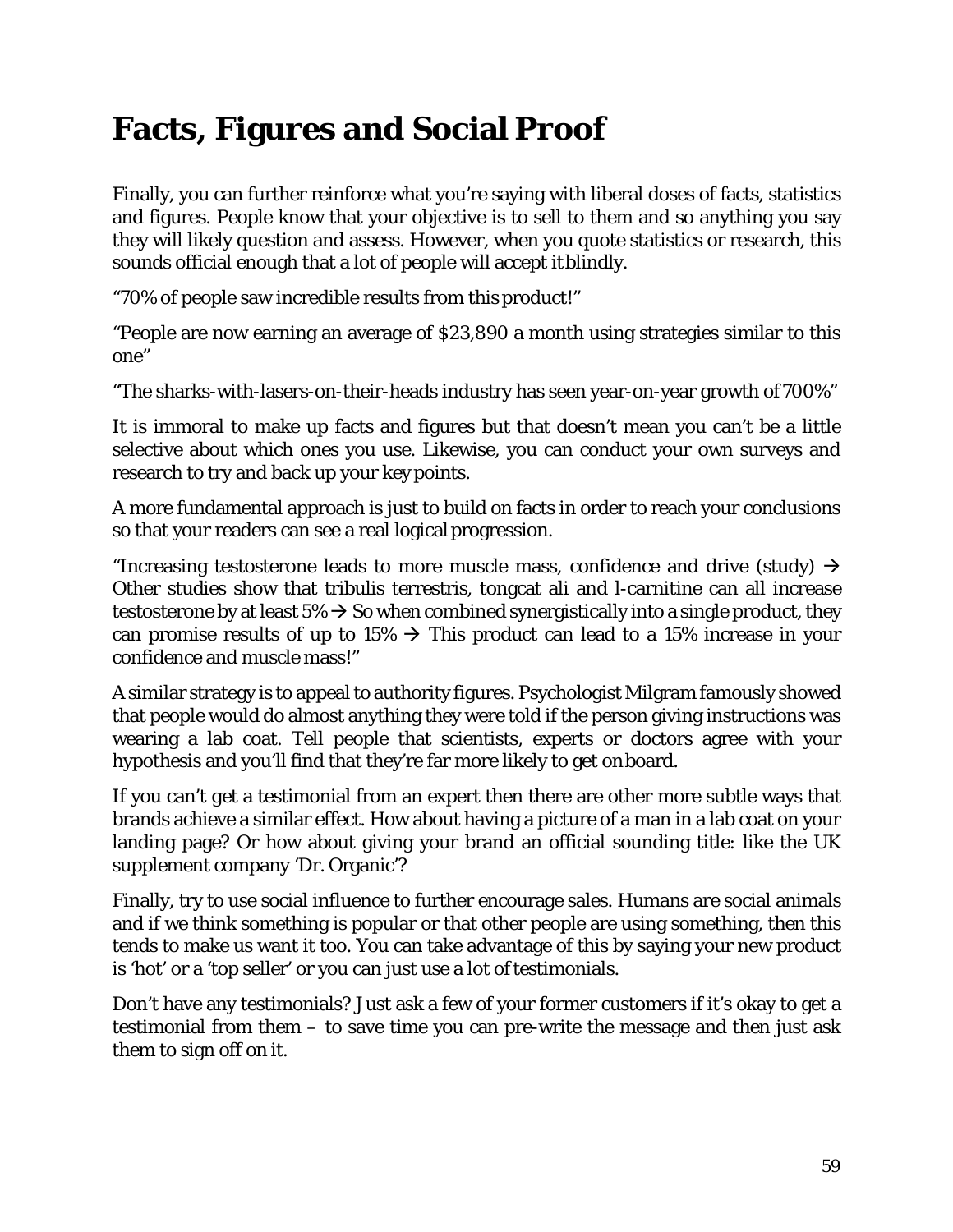Combine all these different strategies into a single highly convincing sales pitch and use the tried-and-tested sales page layout and you can find it results in a huge number of sales.

# **Chapter 7:**

# **An Introduction to the Most Popular Affiliate Networks And Other Options**

We've already discussed one of the biggest affiliate networks JVZoo [\(http://www.jvzoo.com/](http://www.jvzoo.com/register/909)) and how to get set up with them. This is the number one affiliate market that we recommend, as it has the easiest set up, the most intuitive interface and the most flexible system.

At the same time though, there are some other big affiliate networks out there that you can choose from and if you familiarize yourself with a few of them, then you'll be able to spread your assets, as well as choosing from a larger variety of different products that people can buy from you.

#### ClickBank, CJ and More

ClickBank is one of the biggest and oldest affiliate markets out there. It pretty much popularized the idea of affiliate marketing and as a result it has had plenty of time to grow and to acquire a huge number of products. You can sign up here: [www.ClickBank.com](http://www.clcikbank.com/)

How about the others?

Another popular one is Commission Junction (www.cj.com). This is similar to ClickBank in that it is a very large affiliate network with a large number of different products on offer. Commission Junction has slightly fewer products than Clickbank, slightly worse analytics and slightly worse support (it has seen several rebrandings). Stick with JVZoo and Clickbank then and consider CJ your 'thirdchoice'.

If you're looking for something a bit different though, then a good choice for you might be Warrior Special Offers or WSO. Full disclosure: this site is *only* for products in the 'make money online niche' but you'll find that this accounts for a lot of digital products no matter what network you choose.

Warrior Forum is a forum aimed at digital marketers of all kinds as well as webmasters. The idea is that people meet here in order to discuss marketing opportunities and strategies, to review products and techniques and generally to discuss war stories.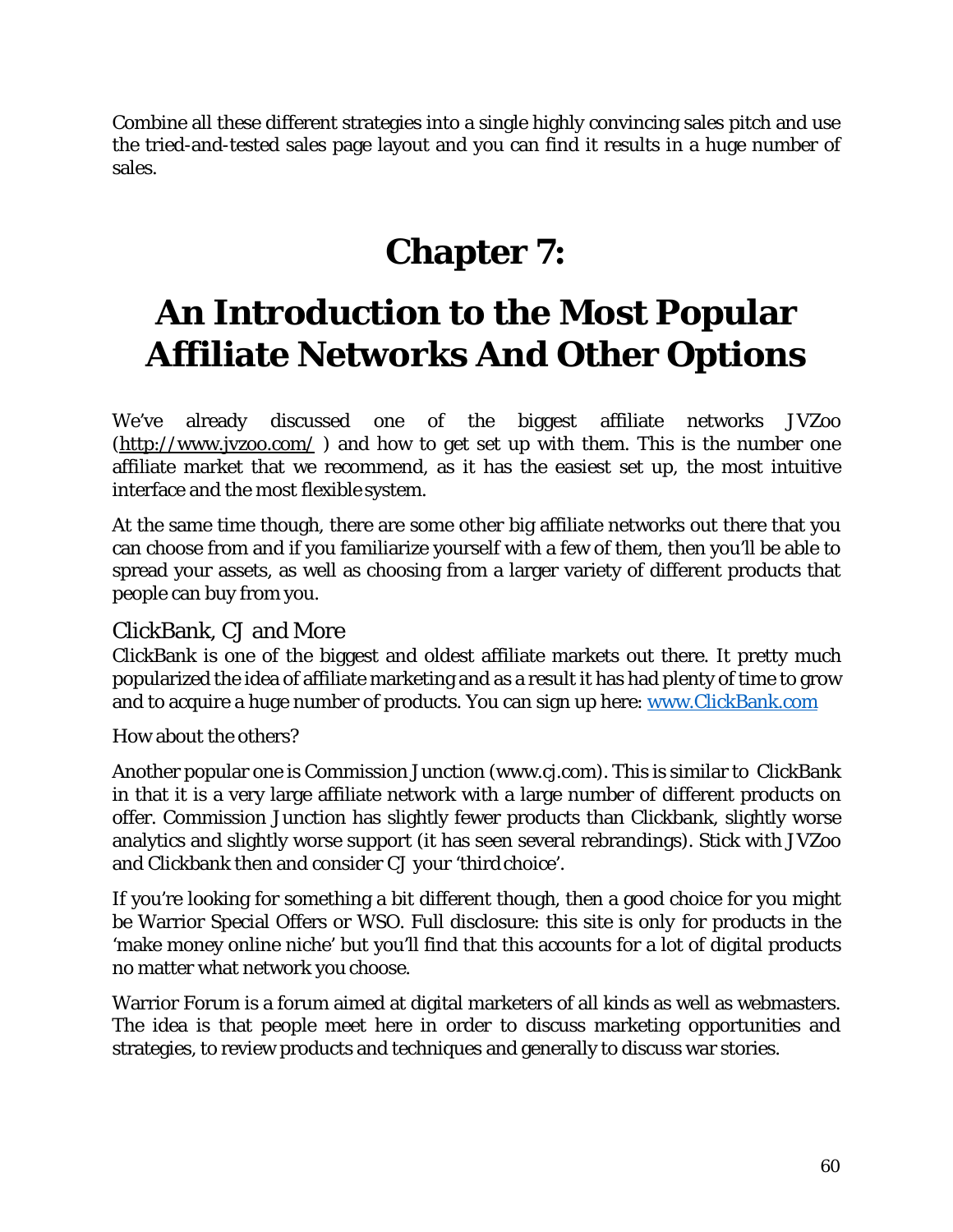However, the forum has grown to become rather large and this has resulted in the creation of 'Warrior Special Offers', a section specifically for people who want to buy and sell products and services (the idea being that you provide some kind of 'special offer' for warriors, but this is easy enough to ignore).

This part of the forum has also grown and now has its own affiliate program, meaning that you can sell products that other warriors are selling. The handy thing about choosing WSO is that it has the forum attached which presents some more unique opportunities. Specifically, it means you can spend time interacting in the forum, getting to know people and developing a reputation as someone who can be trusted in the forum *before* you go on to start selling products. It also means you can easily communicate directly with the sellers and you can get to know them before you start promoting their products. On the downside, the landing pages that WSO uses are essentially just *forum posts*.

WSO also charges lower fees than the other affiliate networks. It's certainly worth considering if it aligns with your business strategy, though its lack of versatility means that a lot of people won't be able to rely on this as their primary affiliatenetwork.

Another lesser known affiliate network is BlueSnap, which was formerly known as Plimus. The *only* reason this is being included in the book is to demonstrate just how important it is to do your research before you start using an affiliate network. BlueSnap changed its name to avoid very bad press and has done nothing to shape up its practices since then. The company is known for taking huge fees from their sellers and product creators alike and this goes as far as charging a \$10 maintenance fee *every month*. If you don't sell anything one month, you can actually end up in minus figures! Steer clear of this company at all costs.

Google once had their own affiliate network called 'Google Affiliate Network' (imaginative) though it closed down a few years ago.

### **Amazon Associates**

When you think 'affiliate network', it's services like CJ, JVZoo and Clickbank that often spring to mind. However, these represent just one kind of affiliate network and there are others that can provide a variety of other benefits.

For instance, there is Amazon. Amazon has its own affiliate network called 'Amazon Associates' which effectively allows you to sell anything you can find on Amazon. While Clickbank has a wide range of products including dancing classes and skin care programs, Amazon sells pretty much every kind of product you can think of including a huge selection of physical products (and of course eBooks through the KindleStore).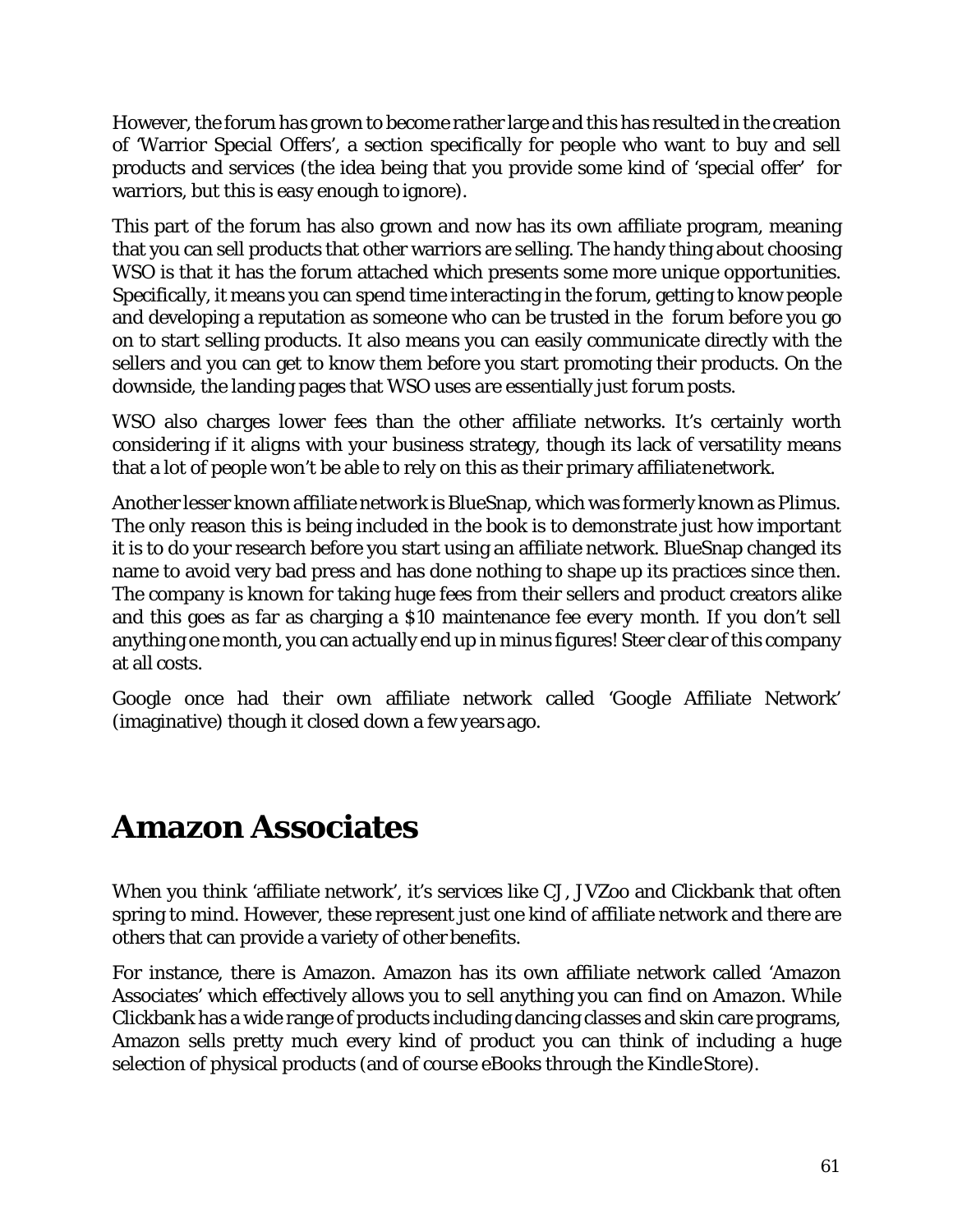#### **Quick Lesson: Physical Products or DigitalProducts?**

When deciding whether something like Amazon is right for you, looking at whether you'd rather sell digital products or physical products is often a very good place to start.

So what's the difference?

#### Oh, only *everything*.

Selling digital products is very popular among product creators because it completely removes the overheads. Digital products have no 'COGs' (Cost Of Goods Sold) because it costs nothing to product them, nothing to store them and nothing to ship them. This means that once you've developed the product, you can sell it in vast quantities.

What that means for you as an affiliate meanwhile, is that you can sell the products and get a much bigger share of the profit. Remember, somewhere like JVZoo or Clickbank can net you as much as 60% or even *75%* of the cost price in some cases. This is because there is just one seller and they are getting nearly 100% profit for each sale – they can offer you as much as they like and they don't stand to losemuch.

But when you sell a physical product, things are quite different. In this case, the physical product will have specific costs associated with it and it the profit is likely to be much smaller for the product creator. Creating physical products requires materials and manufacturing and as such, it will normally be outsources. What's more, the product creator will rarely sell their product or be directly involved with their own marketing. In the case of Amazon for instance, Amazon is a reseller and needs to get a cut of the profit too. Most commonly, resellers will get a 100% profit on everything they buy. This is called 'keystoning', where a reseller sells a product for twice the cost they boughtit.

Then there is shipping and delivery to consider, packaging andmore.

All this means that with something like Amazon Associates, you actually will only get around 4-8% commission on the cost price as opposed to 60-75%. That's of course *much*  less and that means you have to sell an awful lot more in order to make even close to the same amount of money.

So on the face of it, you might jump to the conclusion that physical products are vastly inferior to digital products when it comes to trying to sell. But that would be a little hasty…

In many ways you see, physical products actually have theedge.

For starters, there's the simple fact that a lot of people just don't *buy* digital products. Think about the people you know in your own life – would all of them buy digital products? The older generation don't tend to buy things that they can't physically hold and perhaps wouldn't even know what to do with an eBook. Likewise, most of us have technophobe friends who wouldn't want to buy a product online that they'd never get to see.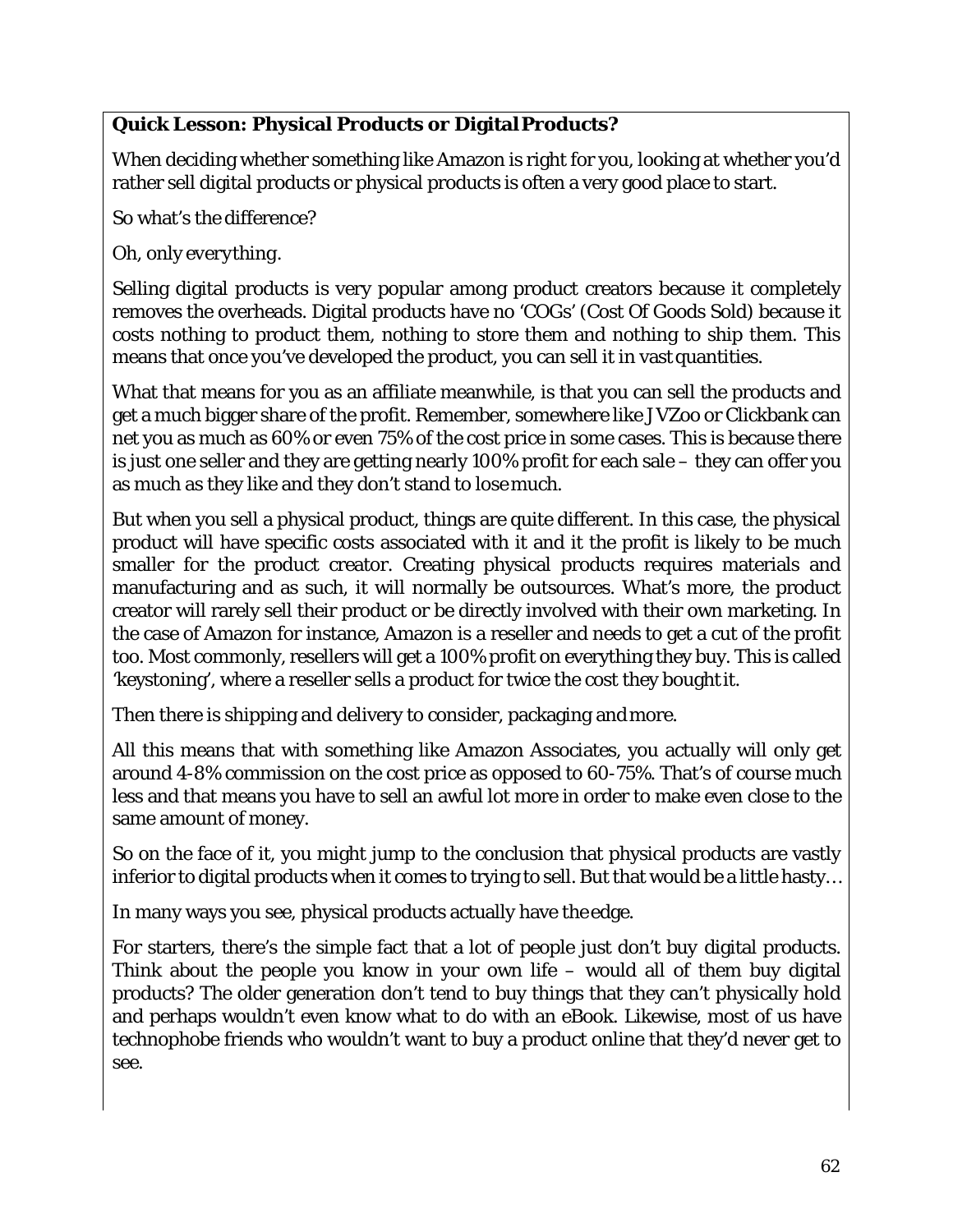And there's only *so* much value that an eBook can offer. A lot of people don't read *books*  at all and most of those people who do would still rather have a physical book they can hold (and check before they buy). What's more, eBooks require you to read them on a device like a tablet or a Kindle – devices that not everyone has and that can strain the eyes when reading outdoors or in other situations.

There's just not that much else you can do with a digital product. Sure, there are eCourses but these only appeal to people who are looking to learn something very specific and have a lot of time on their hands. Then there are things like software but that's somewhat limiting in terms of scope too.

On the other hand, a physical product can be *anything*. Through Amazon Associates you can sell shoes, you can sell books, you can sell computers, you can sell clothing… the list goes on and on. This means it's much easier to find a product that specifically relates to your chosen niche or a specific article and then to sell that throughAmazon.

When you think of what you consider to be a 'real business', you'll no doubt think of companies that sell *real* physical products. That's because these still provide the most tangible value and benefit to the end user and because they have the widestselection.

When you sell physical products, you of course open up the potential audience to a massive degree and can now sell to an entirely different kind of person. If you're *just*  selling digital products, then you might be leaving a lot of money on thetable.

So what's the best answer? Most likely it's to sell both. Possibly not to begin with but once you're comfortable as an affiliate marketer, it's very much worth considering branching out into this area.

Amazon Associates has a ton of other benefits and features too that make it a great choice for affiliates.

For one, Amazon is a very trusted and well-known shopping platform. When you're trying to sell anything it's important to recognize and then overcome any 'barriers to sale' – things that might put off your potential customers from buying from you. One of the very *biggest* barriers to sale for an affiliate marketer in particular is a lack of trust: people worry that their card details won't be secure, or that they'll buy the product and they'll never hear from you again or see the product that they paid for. When they buy through Amazon though, they know this isn't going to happen because they'll likely have used the company many times before. It also means that they can buy the product with a single click instead of having to sign up for a new account and get out their credit card. Remember what we said about people buying impulsively and based on emotion? If they have to work to complete the transaction, then you can lose that moment and lose the sale. When you choose Amazon Associates, you get to benefit from their 'buy with one click' button, which helps *them* to sell thousands more products than they otherwise would.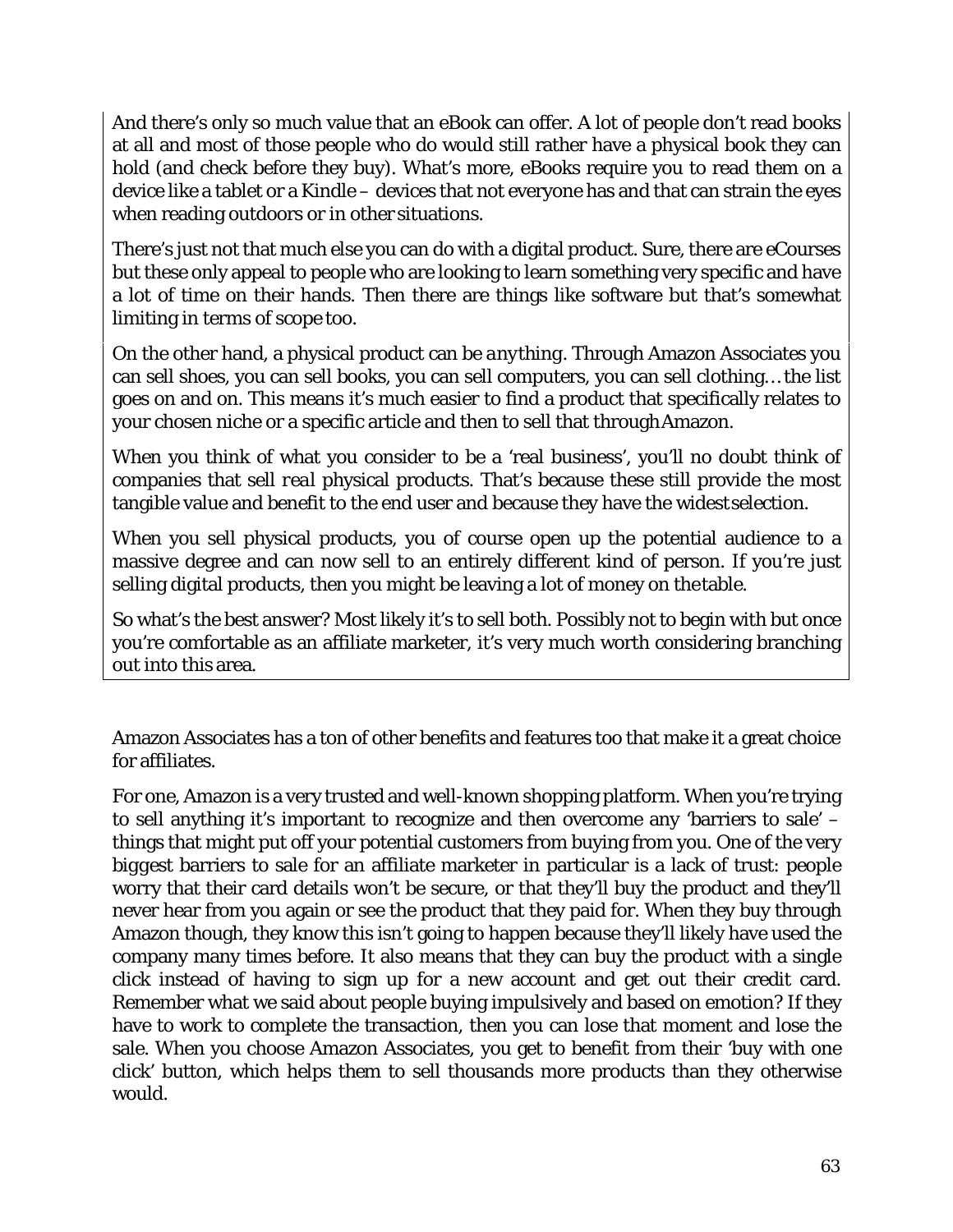Amazon Associates is also somewhat generous in terms of what it counts as a referral. If someone clicks on your affiliate link and visits Amazon, you get paid your commission no matter *what* they buy. So if you recommend a new type of protein shake and they go to the site and buy gloves, you still make the commission. Of course there are some very high ticket items on here too: if someone buys a computer or a television then 8% might suddenly be quite a decent amount of money.

Another benefit of this platform is that it provides a lot of tools. You can create your links simply by copying and pasting a URL for instance, which lets you embed products directly into your articles – but you can also go further and use images or even sliders that scroll through *multiple* products. This lets you create a quite effective online store almost right on the same page as your article.

#### **Quick Lesson: Amazon Associates vs AdSense and How to SellAmazon Products Effectively**

AdSense is the ad network from Google that you would post on your site if you were trying to make money as a publisher. These are the same as Google AdWords, except they appear embedded on publishers' sites instead of appearing onsearches.

If you opt for an image and affiliate link for selling your item, then you can treat this just like PPC. In other words, you can place the ads on your page and wait for people to click them and potentially buy a product. You don't have to do any promotion and the image will work for itself. You can even set it up to work like an ad and to take advantage of Amazon's own remarketing – meaning you don't have to pick and choose the products yourself.

But if you do this, then you'll find that your Amazon ads are no more effective than Google ads – which is to say they won't earn you all that much cash. Unfortunately, if you simply leave an ad on your page and wait for clicks, then only a few of your visitors will click those ads and even fewer will buy anything. If you have a thousand visitors to your page a day, then you can expect to make about a dollar from Amazon Associates ads a week. Notgreat!

But you can do better than that by treating your Associates account less like display ads and more like an affiliate account. In other words, it's time to *make like an affiliate marketer*. Don't just take your adverts and leave them there: promote them!

This is the excellent difference between Amazon Associates and Google AdSense. With AdSense, you *aren't allowed* to promote the ads as a publisher and have to act as though they aren't there. With Amazon Associates though, you can select the product, you can explain why it's great and you can then tell your visitors that they'll be supporting your site if they buy through the link. As you can imagine, this has the potential to make a huge difference to your sales. Even better, you can combine techniques – having some Amazon Ads around the page while promoting specific links within the body of your articles.

The best approach here is to find a product that you genuinely think is *really* good. Then promote it in a way that's honest and open within the body of a well-structured and unique article. This can be highly effective and lead to a *lot* ofsales.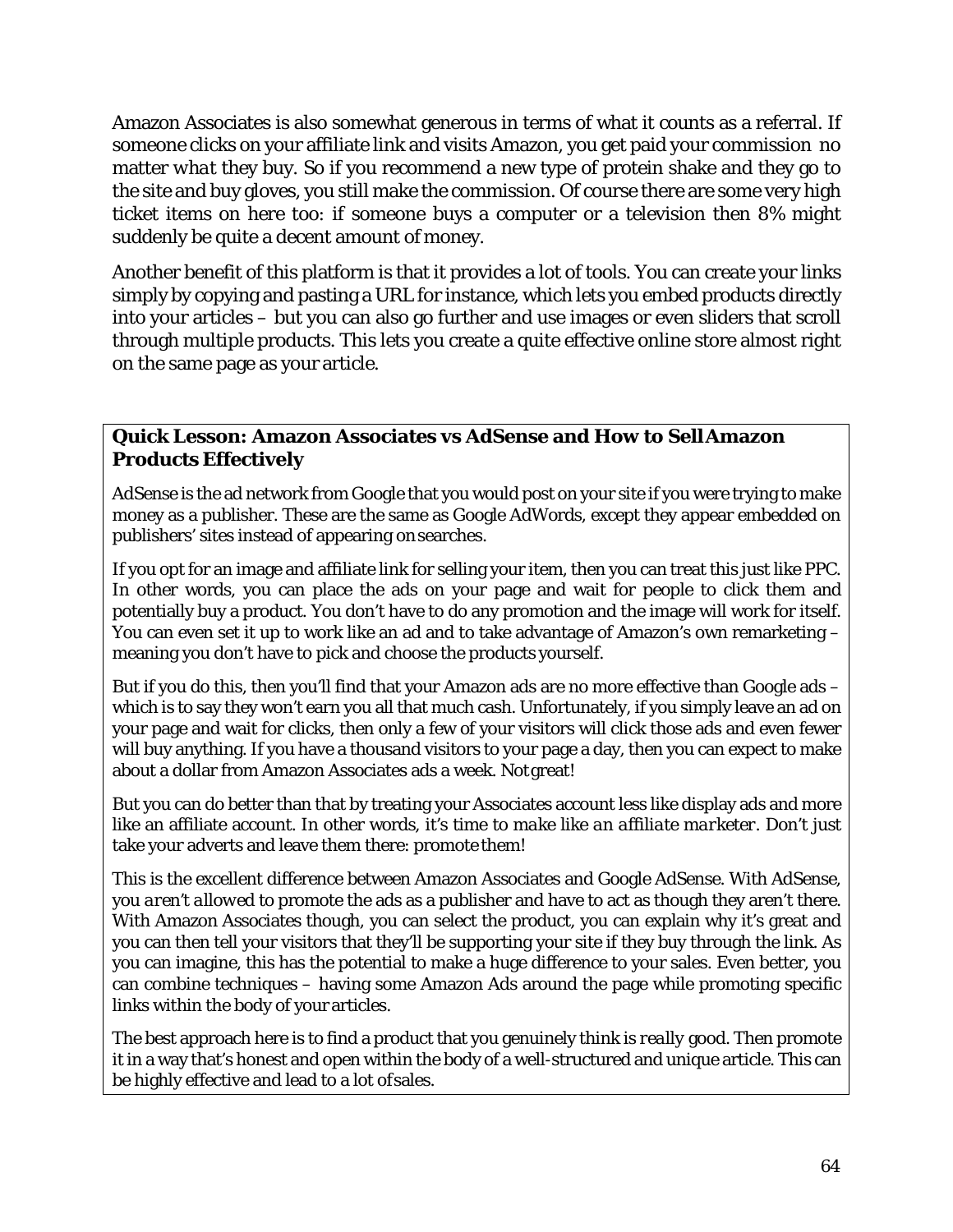### **ShareASale**

Another interesting option for your affiliate products is ShareASale. ShareASale is site that is dedicated to affiliate marketing (unlike Amazon) but which allows you to sell physical products (unlike JVZoo). What ShareASale also has going for it is that it offers a bigger range of items and often with more commission. Some products provide as much as 20% commission or more and you can choose from a range of exciting brands, selling clothing, furniture and a range of other things. You can even sell experience days, holidays and more.

There isn't the selection of products available here that there is on Amazon (of course) and it's a little more fiddly to get started. The website also isn't quite as intuitive or feature-rich as the Amazon Associates site. However, if you want to sell a physical product and don't like the low commissions on Amazon, it's at least *checking* here just to see if there is something that will work well with your business model and niche.

### **More Options and Strategies**

So we've seen a ton of different affiliate networks now, which have included the likes of JVZoo, ClickBank, Commission Junction, WSO, Amazon Associates, BlueSnap and ShareASale. But what if you've looked at *all* of these and you still feel that there's nothing out there that's quite perfect for you to sell?

Well, this is where you need to start doing your own work. You see there is actually no limit to what you can sell and there's always something out there even if you haven't found it yet – you just need to take initiative sometimes and go out there to locateit.

One example of how you can do this is simply to browse the web for affiliate programs. Sometimes you'll find that manufacturers and service providers have affiliate programs that they only promote directly through their website. Find a company that makes supplements, clothes or equipment, or look for one that offers a service and then look to the bottom of the page. You *may* just find that they have an affiliate scheme or an invitation to work together. And because these companies don't go through an affiliate network, you'll often find you can actually earn more thisway.

If you think that sounds like a lot of work then you can save time by simply searching in Google for affiliate programs. Just use a string like 'affiliate program' or 'affiliate marketers wanted' and that will often bring up a number of companies that are directly working with affiliates. This way you can expect to make more money and have a better selection of physical *and* digital products.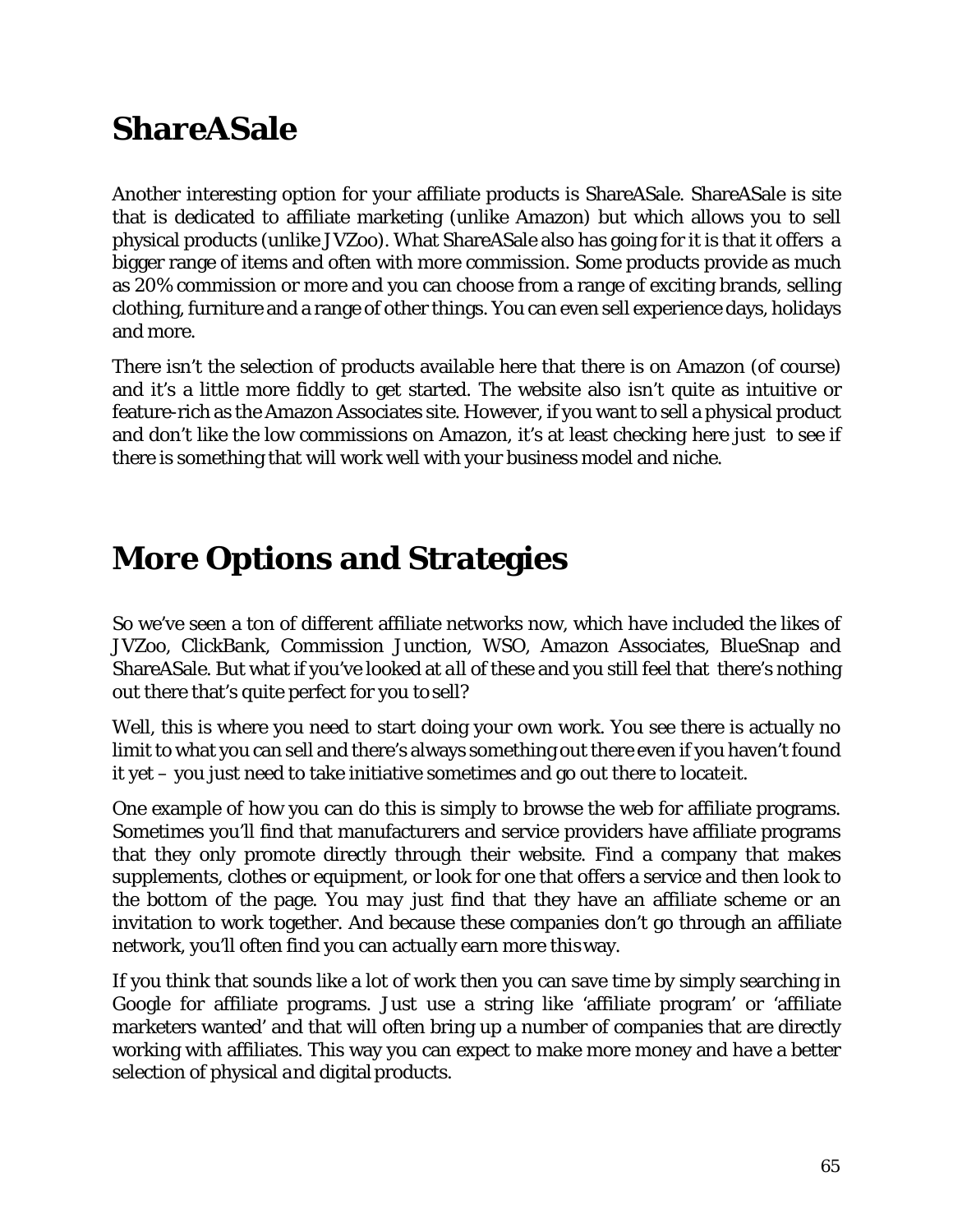And last but not least you can make your *own* opportunities. If you find a company that sells a product you love but they don't already offer an affiliate program, then just suggest that maybe they should. Pick up the phone or write an e-mail and say that you love what they do and that you'd like to help them promote their products. This can often be more successful than you'd think – especially if you help them to set up and thus save them the work.

Another option is to find someone who creates products and to agree to set out with this business model in mind to begin with. If you're someone who is good at marketing things but you don't know how to create your own products, then just find a friend or business partner to work with and offer to help them sell if they create something. The great thing about this strategy is that this way you also get some say in what it is you want to make. This in turn means you can choose to make something that you know you'll be able to sell and perhaps that caters to the market you've alreadyformed.

In either case, you'll also find that you're more likely to get a positive response if you can demonstrate that you already have a following and if you can show that you'll be able to sell to them.

# **Chapter 8:**

## **How to Choose Products That Will Bring You Massive Commissions**

In the last chapter we covered some of the more popular and well-known affiliate networks and also looked at a couple of lesser known options. But knowing where to find affiliate products to sell is really only part of the story. Just as important is to know what kind of thing you're going to sell once you get there.

Take a look around JVZoo and *certainly* Amazon and you'll quickly find there are almost a limitless selection of different things to sell. How do you make the choice of what you want to promote?

There are countless different factors to take into account here but it's important that you spend some time thinking it through. Ultimately, your decision here is going to be one of the biggest factors in determining your success.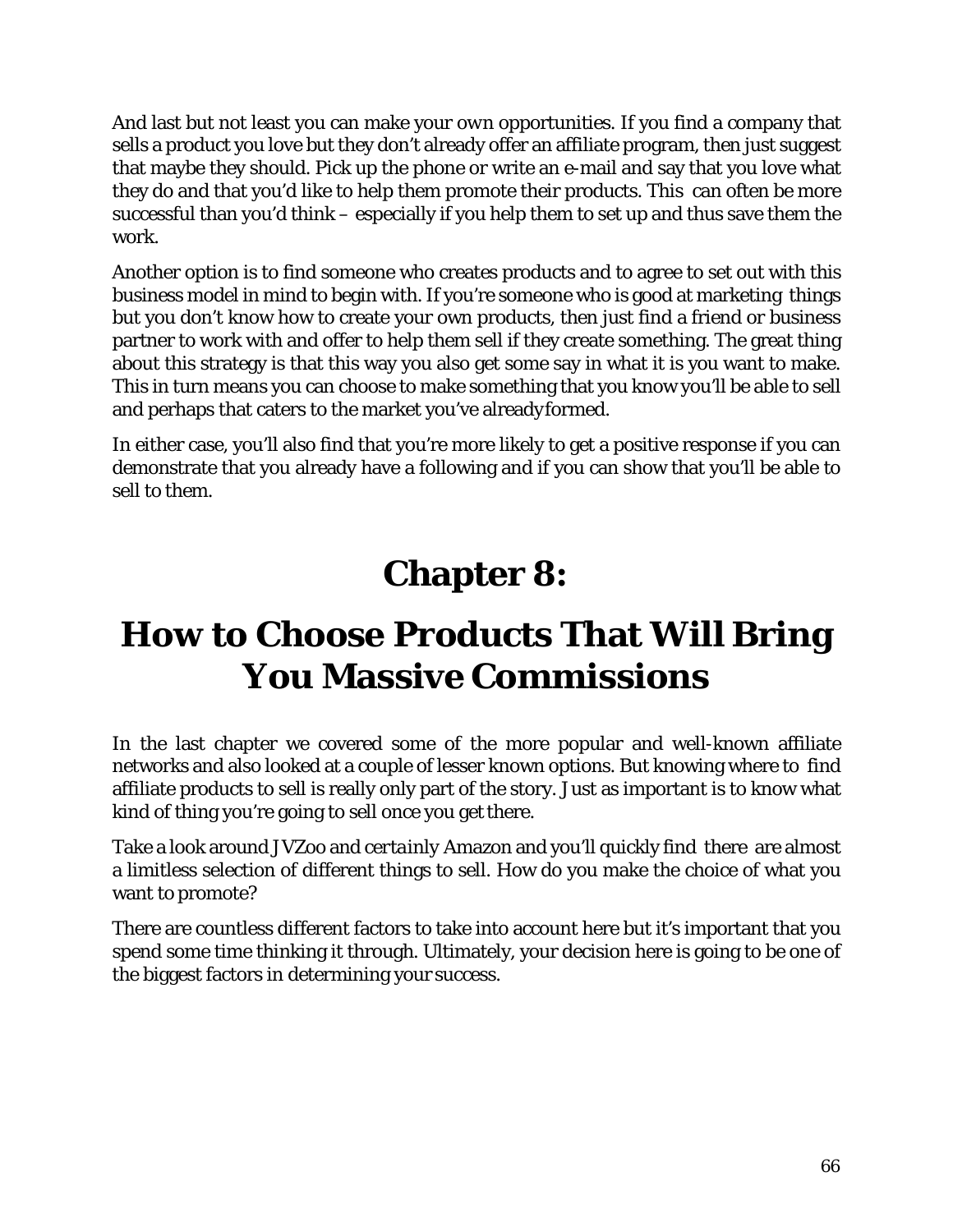## **Your Profits**

What's most important of all when choosing your affiliate product is to choose something that is likely to sell well. If you have a product that earns you several hundred dollars for every sale but no one buys it, then this is going to earn you zerostill.

But while that's true, it certainly is also worth considering just how much you're going to earn per sale as well. This way, you can then calculate how many items you'll need to shift in order to make a decent profit from your affiliateactivities.

Likewise, you also need to look at *how* you are making money from each sale. More specifically, it's key to note whether you're making money because the product is priced high or because you're making a lot of commission on each sale. If you had to choose either or here, then of course it's far preferable to be in the latter scenario. This way, the item will be priced lower but you'll still be able to make a better living from fewersales.

Another thing to think about in regards to the price is the income of your target demographic. Who are the people reading your website or following you on social media? Do they have a disposable income to spend on the kinds of products that you're now offering?

In other words, it doesn't necessarily make sense to go for the highest paying item possible and to assume that this is going to earn you the most money. For instance, you might have a high ticket item like an online seminar that you can sell for \$1,500 and make \$500 from each sale. But how many people are likely to sign up to these kinds of courses? Do you know enough about the subject to be truly convincing? Do you have precisely the right audience? In all likelihood, you'll see very few sales of something like this.

Likewise, with a very cheap item, you need to ask how that is going to reflect on the value of the product. People like to feel like they're getting the very best and like they're buying something premium. If this eBook is only going to cost them \$5, they might wonder why every *other* eBook costs \$30.

If you're selling multiple products, then you even need to think about how one is going to compete with the other. Might sales of *one* affiliate product canablize sales of another? For instance, is it really a good idea to sell a product for \$10 and a very similar one for \$2?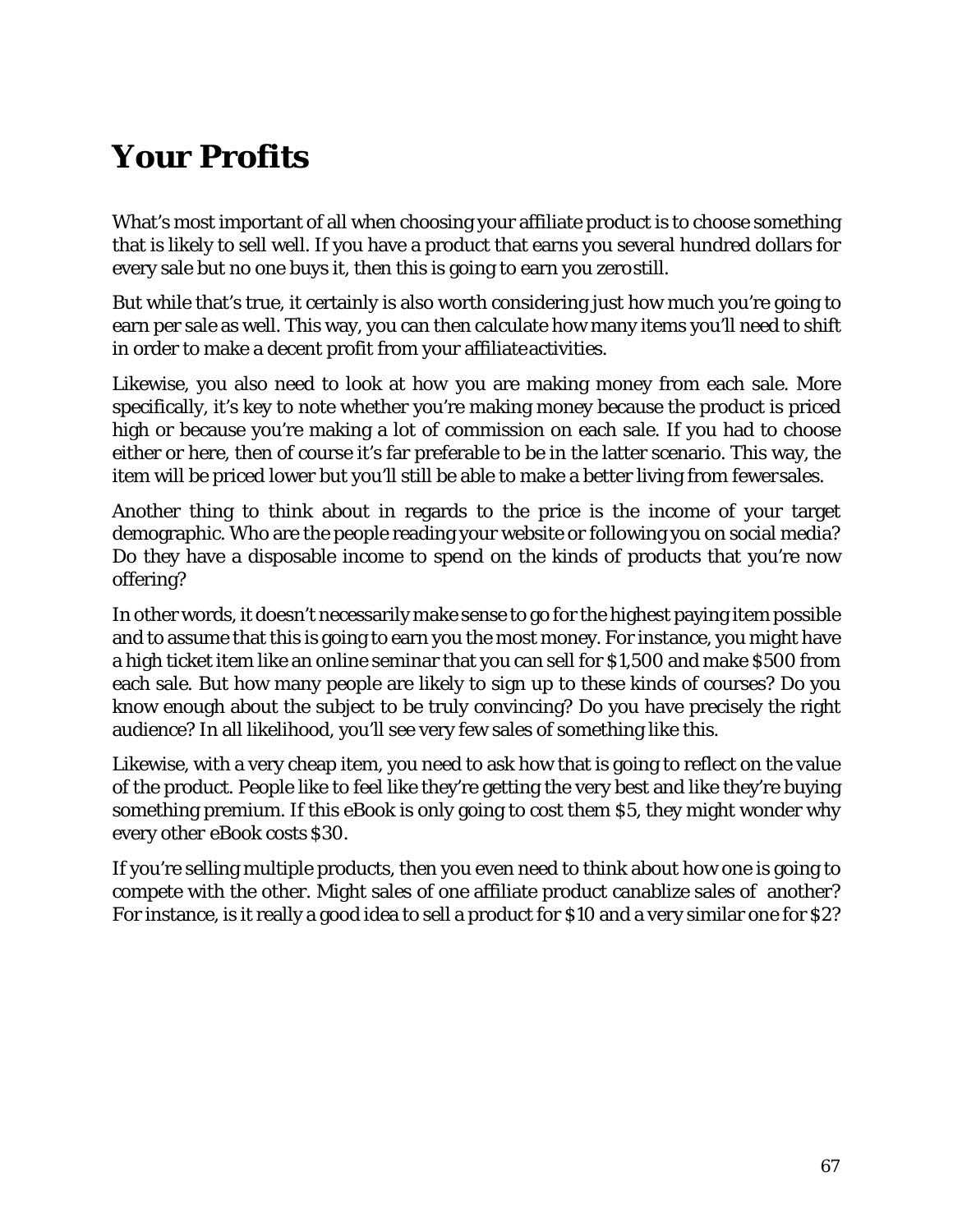#### **Quick Lesson: Contrast**

When it comes to pricing, affiliate marketers have a lot less control and flexibility when compared to product creators. In other words, you can't just make the decision to sell your items for less or to introduce some kind of special offer: you need to run this past the creators first and you might not get given the go ahead.

What you can do though, is to think about how different items on your site/in your emails are priced and how these prices will interact with and affect oneanother.

And this means that you can take advantage of strategies such as 'contrast'. Essentially, contrast means that you are purposefully creating a stark contrast between two price points with two products. So you might have an eBook that you sell for \$30 and another that you sell for \$10 on the same subject.

Now, there is the risk here that sales of one will cannibalize sales of the other, as we discussed a moment ago; this *may* not be a good move for you. But then again, there's also a possibility that shaving these two differently priced items will *encourage*sales.

For instance, if someone is considering buying your \$30 eBook but they think it's too expensive and they can't justify spending that much money, then they can buy the \$10 item as a compromise. This makes the \$10 item *feel* cheaper and at the same time it helps the buyer to convince themselves that they're making a good decision and a savvy one. If someone wants to buy something, then giving them a way to talk themselves into it like this is often a good strategy.

Conversely though, you can also use your \$10 offer in order to attract attention and draw the potential buyer in. They see that you're selling an item for \$10 and they click your ad to go to your site. They're now probably going to buy *something*. But if when they get there, they see that you're *also* selling something additional for \$30, they might then decide that actually they would rather have this other, more premium product and thereby know that they're going to get the best. If they're spending money anyway, why settle for less?

This is an example of how an affiliate marketer can 'play items' off of one another and it's something to consider when choosing the types of things you'd like to start selling.

#### *Recurring Commission*

And actually, selling a high ticket item just once may not even be the most profitable option for you. If you sell an item for a lot of money you still only earn from that customer *once*.

So what will *really* bring in the most profit is any kind of recurring commission. Some services incur recurring monthly fees for their users, while others cost money every time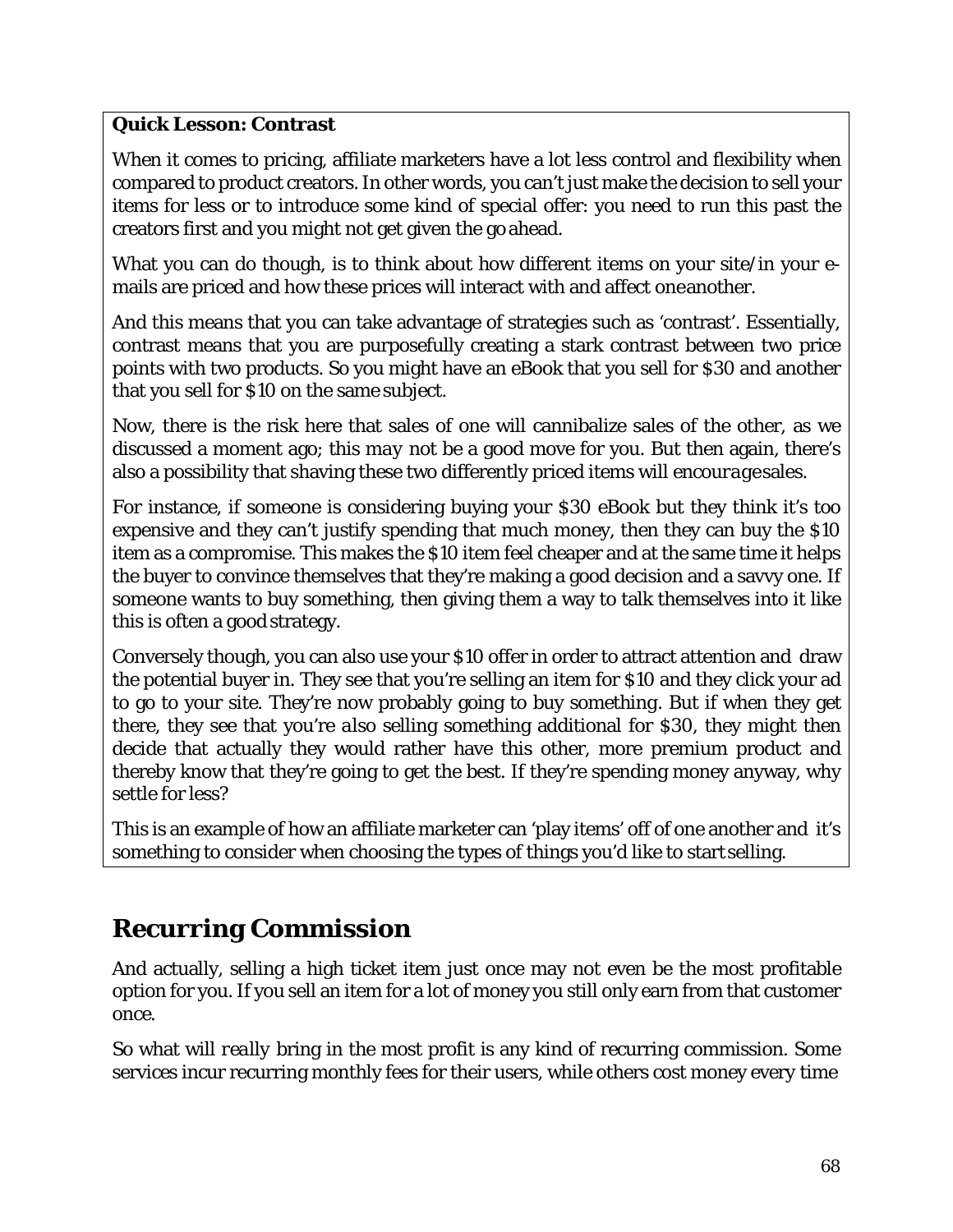a user logs in to use it. Some of these options can then provide you with commission every time the company makes money from someone you referred.

So if you refer someone to a gambling site and they use that site every single day, you can stand to earn every single time they put money in! The same might be true for bingo, or for some kind of web app that requires a paid membership. This way, you can get a much more stable income because you'll be able to work out how much you're likely to earn each month. Moreover, you can carry on earning money *long* after you've stopped being an affiliate and potentially even be set up for life!

## **Popularity**

Of course what's also very important to look at when selling your item is the popularity. When you go onto JVZoo or Clickbank, you can see all kinds of metrics about the items and this includes the number of sales.

Remember what we said earlier: there's no point in overcomplicating a business model and if you can find something that is already selling really well, this will help you to minimize the risk. You now know that if your product isn't selling, it's *not* the fault of the item and this then reduces the number of different factors to consider. This way, you can focus on other things like finding the right audience or writing a better sales pitch on your landing page.

Looking at the number of sales is only one aspect though. At the same time, you should also look at the number of returns and the number of sellers. Looking at the number of refunds gives you a good idea of the quality of the item. Not only will this help you to avoid having to give refunds that will cost you money, but it also means the item is probably something that you can get behind and sell without wondering whether it's actually any good. And remember: you're trying to build long term trust with your customers so that you can potentially sell to them again in future – so you don't want to convince them to buy things that are low quality!

In terms of the number of sellers this is also important because it tells you how much money each affiliate is making from each product. To put it another way, if you have 1,000 people trying to sell a product then you'd expect it to have at *least* 1,000 sales. That means each person managed to sell it once… so in other words it doesn't mean the product is popular with buyers necessarily. All this *does* tell you is that the product is popular with affiliates; affiliates *think* it should be popular and thus lots are trying to sell it.

Another thing to keep in mind is that you're going to be competing with these other affiliates at least to some degree. If there are 1,000 people all trying to sell the same product then who is to say that they're the customers will buy it from you and not from them.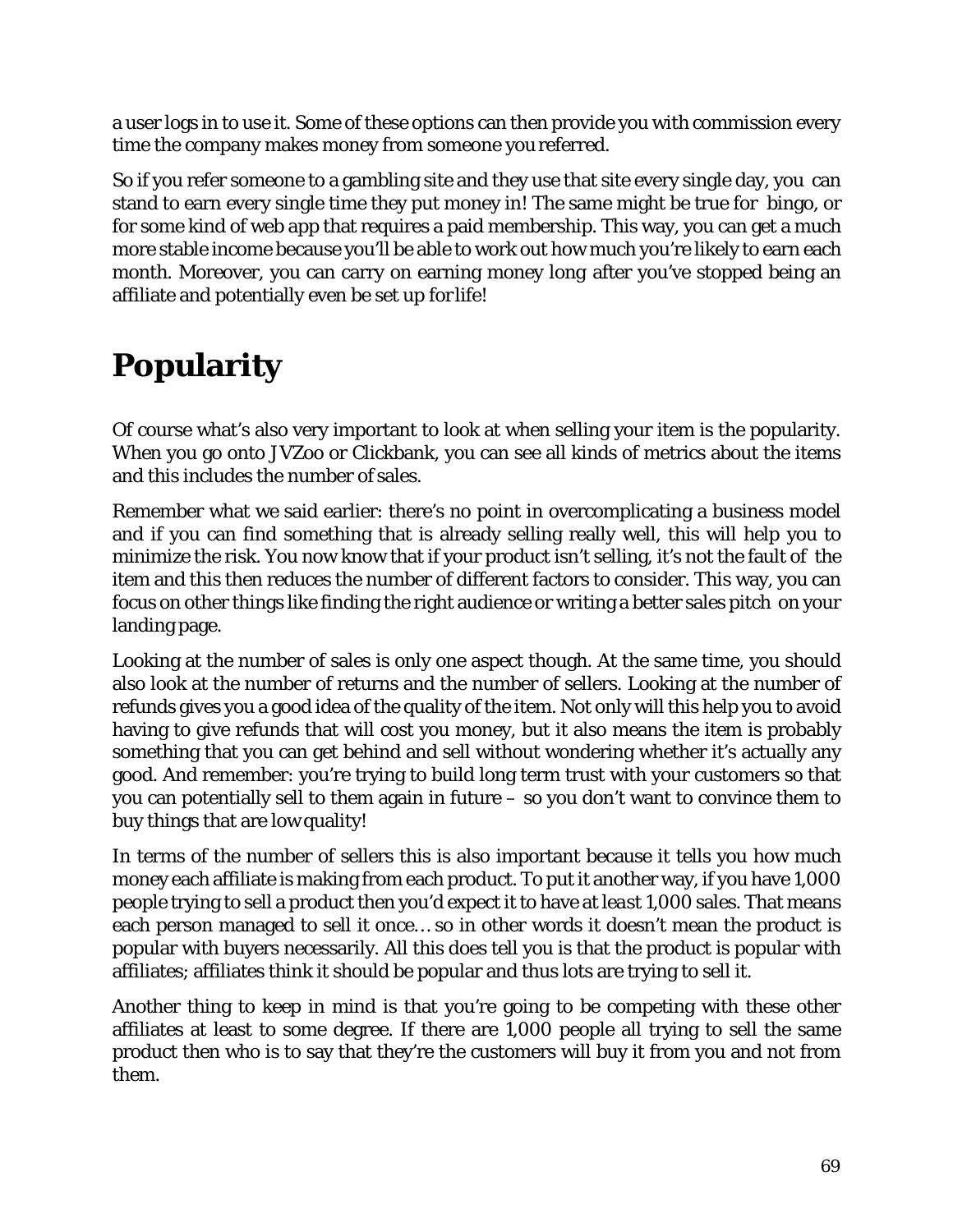The best products then are the ones that have very few people selling them but are nevertheless making *lots* of sales. Look for new products that appear to be 'breakout products' and that not every other affiliate has cottoned on to yet.

You can also do your research to look into the way that other sellers are promoting these items. If you find a product is doing well because an affiliate has spent thousands of dollars on advertising, then it may be difficult for you to stand out and benoticed.

#### *Originality and Market Research*

Keep in mind as well that you're not just competing with the other sellers of the precise product you're looking at  $-$  but also anyone with a similar product.

We discussed briefly at the start of this eBook that you may already have seen adverts on Facebook for the 'make money online' lifestyle. Likewise, you'll have noticed that sites like JVZoo and WSO sell *mostly* products aimed at making money online. In other words, this is a somewhat saturated market and you're going to need to work really hard if you hope to stand out and be noticed by your audience. The danger here is that you promote your 'make money online program' and people who land on it just roll their eyes knowing that they've seen countless things exactly like this before in thepast.

And likewise, you can also look at similar products in the market to see whether something has a chance of selling. If the item you're looking at isn't already selling by the bucket load but similar products that offer less *are* then you might safely assume that this item has the *potential* to sell as long as it has the right marketingpush.

If you want to get really advanced then you can set out to do some market research. As with any new product, the ideal scenario is that you're creating a product that has a clear need and demand but where there isn't any direct competition. If you can find a niche and an item that is similar to other successful products while offering something different, or while costing less than what's already on the market, then you have a good chance of being successful.

### **Does it Work for You?**

What's more important than asking 'can it sell' though, is to ask 'can *you* sell it?'.

In other words, you need to look at whether the product you're considering works within the context of your niche and your current market. You probably already have a number of social media followers and you likely have a mailing list that you've built up. These are your 'routes to market' – your direct access to your audience that you can use in order to start marketing your items.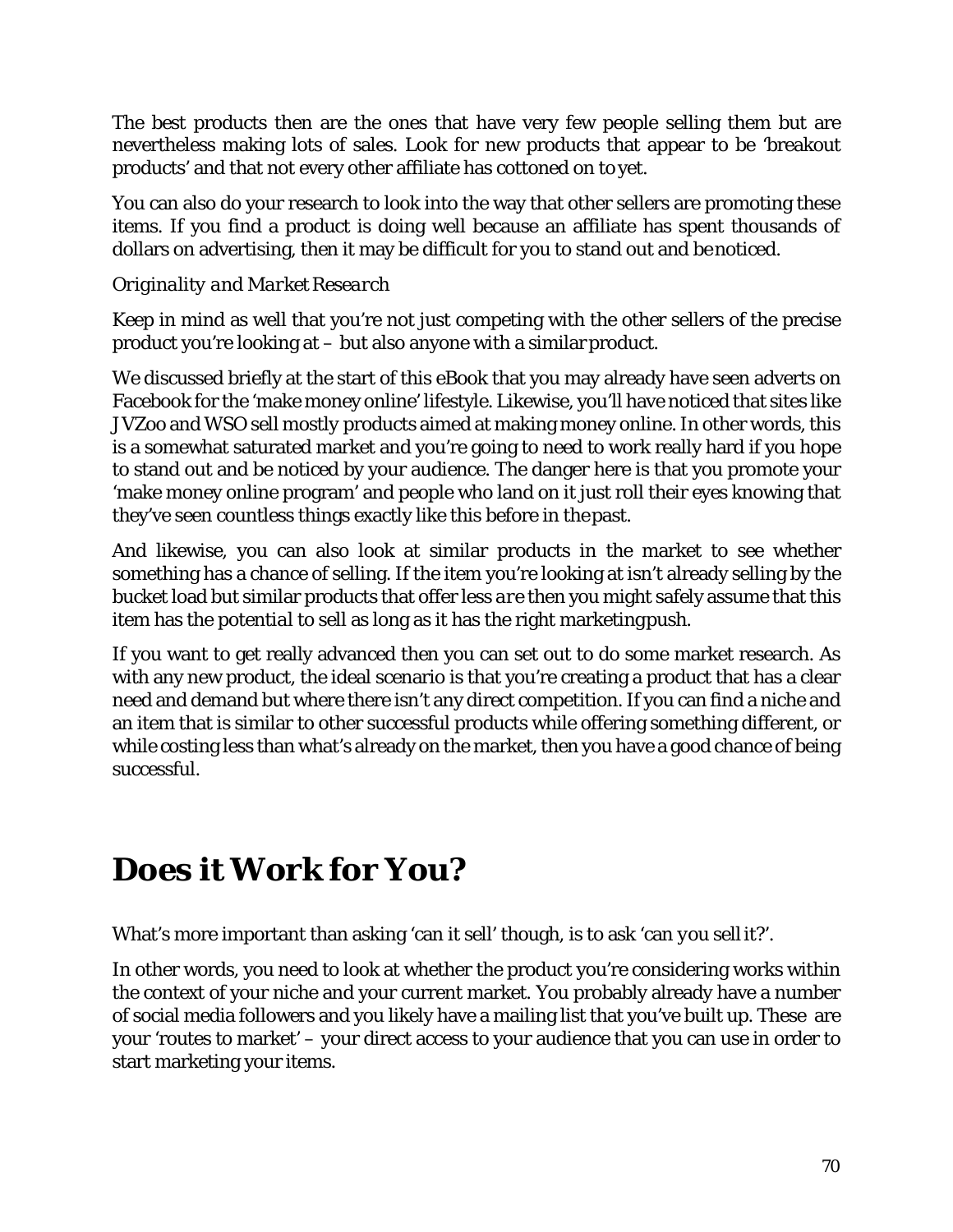So what you really need to think about, is whether or not the item is something you can easily sell.

For instance, if you have built a list of hobbyist writers, then you should look for a product that tells writers how to earn money or that suggests how they can get published. It doesn't matter if there's an SEO or fitness book that offers a lot more profit per sale – your audience is *much* more likely to buy a writing product and so that is the kind of product that you should focus on.

Likewise, you should also be thinking about your areas of interest and your areas of expertise. We've already discussed how much content you'll need to be producing as an affiliate marketer and that a lot of your success will come from writing articles and blog posts, from entering into discussions on social media and from writing e-mails. These all need to be within the specific niche or industry that you're selling in and that your products are in.

If you pick a product that you know nothing about then, you're going to have to spend an awful lot of time writing about something that you have no interest in and no understanding of. This will come across in your text and make people far less likely to trust you as a brand and far less likely to want to subscribe to your mailing list. Likewise, it means you're much more likely to get bored with what you're doing and give up.

One of the wonderful things about affiliate marketing is that in theory, you can make a living from just writing about topics that you love and really enjoy thinking about. But to do this, you need to choose the right subject and the rightproducts.

Remember earlier when we discussed the kinds of articles that some sites shared that were just generic and derivative? Those articles like 'How to Get Abs' or '10 SEO Tips' that everyone has heard a thousand times before? People are tired of that kind of content and they want something more unique, more cutting edge and more exciting. The only way that you're going to be able to provide that for people is if you are clued in on the topic you're writing about and marketing. If you really know and understand what it is that you're discussing then you'll be able to make *amazing* content because you'll know what kind of things people want to read.

#### *The Value Proposition and USP*

We talked already about how to write a great landing page and get people to buy things. And when we did, we discussed the importance of emphasizing the value proposition and the USP. *How* does your product make lives better? What single problem does it elegantly solve?

When you choose your product then, you need to be able to see that value proposition or that problem that it solves right from the offset. You need to be able to look at whatever it is you're thinking of selling and to see immediately where the value lies. This is something that the creator should have considered when they built it  $-$  and if they did it will make your job a thousand times easier.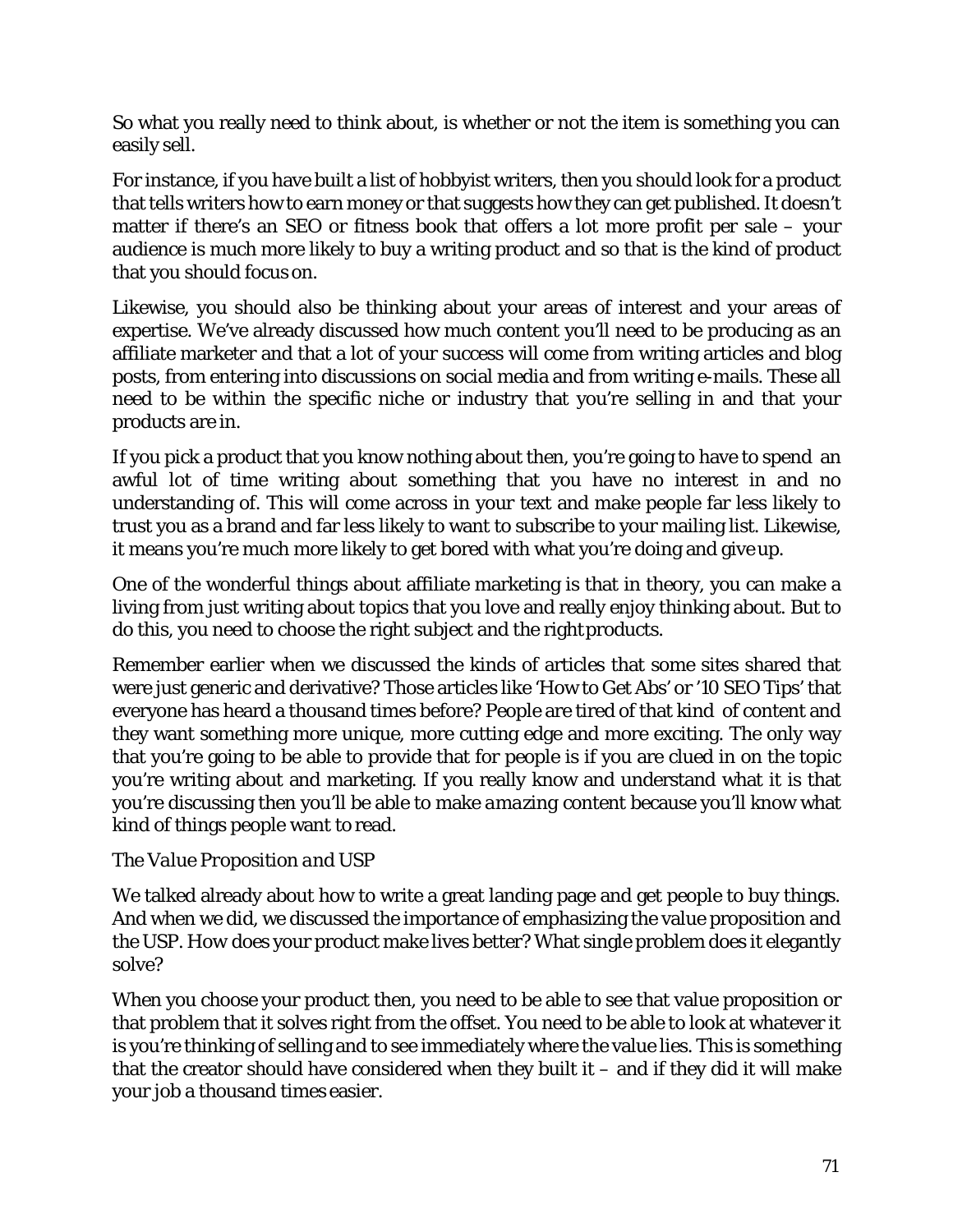But at the same time, this should also be a value proposition or USP that you can understand and empathize with. You need to be able to put yourself in the shoes of the buyer and to think how someone would be able to sell this product to you. Ideally, you need to really *want* the product yourself. This way, you don't have to lie about what it is that makes it so good – you can simply share your very genuineenthusiasm.

#### *The Bottom Line*

The real bottom line is that when you're choosing your product, you need to already know how you're going to sell it. Don't pick a product that's doing well and then come up with a plan. Instead, take the products that offer good potential and then select one based on what appeals to your experience and your gut instinct. And before you do any work or put in any effort make sure that you have *already* come up with a strategy and a plan. You should already have a monologue forming your head as you look at the items explaining why they're so good and how they're going to change your life. You should already be thinking of the kinds of articles you can write around this subject. You should already know which social media networks you're going to post to and whether or not your mailing list is the right mailing list. Once you have begun your marketing process, the product itself should simply be the last piece of a perfectly constructed puzzle!

### **Other Considerations**

#### *Extra Incentives and Indicators*

If you are torn between a few different products that all show a good likelihood of making a lot of money, then you might have a hard time picking between them. One good strategy then is to look at whether there are any differentiating factors that can help to seal the deal.

One of the single most important differentiating factors is whether or not you can get a free sample (or in the case of Amazon, whether or not you already own the item). Being able to actually test the product for yourself and to see whether it is good and specifically *what's* good about it will make a massive difference to your ability to sell it. It will make a huge difference right away to your belief in the product and if you're like most people then you should feel much more comfortable selling something that you have already tried yourself and found that you enjoyed. People will often feel a little awkward selling something they haven't seen and try as you might, that can tend to come across in your sales pitch.

The other reason to sample the product is that this then gives you the opportunity to find out *what* makes it so good and to go into detail on those factors. Why is it different from the competition? How did it specifically help you? Can you feel the difference in quality? Did the creator throw in some extras that really impressed you? Was the customer service good? All this will make your pitch far more convincing and encourage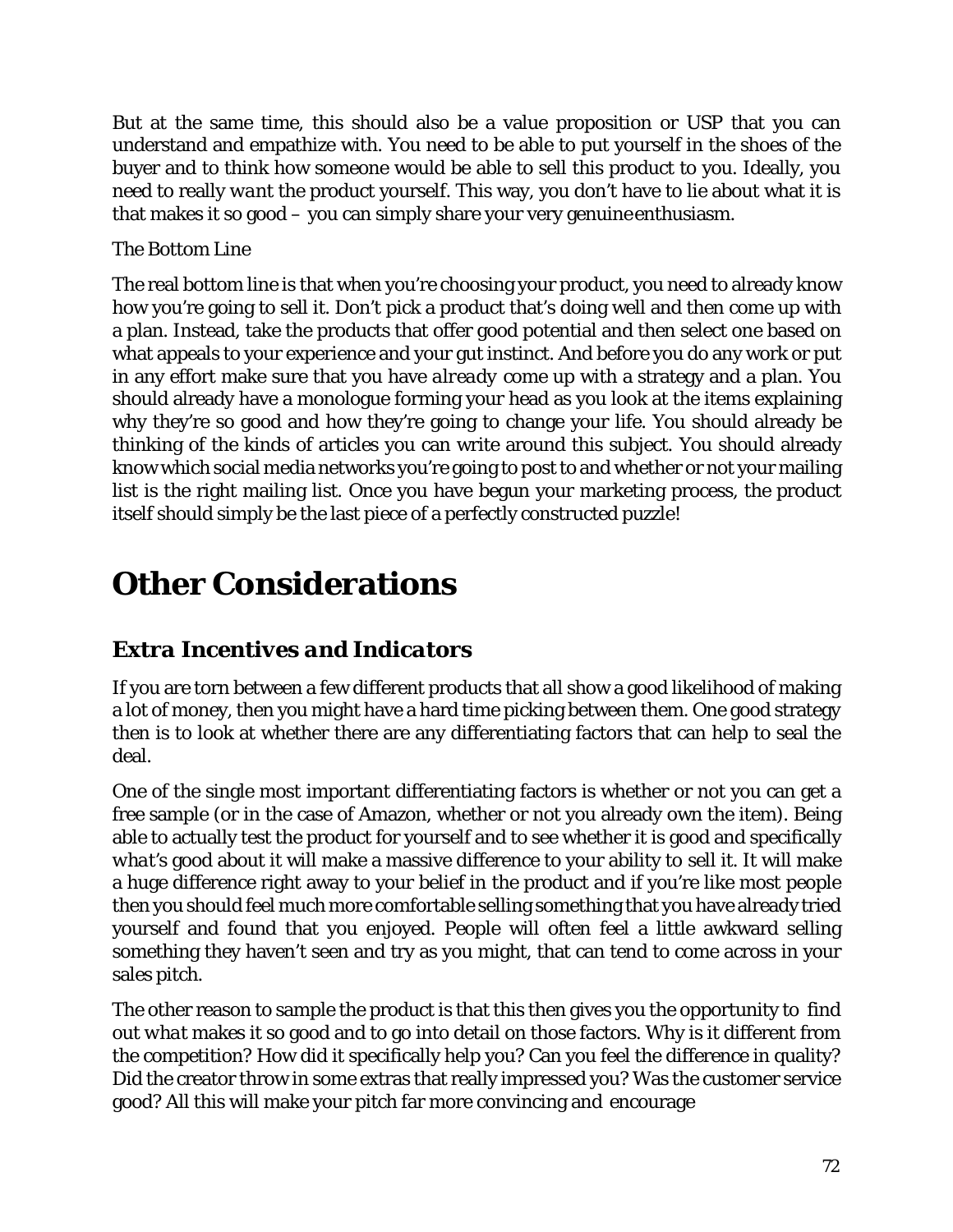the buyers to think that you actually know what you're talking about and have their best interests at heart.

And as one more added bonus of sampling your item – if you have a product then you can take photos of it and create videos of it which can also be useful for selling. Affiliate sales through YouTube are highly underrated!

Of course it's also just nice to get free stuff to try out!

So that's one type of additional incentive that a product manufacturer can offer to affiliates and it's common to find this through JVZoo and the like. Another common type of additional material is the sales material. Many manufacturers actually supply the very landing page, e-mail sequence and sales funnel that they use in order to sell their product and that has proven successful for them. While this might come as a surprising, remember that they have nothing to lose here. The more products you sell, the more extra income they're going to make and it will have no negative impact on the amount they're earning on their own. From their perspective there's no reason *not* to share the materials they've used and to thereby help guarantee your success.

And if they've been shifting lots of units using a specific set of materials then there's no reason you can't do exactly the same thing. This really is a 'cut and paste' business and that's very appealing, especially to someone new.

Are there downsides to using ready-made materials? Of course. One of these downsides for instance is the simple fact that you won't be promoting in your own voice if you use these. This can be quite jarring if you've built a relationship with your audience via e- mail and social media and off-putting as a result. At the same time, it removes some of the skill and fun from the job and there's always the possibility you could have done better.

So you shouldn't rely on ready-made marketing materials for your affiliate marketing activities. *But* if you are looking for a very quick and easy 'cut and paste' business you can set up in no time at all, then this is a good way to achievethat.

The final extra incentive? Some kind of bonus or special offer. This way, you can offer your customers a discount that they won't get anywhere else. That provides them with additional value by being your subscriber (thereby increasing their brand loyalty and encouraging them to buy more of your future products/open more of your future emails) while at the same time encouraging them to buy quickly and through your link. Usually this is accomplished in the form of a 'promo code'.

Promo codes have another advantage too in that they make your business appear more professional. The assumption is that you have somehow gained access to a special deal through your connections with the product manufacturer and that makes you look good. Everyone wins!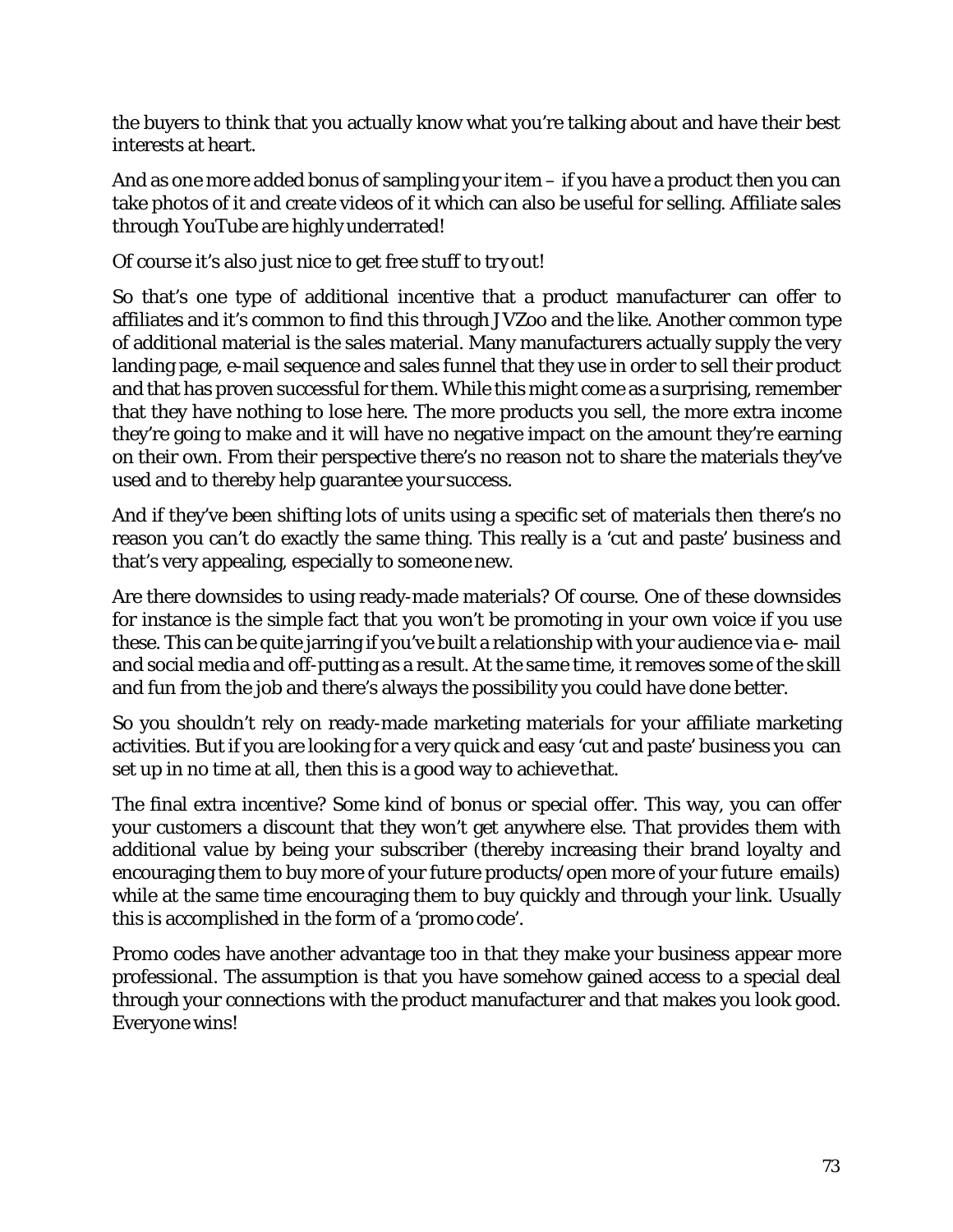#### *Ethics and Barriers*

Affiliate marketing can bring up a surprising number of ethical issues. If you're selling a product you don't believe in then of course this is an ethical consideration you're going to have to deal with – and most people will be much happier seeking out something that they *do* think is a good product.

But beyond that, there are ethical considerations around certain products too and you need to think about these before you jump in and start selling. For example: does the product pose any potential healthrisk? Does it go against beliefs you might have?

If the product contains health advice, then is this something you should be selling? Likewise, is there any way that the product could harm your potential audience? This is something that puts many people off of gambling affiliate programs. You stand to earn an *awful* lot of money promoting gambling sites but in doing so, you could potentially be responsible for someone losing all of their life savings or even developing a bad habit that becomes highly destructive. Gambling in itself isn't wrong though and it's notillegal – it's just something you will have to consider and that means looking at your own views before you go ahead.

Likewise, you should also think about the way that these issues can create further problems. Some products for instance might create a backlash from your audience. If you've built up the trust of your followers and then you e-mail them with a promotion for a gambling site, then this could understandably lead to displeasure from those same people. Likewise, it's also useful to keep in mind that gambling promotions aren't permitted on Facebook Ads. And if you are selling a gambling product and you have Google AdSense on your site, you might be banned from the AdSense program. Suffice to say then, that if you intend on using either of these platforms, you should steer clear of gambling as a niche.

## **Chapter 9:**

# **Building and Using a Mailing List to Promote Affiliate Offers**

We've looked at all kinds of different techniques you can use to promote your website, your landing page and your affiliate offers. We've seen how you can send people directly to your landing page via Facebook Ads or Google AdWords and we've seen how you can use SEO and social media to generally promote abrand.

But now it's time to look at the single biggest tool that many affiliate marketers use in order to promote their products and their offers: e-mailmarketing.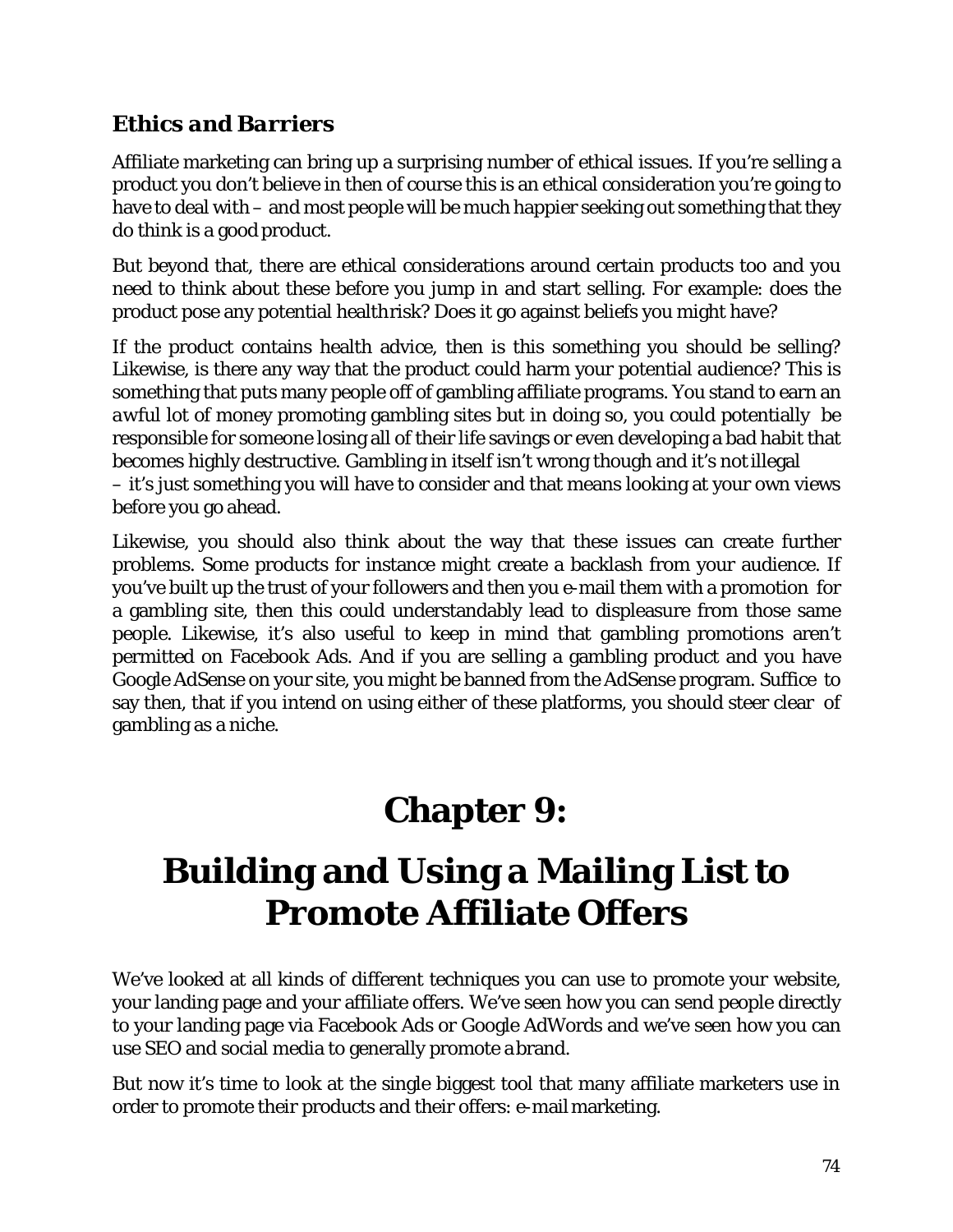Earlier we discussed how to choose an autoresponder and set up your opt-in form. Now it's time to learn how to encourage people to sign up and how to get them to actually listen to what you have to say.

#### **Why Internet Marketing is Ideal for Affiliates**

Many affiliate marketers and even *other* types of marketers will say that their mailing list is their single most important asset for reaching a wide audience and making sales. So what is it that makes mailing lists so valuable in general and for affiliates specifically?

The first big advantage of an e-mail list is that it's *highly* targeted and arguably moreso than any other type of list. This is because the people on your mailing list have actually given you *permission* to contact them. Rather than simply 'liking' your page, they have actually willingly giving you a means to get in touch, thereby establishing that they are interested in your brand and the kinds of things you sell.

This small matter of permission also impacts the way that people feel psychologically when they get your messages. Specifically, this means that when you message someone, they won't feel as though it's an inconvenience or a nuisance – instead it's something they gave you permission to do and thus they'll be fine with it happening (at least theoretically).

Another big advantage of e-mail marketing is that it gives you a very direct way in which to reach your audience. This makes it different than social media marketing because you're not going *through* another platform. That is to say that Facebook isn't managing your relationship.

A good example of why this matters can be seen when we look at how Facebook has recently changed its policy regarding page likes. When Facebook first introduced the idea of Facebook pages for brands, it was possible to build a following and then to communicate with 100% of that following by sending a message. This number shrunk and now posting to your Facebook page will only reach 10% of your audience or less. That means that if you have 1,000 people following you, you can only reach 100 people. It's also not completely unheard of for Facebook to simply get rid of a Facebook page or group without any explanation or consultationgiven.

So you could spend days, months and years building your page only to wake up one morning and find it's gone. This might sound like hyperbole and paranoia but it actually happened to me with a page that had several hundred thousand likes. It was a painful experience and it really hammered home just how important it is to have your own direct way of accessing an audience if you're going to invest that much time, money and effort into building it.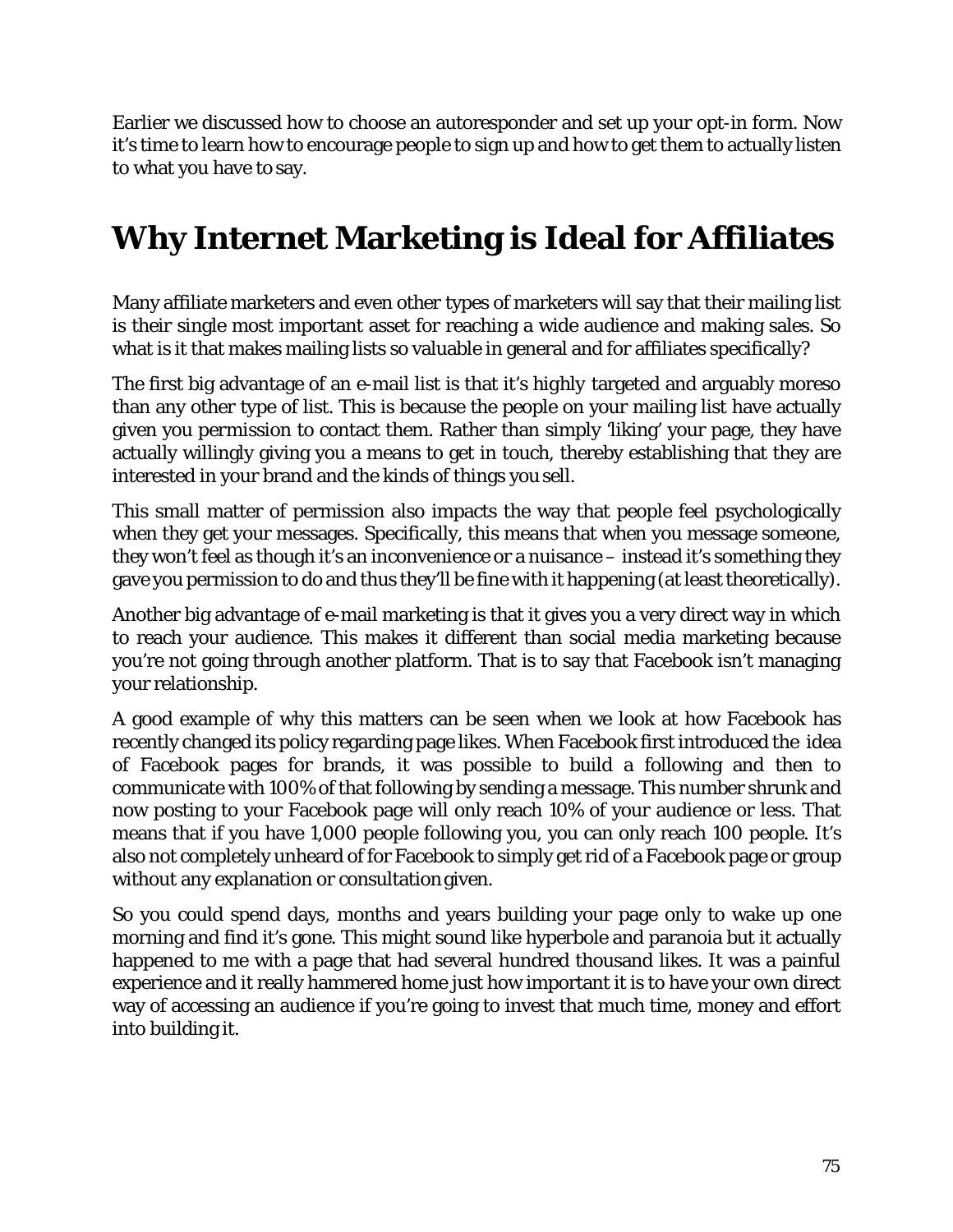E-mail marketing gives you complete control and it lets you communicate with someone right in their inbox. This means you can message them wherever they are and they will see the message *when* you send it. It feels much more personal and potentially you can have a much more emotional impact as a result of this.

One often quoted 'rule' of digital marketing, is that it takes five 'touches' in order to sell something. What this means, is that it's very rare for you to make a sale simply by sending a single e-mail, or from someone landing on your page and reading your article. Instead, you need to build that trust, you need to explain why your product is so good and you need to warm the buyer up to being interested in it.

E-mail marketing is perfect for this because it lets you use those five touches in a sequence and know that each of your messages is going to be seen by the people you're trying to reach. This lets you manage your relationship and execute a plan and that results in many more sales.

# **How to Build Your Mailing List**

We've already covered the biggest and most important way to build a mailing list and that is simply to create lots of great content and to keep updating it consistently. If your website informs someone with useful and entertaining information and if you demonstrate that on your site you tackle a host of fascinating subjects in a unique way – if you provide lots of value – then people will sign up to your mailing list because they'll want more.

But this is a somewhat passive way to build your list and if you want to speed the process up there are some additional strategies you canuse.

#### *Incentives*

One of the biggest ways to get people to sign up to a mailing list is to incentivize that action. In other words, give people a good reason to sign up to your mailing list by offering something in exchange.

One of the most popular incentives of all here and the most obvious is a free eBook. If you offer an eBook, then you are providing free value in exchange for e-mails but at the same time, you won't be costing yourself anything – so this isn't a 'loss leader'. EBooks as we have already discussed are great because there is no cost of manufacturing, storing or anything else. This means that you can give away as many as you want and it won't cost you anything.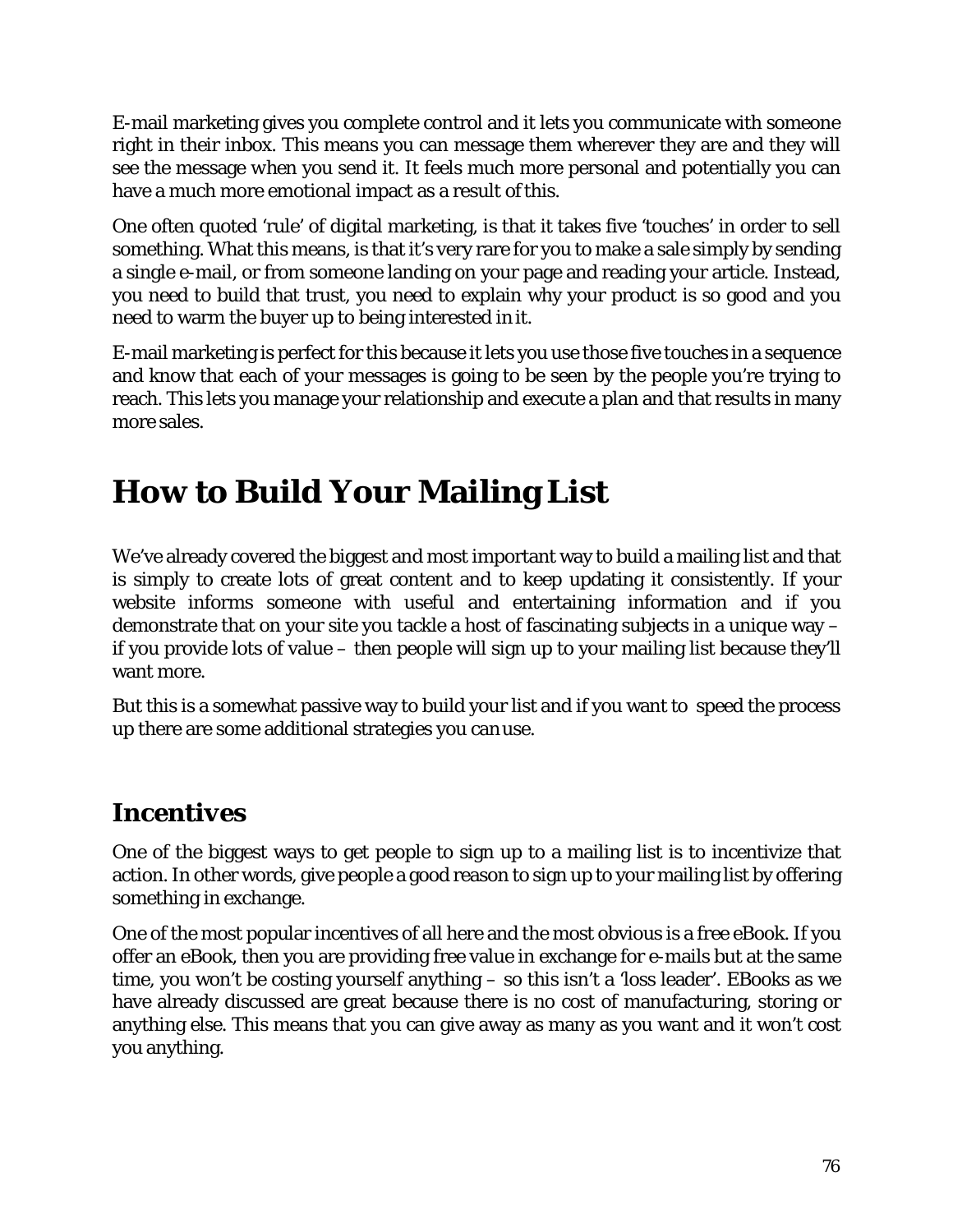Likewise, you can also give away free 'reports' (which amount to very short eBooks), free online courses and more.

#### **Quick Lesson: How to Make eBooks to Give Away and MonetizeThem!**

If you decided you wanted to become an affiliate marketer in order to avoid having to create products, then the idea of creating an eBook to incentivize your mailing list may not be terribly appealing. In fact, it might somewhat defeat the whole point as far as you're concerned!

Luckily though, there are ways you can acquire your eBooks without having to create anything yourself. Of course you can outsource the process by using a site such as UpWork or Elance. Here, you'll be able to find freelancers who are willing to write eBooks, design covers and more and who will work for a good wage in most cases. Another option is to buy an eBook with 'PLR'. That stands for Private Label Rights and what it basically means is that you can resell it and also edit and change it however you see fit.

But if you want to forego spending more money then another option is to take content from your website. That's right: if you already have been writing blog posts and articles then you probably have tons of unique content on your site. It's unlikely any of your visitors will have read your entire site and Google really won't care whether your eBook is unique or not – you don't need it to getindexed.

So simply grab your existing writing and turn it into an eBook and you have a great free product to give away as an incentive!

If you *do* make your eBook this way, or if you're happy to go about actually writing something, then you can make it more worth your while too by monetizing it. Simply throw in some additional affiliate links and that way people might buy something based on the eBook they're reading. This is a great strategy if the eBook is good and it means that even if the subscribers only wanted the eBook and they never read your e-mails, you might *still* be able to profit from them.

As an added bonus, people who share your book and copy it will actually be helping you. If all goes well and the book proliferates around the net  $-$  containing your affiliate links – then you can earn a lot of money without even needing to promote it yourself.

And because your eBook is *free* and people are getting tons of value from it, you'll have their captive attention and can really push the merits of the products you're trying to promote!

The key thing to keep in mind when providing these kinds of freebies though is that firstly: they must be relevant to the products you're selling and they must be in your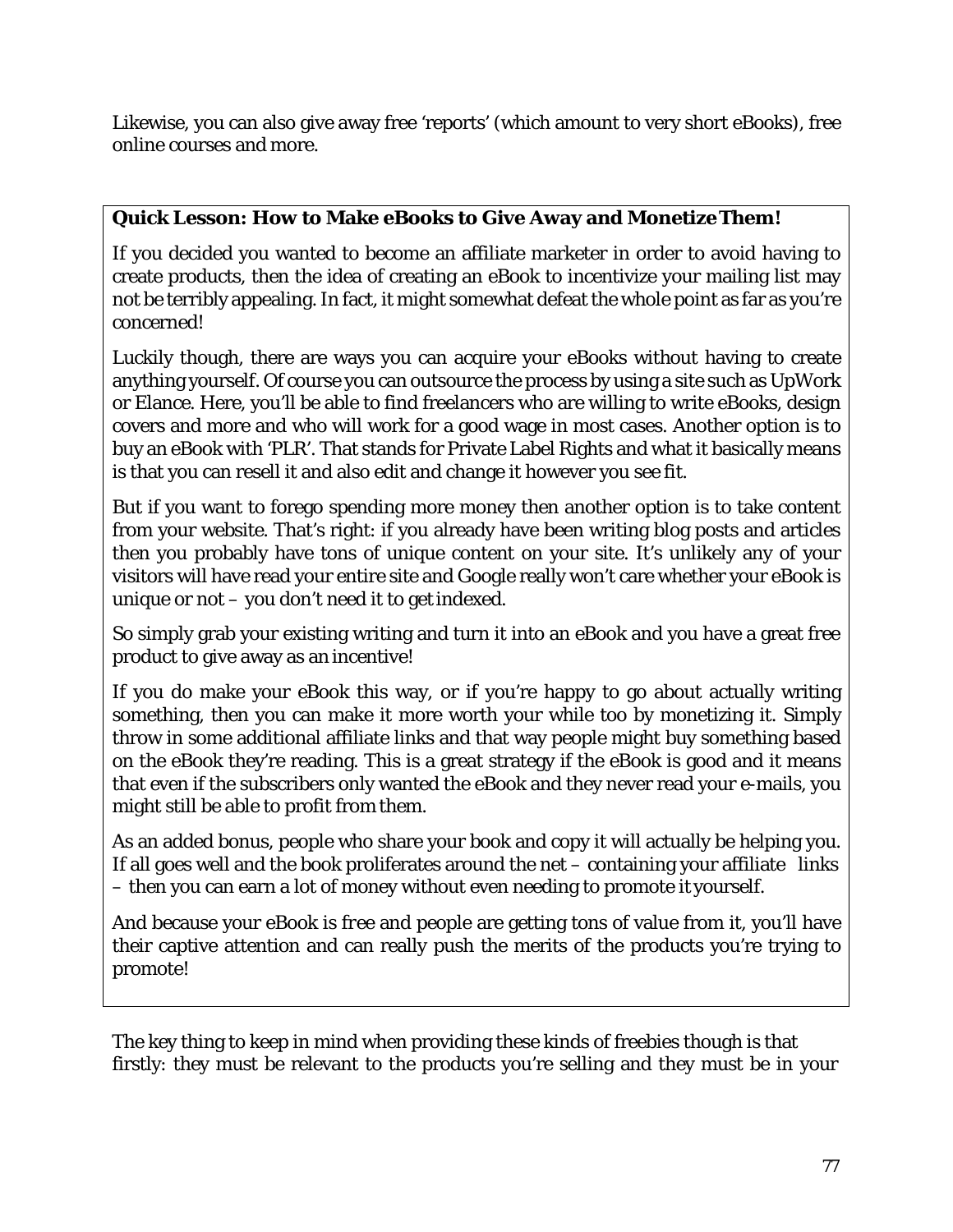niche. Secondly: you also need to ensure that you aren't going to convince people to sign up to your mailing list who have no real interest in whatever it is you're going to be writing about.

The point here is that people *love* freebies. If you give away something for free on your website, then there's a good chance that they'll sign up to the mailing list just to get that free thing and then ignore all of your subsequent messages. This is not what you want and it's a complete waste of time for everyone involved.

Instead then, make sure that your product attracts not only people who are interested in your subject but also who are willing to spend money and who are likely to open your future messages.

This is easier said than done but if you get it right and your mailing list is highly targeted it will be much more effective as a result. It's better to have one good lead than a thousand dud ones!

So how do you make sure people aren't just signing up for a freebie? One option is to make your incentive a discount or special offer instead. So say "sign up to this mailing list to get discounts on tons of great products!". This way, you are giving people an incentive to sign up and you're offering something in exchange for their personal details. At the same time though, by signing up they will be demonstrating an interest in spending money. They're not just looking to get something free, they actually want to buy something but want to save money doing so.

What's even better, is that the value you'll now be providing will be coming from the emails themselves. In other words, in order to get those discounts that they have shown they want, they will need to actually open the e-mails you're sending. This is very different from a situation where they've got what they want and now just want to be left alone!

You can also mimic this second strategy by making your e-mails themselves the thing that people want. A simple way to do this is by making your mailing list a 'newsletter' an 'email course' or even an 'ezine'. These things all sound much more appealing and if you include some interesting content in each of your messages that's on topic, then people will have a good reason to actually *look forward* to opening your e-mails each time they land in their inboxes. You should treat each e-mail like a blog post and give it the same care and attention.

### **Pop-Overs and Mentions**

There are other more straightforward things you can do to promote your mailing lists too. One is to add a pop-over, which is a pop-up that appears within the browser window over the top of what you're reading. You're no doubt highly familiar with these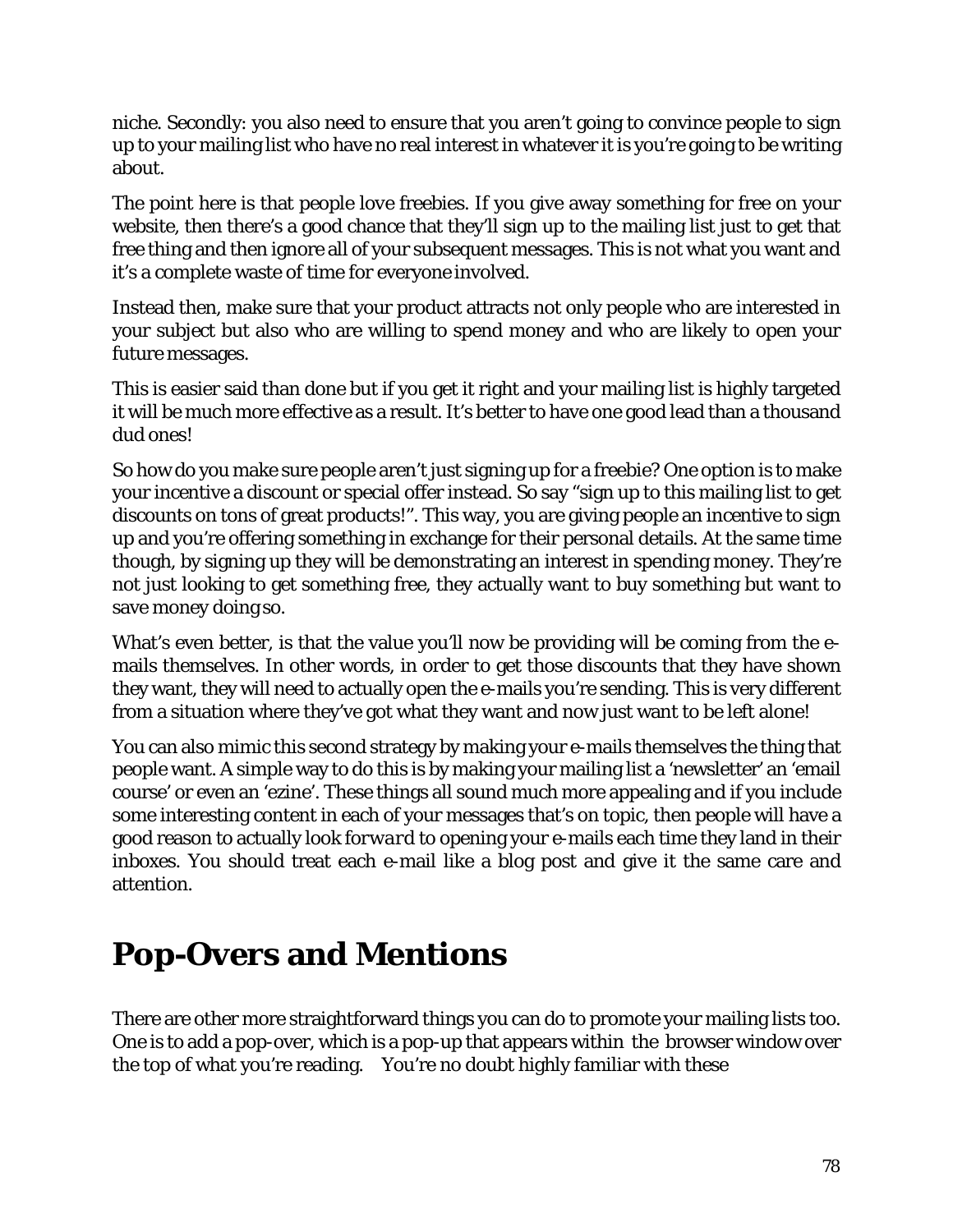because they appear simply *everywhere*. No matter what kind of websites you're visiting, almost all of them will now have some kind of pop-over that appears after a few minutes and invites you to sign up to the mailing list.

Now, you might have found these very irritating and perhaps this was enough reason for you to *not* want to use them. However, you should also ask yourself *why* so many bloggers and webmasters all use this technique. The obvious answer? Because it really works! And in fact, research suggests that you can increase your sign-ups by several hundred percent by including an opt-in form in a pop-over. Quite simply, this forces the visitor to engage with your offer and it makes sure that they don't miss the option to sign up. If you offer something free as well then people will very likely just enter their e-mail and move on.

But you also do want to avoid annoying anyone too much, which is why it's a good idea to do everything you can to make this minimally interruptive and frustrating. One thing that you shouldn't do to this end, is to use the manipulative technique of making the 'no' button sound off-putting. Many of these mailing lists will say things like:

"Do you want to sign up for our mailing list and learn how to get amazing abs?"

With the options being:

"Yes"

Or

"No, I'm happy to carry on looking flabby"

While it's clear to see what the bloggers are going for here, it's also a very quick way to alienate and annoy your visitors – so you're better off avoiding this strategyaltogether!

Another thing to do is to ensure that the mailing lists aren't popping up repeatedly or right away. If someone has landed on your site for the very first time then it's *highly* unlikely they'll want to sign up to your mailing list before they've even read any of your content. We've already discussed how it takes time to build recognition andtrust!

So if your mailing list pops up the minute a new visitor arrives on your page, this will just cause aggravation and not likely get many leads. Instead, use smarter pop-over technology that will show only once the visitor has been on your page a certain amount of time, or only once they have scrolled down a certain distance. Either of these strategies can prevent frustration and it means that only the people who *engage* with your content will see your message.

Finally and most importantly of all – make sure your popover is mobile friendly. A lot of these plugins and tools won't appear properly on mobile devices and end up covering the entire screen and making it impossible for visitors to click the cross or the 'no' button. This then renders the entire website completely unusable and as you might imagine that is *not* good for your brand. A good tool to use that is generally mobile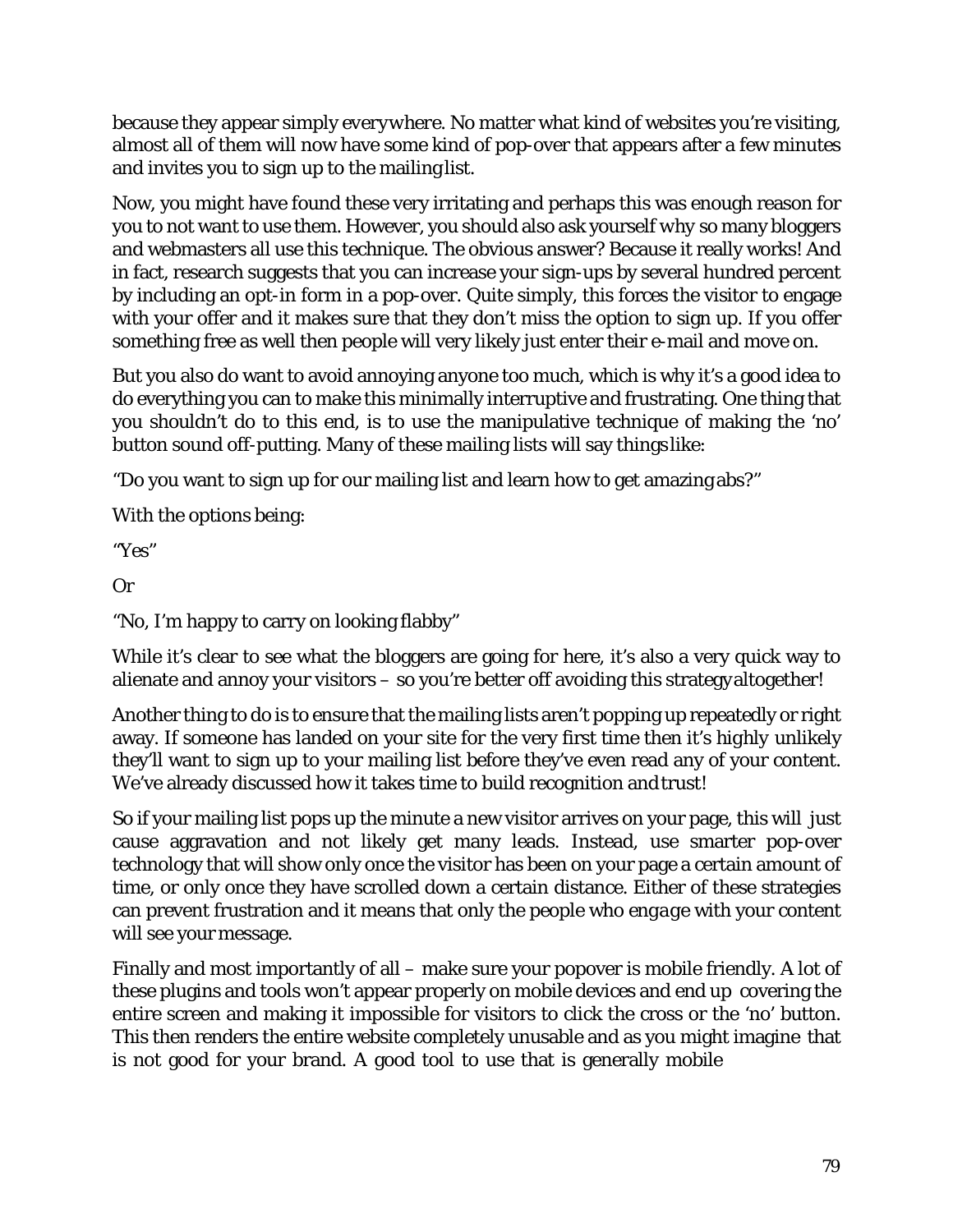friendly is SumoMe, though you can find plenty more similar plugins through WordPress.

Another strategy for increasing your sign-ups that doesn't involve shoving your opt-in force literally in people's faces, is to simply mention it and *ask* them to sign up. This might sound rather simplistic but it works surprisingly well!

The mistake a lot of people make is to keep their mailing list in the corner of their site and to hope people just discover it and sign up. If instead you tell people it's there in your content and explain *why* it's worth signing up to, then you'll give people much more incentive and you'll know that they'll *at least* be aware that it's an option for them to sign up! Tell people that they can get more exclusive and exciting content by joining and this will give them a good incentive as long as what you're writing is great quality (telling people they're getting something exclusive or calling them VIPs are two great ways to get people excited to be a part of something).

#### *Squeeze Pages*

If you really want to focus on building your mailing list as the first step in your affiliate marketing strategy, then you may want to start by creating a squeeze page. A squeeze page is very similar to a landing page/sales page and utilizes the same narrow design and the same persuasive writing techniques. The key difference here though, is that you're not going to promote a product at the end but instead promote your mailing list. So the entire site is designed around the singular goal of getting people to subscribe to your mailing list and you can then just direct visitors to that page in order to grow your list.

This means you can use PPC or CPA (remember you can pay 'per subscriber' using Facebook Ads) and simply link to your squeeze page. These strategies require a little bit of upfront investment but ultimately it should pay off a lot if you can get all your members to convert at some point in the future!

## **Writing Your E-Mails**

So now you're growing your mailing list and people are signing up left, right and center. The next question to ask yourself how you're going to take advantage of that list and turn those leads into prospects and buyers.

What you *don't* want to do is to launch straight in with your sales pitch. As with your other forms of content marketing (which is essentially what this is), you need to instead slowly build trust and authority and then from there to increase excitement and anticipation for your product.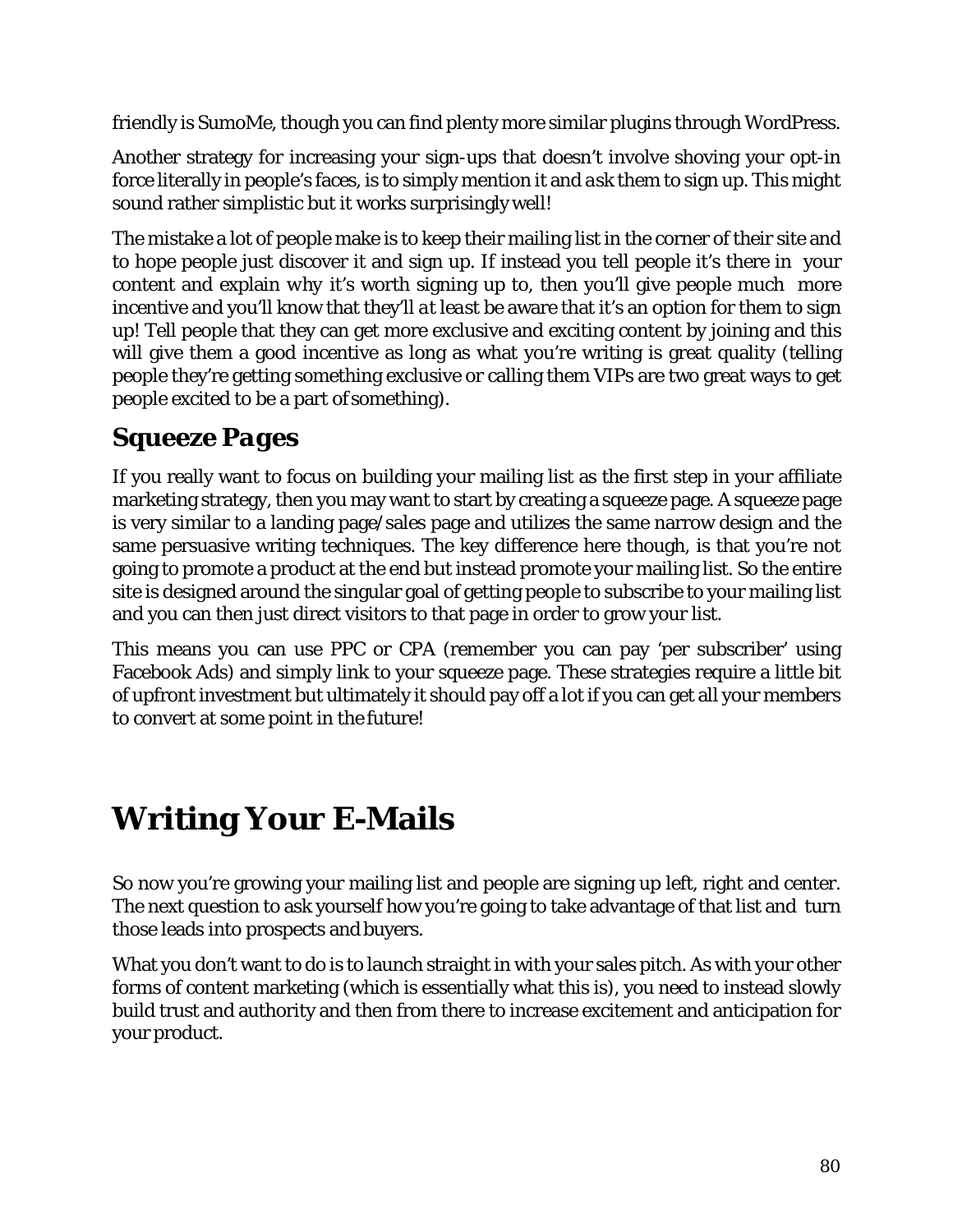Step one then is to make sure that your e-mails get opened and that people look forward to your content. Hopefully, they will open your very first message because they expect it to be good quality – they liked your content and they've been promised more of the same so they have no reason *not* to at least look at what you sendthem.

From here then, you should actually ensure to wow them with great content that really supplements what's on your website. Think about the formatting and the value and make sure that they take something useful away from your message.

Keep doing this and you will gradually get to the point where people will look forward to your mails the same way they might look forward to getting their favorite magazine subscription through the door. At the same time, there's nothing wrong with sending your readers to your website in order to get the full scoop. Give them the first part of your story in the e-mail and then send them to your site – this may even lead to a conversion!

Note: When you are creating your e-mail content, you typically want it to be much shorter than your website content. Whereas 1,800 words is the magic number for a blog post, most people don't want to read that much through Gmail. Keep it short and sweet but deliver real value as well as some inspiration. Go here: http://EzineWholesaler.com

#### **Quick Lesson: How to Write Great Subject Lines**

If you are comparing your emails to articles or blog posts, then it follows that you should compare your subject line to an article heading. This provides all the same jobs, telling people what your content is about and why they should open it. At the same time, it needs to grab attention and really leap out.

But there are some differences here too. The first difference is that the typical email client will only display 50 characters or fewer for the subject heading. If your subject line is really waffling then, people won't know what it's about and won't openit.

Another difference is that often an e-mail subject will sound as though you're talking *to*  someone. This isn't quite a title but rather a message and as such you want it to be a little person. Some people will go as far with this as to put Re: in the heading or to pretend they know the person who signed up. This *can* be a useful strategy though it often comes across as manipulative and may irritate some people so tread carefully with it. Another option available to you is to use your recipient's name "Jeff! Why not check out our new deals?", which is possible through some autoresponder software.

Your main objectives then are to quickly grab attention and then convey the value that is inside the e-mail. Use the same rules as for your article title by making it sound interesting, valuable and unique to the other content they've read.

And most important of all? Tone down the promotional speak. People are absolutely sick of spam in their inboxes and in all likelihood, this is probably something that you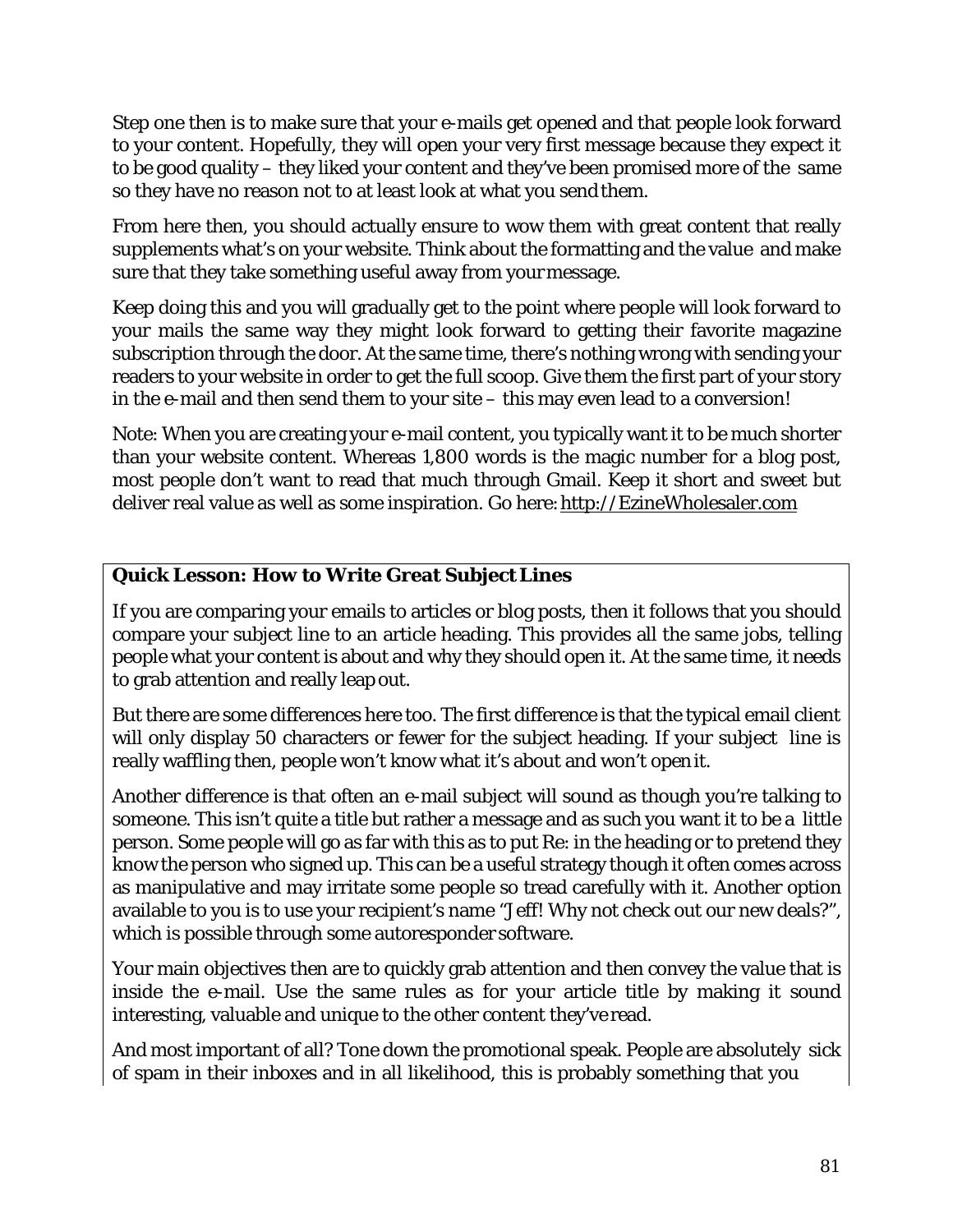can sympathize with. Don't be just another marketer trying to get their attention – be a content provider or an entertainer and built their trust.

#### *Split Testing*

Note that you can also split test by using the data available through your autoresponder. Many autoresponders let you see how many of your e-mails were opened and this then means you can see which headings were the most successful. Create two different versions of your headings and compare which one works best – then you know to write more like that in future!

Once you've got this flow going and people trust you, you can then start to warm them up to the idea of your product. This is where it comes in really handy to be using e-mail marketing – you have the time and the luxury to warm them up to your product and to get them interested in it. You can build hype and even ask for feedback and ideas. If you ask *what kind of product* people want, then you can literally choose an affiliate product to match the one that your audience have expressed a needfor.

Over time you can make this product more and more prominent and build up to a launch date when it will be going live. Give your mailing list advance access and a discount and after you've built that trust and established the desire, they will then hopefully be inclined to click through and convert.

Remember, it takes about five touches to generate a conversion. So to break down your mailing list messages into five parts, that could look likethis:

- A welcome and hello to your audience, offering useful advice andvalue
- A message providing great useful tips plus mention of something 'exciting on the way'
- Message with exciting tips and inspiring stories and a bit more information about what you'll be selling
- Exciting tips + a description of your amazing product and what it willdo

• A link to where the product can be bought along with a straight up salespitch *What is an Autoresponder Sequence?*

But wait, there's a problem! What if someone signs up just as you're about to launch and the *first* e-mail they see is that promotion? You can get around this by mentioning your new subscribers at some point in every message and by having a 'welcome message' delivered every time someone new signs up.

Alternatively though, you can also automate the entire process and to do this you just need what is known as an 'autoresponder sequence'. This is basically a series of e-mails that will get sent out to any new subscriber and that will contain your five touches and conversion e-mail.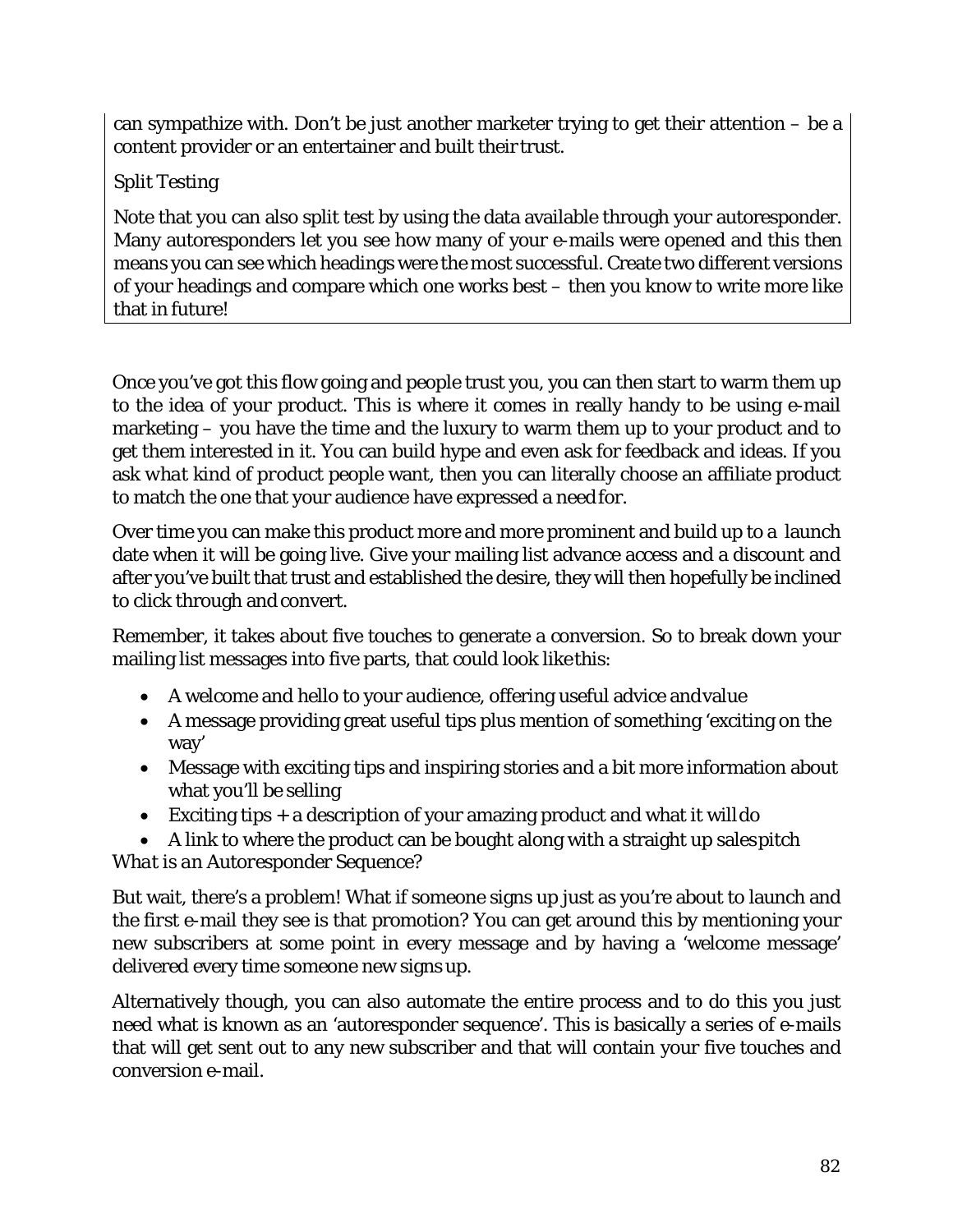### **Building a Sales Funnel**

Another very useful tool that you can combine with your mailing list is a sales funnel. This is another way to get your 'five touches' and it basically gets your visitors to commit more and more to your brand and to engage more and more with what you have tosay.

A good funnel should again have about five steps and these should be based on incremental increases in commitment.

So the first 'step' in your funnel is getting someone to sign up to your mailing list and you might do this via your website or via a squeeze page. The second step will be getting them to read your emails and to enjoy your content. The third step might be getting them to visit a free online seminar or discussion. Fourth might be getting them to pay for a small product and fifth might be getting them to buy your big ticket item.

As your visitors go through each of these steps they become just a little more committed to your brand each time and eventually they'll then feel as though it's only a small matter to take the last step and end up spending a lot of money on a bigproduct.

This works much better than going in cold and immediately requesting they buy your \$1,000 course and it's a great way to build brand loyalty. Your mailing list is the number one way for you to achieve that!

# **Chapter 10:**

# **Advanced Techniques – Flyers, AdSwaps, Influencer Marketing and More**

We've looked at an awful lot of different ways to market your product which included everything from creating PPC ads and landing pages, to setting up complex sales funnels.

But really great marketing isn't just about using a few automated systems to generate more sales. Great marketing is about using your ingenuity and inventiveness in order to find new ways to connect with a bigger audience. Affiliate marketing is just like any other form of marketing and there are *limitless* options for how you want to go aboutit.

To demonstrate that, here are some lesser known methods and some more advanced methods. Hopefully these will also help you to see some more exciting opportunities and to come up with your *own* ideas.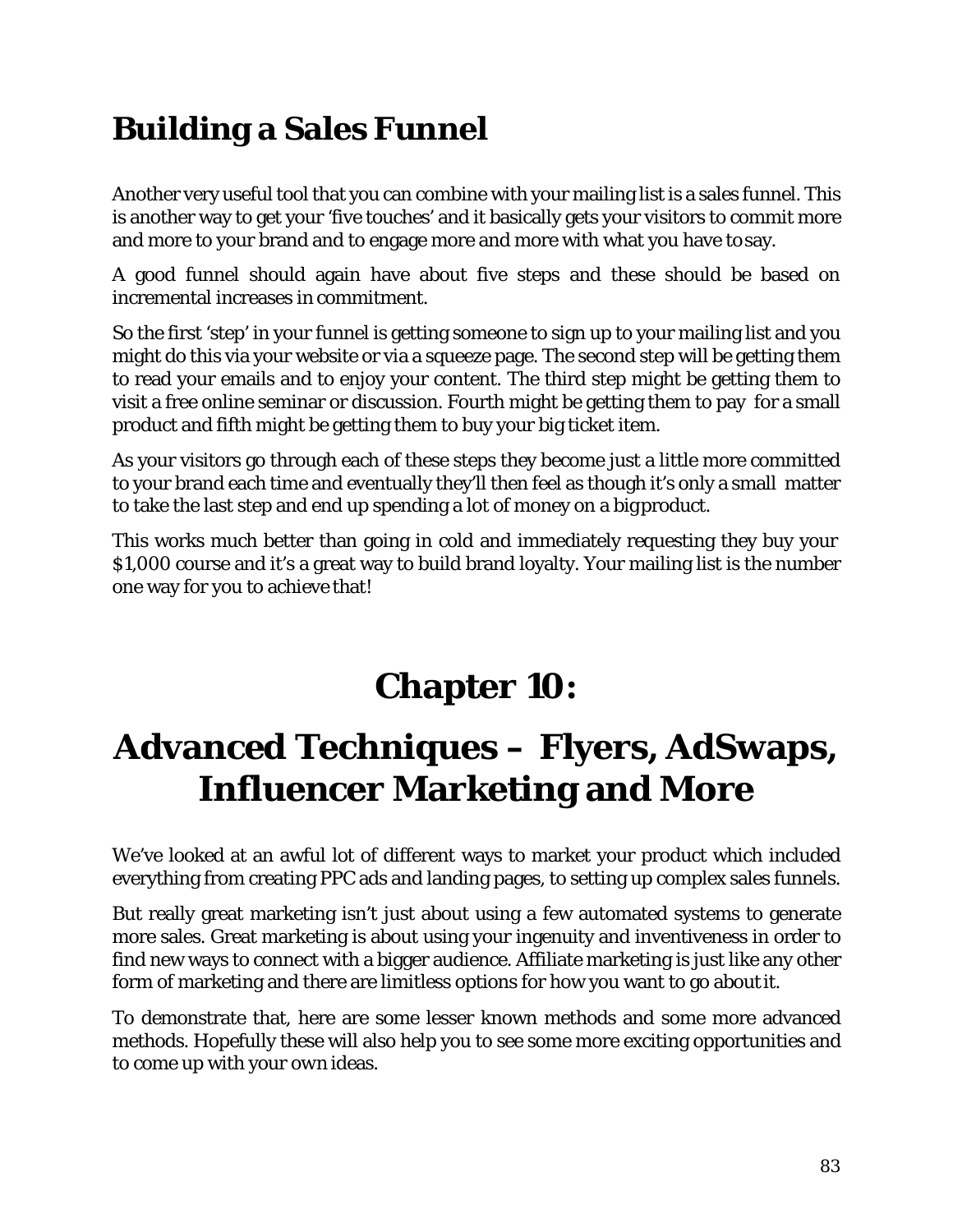## **Influencer Marketing**

Influencer marketing is often described as a 'growth hack' which means it's a strategy that marketers and businesses alike can use in order to reach a much larger audience, much more quickly.

Normally, building an audience takes a huge amount of time. Even with an amazing blog and a great squeeze page and autoresponder sequence, it will likely take you years to build up a gigantic audience. You can use PPC to skip this stage and go straight to the selling but if you don't have money to invest then this might not be an option that's available to you.

So what if you don't have the luxury of time and you want to get to the big leagues right away? Good news: you can!

With influencer marketing, what you're effectively doing is finding someone who is *already* at the top of their game and then using their exposure in order to make it big. It's like having an affiliate to promote *your* affiliate product!

So how does this work? Simple: you find someone who is massive and land a blog post on their blog, including a link to your landing page. *Or* you ask someone who is already massive to post your link to *their* Twitter, meaning you reach a million different people overnight with no need to grow your own audience. This way you can make thousands of dollars or *more* overnight – it's an incredibly effective method!

Of course it's not quite so simple as that. The problem with influencer marketing is that these influencers have to actually *want* to work with you and that means you have to offer them something in return.

One way to do this is to just pay them. You can simply find an influencer on Twitter or YouTube and then sponsor them to send out a message to their followers. This means you need to invest money though and they'll probably want to say that the message is sponsored which makes it a little less effective.

One common way to buy an influencer's 'audience' for a message is through a solo ad. A solo ad means an ad that goes out to a list that someone else has built. Of course you do your research to ensure that the list you're going out to is targeted to the right audience but in theory this means you get the benefits of having your own gigantic list but without actually having to build one!

Another option is to trade something with the influencer. An example of this is the guest post model. Likewise, you can do something similar by promoting *their* message to your list in exchange for them doing the same. When you do this via e-mails this is what's known as an 'adswap'.

When trying to exchange lists and audiences though, make sure that you don't target influencers who are *too* big. If you go straight for the biggest names on the web, then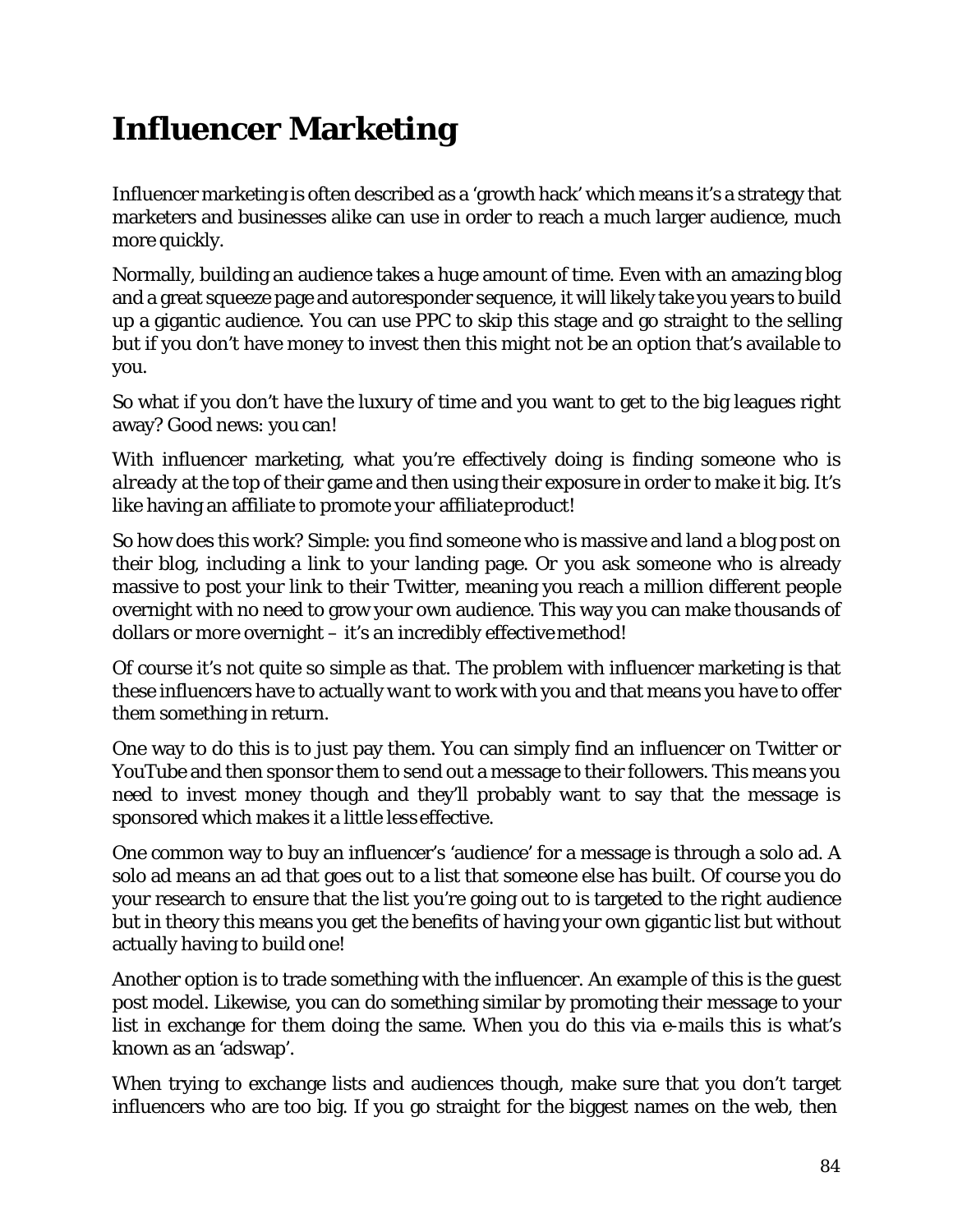they likely won't stand to gain as much from the deal as you which means they're quite likely to just ignore your message. To ensure this doesn't happen, you need to go after smaller fish – ideally people who are at a similar level to you or maybe just a little bit higher. Each time you do this, you can potentially add a big percentage onto your audience and that means you can go after someone slightly bigger *next time* and eventually target the really big players. This way you can slowly climb theladder.

Of course if you're really good, you can get an influencer to share your link for free. You can do this simply by creating such great content that they want to share it and then bringing it to their attention. *Or* you can do it by finding influencers who have a huge audience but who are oblivious to just how influential they are. These are people too and occasionally they share stuff!

One strategy people often use when trying to get guest posts is to post regularly in the comments sections on the blogs they're trying to target. This way, they hope to get known by the blogger, so that when they eventually get in touch their e-mail will stand out and won't just get deleted.

Another strategy you can use is to do business with the blogger. If they offer any kind of service or product and you pay for that, then they will be obliged to contact you during which time you can form something of a relationship. From there, if you then go on to ask for a guest post or for a retweet, you may find they're much more receptive because they already *know* you.

#### **Quick Lesson: Tools for Influencer Marketing**

There are lots of tools you can use in order to find influencers to work with. One of the best is Twitter Analytics. If you sign in here, you'll be able to see some interesting metrics about your account, including which of your tweets performs best, when people are most engaged and also who your 'most valuable' followers are.

A valuable follower is anyone who regularly engages with your content and anyone who has a big audience of their own. If you can find someone who ticks both these boxes, then they provide you with the perfect opportunity to reach a big audience right away. Just retweet what they say, or comment on one of their tweets and they will be likely to share it, thus giving you more exposure!

Another great tool to use is LinkedIn. This is where LinkedIn really comes into its own in fact as it lets you see how you're connected to some of the biggest names on the web. If you have a mutual friend or you know a friend of one of their friends, you can contact anyone on the network using the 'InMail' system. LinkedIn even shows you which people are the biggest influencers when you're looking at their profilepages!

Want to grow your LinkedIn network more quickly? An awesome strategy is to use the excellent 'Rapportive'. This tool allows you to see the LinkedIn account of anyone who contacts you through Gmail, thereby letting you add theminstantly!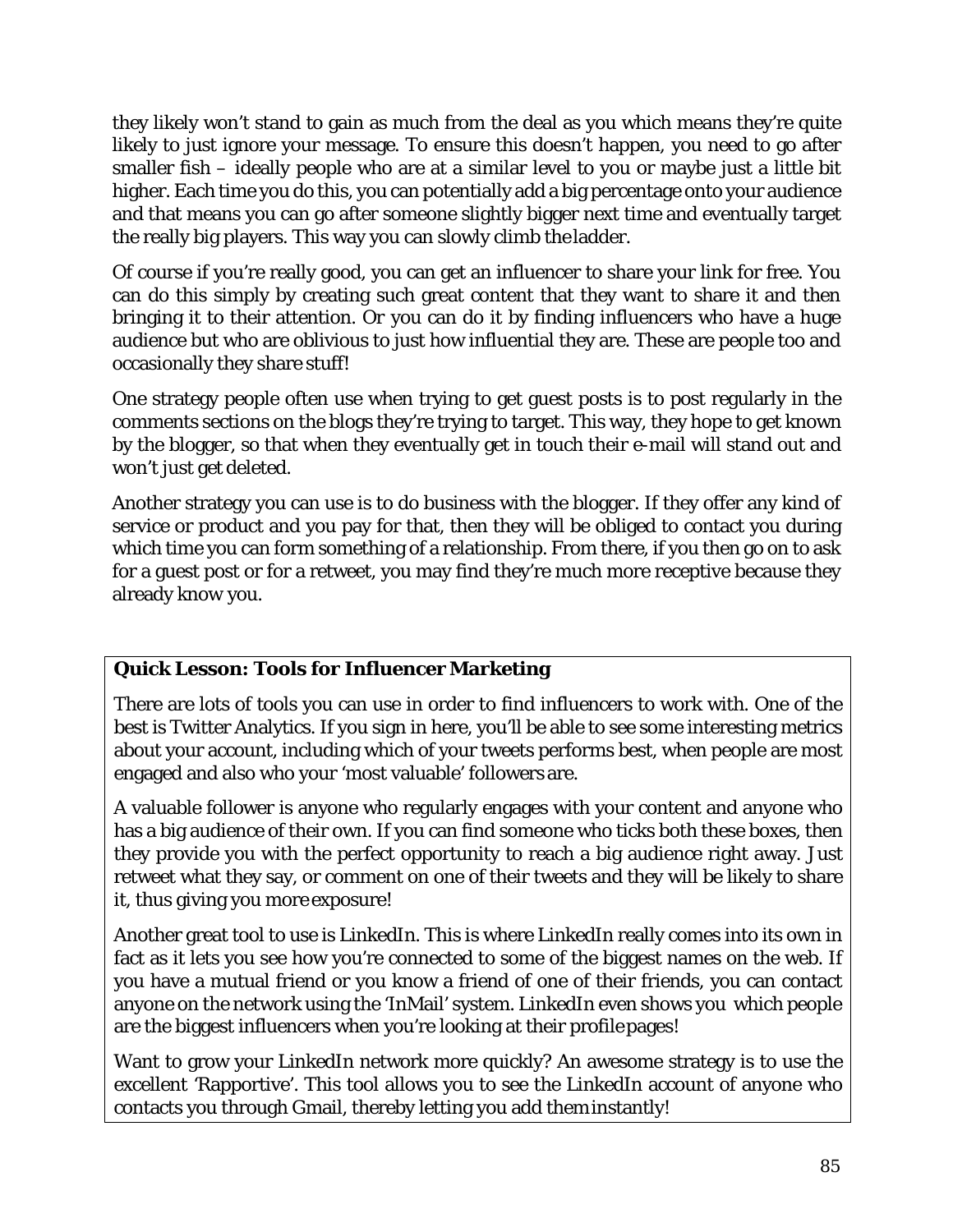## **Real World Marketing**

Don't assume that all affiliate marketing is internet marketing. You can actually sell online products in person and as long as you're using your affiliate link, you'll still get the profits!

An example of this is to use flyers. If you're promoting bingo accounts for instance, then you can print off flyers and hand them out in your local area. If those flyers include your affiliate link, then that can lead immediately to a lot of recurringincome!

Likewise, you can also use direct TV ads, radio ads and more to send people to a landing page. One particularly good 'route to market' is to aim for small niche magazines. If you can get them to write a story about you, then this won't cost you anything! Alternatively, if you pay for an ad, it will likely be very cheap.

The real world is also useful for a lot of other things. In particular, it's *excellent* for networking. Go to networking events and this is an excellent way to meet influencers who you can work with later – and it's much easier to make a lasting impression in person – just make sure it's a positive one!

### **Video Marketing**

YouTube is another great place to sell your affiliate products. If you create a vlog then you can build trust and subscribers and use this just the same way as a blog. What'seven better about a video though is that it's more engaging and you can make it much more persuasive. If you're selling a physical product, then you'll even have the benefit of being able to *show* the product in use on the screen. This makes a massive difference and gives people the ability to imagine holding it themselves. YouTube is a search engine and works similarly to Google, so create videos people are looking for and fill them with persuasive content to make sales.

Videos are also a great way to enhance the effectiveness of a landing page. To help grab attention even more than you already were, have a video auto play when someone lands on the page and then start reading out your salespitch.

**Note:** You don't need to be Steven Spielberg to make persuasive marketing videos – you can simply save a slideshow created in PowerPoint as an MPG and then record yourself narrating it!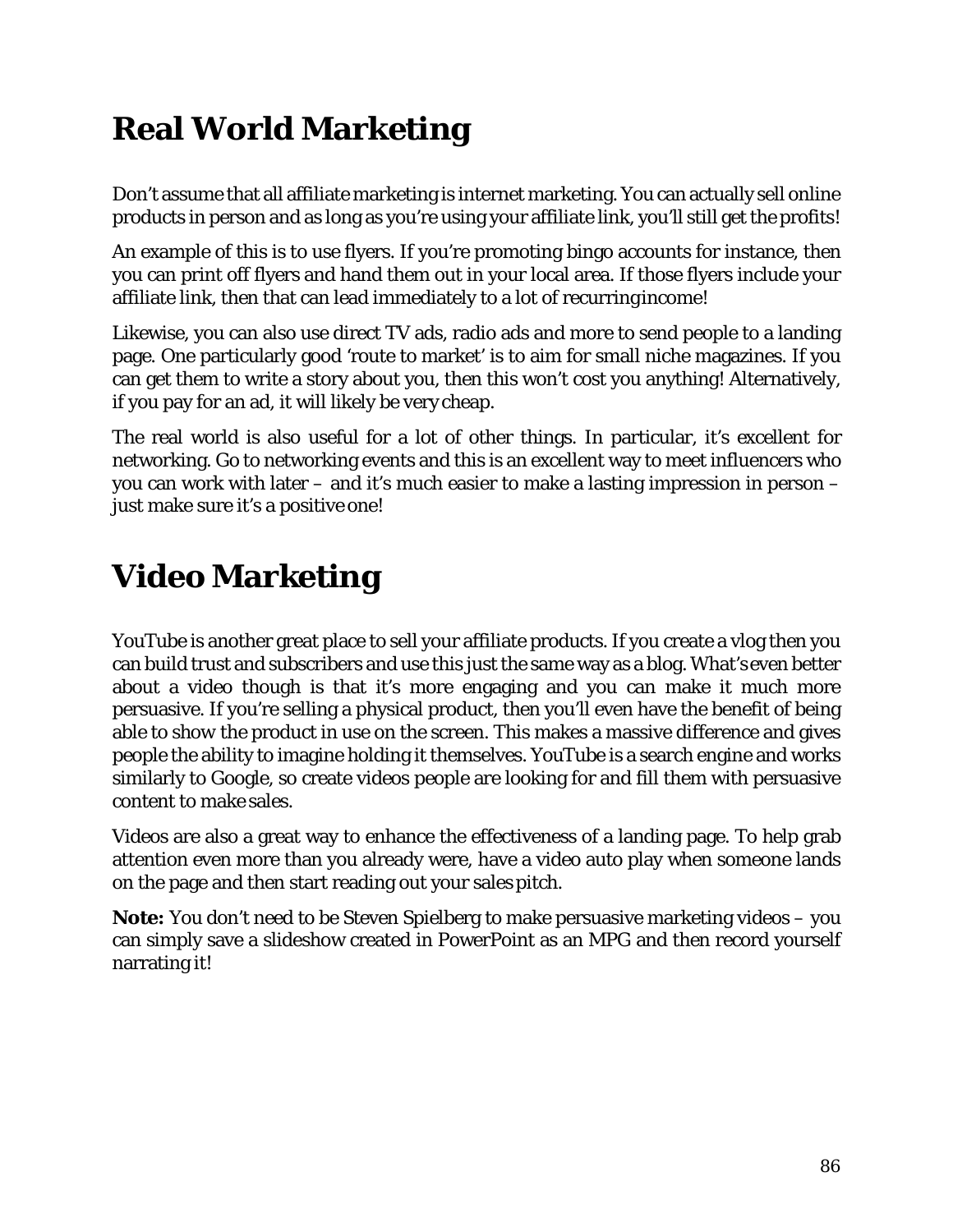#### **Press Releases**

Another mini strategy you can use is to create press releases. These are short 'news pieces' designed to be read by journalists and turned into stories. You can send them directly to big blogs, websites and magazines and include a link to your landing page where they'll be able to buy the product via you. Likewise, you can also upload these to a site like PR.Com where many writers go to get newstories.

The key to success with a press release is to make sure that your story is *news worthy* and that you provide all the information that a blogger needs to turn it into an interesting piece for their audience. A special discount isn't something people generally consider newsworthy – however big rebranding, perhaps a launch event or something to that effect can be.

#### **Advanced Affiliate Business Models**

If you want to get clever about it, there are actually all kinds of advanced versions of affiliate marketing and ways you can 'work the system'.

One of the best examples of this is the 'cash back website'. A cash back site is essentially a site that sells affiliate products and shares the revenue with the buyers. So if you make 60% from each sale, you could offer to give buyer 30% back. This gives them a very strong incentive to buy from you, while at the same time giving youprofit.

Another option is to sell affiliate products and to get marketers to help you do so, thereby splitting the revenue with them instead. This is called a revenue share model but in order for it to be worth their while, you need to offer them something they wouldn't have otherwise – perhaps access to products that don't have affiliate schemes normally, or maybe access to a big audience.

Get inventive and you'll find there are loads of different ways you can take the basic affiliate model and then scale it up to epic proportions! This is the perfect example of how you can use inventiveness to make a lot more money as amarketer!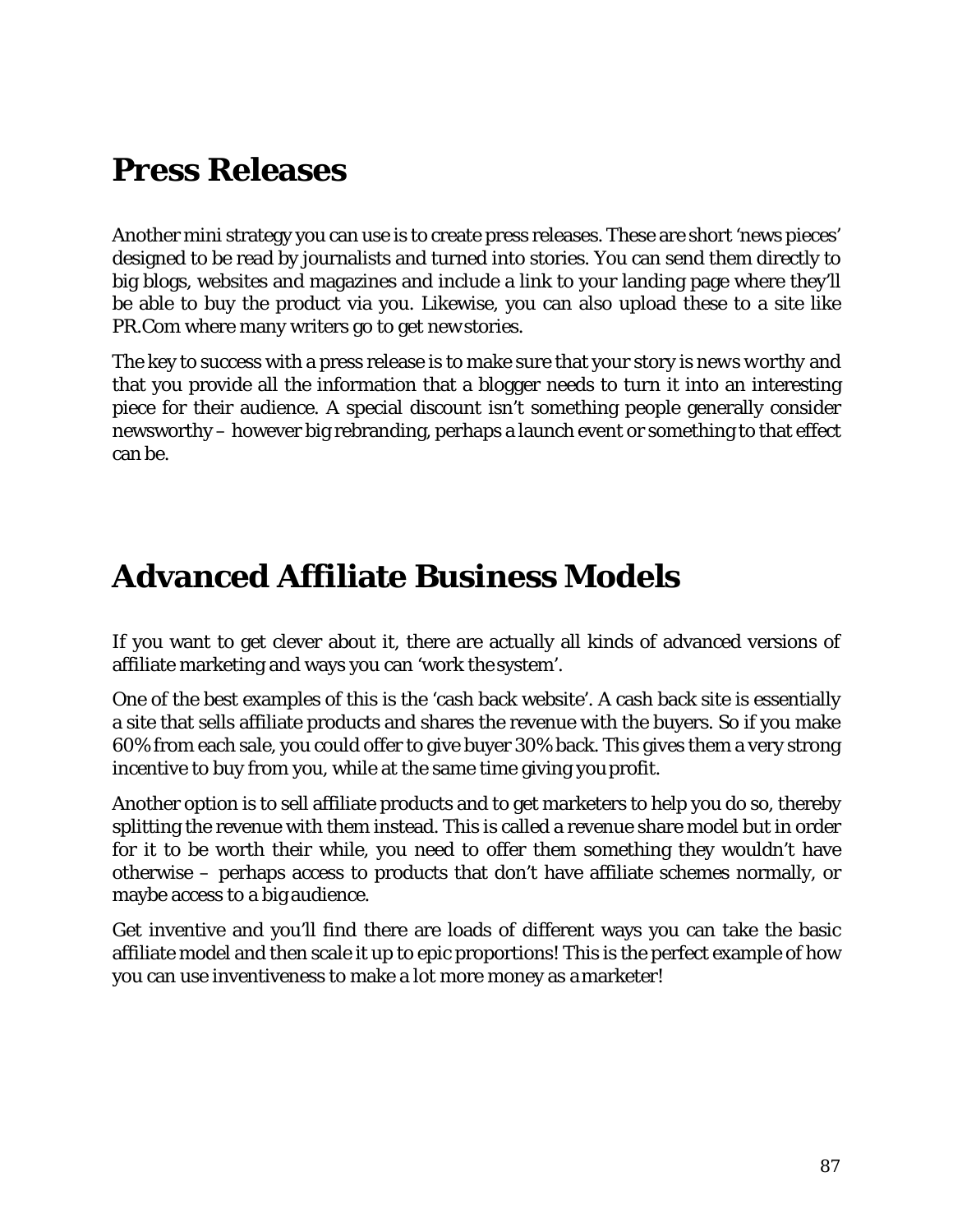### **Chapter 11:**

# **Safeguarding Your Affiliate Links Using Cloakers and Redirects**

At this point in the book, we've now covered everything that could be considered basic – though we've gone into *far* more detail than most other books on the subject. You now know the basic business model that underlies affiliate marketing and you know every step you need to take to start getting lots of sales for products that pay out lots of commission. What's more, you have tons of strategies and hacks you can use to make more money and to tailor your business model to suit your own skills andinterests.

But now we're going to get a little technical and discuss a precaution that you need to take during all this. We already explained how affiliate marketing works on a technical level by using your specific link to store cookies on the visitors' computers – and you might have noticed that this system is incredibly simple. In fact, you might even have thought it was *worrying* simple and somewhat easy tocrack.

By understanding the weaknesses of this system you can not only make sure to protect your income from things going wrong but you can also help to increase your sales and your profits. This is something that many affiliate marketers skip and it can have dire consequences. Download and install this software: http://bit.ly/2u7Z01e

### **What is Link Cloaking and Why You Should Do It?**

When you hover your mouse over any link, you should notice that it comes up with a URL in the bottom of your browser. Normally, this link might be something like ['www.example.com'.](http://www.example.com/) If however the link is an affiliate link, it will usually be obvious because it will have lots of additional information tacked onto the end of it. Often this takes the form of a lengthy URL with numbers question marks and equals signs. So maybe ['www.example.com/buy/marketID=99123129?referrer=89'](http://www.example.com/buy/marketID%3D99123129?referrer=89).

Not only does this not look particularly catchy or inviting but it also communicates to your audience that it's an affiliate link. Anyone with any familiarity with affiliate links will thus know that you're trying to make money from them and this can then undermine what you're promoting. Is that *really* the best piece of software you ever used, or are you just interested in selling something and lying through yourteeth?

People are *less inclined* to click affiliate links and this can therefore cause issues. Another problem is that people can now visit the site while skipping your affiliate ID. If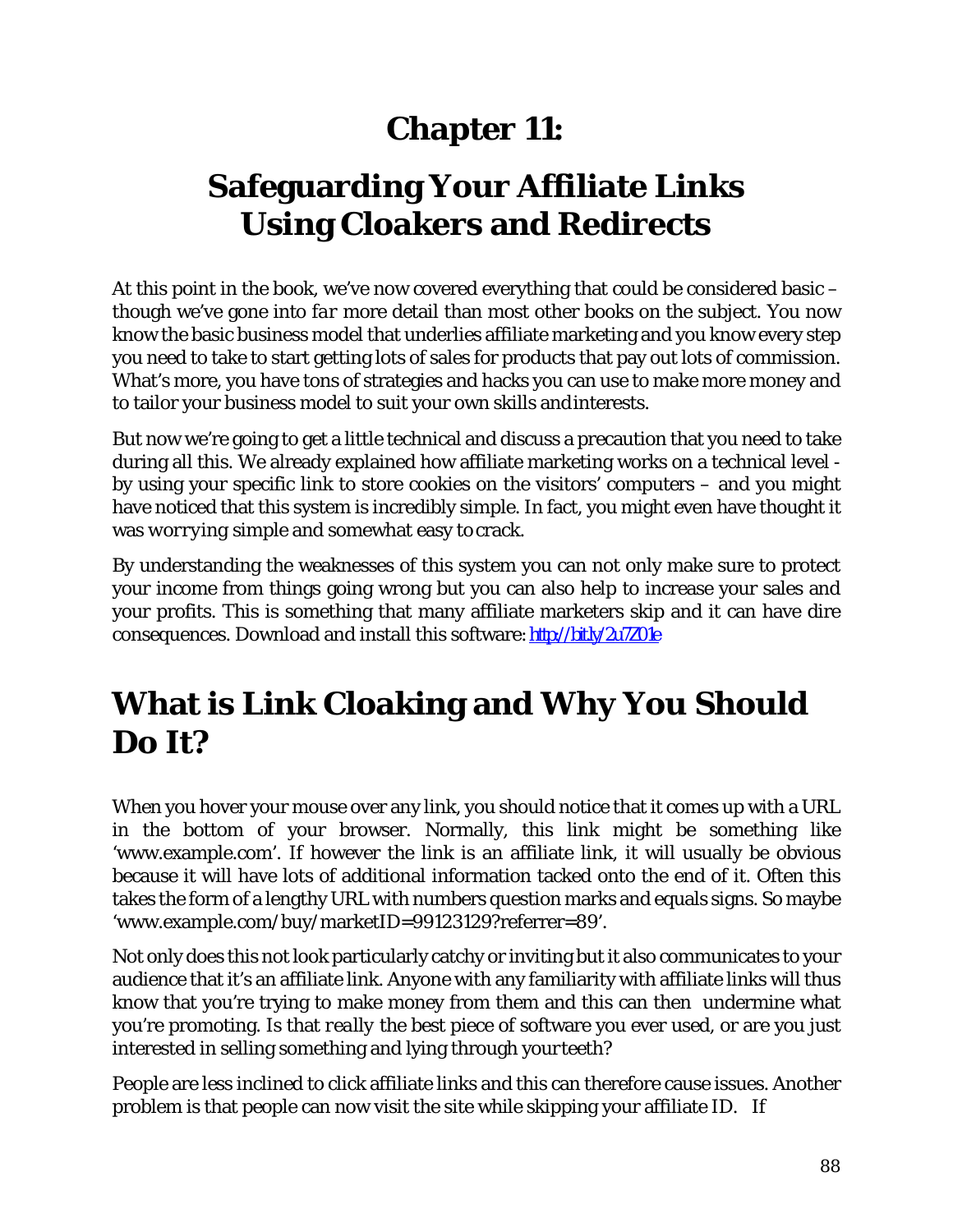they see that the link is to ['www.example.com'](http://www.example.com/) then they may just type that route domain into their browser and entirely skip your referral and your affiliate link. They might do this to prevent you earning money from their purchase, or they may do it completely innocently just trying to save time. Either way, you can lose money. This is known as 'affiliate bypassing'.

Another threat is something called 'affiliate hijacking'. This means that *another* affiliate might steal your commissions and get the product for a discount price. For instance, if you're selling a product someone wants, they might see that you're an affiliate and then set up their own affiliate account so that they can buy the product and get a 'discount' in the form of commission. This cheats you *and* the merchant out of sales.

Lastly, you might even find yourself at the mercy of a malicious attack. If an affiliate's behavior is flagged as suspicious, this can sometimes get their account suspended. That means that a competitor could click on your link lots of times or encourage lots of sales through your link on the same IP and result in you getting banned. This is highly unlikely seeing as it would take a lot of work for very little gain but it *is* possible and it's another important reason to protect yourself.

#### **How to Use Cloakers and Redirects**

As you've possibly guessed by now, cloakers work by simply disguising the full URL that people are clicking, while redirects send people to another link first.

A link cloaker is a special script or simple page that redirects a simple URL or that uses a 'frame' showing multiple pages in the same browser window.

There are a number of different ways to use cloakers or redirects and the best option for you will depend on how much security you want and how advanced you are. Here are some of the options you have available to you:

#### *Third Party Solutions*

A number of third party solutions exist to help you keep your links shorter and more memorable and these can double up as link cloakers. On well known one is 'bit.ly' while another is 'TinyUrl'. Both of these were originally intended to be used with Twitter in order to make URLs shorter and thus more suitable for being used in very briefTweets.

These are incredibly simple to use: all you need to do is paste your link into a box and then you'll be given a new URL you can use in the body of your text. The only problem with these though is that they mean going through a third party and thereby relinquishing some of your control. Some people are unhappy with this and so they don't use that solution.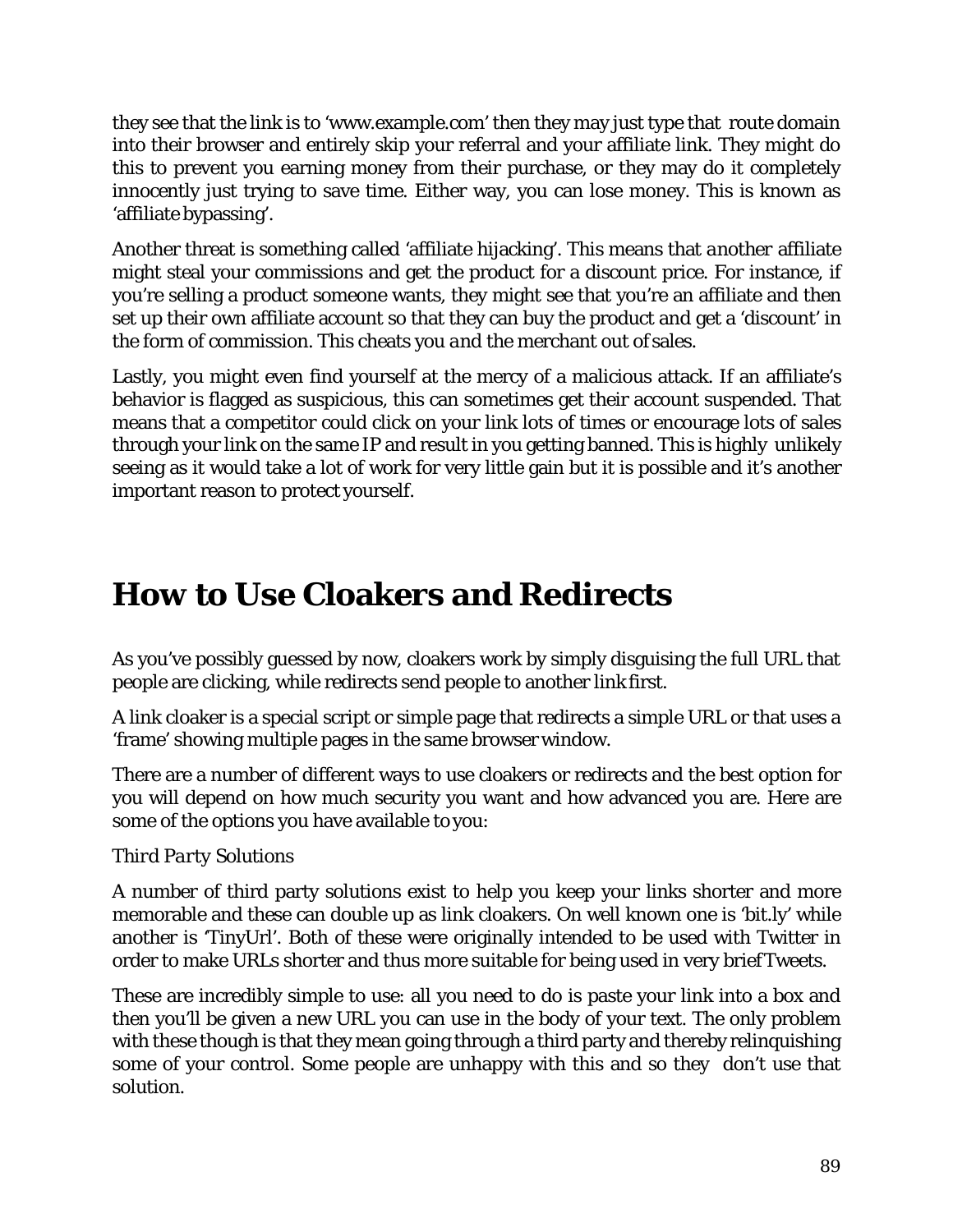#### *Using a Plugin*

There are a plethora of different plugins you can use to keep your links protected and some of these provide advanced features. Specific link protecting plugins also offer additional benefits such as HTML Unicode encrypting or opening in an iFrame. There are plenty of options, so just take a look through your WP-Admin panel.

#### *Creating a Redirect Page*

Another option is to make your own redirect page. This is a page of code that simply includes the following line:

<meta http-quiv="refresh" content="0;ur[l=http://www.example.com/affiliatelink"](http://www.example.com/affiliatelink)>

The only problem with this is that it's very easy for people to work out where the link is really pointing just by doing a simple 'view source'.

#### *Editing HTAccess*

Finally, you can edit your htaccess file. Just open it up and add theline:

"Redirect product/ http://www.example/affiliatelink"

Here, 'product' is a directory on your server. So just log in and use the FTP client to create a new folder on your webhost with that name and then whenever you send someone there, they'll instead go to the affiliate link.

There are a variety of other strategies available and if you're very paranoid then you can add some more advanced code to use encryption and iFrames. For most people though, these few tools will be enough protection and you can even combine them to create a lengthy bread trail to your affiliate page.

This software makes everything easy: [http://bit.ly/2u7Z01e o](http://bit.ly/2u7Z01e)r another excellent but more expensive solution is [Clickmagick](https://www.clickmagick.com/go/leo123)

# **Chapter 12:**

# **Alternatives to Affiliate Marketing**

Now you know everything you could possibly need to know to be a highly successful affiliate marketer, you should have a very good idea of what it entails and whether or not it's for you.

But what if, after all that, you don't think you *do* like the sounds of affiliate marketing? What if it all seems a bit complicated? Or a bit slow? Or what if you'd like to make your own product that you can take real pride in?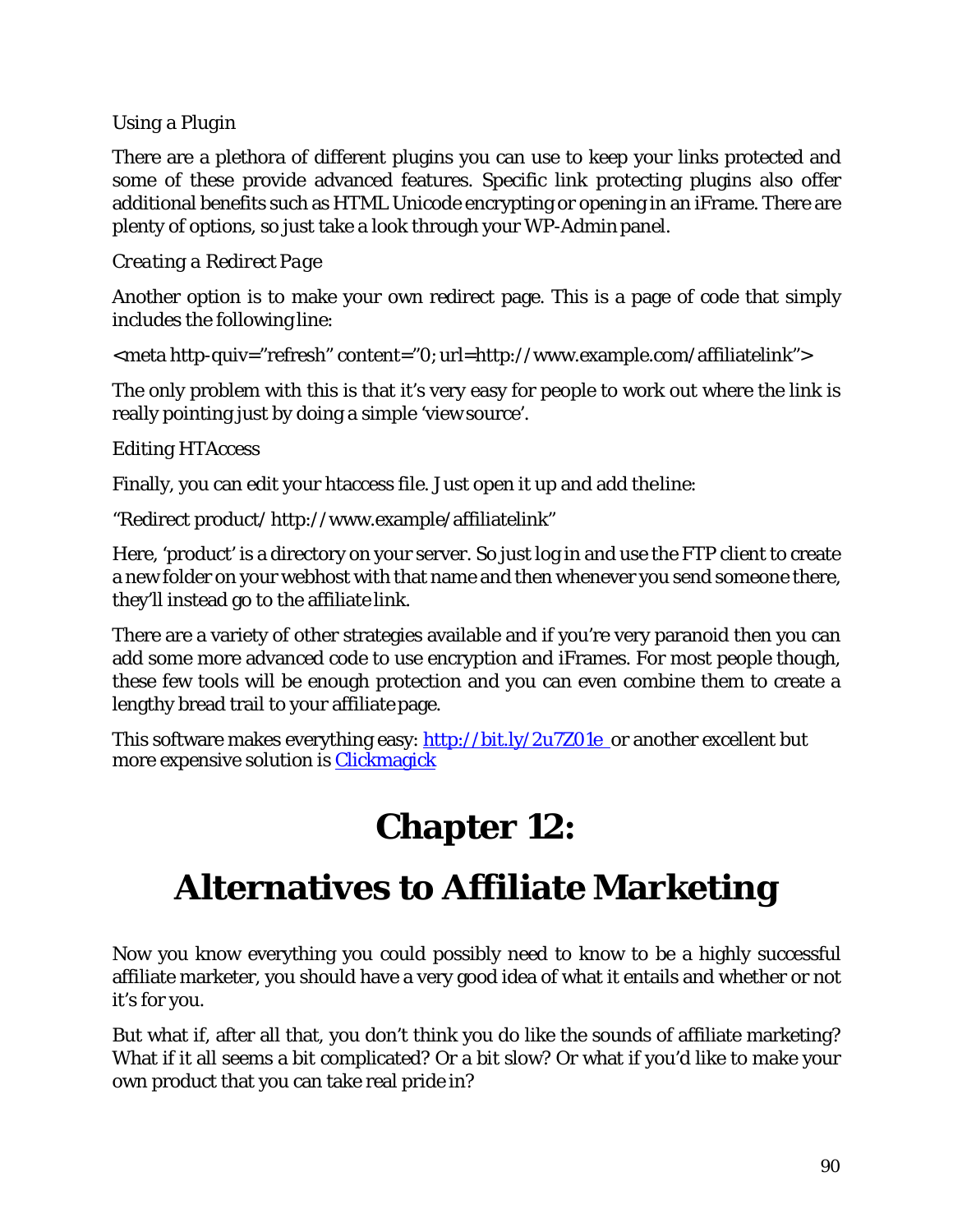No problem! The good news is that the skills you've learned as an affiliate marketer are *highly* transferable and can be used in a range of different business models you can use to earn money online. If you've been paying attention all this time, then you will *also* have the skills to handle a number of these business models and likewise there's nothing to stop you combining multiple businesses like these to form a range of different income streams. For example…

# **Creating a Digital Product**

If you want your *own* product then you can make one relatively simply. Most people have the ability to write an eBook and the old saying goes that 'everyone has a book in them'. All you need to do is create a Word Document and save it as a PDF and if you want, you can even do this by using content you've already created for your blog or website.

But if you're not confident in your skills as a writer, or perhaps if you want to create something else like an app or another piece of software, then you can do this relatively simply too by outsourcing the process via UpWork, Elance or Fiverr. You can also find people happy to work for money on Digital Point Forum or Warrior Forum (Digital Point is a competitor to Warrior Forum).

Getting someone to write you an ebook will normally set you back \$2-\$4 per 100 words but note that you do get what you pay for. If you spend a little more, the book will be much better quality. As a rule, a book you're going to sell should be at least 10,000 words long which means you're looking at spending somewhere in the ball park of around \$200 or \$400. This isn't bad considering you should be able to make the money back after 10 or more sales!

If you're really adventurous, you could even find affiliates for your *own*products!

#### **PLR Products**

As mentioned earlier, an alternative approach here is to buy a product with PLR – Private Label Rights. This way, you buy the book and the right to edit and sell it. Often these come with all the marketing materials included but you get more flexibility in the way you want to edit your business model.

If you're looking for a good site to download PLR products, there's really only one that I recommend. It's the **PLR Behemoth membership** site. You can become a FREE member and download great content. And if you want to invest a little bit more, it is the most affordable PLR Membership I know and you can download thousdands of PLR products including ebooks, graphics, software, videos, audios, templates, themes, plugins, articles and more!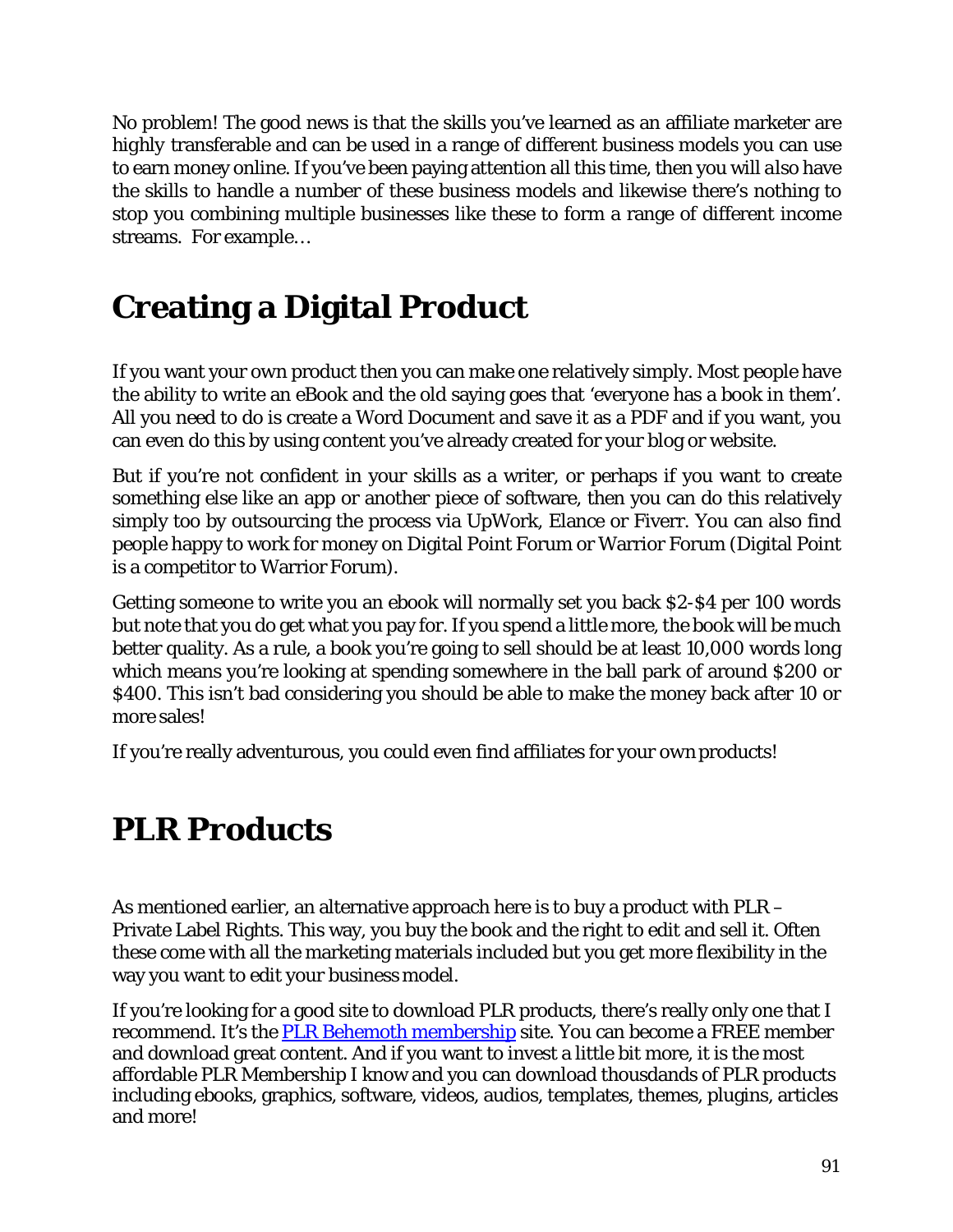#### **Crafts**

Of course your products don't have to be digital products and if you can make something physical then that might be even better – especially as this time you'll be getting 100% commission instead of the paltry 4% offered byAmazon!

Most people don't have the means to create a product that they mass produce but if you have some kind of skill or craft then that's something you can easily market. Why not sell hand-made jewelry, clothes, paintings or something else you make? That way you can turn a hobby into a business!

### **Marketing**

Another option is to use your marketing skills as a service. Now you know how to makea splash on the web, build an audience and gain a following, this is something you can sell to other people!

Internet marketing is something that every business needs and it's increasingly well known. Once you've seen how much money it can make for you, why not outsource it to others? You can find work very quickly advertising somewhere like Warrior Forum and you'll find that there's a big demand for it.

That said, this is also a somewhat saturated market. To stand out, you need to find the right audience and make your service sound different from all the others – all things you should know how to do by now!

A free tip though: try going into high street stores that don't have websites (or that have poor performing websites) in your area and offering them your SEO, social media and PPC skills to get them to the top of Google. As with influencer marketing, it's much easier to make an impression and make your case inperson!

# **Chapter 13:**

# **Your Complete Plan for Affiliate Marketing Domination**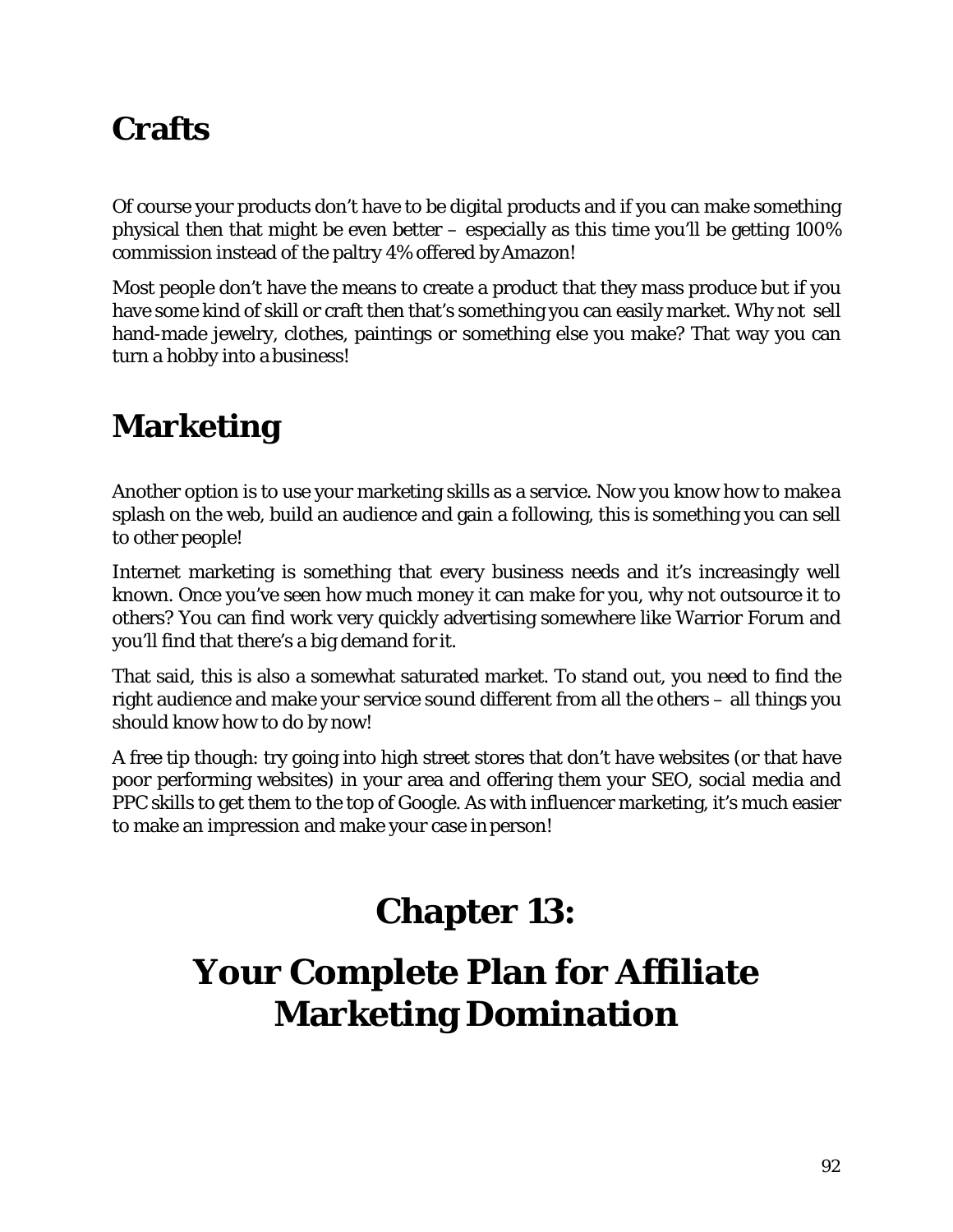Wow, you made it! Congratulations! At this moment in time you probably feel as though your head weighs an extra 10 kilograms as a result of all the new knowledge packed in there. Feels as though you could lose it all if you shook your head, doesn'tit?

To prevent that happening then, let's take a moment to recap on everything we've learned and to structure the process you need to use into a niceoutline.

This is your complete plan for affiliate marketing domination and the steps you need to take to absolute victory!

#### **Step 1: The Planning**

We've seen just how important it is to pick the right niche, seeing as this will ultimately impact everything else from the look of your website, to the products you're selling to the kind of audience who will be buying them.

Look at what you know, what you enjoy writing and reading about and what will be easy to sell. Think about subjects that provide you with a great value proposition and a great USP and where you have a clear route to an untappedmarket.

Now create your logo and brand and decide if you want a personal brand or something a bit more corporate.

## **Step 2: Set Up**

Now you need to set up a landing page at the very least, social media and probably a blog to go along with it.

The social media channels you need to be on should *at least* be:

- Facebook
- Twitter
- Instagram
- Pinterest
- LinkedIn

To create a website, you'll need a hosting account and a URL. Create your site using WordPress to save yourself a lot of time andstress.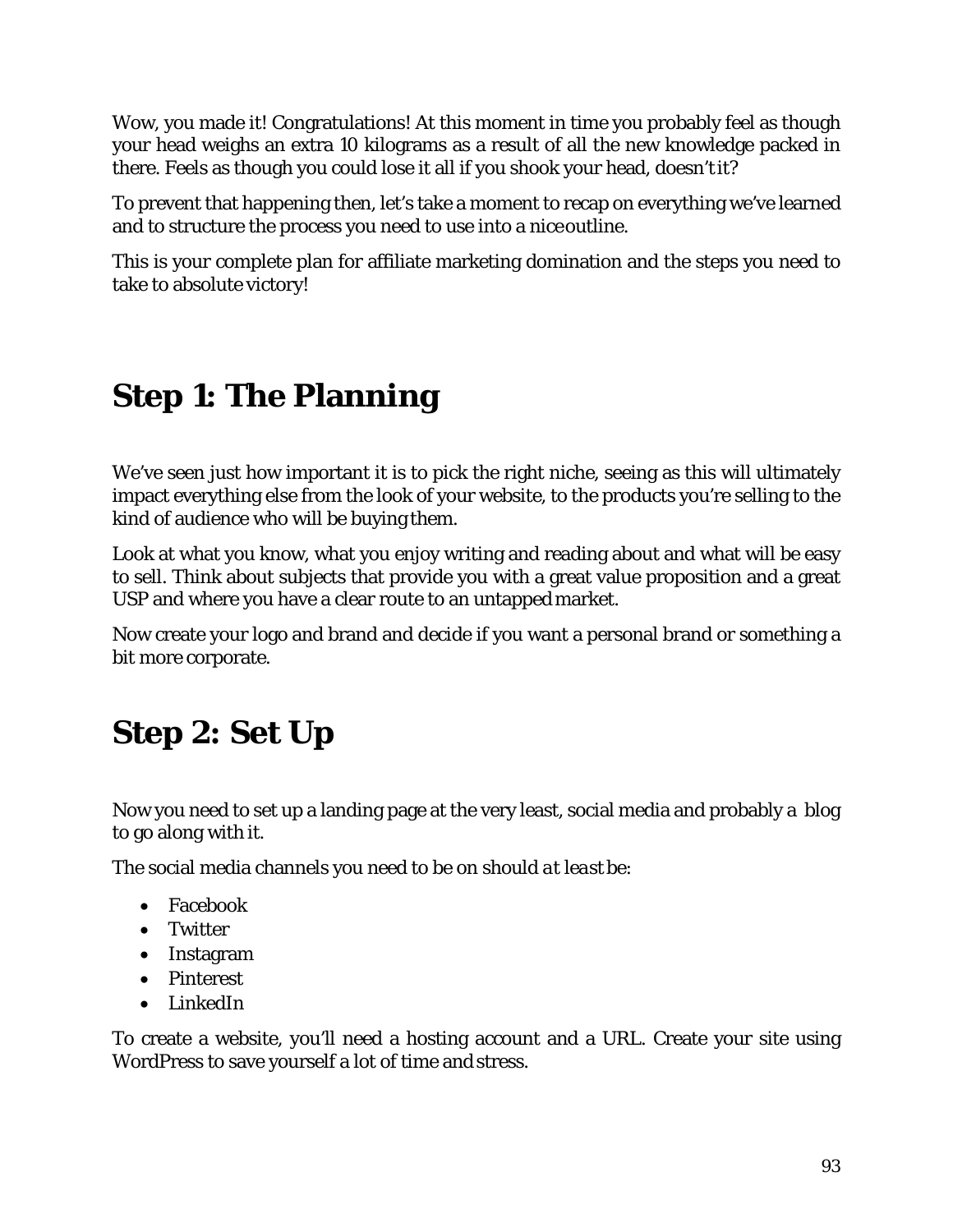## **Step 3: Finding Your Product and Starting Selling**

You can sell all manner of products from physical products and services to eBooks. A good place to start though is with a simple and high paying eBook that you can find on JVZoo. Pick something that is already successful and that you would want yourself and make sure it caters to the audience you're building.

Once you have your affiliate link, you can now create a landing page which you can do easily with the Optimize Press plugin for WordPress. Don't forget to cloak your URL for protection.

Write your landing page and use a narrative structure, lots of facts and authority and a strong emotional appeal to maximize your conversions.

Want to start making money? If you have some cash to invest then you can start earning immediately by setting up some Facebook Ads. All you need to do is to ensure that the Facebook Ads are highly targeted to your audience and that you are up-front about what you're selling in the heading. This way, you shouldn't get too many 'wasted' clicks. If your landing page is good, this should immediately yield decentROI.

### **Step 4: Building Trust and Authority**

Now the next step is to start getting more people to your site organically (unpaid) through SEO, social media and content marketing.

The number one way to do this is to keep creating high quality content and to make sure it delivers real value that's different from anything else out there. Your social media pages meanwhile should also be offering lots of value within your niche and you should view them as products in their own right. Put some work into influencer marketing, taking time to build your way up to the top bloggers, share your highly targeted content in forums and online communities and engage in discussion. Encourage people to sign up to your mailing list too with a pop-over and maybe a free eBook.

All this will help you to build more trust and authority over time and to gain more momentum to help you sell your product even more.